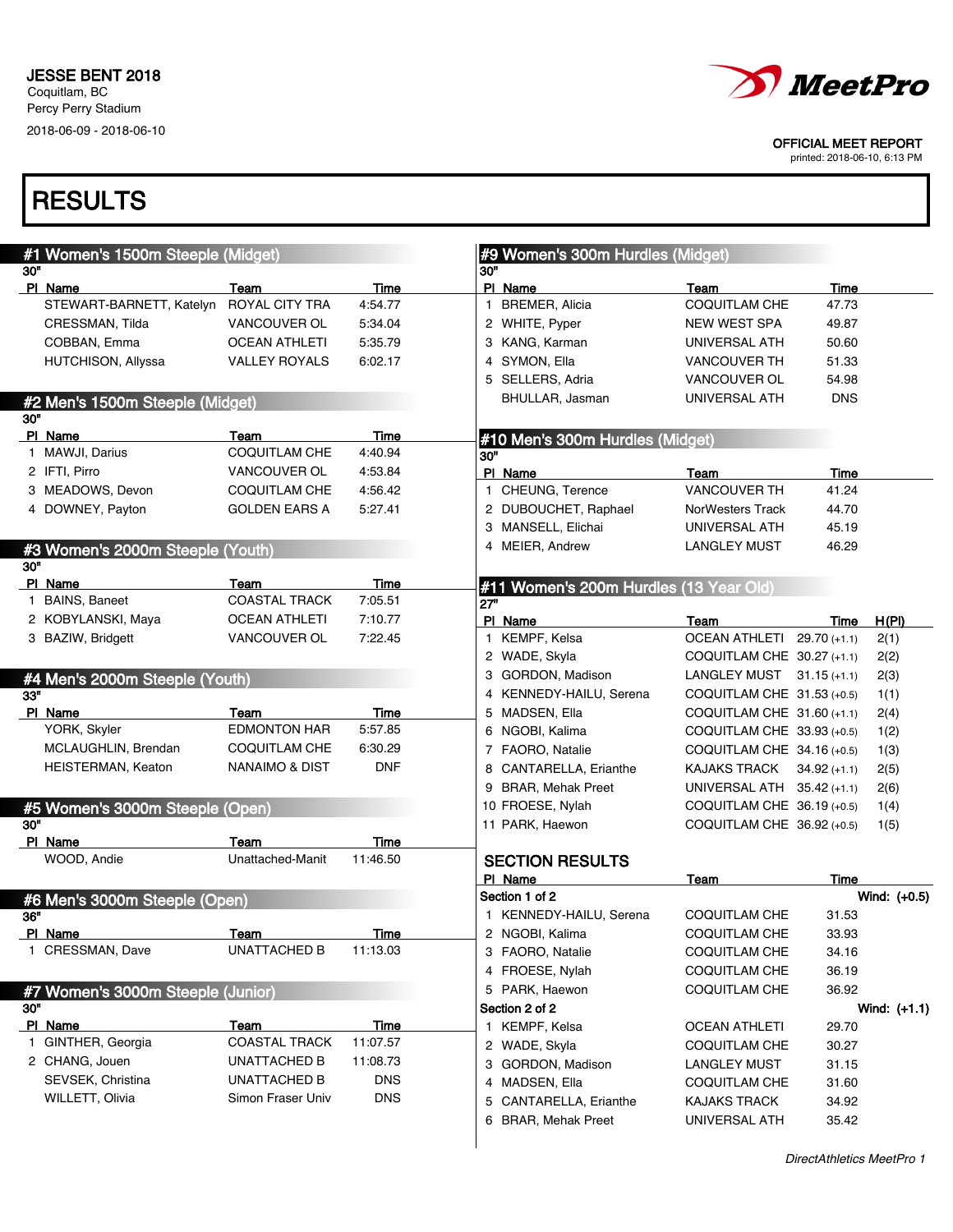

printed: 2018-06-10, 6:13 PM

|            | #12 Men's 200m Hurdles (13 Year Old)   |                             |                |              |     | #14 Men's 200m Hurdles (12 Year Old) (cont'd) |                         |                |
|------------|----------------------------------------|-----------------------------|----------------|--------------|-----|-----------------------------------------------|-------------------------|----------------|
| 27"        |                                        |                             |                |              |     |                                               |                         | Wind: $(+0.4)$ |
|            |                                        |                             |                | Wind: (+1.2) |     | 4 MCCRAE, Ross                                | ROYAL CITY TRA          | 36.29          |
|            | PI Name                                | Team                        | Time           |              |     | 5 BRUNKE, Kaeden                              | <b>OCEAN ATHLETI</b>    | 36.49          |
|            | 1 CARR, Tyson                          | <b>OKANAGAN ATH</b>         | 26.58          |              |     | 6 HEINRICHS, James                            | COQUITLAM CHE           | 38.69          |
|            | 2 LEE, Caiden                          | <b>OCEAN ATHLETI</b>        | 27.56          |              |     | WILCH, Jonathan                               | <b>OCEAN ATHLETI</b>    | <b>DNS</b>     |
|            | 3 TURNER, Aidan                        | <b>OCEAN ATHLETI</b>        | 27.96          |              |     | KARR, Nathan                                  | COQUITLAM CHE           | <b>DNS</b>     |
|            | 4 CHEUNG, Clarence                     | <b>VANCOUVER TH</b>         | 29.14          |              |     |                                               |                         |                |
|            | 5 SCHERK, Michael                      | <b>NorWesters Track</b>     | 29.29          |              |     | #15 Women's 400m Hurdles (Open)               |                         |                |
|            | 6 HORLOCK, Brayden                     | <b>VANCOUVER TH</b>         | 30.99          |              | 30" |                                               |                         |                |
|            | 7 PANKRATZ, Kohen                      | COQUITLAM CHE               | 31.32          |              |     | PI Name                                       | Team                    | Time           |
|            | 8 DUKE, Noah                           | ROYAL CITY TRA              | 33.22          |              |     | 1 HARRIS, Tamara                              | <b>OCEAN ATHLETI</b>    | 1:03.13        |
|            |                                        |                             |                |              |     | 2 MADDEN, Hayley                              | <b>VANCOUVER TH</b>     | 1:07.41        |
|            | #13 Women's 200m Hurdles (12 Year Old) |                             |                |              |     |                                               |                         |                |
| <b>24"</b> |                                        |                             |                |              |     | #16 Men's 400m Hurdles (Open)                 |                         |                |
|            | PI Name                                | Team                        | Time           | H(PI)        | 36" |                                               |                         |                |
|            | 1 LAMB, Miheret                        | COQUITLAM CHE 29.86 (+0.4)  |                | 1(1)         |     | PI Name                                       | Team                    | Time           |
|            | 2 ROGOZINSKI, Victoria                 | COQUITLAM CHE 32.24 (+0.4)  |                | 2(1)         |     | SCHULTZE, Kenneth                             | <b>VANCOUVER TH</b>     | 54.18          |
|            | 3 HODGSON, Maella                      | OCEAN ATHLETI 32.61 (+0.4)  |                | 1(2)         |     | HANNA, Jake                                   | <b>UBC Thunderbirds</b> | 54.33          |
|            | 4 MARKEY, Clara                        | CHILLIWACK TR               | $32.85 (+0.4)$ | 2(2)         |     | PRATT, Spencer                                | VANCOUVER OL            | 55.63          |
|            | 5 HERRELL, Amelia                      | COQUITLAM CHE 34.05 (+0.4)  |                | 1(3)         |     | HAYES, Clayton                                | <b>CAPITAL CITY TR</b>  | 55.88          |
|            | 6 NAGRA, Jasleen                       | UNIVERSAL ATH 34.15 (+0.4)  |                | 2(3)         |     | CONRAD, Ben                                   | COQUITLAM CHE           | <b>DNS</b>     |
|            | 7 FLOOD, Nathalie                      | ROYAL CITY TRA 34.61 (+0.4) |                | 1(4)         |     |                                               |                         |                |
|            | 8 ROZMAN, Renzey                       | <b>KAJAKS TRACK</b>         | $35.49 (+0.4)$ | 2(4)         |     | #17 Women's 400m Hurdles (Junior)             |                         |                |
|            | 9 FOSTER, Danika                       | COQUITLAM CHE 37.25 (+0.4)  |                | 1(5)         | 30" |                                               |                         |                |
|            | WARAICH, Madeleine                     | UBC Thunderbirds DNS (NW)   |                | 2            |     | PI Name                                       | Team                    | Time           |
|            |                                        |                             |                |              |     | 1 KLUYTS, Catharina                           | Green and Gold Tr       | 1:00.64        |
|            | <b>SECTION RESULTS</b>                 |                             |                |              |     | 2 WILLIAMS, Jessica                           | <b>UBC Thunderbirds</b> | 1:01.58        |
|            | PI Name                                | Team                        | Time           |              |     |                                               |                         |                |
|            | Section 1 of 2                         |                             |                | Wind: (+0.4) |     | #18 Men's 400m Hurdles (Junior)               |                         |                |
|            | 1 LAMB, Miheret                        | COQUITLAM CHE               | 29.86          |              | 36" |                                               |                         |                |
|            | 2 HODGSON, Maella                      | <b>OCEAN ATHLETI</b>        | 32.61          |              |     | PI Name                                       | Team                    | Time           |
|            | 3 HERRELL, Amelia                      | COQUITLAM CHE               | 34.05          |              |     | 1 DIXON, Scott                                | CAPITAL CITY TR         | 55.62          |
|            | 4 FLOOD, Nathalie                      | ROYAL CITY TRA              | 34.61          |              |     | 2 FISHER, Paul                                | <b>VANCOUVER TH</b>     | 56.26          |
|            | 5 FOSTER, Danika                       | COQUITLAM CHE               | 37.25          |              |     |                                               |                         |                |
|            | Section 2 of 2                         |                             |                | Wind: (+0.4) |     | #19 Women's 400m Hurdles (Youth)              |                         |                |
|            | 1 ROGOZINSKI, Victoria                 | COQUITLAM CHE               | 32.24          |              | 30" |                                               |                         |                |
|            | 2 MARKEY, Clara                        | <b>CHILLIWACK TR</b>        | 32.85          |              |     | PI Name                                       | <b>Team</b>             | <b>Time</b>    |
|            | 3 NAGRA, Jasleen                       | UNIVERSAL ATH               | 34.15          |              |     | 1 DOLMAN, Emma                                | ROYAL CITY TRA          | 1:08.85        |
|            | 4 ROZMAN, Renzey                       | <b>KAJAKS TRACK</b>         | 35.49          |              |     | 2 KENNEDY, Angelique                          | <b>COMOX VALLEY</b>     | 1:14.57        |
|            | WARAICH, Madeleine                     | <b>UBC Thunderbirds</b>     | <b>DNS</b>     |              |     |                                               |                         |                |
|            | #14 Men's 200m Hurdles (12 Year Old)   |                             |                |              | 33" | #20 Men's 400m Hurdles (Youth)                |                         |                |
| 24"        |                                        |                             |                |              |     | PI Name                                       | Team                    | Time           |
|            |                                        |                             |                | Wind: (+0.4) |     | 1 VILIO, Adam                                 | <b>OCEAN ATHLETI</b>    | 57.95          |
|            | PI Name<br>1 FAGBAMIYE, Iyimi          | Team<br>UNIVERSAL ATH       | Time<br>29.36  |              |     | 2 LUCCOCK, Brendan                            | <b>OCEAN ATHLETI</b>    | 1:00.04        |
|            | 2 ADAMS, Joey                          | <b>LANGLEY MUST</b>         | 32.57          |              |     |                                               |                         |                |
|            | 3 HAINTZ, Kynan                        | <b>GOLDEN EARS A</b>        | 34.50          |              |     |                                               |                         |                |
|            |                                        |                             |                |              |     |                                               |                         |                |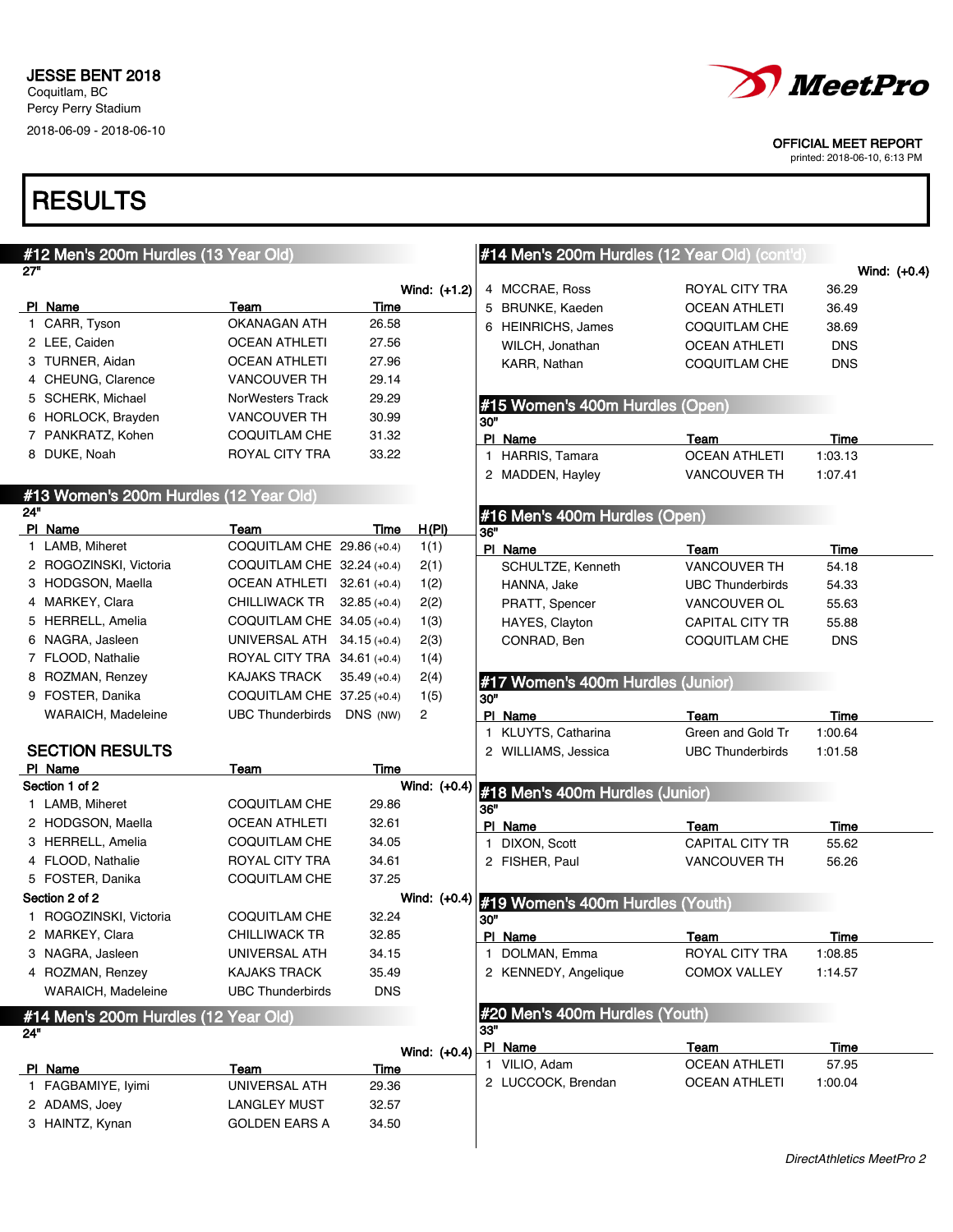

printed: 2018-06-10, 6:13 PM

| <b>#21 Women's 60 Meters (11 Year Old)</b> |                                 |                |                |    | #21 Women's 60 Meters (11 Year Old) (cont'd) |                            |               |                |
|--------------------------------------------|---------------------------------|----------------|----------------|----|----------------------------------------------|----------------------------|---------------|----------------|
| PI Name                                    | Team                            | Time           | <u>H(PI)</u>   |    | PI Name                                      | Team                       | Time          |                |
| 1 CARDEY, Ava                              | VANCOUVER OL                    | $8.89(+0.2)$   | 4(1)           |    | 2 CHIANG, Claire                             | KAJAKS TRACK               | 10.17         |                |
| 2 SELF, Makenna                            | <b>COQUITLAM CHE</b>            | $9.14 (+0.1)$  | 5(1)           |    | 3 LAWRENCE, Annika                           | <b>VALLEY ROYALS</b>       | 10.29         |                |
| 3 YOUNG, Jordyn                            | COQUITLAM CHE                   | $9.42(-0.4)$   | 1(1)           |    | 4 MYRING, Holly                              | <b>COQUITLAM CHE</b>       | 11.19         |                |
| 4 TORRANCE, Allison                        | VANCOUVER OL                    | $9.52(+0.1)$   | 5(2)           |    | 5 FENTON, Ashley                             | <b>COQUITLAM CHE</b>       | 11.54         |                |
| 5 LOGAN, Kate                              | <b>VANCOUVER TH</b>             | $9.64 (+0.1)$  | 5(3)           |    | SANDHU, Maya                                 | <b>LANGLEY MUST</b>        | <b>DNS</b>    |                |
| 6 VARMA-VITUG, Sofia                       | <b>KAJAKS TRACK</b>             | $9.68(+0.1)$   | 5(4)           |    | Section 3 of 5                               |                            |               | Wind: $(+0.5)$ |
| 7 SCHOENROTH, Alexis                       | <b>LANGLEY MUST</b>             | $9.82(-0.1)$   | 2(1)           |    | 1 MUTKA, Alexis                              | <b>COQUITLAM CHE</b>       | 9.84          |                |
| 8 MUTKA, Alexis                            | COQUITLAM CHE                   | $9.84 (+0.5)$  | 3(1)           |    | 2 MCLEAN, Ayla                               | <b>COQUITLAM CHE</b>       | 9.98          |                |
| 9 MCKAY, Meagan                            | <b>OCEAN ATHLETI</b>            | $9.86(+0.1)$   | 5(5)           |    | 3 LUKAITIS, Eva                              | NorWesters Track           | 10.22         |                |
| 10 SPEAR, Kayla                            | <b>KAJAKS TRACK</b>             | $9.88(+0.1)$   | 5(6)           |    | 4 MCKENNA, Kaitlyn                           | LANGLEY MUST               | 10.90         |                |
| 11 SCHERK, Veronica                        | NorWesters Track                | $9.93(+0.1)$   | 5(7)           |    | 5 ROBINSON, Makenna                          | <b>LANGLEY MUST</b>        | 11.24         |                |
| 12 MCLEAN, Ayla                            | COQUITLAM CHE                   | $9.98(+0.5)$   | 3(2)           |    | TANIOUS, Lindsay                             | <b>NorWesters Track</b>    | <b>DNS</b>    |                |
| 13 NGOBI, Safia                            | COQUITLAM CHE                   | $9.99(+0.1)$   | 5(8)           |    | MCLAUGHLIN, Camdyn                           | COQUITLAM CHE              | <b>DNS</b>    |                |
| 14 SELF, Delaney                           | COQUITLAM CHE 10.01 (+0.2)      |                | 4(2)           |    | Section 4 of 5                               |                            |               | Wind: $(+0.2)$ |
| 15 CHIANG, Claire                          | <b>KAJAKS TRACK</b>             | $10.17(-0.1)$  | 2(2)           |    | 1 CARDEY, Ava                                | <b>VANCOUVER OL</b>        | 8.89          |                |
| 16 MCKAY, Kailey                           | OCEAN ATHLETI 10.18 (+0.2)      |                | 4(3)           |    | 2 SELF, Delaney                              | <b>COQUITLAM CHE</b>       | 10.01         |                |
| 17 LORENZ, Hannah                          | GOLDEN EARS A 10.18 (-0.4)      |                | 1(2)           |    | 3 MCKAY, Kailey                              | <b>OCEAN ATHLETI</b>       | 10.18         |                |
| 18 LUKAITIS, Eva                           | NorWesters Track $10.22$ (+0.5) |                | 3(3)           |    | 4 PASHA, Diya Zehra                          | <b>KAJAKS TRACK</b>        | 10.51         |                |
| 19 LAWRENCE, Annika                        | VALLEY ROYALS 10.29 (-0.1)      |                | 2(3)           |    | 5 EVERAARS, Mira                             | ROYAL CITY TRA             | 10.91         |                |
| 20 JONES, Haley                            | OCEAN ATHLETI 10.36 (-0.4)      |                | 1(3)           |    | 6 BERGEN, Molly                              | <b>GOLDEN EARS A</b>       | 11.76         |                |
| 21 MCLAUGHLIN, Jaedyn                      | COQUITLAM CHE $10.40$ (-0.4)    |                | 1(4)           |    | OSEI-APPIAH, Sloane                          | <b>LANGLEY MUST</b>        | <b>DNS</b>    |                |
| 22 PASHA, Diya Zehra                       | <b>KAJAKS TRACK</b>             | $10.51(+0.2)$  | 4(4)           |    | Section 5 of 5                               |                            |               | Wind: $(+0.1)$ |
| 23 OLUND, Hannah                           | VANCOUVER TH 10.77 (-0.4)       |                | 1(5)           |    | 1 SELF, Makenna                              | COQUITLAM CHE              | 9.14          |                |
| 24 MCKENNA, Kaitlyn                        | LANGLEY MUST                    | $10.90(+0.5)$  | 3(4)           |    | 2 TORRANCE, Allison                          | VANCOUVER OL               | 9.52          |                |
| 25 EVERAARS, Mira                          | ROYAL CITY TRA 10.91 (+0.2)     |                | 4(5)           |    | 3 LOGAN, Kate                                | <b>VANCOUVER TH</b>        | 9.64          |                |
| 26 MYRING, Holly                           | COQUITLAM CHE $11.19(-0.1)$     |                | 2(4)           |    | 4 VARMA-VITUG, Sofia                         | <b>KAJAKS TRACK</b>        | 9.68          |                |
| 27 ROBINSON, Makenna                       | <b>LANGLEY MUST</b>             | $11.24 (+0.5)$ | 3(5)           |    | 5 MCKAY, Meagan                              | <b>OCEAN ATHLETI</b>       | 9.86          |                |
| 28 FENTON, Ashley                          | COQUITLAM CHE 11.54 (-0.1)      |                | 2(5)           |    | 6 SPEAR, Kayla                               | <b>KAJAKS TRACK</b>        | 9.88          |                |
| 29 BERGEN, Molly                           | GOLDEN EARS A 11.76 (+0.2)      |                | 4(6)           |    | 7 SCHERK, Veronica                           | <b>NorWesters Track</b>    | 9.93          |                |
| TIESSEN, Danica                            | <b>VALLEY ROYALS</b>            | DNS (NW)       | $\mathbf{1}$   |    | 8 NGOBI, Safia                               | <b>COQUITLAM CHE</b>       | 9.99          |                |
| SANDHU, Maya                               | <b>LANGLEY MUST</b>             | DNS (NW)       | 2              |    | #22 Men's 60 Meters (11 Year Old)            |                            |               |                |
| TANIOUS, Lindsay                           | NorWesters Track                | DNS (NW)       | 3              |    | PI Name                                      | Team                       | Time          | H(PI)          |
| MCLAUGHLIN, Camdyn                         | COQUITLAM CHE                   | DNS (NW)       | 3              | 1. | GEORGILAS, lossif (joe)                      | <b>Burnaby Striders T</b>  | $8.98(+0.1)$  | 2(1)           |
| OSEI-APPIAH, Sloane                        | <b>LANGLEY MUST</b>             | DNS (NW)       | 4              |    | 2 LOUWERSE, Noah                             | LANGLEY MUST               | $9.37(+0.1)$  | 1(1)           |
|                                            |                                 |                |                |    | 3 SADA, Bernardo                             | <b>LANGLEY MUST</b>        | $9.40(+0.1)$  | 2(2)           |
| <b>SECTION RESULTS</b>                     |                                 |                |                |    | 4 VANDERHORST, Jacob                         | LANGLEY MUST               | $9.42 (+0.1)$ | 2(3)           |
| PI Name                                    | <u>Team</u>                     | Time           |                |    | 5 COLE, Griffin                              | <b>VANCOUVER TH</b>        | $9.65 (+0.1)$ | 1(2)           |
| Section 1 of 5                             |                                 |                | Wind: (-0.4)   |    | 6 WILLIAMS, Ben                              | ROYAL CITY TRA             | $9.67 (+0.1)$ | 1(3)           |
| 1 YOUNG, Jordyn                            | <b>COQUITLAM CHE</b>            | 9.42           |                |    | 7 CREGO, Nolan                               | <b>KAJAKS TRACK</b>        | $9.69(+0.1)$  | 2(4)           |
| 2 LORENZ, Hannah                           | <b>GOLDEN EARS A</b>            | 10.18          |                |    | 8 FROESE, Brayden                            | COQUITLAM CHE              | $9.70(+0.1)$  | 2(5)           |
| 3 JONES, Haley                             | <b>OCEAN ATHLETI</b>            | 10.36          |                |    | 9 YETERIAN, Roman                            | <b>VANCOUVER TH</b>        | $9.84 (+0.1)$ | 2(6)           |
| 4 MCLAUGHLIN, Jaedyn                       | <b>COQUITLAM CHE</b>            | 10.40          |                |    | 10 MOHLMANN, Steven                          | COQUITLAM CHE              | $9.85 (+0.1)$ | 1(4)           |
| 5 OLUND, Hannah                            | VANCOUVER TH                    | 10.77          |                |    | 11 SULLIVAN, Ethan                           | Gibsons Elementa           | $9.89(+0.1)$  | 1(5)           |
| TIESSEN, Danica                            | <b>VALLEY ROYALS</b>            | <b>DNS</b>     |                |    | 12 DANESSHKHOU, Arad                         | COQUITLAM CHE 11.17 (+0.1) |               | 1(6)           |
| Section 2 of 5                             |                                 |                | Wind: $(-0.1)$ |    | 13 KLEINSCHMIDT, Tanner                      | OCEAN ATHLETI 11.29 (+0.1) |               | 2(7)           |
| 1 SCHOENROTH, Alexis                       | <b>LANGLEY MUST</b>             | 9.82           |                |    | 14 ZHANG, Simon                              | LANGLEY MUST               | $11.39(+0.1)$ | 1(7)           |
|                                            |                                 |                |                |    |                                              |                            |               |                |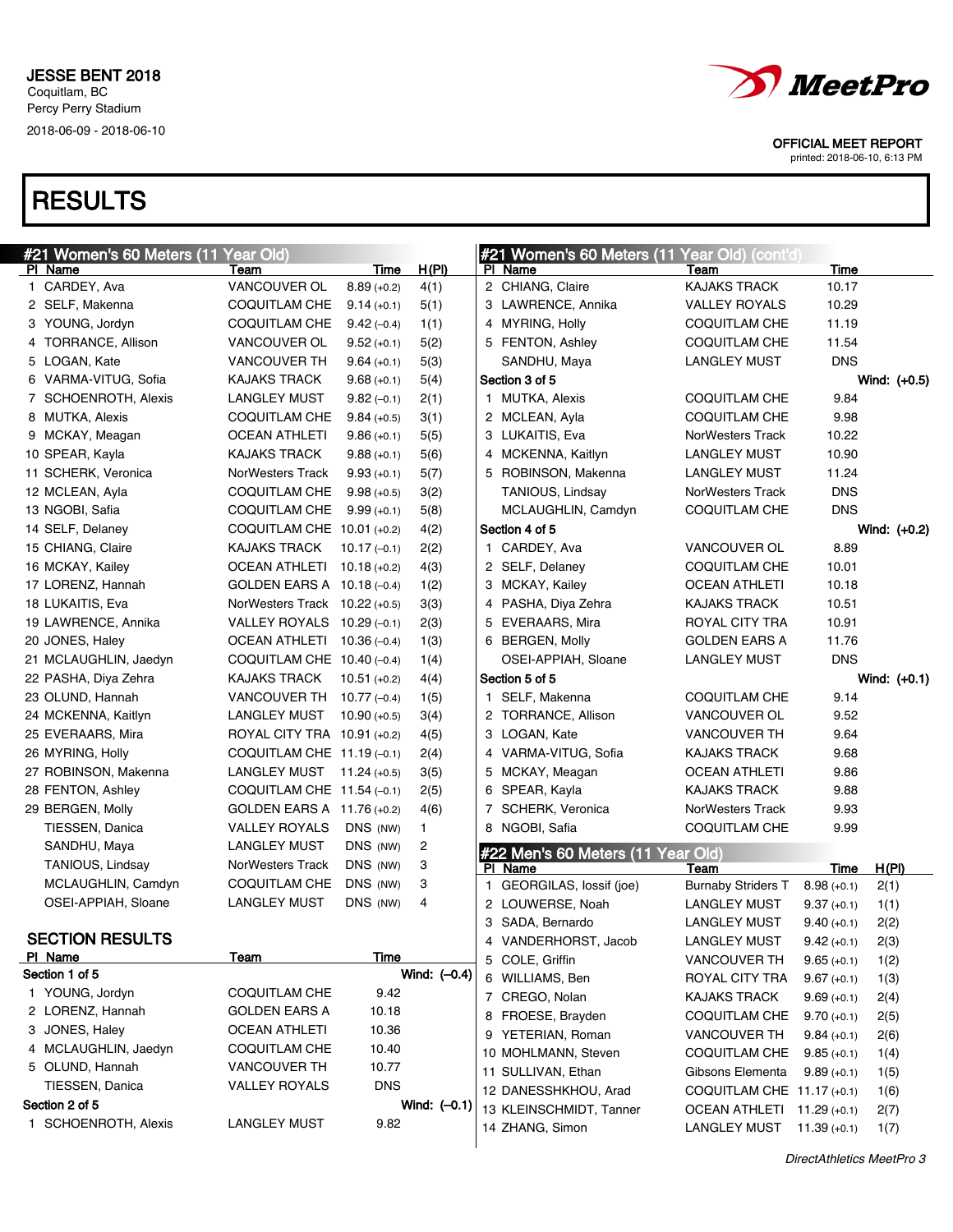

OFFICIAL MEET REPORT

printed: 2018-06-10, 6:13 PM

| #22 Men's 60 Meters (11 Year Old) (cont'd) |                             |                |                |  | #23 Women's 60 Meters (10 Year Old) (cont'd) |                         |               |                |
|--------------------------------------------|-----------------------------|----------------|----------------|--|----------------------------------------------|-------------------------|---------------|----------------|
| <b>SECTION RESULTS</b>                     |                             |                |                |  | PI Name                                      | Team                    | Time          | H(PI)<br>1     |
| PI Name                                    | Team                        | Time           |                |  | D'ABREO, Taylor                              | COQUITLAM CHE DNS (NW)  |               |                |
| Section 1 of 2                             |                             |                | Wind: (+0.1)   |  | <b>SECTION RESULTS</b>                       |                         |               |                |
| 1 LOUWERSE, Noah                           | <b>LANGLEY MUST</b>         | 9.37           |                |  | PI Name                                      | Team                    | Time          |                |
| 2 COLE, Griffin                            | <b>VANCOUVER TH</b>         | 9.65           |                |  | Section 1 of 4                               |                         |               | Wind: (+0.2)   |
| 3 WILLIAMS, Ben                            | ROYAL CITY TRA              | 9.67           |                |  | 1 TINSLEY, Emily                             | <b>VALLEY ROYALS</b>    | 9.80          |                |
| 4 MOHLMANN, Steven                         | COQUITLAM CHE               | 9.85           |                |  | 2 LOCONTE, Maresa                            | ROYAL CITY TRA          | 9.98          |                |
| 5 SULLIVAN, Ethan                          | Gibsons Elementa            | 9.89           |                |  | 3 AULAKH, Japneet                            | UNIVERSAL ATH           | 11.50         |                |
| 6 DANESSHKHOU, Arad                        | COQUITLAM CHE               | 11.17          |                |  | 4 HANNA, Sylvie                              | ROYAL CITY TRA          | 11.99         |                |
| 7 ZHANG, Simon                             | <b>LANGLEY MUST</b>         | 11.39          |                |  |                                              | <b>LANGLEY MUST</b>     | <b>DNS</b>    |                |
| Section 2 of 2                             |                             |                | Wind: $(+0.1)$ |  | REDEKOP, Gabrielle                           |                         | <b>DNS</b>    |                |
| 1 GEORGILAS, lossif (joe)                  | <b>Burnaby Striders T</b>   | 8.98           |                |  | D'ABREO, Taylor                              | <b>COQUITLAM CHE</b>    |               |                |
| 2 SADA, Bernardo                           | <b>LANGLEY MUST</b>         | 9.40           |                |  | Section 2 of 4                               |                         |               | Wind: $(+0.1)$ |
| 3 VANDERHORST, Jacob                       | <b>LANGLEY MUST</b>         | 9.42           |                |  | 1 LENZ, Sorell                               | UNATTACHED B            | 9.45          |                |
| 4 CREGO, Nolan                             | KAJAKS TRACK                | 9.69           |                |  | 2 GRAHAM, Cassie                             | <b>LANGLEY MUST</b>     | 9.64          |                |
| 5 FROESE, Brayden                          | COQUITLAM CHE               | 9.70           |                |  | 3 HEYRIES, Liv                               | <b>NorWesters Track</b> | 9.80          |                |
| 6 YETERIAN, Roman                          | <b>VANCOUVER TH</b>         | 9.84           |                |  | 4 KHRISANOVA, Svetlana                       | <b>COQUITLAM CHE</b>    | 9.96          |                |
| 7 KLEINSCHMIDT, Tanner                     | <b>OCEAN ATHLETI</b>        | 11.29          |                |  | 5 SCOTT-MONCRIEFF, Leah                      | <b>COQUITLAM CHE</b>    | 10.98         |                |
| #23 Women's 60 Meters (10 Year Old)        |                             |                |                |  | 6 MCPEAKE, Madison                           | Unattached              | 11.04         |                |
| PI Name                                    | Team                        | Time           | <u>H(PI)</u>   |  | 7 PHANGURA, Talia                            | <b>ROYAL CITY TRA</b>   | 11.10         |                |
| WILLIAMS, Aaysia                           | Air Blastoff Lions          | $8.79(+0.3)$   | 4(1)           |  | Section 3 of 4                               |                         |               | Wind: (+0.2)   |
| DANN, Nissi                                | UNATTACHED B                | $9.36 (+0.3)$  | 4(2)           |  | 1 COLES-LYSTER, Campbell                     | <b>GOLDEN EARS A</b>    | 10.03         |                |
| LENZ, Sorell                               | UNATTACHED B                | $9.45(+0.1)$   | 2(1)           |  | 2 DSOUZA, Kelly                              | <b>COQUITLAM CHE</b>    | 10.35         |                |
| MONTESSORI, Ana                            | VANCOUVER OL                | $9.46 (+0.3)$  | 4(3)           |  | 3 GALLINGER, Kailee                          | <b>LANGLEY MUST</b>     | 10.39         |                |
| ROGOZINSKI, Amelia                         | COQUITLAM CHE               | $9.58(+0.3)$   | 4(4)           |  | 4 SANGHA, Shehneet                           | UNIVERSAL ATH           | 10.42         |                |
| GRAHAM, Cassie                             | <b>LANGLEY MUST</b>         | $9.64 (+0.1)$  | 2(2)           |  | 5 KOONER, Ekta                               | UNIVERSAL ATH           | 10.73         |                |
| ADLER, Haven                               | West Van                    | $9.65 (+0.3)$  | 4(5)           |  | 6 KLIMOS, Gabrielle                          | <b>COQUITLAM CHE</b>    | 10.79         |                |
| <b>BROLIN, Abby</b>                        | ROYAL CITY TRA              | $9.77(+0.3)$   | 4(6)           |  | SCOTT, Jocelyn                               | <b>COQUITLAM CHE</b>    | <b>DNS</b>    |                |
| <b>HEYRIES, Liv</b>                        | NorWesters Track            | $9.80 (+0.1)$  | 2(3)           |  | Section 4 of 4                               |                         |               | Wind: (+0.3)   |
| TINSLEY, Emily                             | <b>VALLEY ROYALS</b>        | $9.80 (+0.2)$  | 1(1)           |  | 1 WILLIAMS, Aaysia                           | Air Blastoff Lions      | 8.79          |                |
| KHRISANOVA, Svetlana                       | COQUITLAM CHE               | $9.96 (+0.1)$  | 2(4)           |  | 2 DANN, Nissi                                | UNATTACHED B            | 9.36          |                |
| LOCONTE, Maresa                            | ROYAL CITY TRA              | $9.98(+0.2)$   | 1(2)           |  | 3 MONTESSORI, Ana                            | VANCOUVER OL            | 9.46          |                |
| COLES-LYSTER, Campbell                     | GOLDEN EARS A 10.03 (+0.2)  |                | 3(1)           |  | 4 ROGOZINSKI, Amelia                         | <b>COQUITLAM CHE</b>    | 9.58          |                |
| DSOUZA, Kelly                              | COQUITLAM CHE 10.35 (+0.2)  |                | 3(2)           |  | 5 ADLER, Haven                               | West Van                | 9.65          |                |
| GALLINGER, Kailee                          | LANGLEY MUST                | $10.39(+0.2)$  | 3(3)           |  | 6 BROLIN, Abby                               | ROYAL CITY TRA          | 9.77          |                |
| SANGHA, Shehneet                           | UNIVERSAL ATH 10.42 (+0.2)  |                | 3(4)           |  | 7 NYANDORO, Mikaela                          | <b>WEST VANCOUV</b>     | 11.00         |                |
| KOONER, Ekta                               | UNIVERSAL ATH 10.73 (+0.2)  |                | 3(5)           |  | <b>VENIER, Vittoria</b>                      | <b>WEST VANCOUV</b>     | <b>DNS</b>    |                |
| KLIMOS, Gabrielle                          | COQUITLAM CHE 10.79 (+0.2)  |                |                |  | #24 Men's 60 Meters (10 Year Old)            |                         |               |                |
| SCOTT-MONCRIEFF, Leah                      | COQUITLAM CHE 10.98 (+0.1)  |                | 3(6)           |  | PI Name                                      | <u>Team</u>             | Time          | H(PI)          |
| NYANDORO, Mikaela                          | WEST VANCOUV 11.00 (+0.3)   |                | 2(5)           |  | 1 NICKERSON, Ryan                            | <b>KAJAKS TRACK</b>     | $8.99(+0.5)$  | 3(1)           |
| MCPEAKE, Madison                           |                             |                | 4(7)           |  | 2 CARRIERE, Dawson                           | COQUITLAM CHE           | $9.07 (+0.5)$ | 3(2)           |
|                                            | Unattached                  | $11.04 (+0.1)$ | 2(6)           |  | 3 THOMAS, Tayson                             | COQUITLAM CHE           | $9.08 (+0.7)$ | 1(1)           |
| PHANGURA, Talia                            | ROYAL CITY TRA 11.10 (+0.1) |                | 2(7)           |  | 4 SCHIEBLER, Jackson                         | ROYAL CITY TRA          | $9.14 (+0.4)$ | 2(1)           |
| AULAKH, Japneet                            | UNIVERSAL ATH 11.50 (+0.2)  |                | 1(3)           |  | 5 DACRES, Isaiah                             | Air Blastoff Lions      | $9.22 (+0.7)$ | 1(2)           |
| HANNA, Sylvie                              | ROYAL CITY TRA 11.99 (+0.2) |                | 1(4)           |  | 6 HEWITT-RICHARDS, Ben                       | COQUITLAM CHE           | $9.41 (+0.4)$ | 2(2)           |
| <b>VENIER, Vittoria</b>                    | <b>WEST VANCOUV</b>         | DNS (NW)       | 4              |  | 7 HALL, Logan                                | LANGLEY MUST            | $9.48(+0.5)$  | 3(3)           |
| REDEKOP, Gabrielle                         | <b>LANGLEY MUST</b>         | DNS (NW)       | 1              |  | 8 JANG, Nickolas                             | VANCOUVER TH            | $9.60 (+0.7)$ | 1(3)           |
| SCOTT, Jocelyn                             | COQUITLAM CHE DNS (NW)      |                | 3              |  |                                              |                         |               |                |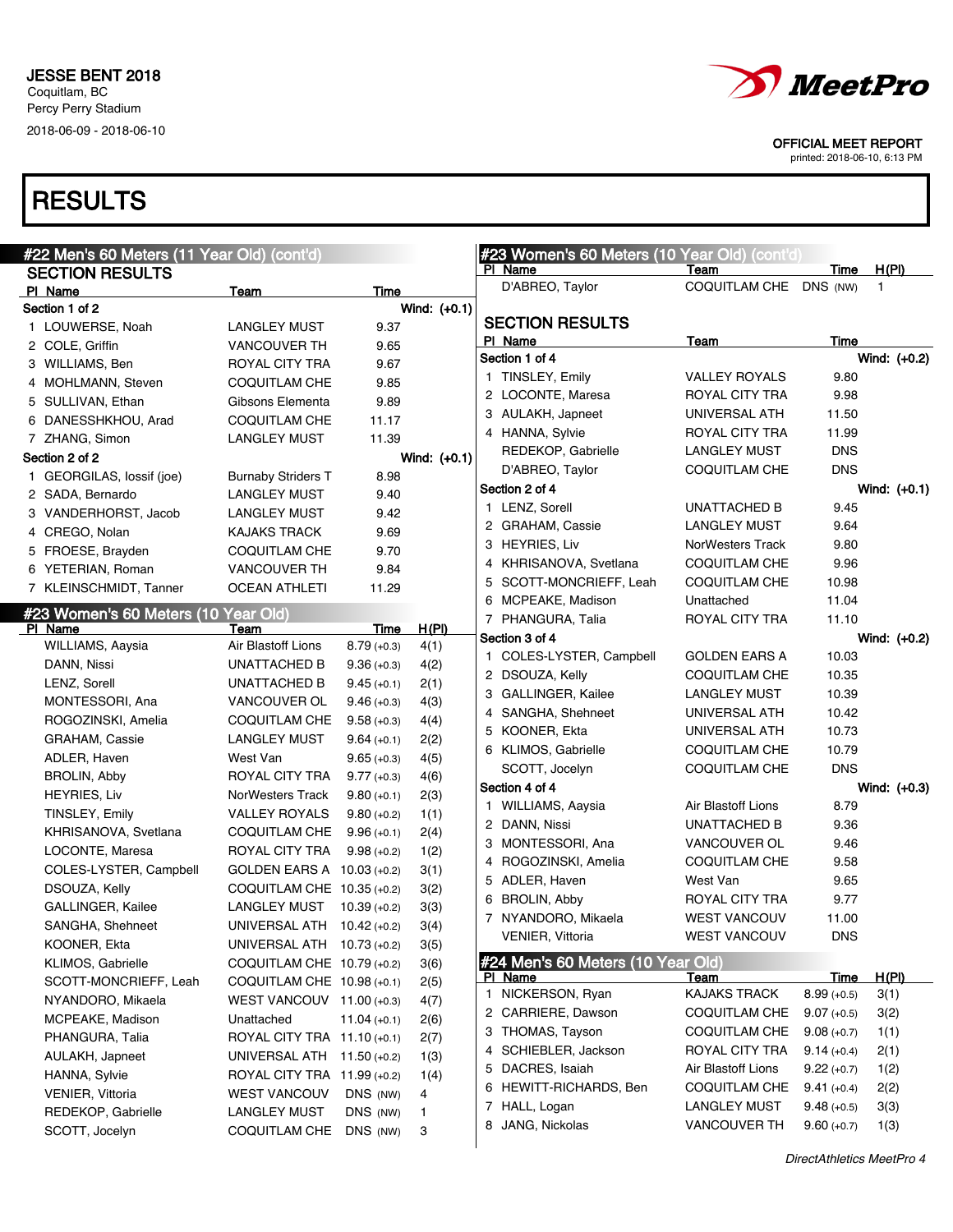

printed: 2018-06-10, 6:13 PM

| #24 Men's 60 Meters (10 Year Old) (cont'd)    |                                            |                |              |   | #25 Women's 60 Meters (9 Year Old) (cont'd)   |                                 |                |                |
|-----------------------------------------------|--------------------------------------------|----------------|--------------|---|-----------------------------------------------|---------------------------------|----------------|----------------|
| PI Name                                       | Team                                       | Time           | <u>H(PI)</u> |   | PI Name                                       | Team                            | Time           | H(PI)          |
| 9 LA COMBE, Ryan                              | <b>COQUITLAM CHE</b>                       | $9.68(+0.7)$   | 1(4)         |   | 11 BERNIER, Renee                             | VALLEY ROYALS 11.53 (+0.3)      |                | 2(6)           |
| 10 BOOMER, Harris                             | <b>VANCOUVER TH</b>                        | $9.99(+0.4)$   | 2(3)         |   | 12 CLEGG, Jenaya                              | Sea to Sky Athleti 11.53 (+0.5) |                | 1(6)           |
| 11 SURIYA, Dilan                              | <b>LANGLEY MUST</b>                        | $10.19 (+0.4)$ | 2(4)         |   | 13 CARLSON, Chloe                             | ROYAL CITY TRA 11.80 (+0.5)     |                | 1(7)           |
| 12 LONGLEY, Chase                             | <b>LANGLEY MUST</b>                        | $10.25 (+0.5)$ | 3(4)         |   | 14 MCDOUGALL, Marin                           | ROYAL CITY TRA 11.91 (+0.5)     |                | 1(8)           |
| 13 MASON, Vaughn                              | NorWesters Track $10.41$ (+0.4)            |                | 2(5)         |   | <b>BLATHERWICK, Elizabeth</b>                 | ROYAL CITY TRA                  | DNS (NW)       | 2              |
| 14 HAMADA, Tai                                | <b>KAJAKS TRACK</b>                        | $10.42 (+0.5)$ | 3(5)         |   | <b>BLATHERWICK, Hope</b>                      | ROYAL CITY TRA                  | DNS (NW)       | $\overline{2}$ |
| 15 DERVINA, Drin                              | <b>NEW WEST SPA</b>                        | $10.44(+0.4)$  | 2(6)         |   |                                               |                                 |                |                |
| 16 PASHA, Shan-Abbas                          | <b>KAJAKS TRACK</b>                        | $11.08 (+0.7)$ | 1(5)         |   | <b>SECTION RESULTS</b>                        |                                 |                |                |
| ABEL, Ashton                                  | COQUITLAM CHE                              | DNS (NW)       | $\mathbf{1}$ |   | PI Name                                       | Team                            | Time           |                |
| MCLAREN, Archer                               | NorWesters Track                           | DNS (NW)       | 3            |   | Section 1 of 2                                |                                 |                | Wind: $(+0.5)$ |
|                                               |                                            |                |              |   | 1 PENG, Elizabeth                             | COQUITLAM CHE                   | 10.11          |                |
| <b>SECTION RESULTS</b>                        |                                            |                |              |   | 2 MCLEAN, Tess                                | COQUITLAM CHE                   | 10.68          |                |
| PI Name                                       | Team                                       | Time           |              |   | 3 TERLICHER, Mya                              | ROYAL CITY TRA                  | 10.96          |                |
| Section 1 of 3                                |                                            |                | Wind: (+0.7) |   | 4 ESPOSITO, Valentina                         | COQUITLAM CHE                   | 11.00          |                |
| 1 THOMAS, Tayson                              | COQUITLAM CHE                              | 9.08           |              |   | 5 DEVJI, Aria                                 | ROYAL CITY TRA                  | 11.31          |                |
| 2 DACRES, Isaiah                              | Air Blastoff Lions                         | 9.22           |              |   | 6 CLEGG, Jenaya                               | Sea to Sky Athleti              | 11.53          |                |
| 3 JANG, Nickolas                              | <b>VANCOUVER TH</b>                        | 9.60           |              |   | 7 CARLSON, Chloe                              | ROYAL CITY TRA                  | 11.80          |                |
| 4 LA COMBE, Ryan                              | COQUITLAM CHE                              | 9.68           |              |   | 8 MCDOUGALL, Marin                            | ROYAL CITY TRA                  | 11.91          |                |
| 5 PASHA, Shan-Abbas                           | <b>KAJAKS TRACK</b>                        | 11.08          |              |   | Section 2 of 2                                |                                 |                | Wind: $(+0.3)$ |
| ABEL, Ashton                                  | <b>COQUITLAM CHE</b>                       | <b>DNS</b>     |              |   | 1 FRASER, Taya                                | COQUITLAM CHE                   | 9.79           |                |
| Section 2 of 3                                |                                            |                | Wind: (+0.4) |   | 2 ROBINSON, Olivia                            | ROYAL CITY TRA                  | 9.84           |                |
| 1 SCHIEBLER, Jackson                          | ROYAL CITY TRA                             | 9.14           |              |   | 3 GIANNELLI, Lucy                             | <b>COQUITLAM CHE</b>            | 10.43          |                |
| 2 HEWITT-RICHARDS, Ben                        | COQUITLAM CHE                              | 9.41           |              |   | 4 CHIANG, Amara                               | ROYAL CITY TRA                  | 10.84          |                |
| 3 BOOMER, Harris                              | <b>VANCOUVER TH</b>                        | 9.99           |              |   | 5 WOLF, Maya                                  | <b>WEST VANCOUV</b>             | 11.43          |                |
| 4 SURIYA, Dilan                               | <b>LANGLEY MUST</b>                        | 10.19          |              |   | 6 BERNIER, Renee                              | <b>VALLEY ROYALS</b>            | 11.53          |                |
| 5 MASON, Vaughn                               | NorWesters Track                           | 10.41          |              |   | <b>BLATHERWICK, Elizabeth</b>                 | ROYAL CITY TRA                  | <b>DNS</b>     |                |
| 6 DERVINA, Drin                               | <b>NEW WEST SPA</b>                        | 10.44          |              |   | <b>BLATHERWICK, Hope</b>                      | ROYAL CITY TRA                  | <b>DNS</b>     |                |
| Section 3 of 3                                |                                            |                |              |   | Wind: (+0.5) #26 Men's 60 Meters (9 Year Old) |                                 |                |                |
| 1 NICKERSON, Ryan                             | <b>KAJAKS TRACK</b>                        | 8.99           |              |   | PI Name                                       | Team                            | Time           | H(PI)          |
| 2 CARRIERE, Dawson                            | COQUITLAM CHE                              | 9.07           |              |   | 1 VANDERHORST, Ben                            | <b>LANGLEY MUST</b>             | $9.93 (+0.3)$  | 3(1)           |
| 3 HALL, Logan                                 | <b>LANGLEY MUST</b>                        | 9.48           |              |   | 2 KANG, Taron                                 | <b>LANGLEY MUST</b>             | $9.94 (+0.7)$  | 1(1)           |
| 4 LONGLEY, Chase                              | <b>LANGLEY MUST</b>                        | 10.25          |              |   | 3 MARWAHA, Maahi                              | <b>LANGLEY MUST</b>             | $9.94 (+0.7)$  | 2(1)           |
| 5 HAMADA, Tai                                 | <b>KAJAKS TRACK</b>                        | 10.42          |              |   | 4 CONLIN, Matthew                             | <b>UNATTACHED B</b>             | $10.10 (+0.7)$ | 1(2)           |
| MCLAREN, Archer                               | NorWesters Track                           | <b>DNS</b>     |              | 5 | COMMERFORD, Jacob                             | COQUITLAM CHE 10.33 (+0.7)      |                | 1(3)           |
|                                               |                                            |                |              |   | 6 KINGI, Tai                                  | Sea to Sky Athleti 10.34 (+0.3) |                | 3(2)           |
| #25 Women's 60 Meters (9 Year Old)<br>PI Name |                                            |                | <u>H(PI)</u> |   | 7 CRAWFORD, Allan                             | VANCOUVER TH 10.40 (+0.7)       |                | 2(2)           |
| 1 FRASER, Taya                                | <u>leam</u><br>COQUITLAM CHE $9.79 (+0.3)$ | <u>Time</u>    | 2(1)         |   | 8 BIKADI, Carson                              | LANGLEY MUST                    | $10.44 (+0.7)$ | 1(4)           |
| 2 ROBINSON, Olivia                            | ROYAL CITY TRA $9.84 (+0.3)$               |                | 2(2)         |   | 9 SADA, Oliver                                | <b>LANGLEY MUST</b>             | 10.48 $(+0.7)$ | 1(5)           |
| 3 PENG, Elizabeth                             | COQUITLAM CHE 10.11 (+0.5)                 |                | 1(1)         |   | 10 BIELA, Alexander                           | <b>LANGLEY MUST</b>             | $10.49(+0.3)$  | 3(3)           |
| 4 GIANNELLI, Lucy                             | COQUITLAM CHE 10.43 (+0.3)                 |                |              |   | 11 SANDELL, Magnus                            | Sea to Sky Athleti              |                |                |
| 5 MCLEAN, Tess                                | COQUITLAM CHE 10.68 (+0.5)                 |                | 2(3)         |   | 12 DEAN, Kaiden                               | COQUITLAM CHE 10.75 (+0.3)      | 10.60 (+0.3)   | 3(4)           |
| 6 CHIANG, Amara                               | ROYAL CITY TRA 10.84 (+0.3)                |                | 1(2)         |   | 13 POPE, Oliver                               | ROYAL CITY TRA 10.78 (+0.7)     |                | 3(5)           |
|                                               |                                            |                | 2(4)         |   | 14 MORELAND, Finn                             | ROYAL CITY TRA 11.07 (+0.7)     |                | 1(6)           |
| 7 TERLICHER, Mya                              | ROYAL CITY TRA 10.96 (+0.5)                |                | 1(3)         |   |                                               |                                 |                | 2(3)           |
| 8 ESPOSITO, Valentina                         | COQUITLAM CHE 11.00 (+0.5)                 |                | 1(4)         |   | 15 STEIGER, William                           | VALLEY ROYALS 11.24 (+0.7)      |                | 2(4)           |
| 9 DEVJI, Aria                                 | ROYAL CITY TRA 11.31 (+0.5)                |                | 1(5)         |   | 16 YAO, Jung-Kai                              | COQUITLAM CHE 11.24 (+0.7)      |                | 2(4)           |
| 10 WOLF, Maya                                 | WEST VANCOUV 11.43 (+0.3)                  |                | 2(5)         |   | 17 BOOTH, Jesse                               | VALLEY ROYALS 11.53 (+0.3)      |                | 3(6)           |
|                                               |                                            |                |              |   |                                               |                                 |                |                |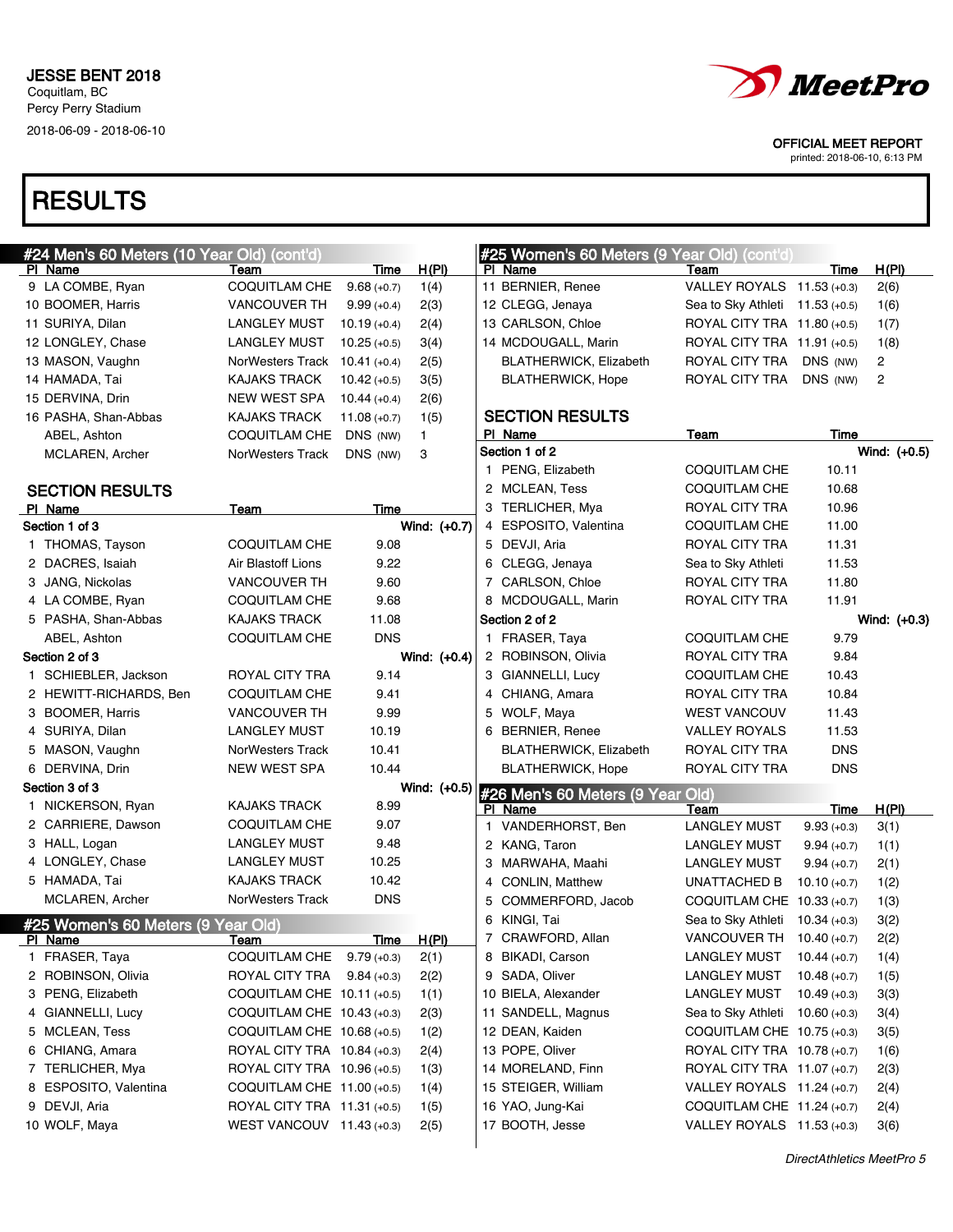

printed: 2018-06-10, 6:13 PM

| #26 Men's 60 Meters (9 Year Old) (cont'd) |                         |             |              |   | #29 Women's 100 Meters (Open) (cont'd) |                               |                    |                |
|-------------------------------------------|-------------------------|-------------|--------------|---|----------------------------------------|-------------------------------|--------------------|----------------|
| PI Name                                   | Team                    | Time        | <u>H(PI)</u> |   | <b>Prelims</b>                         |                               |                    | Wind: $(+0.1)$ |
| DHALIWAL, Preetish                        | UNIVERSAL ATH           | DNS (NW)    | 2            |   | PI Name                                | Team                          | Time               |                |
| <b>SECTION RESULTS</b>                    |                         |             |              |   | 1 KABIA, Valda Kaydee                  | <b>OCEAN ATHLETI</b>          | 12.00Q             |                |
| PI Name                                   |                         | Time        |              |   | 2 QUAYNOR, Meyer                       | UNATTACHED B                  | 12.45 <sub>g</sub> |                |
| Section 1 of 3                            | Team                    |             | Wind: (+0.7) |   | 3 VOLOSHIN, Diana                      | NorWesters Track              | 12.52q             |                |
| 1 KANG, Taron                             | LANGLEY MUST            | 9.94        |              |   | 4 PEDERSON, Kira                       | <b>VANCOUVER TH</b>           | 12.59 <sub>g</sub> |                |
| 2 CONLIN, Matthew                         | UNATTACHED B            | 10.10       |              |   | 5 FRIEDMANN, Natasha                   | UNIVERSAL ATH                 | 12.78g             |                |
| 3 COMMERFORD, Jacob                       | COQUITLAM CHE           | 10.33       |              |   | 6 BUNBURY, Shauna                      | <b>NorWesters Track</b>       | 14.47 <sub>g</sub> |                |
| 4 BIKADI, Carson                          | LANGLEY MUST            | 10.44       |              |   |                                        |                               |                    |                |
| 5 SADA, Oliver                            | <b>LANGLEY MUST</b>     | 10.48       |              |   | #30 Men's 100 Meters (Open)            |                               |                    |                |
| 6 POPE, Oliver                            | ROYAL CITY TRA          | 10.78       |              |   | <b>Finals</b>                          |                               |                    | Wind: (+0.7)   |
| Section 2 of 3                            |                         |             |              |   | PI Name                                | Team                          | Time               |                |
| 1 MARWAHA, Maahi                          | LANGLEY MUST            | 9.94        | Wind: (+0.7) |   | 1 BLAKE, Jerome                        | COQUITLAM CHE                 | 10.37              |                |
|                                           |                         |             |              |   | 2 LINDE, James                         | COQUITLAM CHE                 | 10.55              |                |
| 2 CRAWFORD, Allan                         | <b>VANCOUVER TH</b>     | 10.40       |              |   | 3 AYIN, Nicholas                       | COQUITLAM CHE                 | 10.83              |                |
| 3 MORELAND, Finn                          | ROYAL CITY TRA          | 11.07       |              | 4 | SANDHU, Amarveer                       | UNIVERSAL ATH                 | 10.91              |                |
| 4 STEIGER, William                        | <b>VALLEY ROYALS</b>    | 11.24       |              | 5 | SCHAMERHORN, Carson                    | UNATTACHED B                  | 11.19              |                |
| 4 YAO, Jung-Kai                           | <b>COQUITLAM CHE</b>    | 11.24       |              |   | 6 ZAMAN, Saif                          | <b>VANCOUVER TH</b>           | 11.21              |                |
| DHALIWAL, Preetish                        | UNIVERSAL ATH           | <b>DNS</b>  |              |   | 7 ABOSI, Stephen                       | <b>CALGARY INTER</b>          | 12.97              |                |
| Section 3 of 3                            |                         |             | Wind: (+0.3) |   | MAH, Nathan                            | <b>COQUITLAM CHE</b>          | <b>DNS</b>         |                |
| 1 VANDERHORST, Ben                        | <b>LANGLEY MUST</b>     | 9.93        |              |   |                                        |                               |                    |                |
| 2 KINGI, Tai                              | Sea to Sky Athleti      | 10.34       |              |   | <b>Prelims</b>                         |                               |                    |                |
| 3 BIELA, Alexander                        | <b>LANGLEY MUST</b>     | 10.49       |              |   | PI Name                                | Team                          | Time               | H(PI)          |
| 4 SANDELL, Magnus                         | Sea to Sky Athleti      | 10.60       |              |   | 1 BLAKE, Jerome                        | COQUITLAM CHE 10.47 (+0.2)Q   |                    | 4(1)           |
| 5 DEAN, Kaiden                            | COQUITLAM CHE           | 10.75       |              |   | 2 LINDE, James                         | COQUITLAM CHE 10.60 (+0.8)Q   |                    | 3(1)           |
| 6 BOOTH, Jesse                            | <b>VALLEY ROYALS</b>    | 11.53       |              |   | 3 ABOSI, Stephen                       | CALGARY INTER 10.69 (+2.2)Q   |                    | 1(1)           |
| #27 Women's 100 Meters (Wheelchair)       |                         |             |              |   | 4 AYIN, Nicholas                       | COQUITLAM CHE $10.82$ (+2.2)q |                    | 1(2)           |
|                                           |                         |             | Wind: (+0.0) |   | 5 SANDHU, Amarveer                     | UNIVERSAL ATH 10.88 (+0.9)Q   |                    | 2(1)           |
| PI Name                                   | Team                    | Time        |              |   | 6 MAH, Nathan                          | COQUITLAM CHE 10.98 (+0.9)q   |                    | 2(2)           |
| 1 DIALLO, Djami                           | <b>WC Race Series S</b> | 20.81       |              |   | 7 SCHAMERHORN, Carson                  | UNATTACHED B                  | 11.15 $(+0.8)q$    | 3(2)           |
|                                           |                         |             |              |   | 8 ZAMAN, Saif                          | VANCOUVER TH $11.19$ (+0.8)q  |                    | 3(3)           |
| #28 Men's 100 Meters (Wheelchair)         |                         |             |              |   | 9 SINGH, Ramandeep                     | UNIVERSAL ATH $11.23$ (+0.9)  |                    | 2(3)           |
| <b>Finals</b>                             |                         |             | Wind: (+0.0) |   | 10 OTT, Andrew                         | VALLEY ROYALS $11.42$ (+0.8)  |                    | 3(4)           |
| PI Name                                   | Team                    | Time        |              |   | 11 CARNEGIE, Tanner                    | VANCOUVER TH $11.43$ (+0.2)   |                    | 4(2)           |
| DEWITT, Nathan                            | <b>WC Race Series S</b> | ΝT          |              |   | 12 CHOU, Bryce                         | VANCOUVER TH $11.65$ (+0.8)   |                    | 3(5)           |
| ZIMICH, Balraj                            | <b>WC Race Series S</b> | ΝT          |              |   | 13 LAM, Oscar Wang Chun                | COQUITLAM CHE 11.68 (+0.2)    |                    | 4(3)           |
| SKABAR, Sedrick                           | WC Race Series S        | ΝT          |              |   | 14 WANG, Luke Xinxiao                  | GREYHOUNDS M 11.83 (+0.9)     |                    | 2(4)           |
|                                           |                         |             |              |   | 15 PINSKY, David                       | COQUITLAM CHE 11.86 (+0.9)    |                    | 2(5)           |
| <b>Prelims</b>                            |                         |             | Wind: (+0.7) |   | 16 PELESHATY, Chase                    | COQUITLAM CHE 11.87 (+0.2)    |                    | 4(4)           |
| PI Name                                   | Team                    | <b>Time</b> |              |   | 17 LEGER, Taylor                       | VANCOUVER TH 11.97 (+2.2)     |                    | 1(3)           |
| 1 DEWITT, Nathan                          | <b>WC Race Series S</b> | 17.27Q      |              |   | 18 MCCANN, Sancho                      | VANCOUVER TH 12.06 (+0.9)     |                    | 2(6)           |
| 2 ZIMICH, Balraj                          | <b>WC Race Series S</b> | 17.44q      |              |   | 19 DAVIDESCU, Paul                     | VANCOUVER TH 12.26 (+0.8)     |                    | 3(6)           |
| 3 SKABAR, Sedrick                         | <b>WC Race Series S</b> | 18.41q      |              |   | 20 GILL, Sunny                         | VALLEY ROYALS 12.26 (+0.2)    |                    | 4(5)           |
|                                           |                         |             |              |   | 21 CHIPPETT, Bryn                      | WEST VANCOUV $12.27 (+2.2)$   |                    | 1(4)           |
| #29 Women's 100 Meters (Open)             |                         |             |              |   | 22 OLEGOVICH, Dmytro                   | ELITE TRACK & F 12.38 (+0.2)  |                    | 4(6)           |
|                                           |                         |             |              |   | 23 RANDHAWA, Jasmin                    | NEW WEST SPA 12.55 (+0.9)     |                    | 2(7)           |
|                                           |                         |             |              |   | 24 BRING, Parminder                    | VALLEY ROYALS 12.96 (+0.9)    |                    | 2(8)           |
|                                           |                         |             |              |   |                                        |                               |                    |                |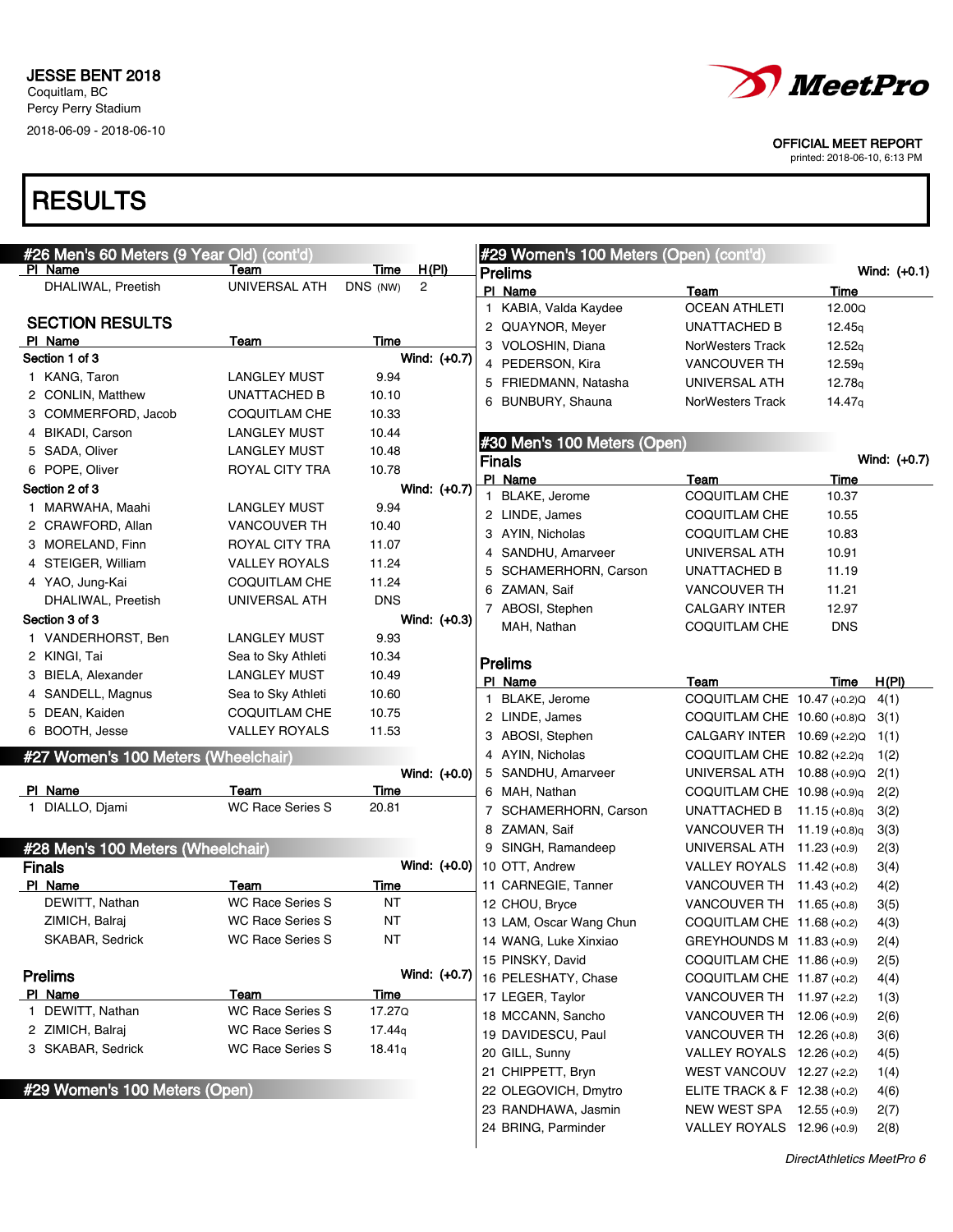## **RESULTS**

| #30 Men's 100 Meters (Open) (cont'd) |                             |            |              |   | #31 Women's 100 Meters (Junior) |                                  |                 |                |
|--------------------------------------|-----------------------------|------------|--------------|---|---------------------------------|----------------------------------|-----------------|----------------|
| <b>Prelims</b>                       |                             |            |              |   | <b>Finals</b>                   |                                  |                 | Wind: (+0.0)   |
| PI Name                              | Team                        | Time       | H(PI)        |   | PI Name                         | Team                             | Time            |                |
| 25 TODD, Michael                     | WEST VANCOUV $13.35$ (+2.2) |            | 1(5)         |   | FASHINA-BOMBATA, Hassy          | <b>NANAIMO &amp; DIST</b>        | ΝT              |                |
| 26 LAWSON, Wayne                     | WEST VANCOUV $14.33$ (+2.2) |            | 1(6)         |   | URBAN, Jessica                  | VANCOUVER OL                     | ΝT              |                |
| 27 GEE, Arthur                       | GREYHOUNDS M 17.09 (+2.2)   |            | 1(7)         |   | YUEN, Camryn                    | UNATTACHED B                     | ΝT              |                |
| AGUILERA, Errol                      | NorWesters Track            | DNF (NW)   | 4            |   |                                 |                                  |                 |                |
| MCKENZIE, Christopher                | NorWesters Track            | DNS (NW)   | 3            |   | <b>Prelims</b>                  |                                  |                 | Wind: (+1.3)   |
|                                      |                             |            |              |   | PI Name                         | Team                             | Time            |                |
| <b>HEAT RESULTS</b>                  |                             |            |              |   | 1 FASHINA-BOMBATA, Hassy        | NANAIMO & DIST                   | 12.69Q          |                |
| <b>Prelims</b>                       |                             |            |              |   | 2 URBAN, Jessica                | VANCOUVER OL                     | 13.08q          |                |
| PI Name                              | Team                        | Time       |              |   | 3 YUEN, Camryn                  | UNATTACHED B                     | 13.11q          |                |
| Heat 1 of 4                          |                             |            | Wind: (+2.2) |   | WALSH, Bryn                     | <b>KAMLOOPS TRA</b>              | <b>DNS</b>      |                |
| 1 ABOSI, Stephen                     | <b>CALGARY INTER</b>        | 10.69Q     |              |   |                                 |                                  |                 |                |
| 2 AYIN, Nicholas                     | COQUITLAM CHE               | 10.82q     |              |   | #32 Men's 100 Meters (Junior)   |                                  |                 |                |
| 3 LEGER, Taylor                      | <b>VANCOUVER TH</b>         | 11.97      |              |   | <b>Finals</b>                   |                                  |                 | Wind: (+1.0)   |
| 4 CHIPPETT, Bryn                     | <b>WEST VANCOUV</b>         | 12.27      |              |   | PI Name                         | Team                             | Time            |                |
| 5 TODD, Michael                      | <b>WEST VANCOUV</b>         | 13.35      |              |   | 1 TJERNAGEL, Benjamin           | <b>COQUITLAM CHE</b>             | 10.95           |                |
| 6 LAWSON, Wayne                      | <b>WEST VANCOUV</b>         | 14.33      |              |   | 2 BLACKMAN, Kenny               | UNIVERSAL ATH                    | 11.02           |                |
| 7 GEE, Arthur                        | <b>GREYHOUNDS M</b>         | 17.09      |              |   | 3 GILL, Landon                  | <b>OCEAN ATHLETI</b>             | 11.09           |                |
| Heat 2 of 4                          |                             |            | Wind: (+0.9) |   | 4 HUGHES, Kevin                 | <b>LANGLEY MUST</b>              | 11.18           |                |
| 1 SANDHU, Amarveer                   | UNIVERSAL ATH               | 10.88Q     |              |   | 5 DAVIS FLORES, Jose            | <b>VANCOUVER TH</b>              | 11.42           |                |
| 2 MAH, Nathan                        | COQUITLAM CHE               | 10.98q     |              |   | 6 LEE, Sean                     | <b>Burnaby Striders T</b>        | 11.49           |                |
| 3 SINGH, Ramandeep                   | UNIVERSAL ATH               | 11.23      |              |   | 7 ERASO, Juan                   | <b>CHILLIWACK TR</b>             | 11.75           |                |
| 4 WANG, Luke Xinxiao                 | <b>GREYHOUNDS M</b>         | 11.83      |              |   | ELIOPOULOS, Anastas             | <b>VANCOUVER TH</b>              | <b>DNS</b>      |                |
| 5 PINSKY, David                      | COQUITLAM CHE               | 11.86      |              |   |                                 |                                  |                 |                |
| 6 MCCANN, Sancho                     | <b>VANCOUVER TH</b>         | 12.06      |              |   | <b>Prelims</b>                  |                                  |                 |                |
| 7 RANDHAWA, Jasmin                   | NEW WEST SPA                | 12.55      |              |   | PI Name                         | Team                             | Time            | H(PI)          |
| 8 BRING, Parminder                   | <b>VALLEY ROYALS</b>        | 12.96      |              |   | 1 TJERNAGEL, Benjamin           | COQUITLAM CHE 11.06 (+0.1)Q      |                 | 1(1)           |
| Heat 3 of 4                          |                             |            | Wind: (+0.8) |   | 2 ELIOPOULOS, Anastas           | VANCOUVER TH 11.15 (-0.6)Q       |                 | 2(1)           |
| 1 LINDE, James                       | COQUITLAM CHE               | 10.60Q     |              |   | 3 BLACKMAN, Kenny               | UNIVERSAL ATH 11.22 (-0.6)q      |                 | 2(2)           |
| 2 SCHAMERHORN, Carson                | UNATTACHED B                | 11.15q     |              |   | 4 GILL, Landon                  | OCEAN ATHLETI 11.25 (+0.1)q      |                 | 1(2)           |
| 3 ZAMAN, Saif                        | <b>VANCOUVER TH</b>         | 11.19q     |              | 5 | DAVIS FLORES, Jose              | VANCOUVER TH 11.38 (-0.6)q       |                 | 2(3)           |
| 4 OTT, Andrew                        | <b>VALLEY ROYALS</b>        | 11.42      |              |   | 5 HUGHES, Kevin                 | LANGLEY MUST                     | $11.38(-0.6)q$  | 2(3)           |
| 5 CHOU, Bryce                        | <b>VANCOUVER TH</b>         | 11.65      |              |   | 7 LEE, Sean                     | Burnaby Striders T 11.69 (+0.1)q |                 | 1(3)           |
| 6 DAVIDESCU, Paul                    | <b>VANCOUVER TH</b>         | 12.26      |              | 8 | ERASO, Juan                     | CHILLIWACK TR                    | 11.78 $(+0.1)q$ | 1(4)           |
| MCKENZIE, Christopher                | <b>NorWesters Track</b>     | <b>DNS</b> |              |   | 9 XU, Rupert                    | Unattached Newfo $11.94 (+0.1)$  |                 | 1(5)           |
| Heat 4 of 4                          |                             |            | Wind: (+0.2) |   | 10 DAVIS, Shemar                | UNIVERSAL ATH 11.95 (-0.6)       |                 | 2(5)           |
| 1 BLAKE, Jerome                      | COQUITLAM CHE               | 10.47Q     |              |   | 11 CORREA, Oleg                 | VANCOUVER OL $12.02$ (-0.6)      |                 | 2(6)           |
| 2 CARNEGIE, Tanner                   | <b>VANCOUVER TH</b>         | 11.43      |              |   | 12 MACKENZIE, Bryce             | GOLDEN EARS A 12.02 (-0.6)       |                 | 2(7)           |
| 3 LAM, Oscar Wang Chun               | COQUITLAM CHE               | 11.68      |              |   | 13 FRANCESCHINI, Kevin          | COMOX VALLEY 12.02 (+0.1)        |                 | 1(6)           |
| 4 PELESHATY, Chase                   | COQUITLAM CHE               | 11.87      |              |   |                                 |                                  |                 |                |
| 5 GILL, Sunny                        | <b>VALLEY ROYALS</b>        | 12.26      |              |   | <b>HEAT RESULTS</b>             |                                  |                 |                |
| 6 OLEGOVICH, Dmytro                  | <b>ELITE TRACK &amp; F</b>  | 12.38      |              |   | <b>Prelims</b>                  |                                  |                 |                |
| AGUILERA, Errol                      | NorWesters Track            | <b>DNF</b> |              |   | PI Name                         | <u>Team</u>                      | Time            |                |
|                                      |                             |            |              |   | Heat 1 of 2                     |                                  |                 | Wind: $(+0.1)$ |
|                                      |                             |            |              |   | 1 TJERNAGEL, Benjamin           | COQUITLAM CHE                    | 11.06Q          |                |
|                                      |                             |            |              |   | 2 GILL, Landon                  | <b>OCEAN ATHLETI</b>             | 11.25q          |                |



OFFICIAL MEET REPORT

printed: 2018-06-10, 6:13 PM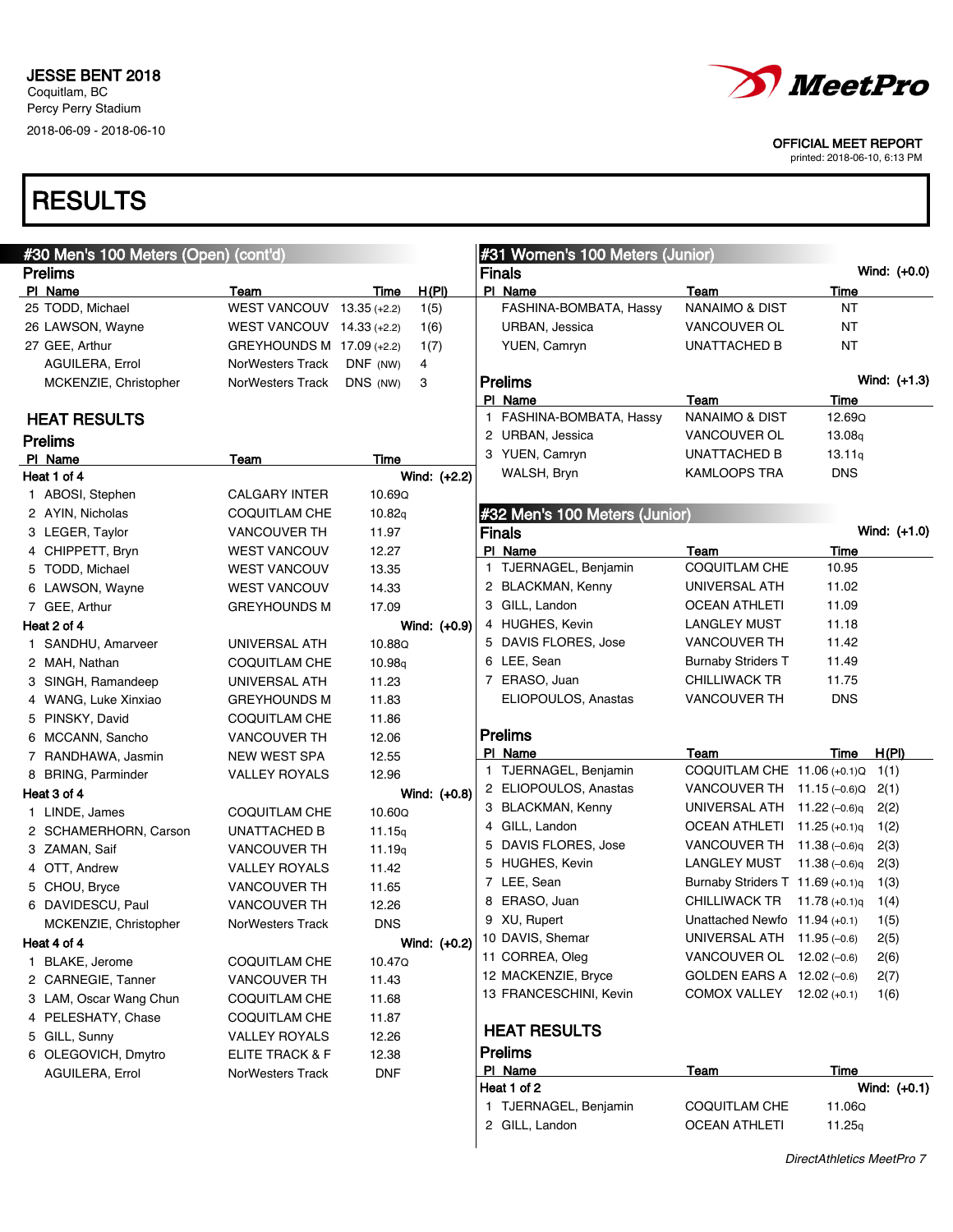

printed: 2018-06-10, 6:13 PM

| #32 Men's 100 Meters (Junior) (cont'd)             |                                  |                    |              |   | #33 Women's 100 Meters (Youth) (cont'd) |                                  |                    |                |
|----------------------------------------------------|----------------------------------|--------------------|--------------|---|-----------------------------------------|----------------------------------|--------------------|----------------|
| <b>Prelims</b>                                     |                                  |                    |              |   | <b>Prelims</b>                          |                                  |                    |                |
| PI Name                                            | Team                             | Time               |              |   | PI Name                                 | Team                             | Time               |                |
| 3 LEE, Sean                                        | <b>Burnaby Striders T</b>        | 11.69 <sub>q</sub> |              |   | 5 CHIRKOOTSINGH, Avni                   | COQUITLAM CHE                    | 14.28 <sub>g</sub> |                |
| 4 ERASO, Juan                                      | <b>CHILLIWACK TR</b>             | 11.78g             |              |   | Heat 2 of 2                             |                                  |                    | Wind: $(+0.1)$ |
| 5 XU, Rupert                                       | Unattached Newfo                 | 11.94              |              |   | 1 WICKRAMAARACHCHI, Prabha LANGLEY MUST |                                  | 13.09Q             |                |
| 6 FRANCESCHINI, Kevin                              | <b>COMOX VALLEY</b>              | 12.02              |              |   | 2 O'FLAHERTY, Caleigh                   | <b>NEW WEST SPA</b>              | 13.20q             |                |
| Heat 2 of 2                                        |                                  |                    | Wind: (-0.6) |   | 3 TAYLOR, Jesse                         | <b>KAJAKS TRACK</b>              | 13.25q             |                |
| 1 ELIOPOULOS, Anastas                              | <b>VANCOUVER TH</b>              | 11.15Q             |              |   | 4 MORTON, Mackenzie                     | <b>COMOX VALLEY</b>              | 14.94              |                |
| 2 BLACKMAN, Kenny                                  | UNIVERSAL ATH                    | 11.22 $q$          |              |   | FUNG, Logan                             | <b>VANCOUVER TH</b>              | <b>DNS</b>         |                |
| 3 DAVIS FLORES, Jose                               | <b>VANCOUVER TH</b>              | 11.38q             |              |   | #34 Men's 100 Meters (Youth)            |                                  |                    |                |
| 3 HUGHES, Kevin                                    | LANGLEY MUST                     | 11.38 <sub>q</sub> |              |   | <b>Finals</b>                           |                                  |                    | Wind: $(+1.0)$ |
| 5 DAVIS, Shemar                                    | UNIVERSAL ATH                    | 11.95              |              |   | PI Name                                 | Team                             | Time               |                |
| 6 CORREA, Oleg                                     | VANCOUVER OL                     | 12.02              |              | 1 | PENSON-MCCOY, Jesaiah                   | <b>United States</b>             | 11.05              |                |
| 7 MACKENZIE, Bryce                                 | <b>GOLDEN EARS A</b>             | 12.02              |              |   | 2 SMITH, Ethan(alex)                    | OKANAGAN ATH                     | 11.18              |                |
|                                                    |                                  |                    |              |   | 3 IYUMVA, Cedric                        | UNIVERSAL ATH                    | 11.41              |                |
| #33 Women's 100 Meters (Youth)                     |                                  |                    | Wind: (+1.1) |   | 4 VANDERGUGTEN, Ian                     | LANGLEY MUST                     | 11.52              |                |
| <b>Finals</b>                                      |                                  |                    |              |   | 5 PARSONS, Tyler                        | <b>CHILLIWACK TR</b>             | 11.57              |                |
| PI Name<br>1 WICKRAMAARACHCHI, Prabha LANGLEY MUST | Team                             | Time               |              |   | 6 GILL, Jagmeet                         | UNIVERSAL ATH                    | 11.59              |                |
|                                                    |                                  | 12.96              |              |   |                                         |                                  |                    |                |
| 2 DUNCAN, Amara                                    | <b>COQUITLAM CHE</b>             | 13.09              |              |   | 7 WOOD, Bryson                          | KAMLOOPS TRA                     | 11.60              |                |
| 3 O'FLAHERTY, Caleigh                              | <b>NEW WEST SPA</b>              | 13.15              |              |   | 8 TAKASHIBA, Bryn                       | NorWesters Track                 | 11.82              |                |
| 4 TAYLOR, Jesse                                    | <b>KAJAKS TRACK</b>              | 13.24              |              |   |                                         |                                  |                    |                |
| 5 STATES-JONES, Trinaya                            | Air Blastoff Lions               | 13.57              |              |   | <b>Prelims</b>                          |                                  |                    |                |
| 6 BUCKLEY, Carley                                  | <b>COMOX VALLEY</b>              | 13.76              |              |   | PI Name<br>1 PENSON-MCCOY, Jesaiah      | Team<br><b>United States</b>     | Time               | H(PI)          |
| 7 LIANG, Rachael                                   | <b>Burnaby Striders T</b>        | 13.81              |              |   |                                         |                                  | 11.24 $(-0.7)Q$    | 2(1)           |
| CHIRKOOTSINGH, Avni                                | <b>COQUITLAM CHE</b>             | <b>DNS</b>         |              |   | 2 SMITH, Ethan(alex)                    | OKANAGAN ATH                     | 11.40 (–0.9)Q      | 3(1)           |
|                                                    |                                  |                    |              |   | 3 VANDERGUGTEN, lan                     | LANGLEY MUST                     | 11.55 $(+0.0)Q$    | 1(1)           |
| <b>Prelims</b>                                     |                                  |                    |              |   | 4 IYUMVA, Cedric                        | UNIVERSAL ATH                    | 11.59 $(+0.0)q$    | 1(2)           |
| PI Name                                            | Team                             | Time               | H(PI)        |   | 5 WOOD, Bryson                          | KAMLOOPS TRA                     | 11.67 $(+0.0)q$    | 1(3)           |
| 1 DUNCAN, Amara                                    | COQUITLAM CHE 13.09 (+0.2)Q      |                    | 1(1)         |   | 6 GILL, Jagmeet                         | UNIVERSAL ATH                    | 11.68 $(-0.7)q$    | 2(2)           |
| 2 WICKRAMAARACHCHI, Prabha LANGLEY MUST            |                                  | $13.09 (+0.1)Q$    | 2(1)         |   | 7 PARSONS, Tyler                        | <b>CHILLIWACK TR</b>             | 11.70 $(-0.9)q$    | 3(2)           |
| 3 O'FLAHERTY, Caleigh                              | <b>NEW WEST SPA</b>              | $13.20 (+0.1)q$    | 2(2)         |   | 8 TAKASHIBA, Bryn                       | NorWesters Track $11.81$ (+0.0)q |                    | 1(4)           |
| 4 TAYLOR, Jesse                                    | <b>KAJAKS TRACK</b>              | $13.25 (+0.1)q$    | 2(3)         |   | 9 WANG, Adam                            | COQUITLAM CHE 11.84 (-0.7)       |                    | 2(3)           |
| 5 STATES JONES, Trinaya                            | Air Blastoff Lions               | $13.49 (+0.2)q$    | 1(2)         |   | 10 SANDHU, Mansukh                      | UNIVERSAL ATH 11.98 (-0.9)       |                    | 3(3)           |
| 6 LIANG, Rachael                                   | Burnaby Striders T 13.86 (+0.2)q |                    | 1(3)         |   | 11 STEWART, Shane                       | COMOX VALLEY 12.06 (+0.0)        |                    | 1(5)           |
| 7 BUCKLEY, Carley                                  | COMOX VALLEY                     | $13.87 (+0.2)q$    | 1(4)         |   | 12 PEACOCK, Lucas                       | COQUITLAM CHE 12.08 (-0.9)       |                    | 3(4)           |
| 8 CHIRKOOTSINGH, Avni                              | COQUITLAM CHE $14.28$ (+0.2)q    |                    | 1(5)         |   | 13 AGUILERA, Rio                        | Argyle                           | $12.09(-0.9)$      | 3(5)           |
| 9 MORTON, Mackenzie                                | COMOX VALLEY                     | $14.94 (+0.1)$     | 2(4)         |   | 14 SIDHU, Tanveer                       | UNIVERSAL ATH 12.16 (-0.9)       |                    | 3(6)           |
| FUNG, Logan                                        | <b>VANCOUVER TH</b>              | DNS (NW)           | 2            |   | 15 BALDUS, Tobias                       | Burnaby Striders T 12.20 (-0.9)  |                    | 3(7)           |
|                                                    |                                  |                    |              |   | 16 FAN, Gavin                           | ROYAL CITY TRA 12.22 (-0.7)      |                    | 2(4)           |
| <b>HEAT RESULTS</b>                                |                                  |                    |              |   | 17 SEITZ, Lewis                         | VANCOUVER TH 12.23 (-0.9)        |                    | 3(8)           |
| <b>Prelims</b>                                     |                                  |                    |              |   | 18 COLLINS, Isaiah                      | OKANAGAN ATH 12.23 (+0.0)        |                    | 1(6)           |
| PI Name                                            | <b>Team</b>                      | Time               |              |   | 19 LI, Jed                              | VANCOUVER TH $12.56$ (-0.7)      |                    | 2(5)           |
| Heat 1 of 2                                        |                                  |                    | Wind: (+0.2) |   | 20 HAN, Brendan                         | NorWesters Track $12.57(-0.7)$   |                    | 2(6)           |
| 1 DUNCAN, Amara                                    | <b>COQUITLAM CHE</b>             | 13.09Q             |              |   | 21 ZHOU, Victor                         | KAJAKS TRACK                     | $12.58(-0.7)$      | 2(7)           |
| 2 STATES-JONES, Trinaya                            | Air Blastoff Lions               | 13.49 <sub>q</sub> |              |   | 22 SEN, Sethavan                        | UNIVERSAL ATH 12.65 (+0.0)       |                    | 1(7)           |
| 3 LIANG, Rachael                                   | <b>Burnaby Striders T</b>        | 13.86q             |              |   | 23 SELLERS, Jack                        | VANCOUVER OL 12.82 (+0.0)        |                    | 1(8)           |
| 4 BUCKLEY, Carley                                  | COMOX VALLEY                     | 13.87q             |              |   | 24 TANG, Ethan                          | WEST VANCOUV 13.02 (-0.7)        |                    | 2(8)           |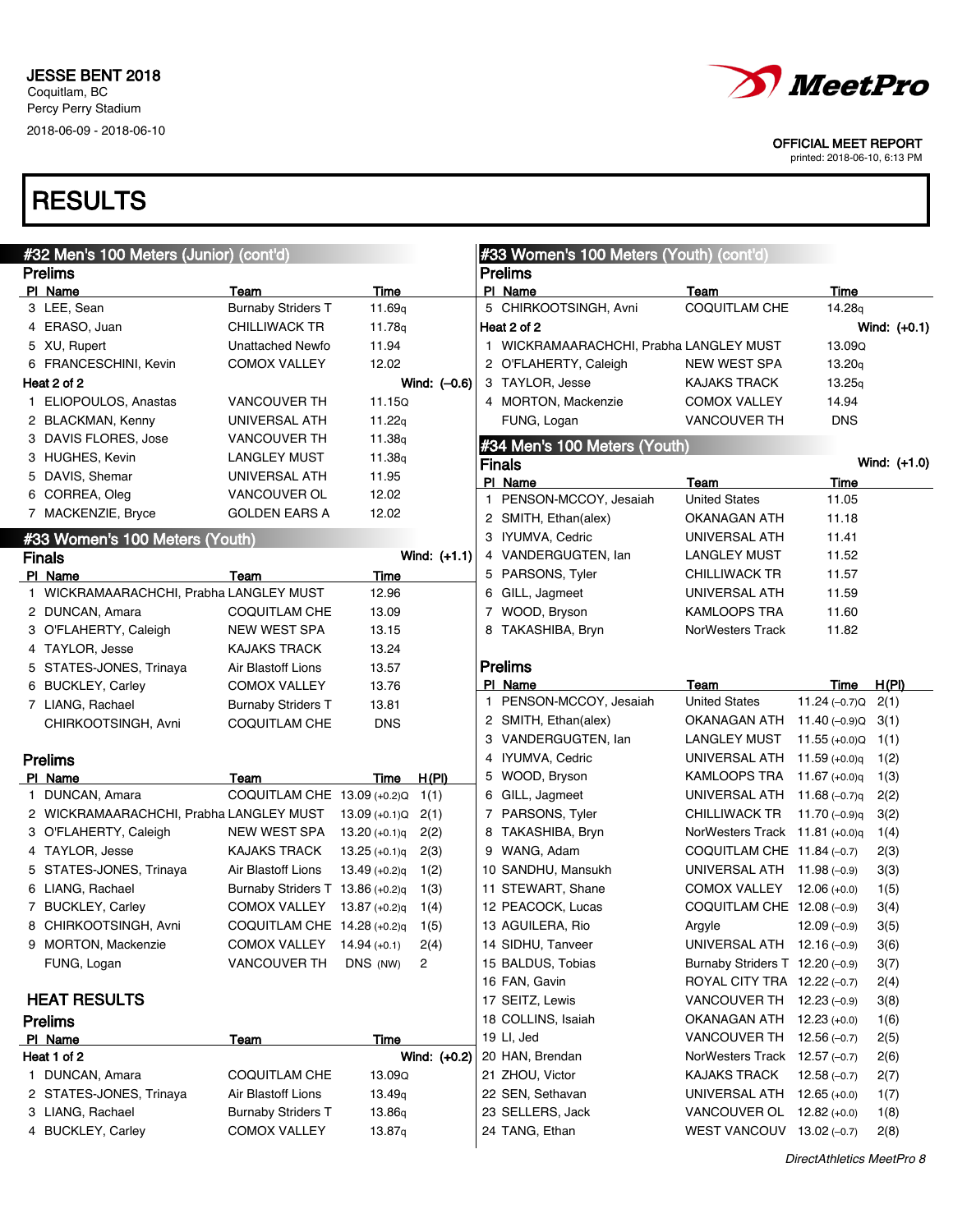

printed: 2018-06-10, 6:13 PM

| #34 Men's 100 Meters (Youth) (cont'd)<br><b>HEAT RESULTS</b> |                                                             |                            | #35 Women's 100 Meters (Midget) (cont'd) |                                                 |                                     |                |                |  |
|--------------------------------------------------------------|-------------------------------------------------------------|----------------------------|------------------------------------------|-------------------------------------------------|-------------------------------------|----------------|----------------|--|
|                                                              |                                                             |                            |                                          | <b>Prelims</b>                                  |                                     |                |                |  |
| <b>Prelims</b>                                               |                                                             |                            |                                          | PI Name<br>4 OBAZUGHANMWEN, Charity             | Team<br>UNIVERSAL ATH 13.12 (-1.3)q | Time           | H(PI)          |  |
| PI Name                                                      | Team                                                        | Time                       |                                          |                                                 |                                     |                | 3(2)           |  |
| Heat 1 of 3                                                  |                                                             |                            | Wind: (+0.0)                             | 5 HAMNETT, Amelia                               | COQUITLAM CHE $13.19$ (+0.4)q       |                | 1(2)           |  |
| 1 VANDERGUGTEN, lan                                          | LANGLEY MUST                                                | 11.55Q                     |                                          | 6 CHUNG, Vanessa                                | COQUITLAM CHE $13.24$ (-1.3)q       |                | 3(3)           |  |
| 2 IYUMVA, Cedric                                             | UNIVERSAL ATH                                               | 11.59 <sub>g</sub>         |                                          | 7 ROSS-MCLENNAN, Lola                           | VANCOUVER TH $13.48$ (+0.4)q        |                | 1(3)           |  |
| 3 WOOD, Bryson                                               | KAMLOOPS TRA                                                | 11.67g                     |                                          | 8 GRIBBON, Sophia                               | COQUITLAM CHE $13.53$ (-1.0)q       |                | 2(2)           |  |
| 4 TAKASHIBA, Bryn                                            | <b>NorWesters Track</b>                                     | 11.81q                     |                                          | 9 HOREL (BIGGS), Kailey                         | COMOX VALLEY 13.95 (-1.0)           |                | 2(3)           |  |
| 5 STEWART, Shane                                             | <b>COMOX VALLEY</b>                                         | 12.06                      |                                          | 10 GEHERAN, Amelia                              | VANCOUVER TH $14.05$ (-1.3)         |                | 3(4)           |  |
| 6 COLLINS, Isaiah                                            | OKANAGAN ATH                                                | 12.23                      |                                          | 11 NOVAK-KLOTZ, Nanette                         | VANCOUVER TH $14.09$ (-1.3)         |                | 3(5)           |  |
| 7 SEN, Sethavan                                              | UNIVERSAL ATH                                               | 12.65                      |                                          | 12 AMBROZIC, Claire                             | NorWesters Track $14.32$ (+0.4)     |                | 1(4)           |  |
| 8 SELLERS, Jack                                              | VANCOUVER OL                                                | 12.82                      |                                          | 13 MOSTRENKO, Michaela                          | COQUITLAM CHE $14.51$ (-1.0)        |                | 2(4)           |  |
| Heat 2 of 3                                                  |                                                             |                            | Wind: (-0.7)                             | 14 VILLAMIZAR, Manuela                          | COQUITLAM CHE 14.64 (-1.3)          |                | 3(6)           |  |
| 1 PENSON-MCCOY, Jesaiah                                      | <b>United States</b>                                        | 11.24Q                     |                                          | 15 AULAKH, Anureet                              | UNIVERSAL ATH 14.79 (+0.4)          |                | 1(5)           |  |
| 2 GILL, Jagmeet                                              | UNIVERSAL ATH                                               | 11.68g                     |                                          | 16 CHIANG-TSUI, Madison                         | COQUITLAM CHE $14.86(+0.4)$         |                | 1(6)           |  |
| 3 WANG, Adam                                                 | <b>COQUITLAM CHE</b>                                        | 11.84                      |                                          | 17 LAKSSILI, Amany                              | OCEAN ATHLETI $14.87$ (-1.3)        |                | 3(7)           |  |
| 4 FAN, Gavin                                                 | ROYAL CITY TRA                                              | 12.22                      |                                          | 18 MILLARD, Emily                               | NorWesters Track 15.11 (-1.0)       |                | 2(5)           |  |
| 5 LI, Jed                                                    | <b>VANCOUVER TH</b>                                         | 12.56                      |                                          | 19 STORMS, Riley                                | ROYAL CITY TRA 15.17 (-1.0)         |                | 2(6)           |  |
| 6 HAN, Brendan                                               | NorWesters Track                                            | 12.57                      |                                          | THOMAS, Lucie                                   | COQUITLAM CHE                       | DNS (NW)       | 1              |  |
| 7 ZHOU, Victor                                               | <b>KAJAKS TRACK</b>                                         | 12.58                      |                                          | SPENCER, Virginia                               | <b>VANCOUVER TH</b>                 | DNS (NW)       | $\overline{c}$ |  |
| 8 TANG, Ethan                                                | <b>WEST VANCOUV</b>                                         | 13.02                      |                                          |                                                 |                                     |                |                |  |
| Heat 3 of 3                                                  |                                                             |                            | Wind: (-0.9)                             | <b>HEAT RESULTS</b>                             |                                     |                |                |  |
| 1 SMITH, Ethan(alex)                                         | OKANAGAN ATH                                                | 11.40Q                     |                                          | <b>Prelims</b>                                  |                                     |                |                |  |
| 2 PARSONS, Tyler                                             | <b>CHILLIWACK TR</b>                                        | 11.70 <sub>q</sub>         |                                          | PI Name                                         | Team                                | Time           |                |  |
| 3 SANDHU, Mansukh                                            | UNIVERSAL ATH                                               | 11.98                      |                                          | Heat 1 of 3                                     |                                     |                | Wind: $(+0.4)$ |  |
|                                                              |                                                             |                            |                                          |                                                 |                                     |                |                |  |
| 4 PEACOCK, Lucas                                             | COQUITLAM CHE                                               | 12.08                      |                                          | 1 CANNAN, Emma                                  | OKANAGAN ATH                        | 12.64Q         |                |  |
|                                                              |                                                             |                            |                                          | 2 HAMNETT, Amelia                               | COQUITLAM CHE                       | 13.19q         |                |  |
| 5 AGUILERA, Rio                                              | Argyle                                                      | 12.09                      |                                          | 3 ROSS-MCLENNAN, Lola                           | <b>VANCOUVER TH</b>                 | 13.48q         |                |  |
| 6 SIDHU, Tanveer                                             | UNIVERSAL ATH                                               | 12.16                      |                                          | 4 AMBROZIC, Claire                              | NorWesters Track                    | 14.32          |                |  |
| 7 BALDUS, Tobias                                             | <b>Burnaby Striders T</b>                                   | 12.20                      |                                          | 5 AULAKH, Anureet                               | UNIVERSAL ATH                       | 14.79          |                |  |
| 8 SEITZ, Lewis                                               | <b>VANCOUVER TH</b>                                         | 12.23                      |                                          |                                                 | COQUITLAM CHE                       | 14.86          |                |  |
| #35 Women's 100 Meters (Midget)                              |                                                             |                            |                                          | 6 CHIANG-TSUI, Madison<br>THOMAS, Lucie         | COQUITLAM CHE                       | <b>DNS</b>     |                |  |
| <b>Finals</b>                                                |                                                             |                            | Wind: (+1.3)                             | Heat 2 of 3                                     |                                     |                |                |  |
| PI Name                                                      | Team                                                        | Time                       |                                          |                                                 |                                     | 12.92Q         | Wind: $(-1.0)$ |  |
| 1 CUMMINGS, Jaeland                                          | UNATTACHED B                                                | 12.49                      |                                          | 1 WALTON-KNIGHT, Bethany                        | NorWesters Track                    |                |                |  |
| 2 CANNAN, Emma                                               | OKANAGAN ATH                                                | 12.50                      |                                          | 2 GRIBBON, Sophia                               | COQUITLAM CHE                       | 13.53q         |                |  |
| 3 WALTON-KNIGHT, Bethany                                     | NorWesters Track                                            | 12.81                      |                                          | 3 HOREL (BIGGS), Kailey                         | <b>COMOX VALLEY</b>                 | 13.95          |                |  |
| 4 OBAZUGHANMWEN, Charity                                     | UNIVERSAL ATH                                               | 12.93                      |                                          | 4 MOSTRENKO, Michaela                           | COQUITLAM CHE                       | 14.51          |                |  |
| 5 CHUNG, Vanessa                                             | <b>COQUITLAM CHE</b>                                        | 12.97                      |                                          | 5 MILLARD, Emily                                | NorWesters Track                    | 15.11          |                |  |
| 6 HAMNETT, Amelia                                            | COQUITLAM CHE                                               | 13.10                      |                                          | 6 STORMS, Riley                                 | ROYAL CITY TRA                      | 15.17          |                |  |
| 7 GRIBBON, Sophia                                            | COQUITLAM CHE                                               | 13.16                      |                                          | SPENCER, Virginia                               | <b>VANCOUVER TH</b>                 | <b>DNS</b>     |                |  |
| 8 ROSS-MCLENNAN, Lola                                        | <b>VANCOUVER TH</b>                                         | 13.22                      |                                          | Heat 3 of 3                                     |                                     |                | Wind: $(-1.3)$ |  |
|                                                              |                                                             |                            |                                          | 1 CUMMINGS, Jaeland                             | UNATTACHED B                        | 12.83Q         |                |  |
| <b>Prelims</b>                                               |                                                             |                            |                                          | 2 OBAZUGHANMWEN, Charity                        | UNIVERSAL ATH                       | 13.12q         |                |  |
| PI Name                                                      | <b>Team</b>                                                 | Time                       | H(PI)                                    | 3 CHUNG, Vanessa                                | COQUITLAM CHE                       | 13.24q         |                |  |
| 1 CANNAN, Emma                                               | OKANAGAN ATH                                                | $12.64 (+0.4)Q \quad 1(1)$ |                                          | 4 GEHERAN, Amelia                               | VANCOUVER TH                        | 14.05          |                |  |
| 2 CUMMINGS, Jaeland<br>3 WALTON-KNIGHT, Bethany              | <b>UNATTACHED B</b><br>NorWesters Track 12.92 (-1.0) Q 2(1) | $12.83(-1.3)Q$ 3(1)        |                                          | 5 NOVAK-KLOTZ, Nanette<br>6 VILLAMIZAR, Manuela | VANCOUVER TH<br>COQUITLAM CHE       | 14.09<br>14.64 |                |  |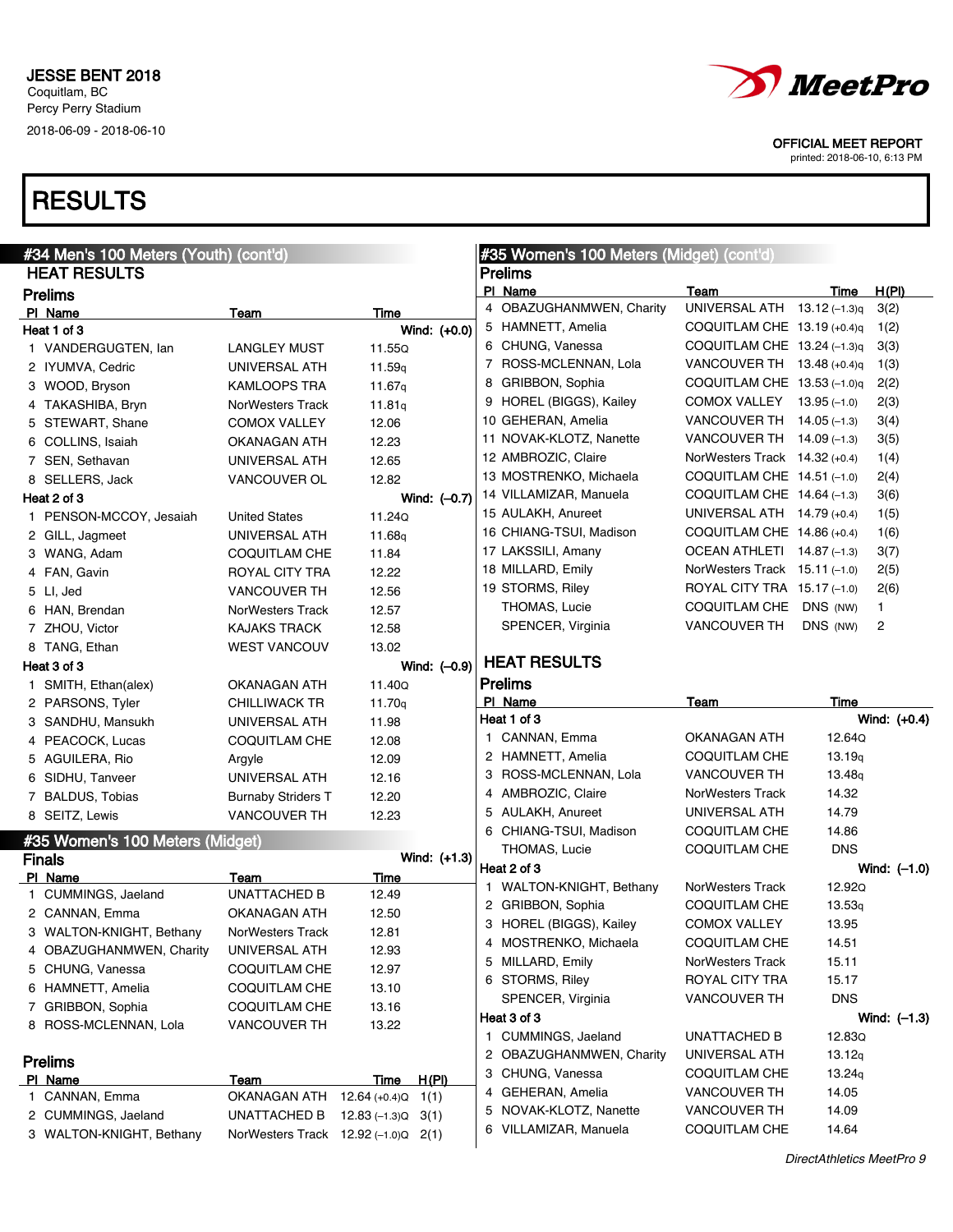## **RESULTS**

| <b>Prelims</b><br><b>Prelims</b><br>PI Name<br>PI Name<br>Team<br>Time<br>Team<br>Time<br><b>OCEAN ATHLETI</b><br>7 LAKSSILI, Amany<br>14.87<br>2 HUSSEIN, Kai<br><b>GOLDEN EARS A</b><br>12.47q<br>3 STATES-JONES, Tremel<br>Air Blastoff Lions<br>12.67<br>#36 Men's 100 Meters (Midget)<br>WEST VANCOUV<br>DQ<br>STEWART, William<br>Wind: (+0.5)<br><b>Finals</b><br>CARR, Jayden<br><b>DNS</b><br>OKANAGAN ATH<br>PI Name<br>Time<br>Team<br><b>DNS</b><br>EMLEY-GRAHAM, Jack<br>GOLDEN EARS A<br>1 MONRO, Nicholas<br><b>LANGLEY MUST</b><br>11.66<br>Heat 3 of 3<br>Wind: $(-0.4)$<br>11.74<br>2 PANESAR, Harvir<br><b>KAJAKS TRACK</b><br>1 PANESAR, Harvir<br><b>KAJAKS TRACK</b><br>11.99Q<br>12.00<br>3 CHEUNG, Terence<br><b>VANCOUVER TH</b><br>2 HEBERT, Mason<br>12.54g<br><b>GOLDEN EARS A</b><br>12.09<br>4 ARMOUR, Cade<br>GOLDEN EARS A<br>UNIVERSAL ATH<br>3 CHAN, Nathan<br>12.65<br>5 HEBERT, Mason<br>GOLDEN EARS A<br>12.41<br>4 LUONGO, Francesco<br>13.25<br><b>Burnaby Striders T</b><br>6 BONDUAU, Lenny<br>NorWesters Track<br>12.46<br><b>DNS</b><br>WANNIARACHCHI, Kiran<br>ROYAL CITY TRA<br>7 HUSSEIN, Kai<br><b>GOLDEN EARS A</b><br>12.55<br>12.55<br>8 KINSMAN, Campbell<br><b>OCEAN ATHLETI</b><br>#37 Women's 100 Meters (13 Year Old)<br>Wind: (+1.3)<br><b>Finals</b><br><b>Prelims</b><br>PI Name<br>Team<br>Time<br>PI Name<br>Team<br>Time<br>H(PI)<br><b>UNATTACHED B</b><br>DREGER, Isabella<br>12.77<br>$\mathbf{1}$<br>1 MONRO, Nicholas<br><b>LANGLEY MUST</b><br>$11.72(-0.5)Q$<br>2(1)<br>2 EISSES, Loren<br><b>VANCOUVER TH</b><br>13.13<br>2 PANESAR, Harvir<br>KAJAKS TRACK<br>11.99 $(-0.4)Q$<br>3(1)<br>3 KLEINSCHMIDT, Taylor<br><b>OCEAN ATHLETI</b><br>13.16<br>3 CHEUNG, Terence<br>VANCOUVER TH 12.05 (-0.5)Q<br>1(1)<br>4 KENNEDY-HAILU, Serena<br>13.26<br>COQUITLAM CHE<br>4 ARMOUR, Cade<br>GOLDEN EARS A $12.14$ (-0.5)g<br>1(2)<br>5 BADU, Natalie<br><b>COQUITLAM CHE</b><br>13.46<br>5 BONDUAU, Lenny<br>NorWesters Track $12.46$ (-0.5)q<br>1(3)<br>6 WILSON, Teja<br>13.71<br><b>OKANAGAN ATH</b><br>6 HUSSEIN, Kai<br>GOLDEN EARS A 12.47 (-0.5)q<br>2(2)<br>7 REED, Jordyn<br><b>VANCOUVER TH</b><br>13.77<br>7 HEBERT, Mason<br>GOLDEN EARS A 12.54 (-0.4)q<br>3(2)<br><b>DNS</b><br>ROHU, Robin<br>ROYAL CITY TRA<br>8 KINSMAN, Campbell<br>OCEAN ATHLETI $12.62$ (-0.5)q<br>1(4)<br>9 CHAN, Nathan<br>UNIVERSAL ATH $12.65$ (-0.4)<br>3(3)<br><b>Prelims</b><br>10 STATES-JONES, Tremel<br>Air Blastoff Lions<br>$12.67(-0.5)$<br>2(3)<br>PI Name<br>H(PI)<br>Team<br>Time<br>1 DREGER, Isabella<br>UNATTACHED B<br>11 LUO, Yang<br>White Rock Christi $12.79(-0.5)$<br>1(5)<br>13.07 (–0.3)Q<br>4(1)<br>12 ONG, Wei<br>UNIVERSAL ATH 13.16 (-0.5)<br>2 EISSES, Loren<br>1(6)<br>VANCOUVER TH $13.33$ (-0.1) Q<br>3(1)<br>Burnaby Striders T 13.25 (-0.4)<br>13 LUONGO, Francesco<br>3(4)<br>3 KENNEDY-HAILU, Serena<br>COQUITLAM CHE 13.45 (+0.2)Q 1(1)<br>STEWART, William<br><b>WEST VANCOUV</b><br>$\overline{2}$<br>4 KLEINSCHMIDT, Taylor<br>DQ (NW)<br>OCEAN ATHLETI 13.48 (+0.0)Q<br>2(1)<br>$\overline{c}$<br>DNS (NW)<br>5 BADU, Natalie<br>CARR, Jayden<br>OKANAGAN ATH<br>COQUITLAM CHE 13.51 (+0.2)q<br>1(2)<br>DNS (NW)<br>2<br>6 WILSON, Teja<br>EMLEY-GRAHAM, Jack<br>GOLDEN EARS A<br>OKANAGAN ATH 13.87 (+0.0)q<br>2(2)<br>ROYAL CITY TRA<br>DNS (NW)<br>3<br>7 REED, Jordyn<br>WANNIARACHCHI, Kiran<br>VANCOUVER TH 13.92 (-0.3)q<br>4(2)<br>8 ROHU, Robin<br>ROYAL CITY TRA 14.00 (+0.2)q<br>1(3)<br><b>HEAT RESULTS</b><br>9 ANDERSON, Lisa<br>COQUITLAM CHE 14.01 (+0.2)<br>1(4)<br>10 WADE, Skyla<br>COQUITLAM CHE 14.11 (-0.3)<br><b>Prelims</b><br>4(3)<br>11 FINDING, Ella<br>COQUITLAM CHE 14.11 (-0.1)<br>3(2)<br>PI Name<br>Time<br>Team<br>Wind: $(-0.5)$<br>Heat 1 of 3<br>12 HAMADA, Kaiya<br>KAJAKS TRACK<br>$14.12 (+0.0)$<br>2(3)<br>12.05Q<br>1 CHEUNG, Terence<br><b>VANCOUVER TH</b><br>13 LOGAN, Clare<br>VANCOUVER TH 14.19 (+0.0)<br>2(4)<br>2 ARMOUR, Cade<br><b>GOLDEN EARS A</b><br>12.14q<br>14 ROBERTS, Rachel<br>Burnaby Striders T 14.27 (+0.2)<br>1(5)<br>3 BONDUAU, Lenny<br>NorWesters Track<br>12.46q<br>15 YONG, Annika<br>ROYAL CITY TRA 14.32 (-0.3)<br>4(4)<br>4 KINSMAN, Campbell<br>OCEAN ATHLETI<br>12.62q<br>16 MAZZIOTTI, Marisa<br>Burnaby Striders T 14.38 (+0.0)<br>2(5)<br>5 LUO, Yang<br>White Rock Christi<br>12.79<br>17 LEUNG, Victoria<br><b>KAJAKS TRACK</b><br>14.42 $(-0.1)$<br>3(3)<br>6 ONG, Wei<br>UNIVERSAL ATH<br>13.16<br>18 BRAR, Mehak Preet<br>UNIVERSAL ATH 14.47 (+0.2)<br>1(6)<br>Heat 2 of 3<br>19 MYRING, Annabelle<br>Wind: $(-0.5)$<br>COQUITLAM CHE 14.59 (-0.3)<br>4(5) | #35 Women's 100 Meters (Midget) (cont'd) |  |  |  |  | #36 Men's 100 Meters (Midget) (cont'd) |  |  |  |
|-----------------------------------------------------------------------------------------------------------------------------------------------------------------------------------------------------------------------------------------------------------------------------------------------------------------------------------------------------------------------------------------------------------------------------------------------------------------------------------------------------------------------------------------------------------------------------------------------------------------------------------------------------------------------------------------------------------------------------------------------------------------------------------------------------------------------------------------------------------------------------------------------------------------------------------------------------------------------------------------------------------------------------------------------------------------------------------------------------------------------------------------------------------------------------------------------------------------------------------------------------------------------------------------------------------------------------------------------------------------------------------------------------------------------------------------------------------------------------------------------------------------------------------------------------------------------------------------------------------------------------------------------------------------------------------------------------------------------------------------------------------------------------------------------------------------------------------------------------------------------------------------------------------------------------------------------------------------------------------------------------------------------------------------------------------------------------------------------------------------------------------------------------------------------------------------------------------------------------------------------------------------------------------------------------------------------------------------------------------------------------------------------------------------------------------------------------------------------------------------------------------------------------------------------------------------------------------------------------------------------------------------------------------------------------------------------------------------------------------------------------------------------------------------------------------------------------------------------------------------------------------------------------------------------------------------------------------------------------------------------------------------------------------------------------------------------------------------------------------------------------------------------------------------------------------------------------------------------------------------------------------------------------------------------------------------------------------------------------------------------------------------------------------------------------------------------------------------------------------------------------------------------------------------------------------------------------------------------------------------------------------------------------------------------------------------------------------------------------------------------------------------------------------------------------------------------------------------------------------------------------------------------------------------------------------------------------------------------------------------------------------------------------------------------------------------------------------------------------------------------------------------------------------------------------------------------------------------------------------------------------------------------------------------------------------------------------------------------------------------------------------------------------------------------------------------------------------------------------------------------------------------------------------------------------------------------------------------------------------------------------------------------|------------------------------------------|--|--|--|--|----------------------------------------|--|--|--|
|                                                                                                                                                                                                                                                                                                                                                                                                                                                                                                                                                                                                                                                                                                                                                                                                                                                                                                                                                                                                                                                                                                                                                                                                                                                                                                                                                                                                                                                                                                                                                                                                                                                                                                                                                                                                                                                                                                                                                                                                                                                                                                                                                                                                                                                                                                                                                                                                                                                                                                                                                                                                                                                                                                                                                                                                                                                                                                                                                                                                                                                                                                                                                                                                                                                                                                                                                                                                                                                                                                                                                                                                                                                                                                                                                                                                                                                                                                                                                                                                                                                                                                                                                                                                                                                                                                                                                                                                                                                                                                                                                                                                                                               |                                          |  |  |  |  |                                        |  |  |  |
|                                                                                                                                                                                                                                                                                                                                                                                                                                                                                                                                                                                                                                                                                                                                                                                                                                                                                                                                                                                                                                                                                                                                                                                                                                                                                                                                                                                                                                                                                                                                                                                                                                                                                                                                                                                                                                                                                                                                                                                                                                                                                                                                                                                                                                                                                                                                                                                                                                                                                                                                                                                                                                                                                                                                                                                                                                                                                                                                                                                                                                                                                                                                                                                                                                                                                                                                                                                                                                                                                                                                                                                                                                                                                                                                                                                                                                                                                                                                                                                                                                                                                                                                                                                                                                                                                                                                                                                                                                                                                                                                                                                                                                               |                                          |  |  |  |  |                                        |  |  |  |
|                                                                                                                                                                                                                                                                                                                                                                                                                                                                                                                                                                                                                                                                                                                                                                                                                                                                                                                                                                                                                                                                                                                                                                                                                                                                                                                                                                                                                                                                                                                                                                                                                                                                                                                                                                                                                                                                                                                                                                                                                                                                                                                                                                                                                                                                                                                                                                                                                                                                                                                                                                                                                                                                                                                                                                                                                                                                                                                                                                                                                                                                                                                                                                                                                                                                                                                                                                                                                                                                                                                                                                                                                                                                                                                                                                                                                                                                                                                                                                                                                                                                                                                                                                                                                                                                                                                                                                                                                                                                                                                                                                                                                                               |                                          |  |  |  |  |                                        |  |  |  |
|                                                                                                                                                                                                                                                                                                                                                                                                                                                                                                                                                                                                                                                                                                                                                                                                                                                                                                                                                                                                                                                                                                                                                                                                                                                                                                                                                                                                                                                                                                                                                                                                                                                                                                                                                                                                                                                                                                                                                                                                                                                                                                                                                                                                                                                                                                                                                                                                                                                                                                                                                                                                                                                                                                                                                                                                                                                                                                                                                                                                                                                                                                                                                                                                                                                                                                                                                                                                                                                                                                                                                                                                                                                                                                                                                                                                                                                                                                                                                                                                                                                                                                                                                                                                                                                                                                                                                                                                                                                                                                                                                                                                                                               |                                          |  |  |  |  |                                        |  |  |  |
|                                                                                                                                                                                                                                                                                                                                                                                                                                                                                                                                                                                                                                                                                                                                                                                                                                                                                                                                                                                                                                                                                                                                                                                                                                                                                                                                                                                                                                                                                                                                                                                                                                                                                                                                                                                                                                                                                                                                                                                                                                                                                                                                                                                                                                                                                                                                                                                                                                                                                                                                                                                                                                                                                                                                                                                                                                                                                                                                                                                                                                                                                                                                                                                                                                                                                                                                                                                                                                                                                                                                                                                                                                                                                                                                                                                                                                                                                                                                                                                                                                                                                                                                                                                                                                                                                                                                                                                                                                                                                                                                                                                                                                               |                                          |  |  |  |  |                                        |  |  |  |
|                                                                                                                                                                                                                                                                                                                                                                                                                                                                                                                                                                                                                                                                                                                                                                                                                                                                                                                                                                                                                                                                                                                                                                                                                                                                                                                                                                                                                                                                                                                                                                                                                                                                                                                                                                                                                                                                                                                                                                                                                                                                                                                                                                                                                                                                                                                                                                                                                                                                                                                                                                                                                                                                                                                                                                                                                                                                                                                                                                                                                                                                                                                                                                                                                                                                                                                                                                                                                                                                                                                                                                                                                                                                                                                                                                                                                                                                                                                                                                                                                                                                                                                                                                                                                                                                                                                                                                                                                                                                                                                                                                                                                                               |                                          |  |  |  |  |                                        |  |  |  |
|                                                                                                                                                                                                                                                                                                                                                                                                                                                                                                                                                                                                                                                                                                                                                                                                                                                                                                                                                                                                                                                                                                                                                                                                                                                                                                                                                                                                                                                                                                                                                                                                                                                                                                                                                                                                                                                                                                                                                                                                                                                                                                                                                                                                                                                                                                                                                                                                                                                                                                                                                                                                                                                                                                                                                                                                                                                                                                                                                                                                                                                                                                                                                                                                                                                                                                                                                                                                                                                                                                                                                                                                                                                                                                                                                                                                                                                                                                                                                                                                                                                                                                                                                                                                                                                                                                                                                                                                                                                                                                                                                                                                                                               |                                          |  |  |  |  |                                        |  |  |  |
|                                                                                                                                                                                                                                                                                                                                                                                                                                                                                                                                                                                                                                                                                                                                                                                                                                                                                                                                                                                                                                                                                                                                                                                                                                                                                                                                                                                                                                                                                                                                                                                                                                                                                                                                                                                                                                                                                                                                                                                                                                                                                                                                                                                                                                                                                                                                                                                                                                                                                                                                                                                                                                                                                                                                                                                                                                                                                                                                                                                                                                                                                                                                                                                                                                                                                                                                                                                                                                                                                                                                                                                                                                                                                                                                                                                                                                                                                                                                                                                                                                                                                                                                                                                                                                                                                                                                                                                                                                                                                                                                                                                                                                               |                                          |  |  |  |  |                                        |  |  |  |
|                                                                                                                                                                                                                                                                                                                                                                                                                                                                                                                                                                                                                                                                                                                                                                                                                                                                                                                                                                                                                                                                                                                                                                                                                                                                                                                                                                                                                                                                                                                                                                                                                                                                                                                                                                                                                                                                                                                                                                                                                                                                                                                                                                                                                                                                                                                                                                                                                                                                                                                                                                                                                                                                                                                                                                                                                                                                                                                                                                                                                                                                                                                                                                                                                                                                                                                                                                                                                                                                                                                                                                                                                                                                                                                                                                                                                                                                                                                                                                                                                                                                                                                                                                                                                                                                                                                                                                                                                                                                                                                                                                                                                                               |                                          |  |  |  |  |                                        |  |  |  |
|                                                                                                                                                                                                                                                                                                                                                                                                                                                                                                                                                                                                                                                                                                                                                                                                                                                                                                                                                                                                                                                                                                                                                                                                                                                                                                                                                                                                                                                                                                                                                                                                                                                                                                                                                                                                                                                                                                                                                                                                                                                                                                                                                                                                                                                                                                                                                                                                                                                                                                                                                                                                                                                                                                                                                                                                                                                                                                                                                                                                                                                                                                                                                                                                                                                                                                                                                                                                                                                                                                                                                                                                                                                                                                                                                                                                                                                                                                                                                                                                                                                                                                                                                                                                                                                                                                                                                                                                                                                                                                                                                                                                                                               |                                          |  |  |  |  |                                        |  |  |  |
|                                                                                                                                                                                                                                                                                                                                                                                                                                                                                                                                                                                                                                                                                                                                                                                                                                                                                                                                                                                                                                                                                                                                                                                                                                                                                                                                                                                                                                                                                                                                                                                                                                                                                                                                                                                                                                                                                                                                                                                                                                                                                                                                                                                                                                                                                                                                                                                                                                                                                                                                                                                                                                                                                                                                                                                                                                                                                                                                                                                                                                                                                                                                                                                                                                                                                                                                                                                                                                                                                                                                                                                                                                                                                                                                                                                                                                                                                                                                                                                                                                                                                                                                                                                                                                                                                                                                                                                                                                                                                                                                                                                                                                               |                                          |  |  |  |  |                                        |  |  |  |
|                                                                                                                                                                                                                                                                                                                                                                                                                                                                                                                                                                                                                                                                                                                                                                                                                                                                                                                                                                                                                                                                                                                                                                                                                                                                                                                                                                                                                                                                                                                                                                                                                                                                                                                                                                                                                                                                                                                                                                                                                                                                                                                                                                                                                                                                                                                                                                                                                                                                                                                                                                                                                                                                                                                                                                                                                                                                                                                                                                                                                                                                                                                                                                                                                                                                                                                                                                                                                                                                                                                                                                                                                                                                                                                                                                                                                                                                                                                                                                                                                                                                                                                                                                                                                                                                                                                                                                                                                                                                                                                                                                                                                                               |                                          |  |  |  |  |                                        |  |  |  |
|                                                                                                                                                                                                                                                                                                                                                                                                                                                                                                                                                                                                                                                                                                                                                                                                                                                                                                                                                                                                                                                                                                                                                                                                                                                                                                                                                                                                                                                                                                                                                                                                                                                                                                                                                                                                                                                                                                                                                                                                                                                                                                                                                                                                                                                                                                                                                                                                                                                                                                                                                                                                                                                                                                                                                                                                                                                                                                                                                                                                                                                                                                                                                                                                                                                                                                                                                                                                                                                                                                                                                                                                                                                                                                                                                                                                                                                                                                                                                                                                                                                                                                                                                                                                                                                                                                                                                                                                                                                                                                                                                                                                                                               |                                          |  |  |  |  |                                        |  |  |  |
|                                                                                                                                                                                                                                                                                                                                                                                                                                                                                                                                                                                                                                                                                                                                                                                                                                                                                                                                                                                                                                                                                                                                                                                                                                                                                                                                                                                                                                                                                                                                                                                                                                                                                                                                                                                                                                                                                                                                                                                                                                                                                                                                                                                                                                                                                                                                                                                                                                                                                                                                                                                                                                                                                                                                                                                                                                                                                                                                                                                                                                                                                                                                                                                                                                                                                                                                                                                                                                                                                                                                                                                                                                                                                                                                                                                                                                                                                                                                                                                                                                                                                                                                                                                                                                                                                                                                                                                                                                                                                                                                                                                                                                               |                                          |  |  |  |  |                                        |  |  |  |
|                                                                                                                                                                                                                                                                                                                                                                                                                                                                                                                                                                                                                                                                                                                                                                                                                                                                                                                                                                                                                                                                                                                                                                                                                                                                                                                                                                                                                                                                                                                                                                                                                                                                                                                                                                                                                                                                                                                                                                                                                                                                                                                                                                                                                                                                                                                                                                                                                                                                                                                                                                                                                                                                                                                                                                                                                                                                                                                                                                                                                                                                                                                                                                                                                                                                                                                                                                                                                                                                                                                                                                                                                                                                                                                                                                                                                                                                                                                                                                                                                                                                                                                                                                                                                                                                                                                                                                                                                                                                                                                                                                                                                                               |                                          |  |  |  |  |                                        |  |  |  |
|                                                                                                                                                                                                                                                                                                                                                                                                                                                                                                                                                                                                                                                                                                                                                                                                                                                                                                                                                                                                                                                                                                                                                                                                                                                                                                                                                                                                                                                                                                                                                                                                                                                                                                                                                                                                                                                                                                                                                                                                                                                                                                                                                                                                                                                                                                                                                                                                                                                                                                                                                                                                                                                                                                                                                                                                                                                                                                                                                                                                                                                                                                                                                                                                                                                                                                                                                                                                                                                                                                                                                                                                                                                                                                                                                                                                                                                                                                                                                                                                                                                                                                                                                                                                                                                                                                                                                                                                                                                                                                                                                                                                                                               |                                          |  |  |  |  |                                        |  |  |  |
|                                                                                                                                                                                                                                                                                                                                                                                                                                                                                                                                                                                                                                                                                                                                                                                                                                                                                                                                                                                                                                                                                                                                                                                                                                                                                                                                                                                                                                                                                                                                                                                                                                                                                                                                                                                                                                                                                                                                                                                                                                                                                                                                                                                                                                                                                                                                                                                                                                                                                                                                                                                                                                                                                                                                                                                                                                                                                                                                                                                                                                                                                                                                                                                                                                                                                                                                                                                                                                                                                                                                                                                                                                                                                                                                                                                                                                                                                                                                                                                                                                                                                                                                                                                                                                                                                                                                                                                                                                                                                                                                                                                                                                               |                                          |  |  |  |  |                                        |  |  |  |
|                                                                                                                                                                                                                                                                                                                                                                                                                                                                                                                                                                                                                                                                                                                                                                                                                                                                                                                                                                                                                                                                                                                                                                                                                                                                                                                                                                                                                                                                                                                                                                                                                                                                                                                                                                                                                                                                                                                                                                                                                                                                                                                                                                                                                                                                                                                                                                                                                                                                                                                                                                                                                                                                                                                                                                                                                                                                                                                                                                                                                                                                                                                                                                                                                                                                                                                                                                                                                                                                                                                                                                                                                                                                                                                                                                                                                                                                                                                                                                                                                                                                                                                                                                                                                                                                                                                                                                                                                                                                                                                                                                                                                                               |                                          |  |  |  |  |                                        |  |  |  |
|                                                                                                                                                                                                                                                                                                                                                                                                                                                                                                                                                                                                                                                                                                                                                                                                                                                                                                                                                                                                                                                                                                                                                                                                                                                                                                                                                                                                                                                                                                                                                                                                                                                                                                                                                                                                                                                                                                                                                                                                                                                                                                                                                                                                                                                                                                                                                                                                                                                                                                                                                                                                                                                                                                                                                                                                                                                                                                                                                                                                                                                                                                                                                                                                                                                                                                                                                                                                                                                                                                                                                                                                                                                                                                                                                                                                                                                                                                                                                                                                                                                                                                                                                                                                                                                                                                                                                                                                                                                                                                                                                                                                                                               |                                          |  |  |  |  |                                        |  |  |  |
|                                                                                                                                                                                                                                                                                                                                                                                                                                                                                                                                                                                                                                                                                                                                                                                                                                                                                                                                                                                                                                                                                                                                                                                                                                                                                                                                                                                                                                                                                                                                                                                                                                                                                                                                                                                                                                                                                                                                                                                                                                                                                                                                                                                                                                                                                                                                                                                                                                                                                                                                                                                                                                                                                                                                                                                                                                                                                                                                                                                                                                                                                                                                                                                                                                                                                                                                                                                                                                                                                                                                                                                                                                                                                                                                                                                                                                                                                                                                                                                                                                                                                                                                                                                                                                                                                                                                                                                                                                                                                                                                                                                                                                               |                                          |  |  |  |  |                                        |  |  |  |
|                                                                                                                                                                                                                                                                                                                                                                                                                                                                                                                                                                                                                                                                                                                                                                                                                                                                                                                                                                                                                                                                                                                                                                                                                                                                                                                                                                                                                                                                                                                                                                                                                                                                                                                                                                                                                                                                                                                                                                                                                                                                                                                                                                                                                                                                                                                                                                                                                                                                                                                                                                                                                                                                                                                                                                                                                                                                                                                                                                                                                                                                                                                                                                                                                                                                                                                                                                                                                                                                                                                                                                                                                                                                                                                                                                                                                                                                                                                                                                                                                                                                                                                                                                                                                                                                                                                                                                                                                                                                                                                                                                                                                                               |                                          |  |  |  |  |                                        |  |  |  |
|                                                                                                                                                                                                                                                                                                                                                                                                                                                                                                                                                                                                                                                                                                                                                                                                                                                                                                                                                                                                                                                                                                                                                                                                                                                                                                                                                                                                                                                                                                                                                                                                                                                                                                                                                                                                                                                                                                                                                                                                                                                                                                                                                                                                                                                                                                                                                                                                                                                                                                                                                                                                                                                                                                                                                                                                                                                                                                                                                                                                                                                                                                                                                                                                                                                                                                                                                                                                                                                                                                                                                                                                                                                                                                                                                                                                                                                                                                                                                                                                                                                                                                                                                                                                                                                                                                                                                                                                                                                                                                                                                                                                                                               |                                          |  |  |  |  |                                        |  |  |  |
|                                                                                                                                                                                                                                                                                                                                                                                                                                                                                                                                                                                                                                                                                                                                                                                                                                                                                                                                                                                                                                                                                                                                                                                                                                                                                                                                                                                                                                                                                                                                                                                                                                                                                                                                                                                                                                                                                                                                                                                                                                                                                                                                                                                                                                                                                                                                                                                                                                                                                                                                                                                                                                                                                                                                                                                                                                                                                                                                                                                                                                                                                                                                                                                                                                                                                                                                                                                                                                                                                                                                                                                                                                                                                                                                                                                                                                                                                                                                                                                                                                                                                                                                                                                                                                                                                                                                                                                                                                                                                                                                                                                                                                               |                                          |  |  |  |  |                                        |  |  |  |
|                                                                                                                                                                                                                                                                                                                                                                                                                                                                                                                                                                                                                                                                                                                                                                                                                                                                                                                                                                                                                                                                                                                                                                                                                                                                                                                                                                                                                                                                                                                                                                                                                                                                                                                                                                                                                                                                                                                                                                                                                                                                                                                                                                                                                                                                                                                                                                                                                                                                                                                                                                                                                                                                                                                                                                                                                                                                                                                                                                                                                                                                                                                                                                                                                                                                                                                                                                                                                                                                                                                                                                                                                                                                                                                                                                                                                                                                                                                                                                                                                                                                                                                                                                                                                                                                                                                                                                                                                                                                                                                                                                                                                                               |                                          |  |  |  |  |                                        |  |  |  |
|                                                                                                                                                                                                                                                                                                                                                                                                                                                                                                                                                                                                                                                                                                                                                                                                                                                                                                                                                                                                                                                                                                                                                                                                                                                                                                                                                                                                                                                                                                                                                                                                                                                                                                                                                                                                                                                                                                                                                                                                                                                                                                                                                                                                                                                                                                                                                                                                                                                                                                                                                                                                                                                                                                                                                                                                                                                                                                                                                                                                                                                                                                                                                                                                                                                                                                                                                                                                                                                                                                                                                                                                                                                                                                                                                                                                                                                                                                                                                                                                                                                                                                                                                                                                                                                                                                                                                                                                                                                                                                                                                                                                                                               |                                          |  |  |  |  |                                        |  |  |  |
|                                                                                                                                                                                                                                                                                                                                                                                                                                                                                                                                                                                                                                                                                                                                                                                                                                                                                                                                                                                                                                                                                                                                                                                                                                                                                                                                                                                                                                                                                                                                                                                                                                                                                                                                                                                                                                                                                                                                                                                                                                                                                                                                                                                                                                                                                                                                                                                                                                                                                                                                                                                                                                                                                                                                                                                                                                                                                                                                                                                                                                                                                                                                                                                                                                                                                                                                                                                                                                                                                                                                                                                                                                                                                                                                                                                                                                                                                                                                                                                                                                                                                                                                                                                                                                                                                                                                                                                                                                                                                                                                                                                                                                               |                                          |  |  |  |  |                                        |  |  |  |
|                                                                                                                                                                                                                                                                                                                                                                                                                                                                                                                                                                                                                                                                                                                                                                                                                                                                                                                                                                                                                                                                                                                                                                                                                                                                                                                                                                                                                                                                                                                                                                                                                                                                                                                                                                                                                                                                                                                                                                                                                                                                                                                                                                                                                                                                                                                                                                                                                                                                                                                                                                                                                                                                                                                                                                                                                                                                                                                                                                                                                                                                                                                                                                                                                                                                                                                                                                                                                                                                                                                                                                                                                                                                                                                                                                                                                                                                                                                                                                                                                                                                                                                                                                                                                                                                                                                                                                                                                                                                                                                                                                                                                                               |                                          |  |  |  |  |                                        |  |  |  |
|                                                                                                                                                                                                                                                                                                                                                                                                                                                                                                                                                                                                                                                                                                                                                                                                                                                                                                                                                                                                                                                                                                                                                                                                                                                                                                                                                                                                                                                                                                                                                                                                                                                                                                                                                                                                                                                                                                                                                                                                                                                                                                                                                                                                                                                                                                                                                                                                                                                                                                                                                                                                                                                                                                                                                                                                                                                                                                                                                                                                                                                                                                                                                                                                                                                                                                                                                                                                                                                                                                                                                                                                                                                                                                                                                                                                                                                                                                                                                                                                                                                                                                                                                                                                                                                                                                                                                                                                                                                                                                                                                                                                                                               |                                          |  |  |  |  |                                        |  |  |  |
|                                                                                                                                                                                                                                                                                                                                                                                                                                                                                                                                                                                                                                                                                                                                                                                                                                                                                                                                                                                                                                                                                                                                                                                                                                                                                                                                                                                                                                                                                                                                                                                                                                                                                                                                                                                                                                                                                                                                                                                                                                                                                                                                                                                                                                                                                                                                                                                                                                                                                                                                                                                                                                                                                                                                                                                                                                                                                                                                                                                                                                                                                                                                                                                                                                                                                                                                                                                                                                                                                                                                                                                                                                                                                                                                                                                                                                                                                                                                                                                                                                                                                                                                                                                                                                                                                                                                                                                                                                                                                                                                                                                                                                               |                                          |  |  |  |  |                                        |  |  |  |
|                                                                                                                                                                                                                                                                                                                                                                                                                                                                                                                                                                                                                                                                                                                                                                                                                                                                                                                                                                                                                                                                                                                                                                                                                                                                                                                                                                                                                                                                                                                                                                                                                                                                                                                                                                                                                                                                                                                                                                                                                                                                                                                                                                                                                                                                                                                                                                                                                                                                                                                                                                                                                                                                                                                                                                                                                                                                                                                                                                                                                                                                                                                                                                                                                                                                                                                                                                                                                                                                                                                                                                                                                                                                                                                                                                                                                                                                                                                                                                                                                                                                                                                                                                                                                                                                                                                                                                                                                                                                                                                                                                                                                                               |                                          |  |  |  |  |                                        |  |  |  |
|                                                                                                                                                                                                                                                                                                                                                                                                                                                                                                                                                                                                                                                                                                                                                                                                                                                                                                                                                                                                                                                                                                                                                                                                                                                                                                                                                                                                                                                                                                                                                                                                                                                                                                                                                                                                                                                                                                                                                                                                                                                                                                                                                                                                                                                                                                                                                                                                                                                                                                                                                                                                                                                                                                                                                                                                                                                                                                                                                                                                                                                                                                                                                                                                                                                                                                                                                                                                                                                                                                                                                                                                                                                                                                                                                                                                                                                                                                                                                                                                                                                                                                                                                                                                                                                                                                                                                                                                                                                                                                                                                                                                                                               |                                          |  |  |  |  |                                        |  |  |  |
|                                                                                                                                                                                                                                                                                                                                                                                                                                                                                                                                                                                                                                                                                                                                                                                                                                                                                                                                                                                                                                                                                                                                                                                                                                                                                                                                                                                                                                                                                                                                                                                                                                                                                                                                                                                                                                                                                                                                                                                                                                                                                                                                                                                                                                                                                                                                                                                                                                                                                                                                                                                                                                                                                                                                                                                                                                                                                                                                                                                                                                                                                                                                                                                                                                                                                                                                                                                                                                                                                                                                                                                                                                                                                                                                                                                                                                                                                                                                                                                                                                                                                                                                                                                                                                                                                                                                                                                                                                                                                                                                                                                                                                               |                                          |  |  |  |  |                                        |  |  |  |
|                                                                                                                                                                                                                                                                                                                                                                                                                                                                                                                                                                                                                                                                                                                                                                                                                                                                                                                                                                                                                                                                                                                                                                                                                                                                                                                                                                                                                                                                                                                                                                                                                                                                                                                                                                                                                                                                                                                                                                                                                                                                                                                                                                                                                                                                                                                                                                                                                                                                                                                                                                                                                                                                                                                                                                                                                                                                                                                                                                                                                                                                                                                                                                                                                                                                                                                                                                                                                                                                                                                                                                                                                                                                                                                                                                                                                                                                                                                                                                                                                                                                                                                                                                                                                                                                                                                                                                                                                                                                                                                                                                                                                                               |                                          |  |  |  |  |                                        |  |  |  |
|                                                                                                                                                                                                                                                                                                                                                                                                                                                                                                                                                                                                                                                                                                                                                                                                                                                                                                                                                                                                                                                                                                                                                                                                                                                                                                                                                                                                                                                                                                                                                                                                                                                                                                                                                                                                                                                                                                                                                                                                                                                                                                                                                                                                                                                                                                                                                                                                                                                                                                                                                                                                                                                                                                                                                                                                                                                                                                                                                                                                                                                                                                                                                                                                                                                                                                                                                                                                                                                                                                                                                                                                                                                                                                                                                                                                                                                                                                                                                                                                                                                                                                                                                                                                                                                                                                                                                                                                                                                                                                                                                                                                                                               |                                          |  |  |  |  |                                        |  |  |  |
|                                                                                                                                                                                                                                                                                                                                                                                                                                                                                                                                                                                                                                                                                                                                                                                                                                                                                                                                                                                                                                                                                                                                                                                                                                                                                                                                                                                                                                                                                                                                                                                                                                                                                                                                                                                                                                                                                                                                                                                                                                                                                                                                                                                                                                                                                                                                                                                                                                                                                                                                                                                                                                                                                                                                                                                                                                                                                                                                                                                                                                                                                                                                                                                                                                                                                                                                                                                                                                                                                                                                                                                                                                                                                                                                                                                                                                                                                                                                                                                                                                                                                                                                                                                                                                                                                                                                                                                                                                                                                                                                                                                                                                               |                                          |  |  |  |  |                                        |  |  |  |
|                                                                                                                                                                                                                                                                                                                                                                                                                                                                                                                                                                                                                                                                                                                                                                                                                                                                                                                                                                                                                                                                                                                                                                                                                                                                                                                                                                                                                                                                                                                                                                                                                                                                                                                                                                                                                                                                                                                                                                                                                                                                                                                                                                                                                                                                                                                                                                                                                                                                                                                                                                                                                                                                                                                                                                                                                                                                                                                                                                                                                                                                                                                                                                                                                                                                                                                                                                                                                                                                                                                                                                                                                                                                                                                                                                                                                                                                                                                                                                                                                                                                                                                                                                                                                                                                                                                                                                                                                                                                                                                                                                                                                                               |                                          |  |  |  |  |                                        |  |  |  |
|                                                                                                                                                                                                                                                                                                                                                                                                                                                                                                                                                                                                                                                                                                                                                                                                                                                                                                                                                                                                                                                                                                                                                                                                                                                                                                                                                                                                                                                                                                                                                                                                                                                                                                                                                                                                                                                                                                                                                                                                                                                                                                                                                                                                                                                                                                                                                                                                                                                                                                                                                                                                                                                                                                                                                                                                                                                                                                                                                                                                                                                                                                                                                                                                                                                                                                                                                                                                                                                                                                                                                                                                                                                                                                                                                                                                                                                                                                                                                                                                                                                                                                                                                                                                                                                                                                                                                                                                                                                                                                                                                                                                                                               |                                          |  |  |  |  |                                        |  |  |  |
|                                                                                                                                                                                                                                                                                                                                                                                                                                                                                                                                                                                                                                                                                                                                                                                                                                                                                                                                                                                                                                                                                                                                                                                                                                                                                                                                                                                                                                                                                                                                                                                                                                                                                                                                                                                                                                                                                                                                                                                                                                                                                                                                                                                                                                                                                                                                                                                                                                                                                                                                                                                                                                                                                                                                                                                                                                                                                                                                                                                                                                                                                                                                                                                                                                                                                                                                                                                                                                                                                                                                                                                                                                                                                                                                                                                                                                                                                                                                                                                                                                                                                                                                                                                                                                                                                                                                                                                                                                                                                                                                                                                                                                               |                                          |  |  |  |  |                                        |  |  |  |
|                                                                                                                                                                                                                                                                                                                                                                                                                                                                                                                                                                                                                                                                                                                                                                                                                                                                                                                                                                                                                                                                                                                                                                                                                                                                                                                                                                                                                                                                                                                                                                                                                                                                                                                                                                                                                                                                                                                                                                                                                                                                                                                                                                                                                                                                                                                                                                                                                                                                                                                                                                                                                                                                                                                                                                                                                                                                                                                                                                                                                                                                                                                                                                                                                                                                                                                                                                                                                                                                                                                                                                                                                                                                                                                                                                                                                                                                                                                                                                                                                                                                                                                                                                                                                                                                                                                                                                                                                                                                                                                                                                                                                                               |                                          |  |  |  |  |                                        |  |  |  |
|                                                                                                                                                                                                                                                                                                                                                                                                                                                                                                                                                                                                                                                                                                                                                                                                                                                                                                                                                                                                                                                                                                                                                                                                                                                                                                                                                                                                                                                                                                                                                                                                                                                                                                                                                                                                                                                                                                                                                                                                                                                                                                                                                                                                                                                                                                                                                                                                                                                                                                                                                                                                                                                                                                                                                                                                                                                                                                                                                                                                                                                                                                                                                                                                                                                                                                                                                                                                                                                                                                                                                                                                                                                                                                                                                                                                                                                                                                                                                                                                                                                                                                                                                                                                                                                                                                                                                                                                                                                                                                                                                                                                                                               |                                          |  |  |  |  |                                        |  |  |  |
|                                                                                                                                                                                                                                                                                                                                                                                                                                                                                                                                                                                                                                                                                                                                                                                                                                                                                                                                                                                                                                                                                                                                                                                                                                                                                                                                                                                                                                                                                                                                                                                                                                                                                                                                                                                                                                                                                                                                                                                                                                                                                                                                                                                                                                                                                                                                                                                                                                                                                                                                                                                                                                                                                                                                                                                                                                                                                                                                                                                                                                                                                                                                                                                                                                                                                                                                                                                                                                                                                                                                                                                                                                                                                                                                                                                                                                                                                                                                                                                                                                                                                                                                                                                                                                                                                                                                                                                                                                                                                                                                                                                                                                               |                                          |  |  |  |  |                                        |  |  |  |
|                                                                                                                                                                                                                                                                                                                                                                                                                                                                                                                                                                                                                                                                                                                                                                                                                                                                                                                                                                                                                                                                                                                                                                                                                                                                                                                                                                                                                                                                                                                                                                                                                                                                                                                                                                                                                                                                                                                                                                                                                                                                                                                                                                                                                                                                                                                                                                                                                                                                                                                                                                                                                                                                                                                                                                                                                                                                                                                                                                                                                                                                                                                                                                                                                                                                                                                                                                                                                                                                                                                                                                                                                                                                                                                                                                                                                                                                                                                                                                                                                                                                                                                                                                                                                                                                                                                                                                                                                                                                                                                                                                                                                                               |                                          |  |  |  |  |                                        |  |  |  |
|                                                                                                                                                                                                                                                                                                                                                                                                                                                                                                                                                                                                                                                                                                                                                                                                                                                                                                                                                                                                                                                                                                                                                                                                                                                                                                                                                                                                                                                                                                                                                                                                                                                                                                                                                                                                                                                                                                                                                                                                                                                                                                                                                                                                                                                                                                                                                                                                                                                                                                                                                                                                                                                                                                                                                                                                                                                                                                                                                                                                                                                                                                                                                                                                                                                                                                                                                                                                                                                                                                                                                                                                                                                                                                                                                                                                                                                                                                                                                                                                                                                                                                                                                                                                                                                                                                                                                                                                                                                                                                                                                                                                                                               |                                          |  |  |  |  |                                        |  |  |  |
|                                                                                                                                                                                                                                                                                                                                                                                                                                                                                                                                                                                                                                                                                                                                                                                                                                                                                                                                                                                                                                                                                                                                                                                                                                                                                                                                                                                                                                                                                                                                                                                                                                                                                                                                                                                                                                                                                                                                                                                                                                                                                                                                                                                                                                                                                                                                                                                                                                                                                                                                                                                                                                                                                                                                                                                                                                                                                                                                                                                                                                                                                                                                                                                                                                                                                                                                                                                                                                                                                                                                                                                                                                                                                                                                                                                                                                                                                                                                                                                                                                                                                                                                                                                                                                                                                                                                                                                                                                                                                                                                                                                                                                               |                                          |  |  |  |  |                                        |  |  |  |
|                                                                                                                                                                                                                                                                                                                                                                                                                                                                                                                                                                                                                                                                                                                                                                                                                                                                                                                                                                                                                                                                                                                                                                                                                                                                                                                                                                                                                                                                                                                                                                                                                                                                                                                                                                                                                                                                                                                                                                                                                                                                                                                                                                                                                                                                                                                                                                                                                                                                                                                                                                                                                                                                                                                                                                                                                                                                                                                                                                                                                                                                                                                                                                                                                                                                                                                                                                                                                                                                                                                                                                                                                                                                                                                                                                                                                                                                                                                                                                                                                                                                                                                                                                                                                                                                                                                                                                                                                                                                                                                                                                                                                                               |                                          |  |  |  |  |                                        |  |  |  |
|                                                                                                                                                                                                                                                                                                                                                                                                                                                                                                                                                                                                                                                                                                                                                                                                                                                                                                                                                                                                                                                                                                                                                                                                                                                                                                                                                                                                                                                                                                                                                                                                                                                                                                                                                                                                                                                                                                                                                                                                                                                                                                                                                                                                                                                                                                                                                                                                                                                                                                                                                                                                                                                                                                                                                                                                                                                                                                                                                                                                                                                                                                                                                                                                                                                                                                                                                                                                                                                                                                                                                                                                                                                                                                                                                                                                                                                                                                                                                                                                                                                                                                                                                                                                                                                                                                                                                                                                                                                                                                                                                                                                                                               |                                          |  |  |  |  |                                        |  |  |  |
| 1 MONRO, Nicholas<br><b>LANGLEY MUST</b><br>11.72Q<br>20 BROUSSEAU, Frederique<br>KAJAKS TRACK<br>$14.84(-0.3)$<br>4(6)                                                                                                                                                                                                                                                                                                                                                                                                                                                                                                                                                                                                                                                                                                                                                                                                                                                                                                                                                                                                                                                                                                                                                                                                                                                                                                                                                                                                                                                                                                                                                                                                                                                                                                                                                                                                                                                                                                                                                                                                                                                                                                                                                                                                                                                                                                                                                                                                                                                                                                                                                                                                                                                                                                                                                                                                                                                                                                                                                                                                                                                                                                                                                                                                                                                                                                                                                                                                                                                                                                                                                                                                                                                                                                                                                                                                                                                                                                                                                                                                                                                                                                                                                                                                                                                                                                                                                                                                                                                                                                                       |                                          |  |  |  |  |                                        |  |  |  |



OFFICIAL MEET REPORT

printed: 2018-06-10, 6:13 PM

DirectAthletics MeetPro 10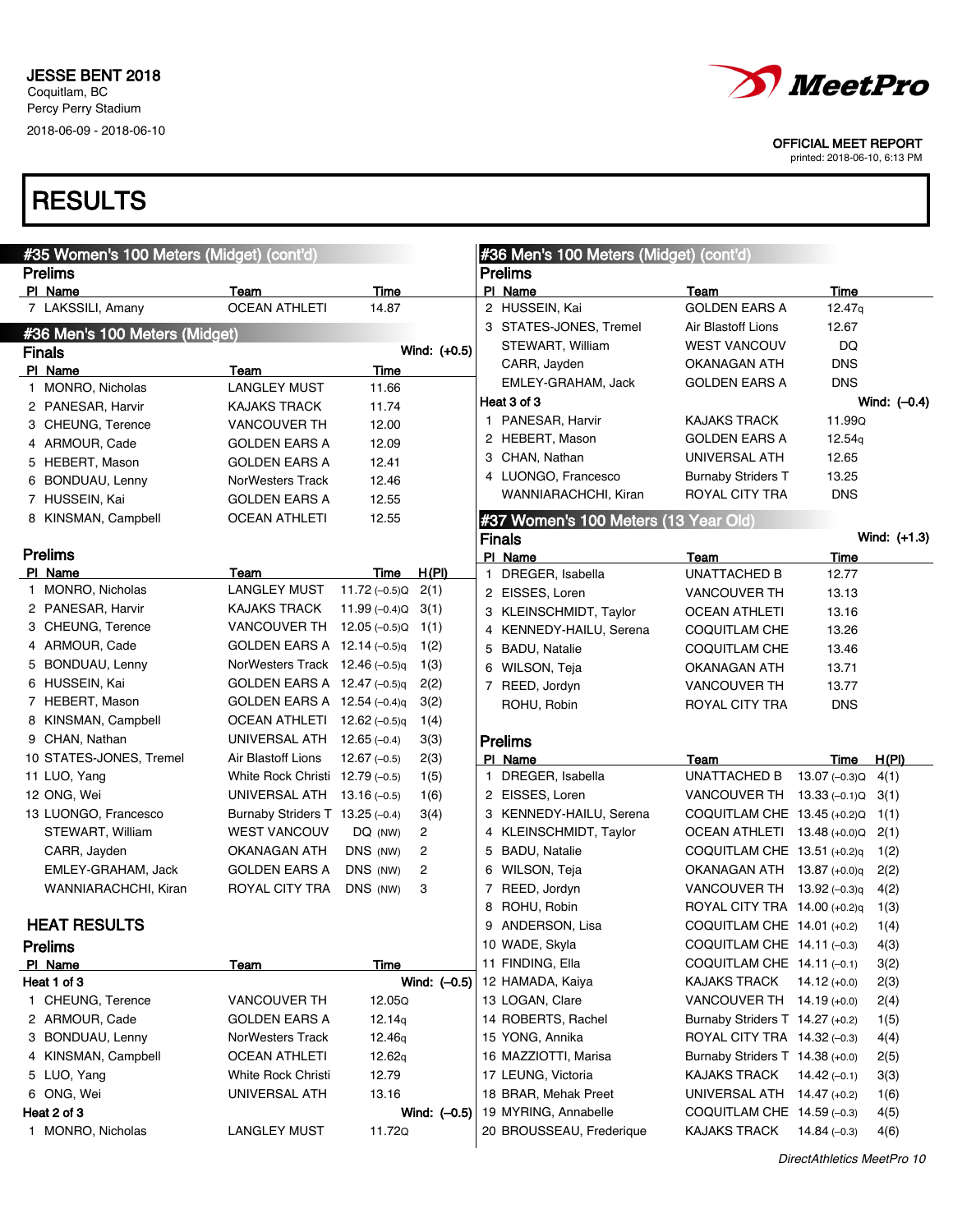## **RESULTS**

| #37 Women's 100 Meters (13 Year Old) (cont'd) |                            |                    | #37 Women's 100 Meters (13 Year Old) (cont'd) |   |                                    |                                   |                    |              |
|-----------------------------------------------|----------------------------|--------------------|-----------------------------------------------|---|------------------------------------|-----------------------------------|--------------------|--------------|
| <b>Prelims</b>                                |                            |                    |                                               |   | <b>Prelims</b>                     |                                   |                    |              |
| PI Name                                       | Team                       | Time               | H(PI)                                         |   | PI Name                            | Team                              | Time               |              |
| 21 HAGYARD, Danielle                          | <b>LANGLEY MUST</b>        | $14.98(-0.3)$      | 4(7)                                          |   | 2 REED, Jordyn                     | <b>VANCOUVER TH</b>               | 13.92q             |              |
| 22 PARK, Haewon                               | COQUITLAM CHE 15.22 (+0.0) |                    | 2(6)                                          |   | 3 WADE, Skyla                      | COQUITLAM CHE                     | 14.11              |              |
| 23 NGOBI, Kalima                              | COQUITLAM CHE 15.42 (+0.0) |                    | 2(7)                                          |   | 4 YONG, Annika                     | ROYAL CITY TRA                    | 14.32              |              |
| 24 MEEWES, Victoria                           | Sea to Sky Athleti         | $15.62(-0.1)$      | 3(4)                                          |   | 5 MYRING, Annabelle                | COQUITLAM CHE                     | 14.59              |              |
| 25 COCKS, Abigayle                            | <b>OCEAN ATHLETI</b>       | $15.89(-0.3)$      | 4(8)                                          |   | 6 BROUSSEAU, Frederique            | <b>KAJAKS TRACK</b>               | 14.84              |              |
| 26 FROESE, Nylah                              | COQUITLAM CHE 15.93 (-0.1) |                    | 3(5)                                          |   | 7 HAGYARD, Danielle                | <b>LANGLEY MUST</b>               | 14.98              |              |
| ERDEVICKI, Ana Natalija                       | <b>KAJAKS TRACK</b>        | DNS (NW)           | 1.                                            |   | 8 COCKS, Abigayle                  | <b>OCEAN ATHLETI</b>              | 15.89              |              |
| AYLEN, Lily                                   | <b>LANGLEY MUST</b>        | DNS (NW)           | 1                                             |   | #38 Men's 100 Meters (13 Year Old) |                                   |                    |              |
| <b>BASEDEN, Olivia</b>                        | ROYAL CITY TRA             | DNS (NW)           | 2                                             |   | <b>Finals</b>                      |                                   |                    | Wind: (+1.4) |
| PARULSKI, Ashley                              | Gibsons Elementa           | DNS (NW)           | 3                                             |   | PI Name                            | Team                              | Time               |              |
| GORDON, Madison                               | <b>LANGLEY MUST</b>        | DNS (NW)           | 3                                             | 1 | BRADLEY, Jackson                   | <b>KAJAKS TRACK</b>               | 12.47              |              |
| KEMPF, Kelsa                                  | <b>OCEAN ATHLETI</b>       | DNS (NW)           | 3                                             |   | 2 CARR, Tyson                      | OKANAGAN ATH                      | 12.50              |              |
|                                               |                            |                    |                                               |   | 3 CHIANG, Kairo                    | ROYAL CITY TRA                    | 12.86              |              |
| <b>HEAT RESULTS</b>                           |                            |                    |                                               |   | 4 WONG, Jayden                     | COQUITLAM CHE                     | 12.90              |              |
| <b>Prelims</b>                                |                            |                    |                                               |   | 5 DULEY, Logan                     | <b>KAJAKS TRACK</b>               | 12.97              |              |
| PI Name                                       | Team                       | Time               |                                               |   | 6 JONES, Owen                      | <b>LANGLEY MUST</b>               | 12.99              |              |
| Heat 1 of 4                                   |                            |                    | Wind: (+0.2)                                  |   | 7 MCFIE, Holt                      | <b>KAJAKS TRACK</b>               | 13.01              |              |
| 1 KENNEDY-HAILU, Serena                       | <b>COQUITLAM CHE</b>       | 13.45Q             |                                               |   | 8 HWANG, Kieran                    | COQUITLAM CHE                     | 13.40              |              |
| 2 BADU, Natalie                               | COQUITLAM CHE              | 13.51q             |                                               |   |                                    |                                   |                    |              |
| 3 ROHU, Robin                                 | ROYAL CITY TRA             | 14.00 <sub>q</sub> |                                               |   | <b>Prelims</b>                     |                                   |                    |              |
| 4 ANDERSON, Lisa                              | COQUITLAM CHE              | 14.01              |                                               |   | PI Name                            | Team                              | Time               | H(PI)        |
| 5 ROBERTS, Rachel                             | <b>Burnaby Striders T</b>  | 14.27              |                                               |   | 1 CARR, Tyson                      | OKANAGAN ATH                      | 12.71 (+0.2)Q      | 1(1)         |
| 6 BRAR, Mehak Preet                           | UNIVERSAL ATH              | 14.47              |                                               |   | 2 CHIANG, Kairo                    | ROYAL CITY TRA 12.89 (+0.2)q      |                    | 1(2)         |
| ERDEVICKI, Ana Natalija                       | <b>KAJAKS TRACK</b>        | <b>DNS</b>         |                                               |   | 3 BRADLEY, Jackson                 | KAJAKS TRACK                      | $12.92 (+0.4)Q$    | 2(1)         |
| AYLEN, Lily                                   | <b>LANGLEY MUST</b>        | <b>DNS</b>         |                                               |   | 4 JONES, Owen                      | LANGLEY MUST                      | $13.07 (+0.4)q$    | 2(2)         |
| Heat 2 of 4                                   |                            |                    | Wind: (+0.0)                                  |   | 5 WONG, Jayden                     | COQUITLAM CHE $13.12$ (+0.2)q     |                    | 1(3)         |
| 1 KLEINSCHMIDT, Taylor                        | <b>OCEAN ATHLETI</b>       | 13.48Q             |                                               |   | 6 MCFIE, Holt                      | KAJAKS TRACK                      | $13.19 (+0.2)q$    | 1(4)         |
| 2 WILSON, Teja                                | OKANAGAN ATH               | 13.87q             |                                               |   | 7 DULEY, Logan                     | KAJAKS TRACK                      | $13.28 (+0.2)q$    | 1(5)         |
| 3 HAMADA, Kaiya                               | <b>KAJAKS TRACK</b>        | 14.12              |                                               |   | 8 HWANG, Kieran                    | COQUITLAM CHE $13.71$ (+0.4)q     |                    | 2(3)         |
| 4 LOGAN, Clare                                | <b>VANCOUVER TH</b>        | 14.19              |                                               |   | 9 LIM, Brendan                     | Burnaby Striders $T$ 13.83 (+0.2) |                    | 1(6)         |
| 5 MAZZIOTTI, Marisa                           | <b>Burnaby Striders T</b>  | 14.38              |                                               |   | 10 LAURITZEN, Ethan                | ROYAL CITY TRA 16.26 (+0.4)       |                    | 2(4)         |
| 6 PARK, Haewon                                | COQUITLAM CHE              | 15.22              |                                               |   | 11 MATTU, Harjas                   | UNIVERSAL ATH                     | 16.36 (+0.4)       | 2(5)         |
| 7 NGOBI, Kalima                               | COQUITLAM CHE              | 15.42              |                                               |   | FOX, Michael                       | <b>KAJAKS TRACK</b>               | DNS (NW)           | 2            |
| <b>BASEDEN, Olivia</b>                        | ROYAL CITY TRA             | <b>DNS</b>         |                                               |   | EDER, Graeme                       | COQUITLAM CHE DNS (NW)            |                    | 2            |
| Heat 3 of 4                                   |                            |                    | Wind: $(-0.1)$                                |   |                                    |                                   |                    |              |
| 1 EISSES, Loren                               | <b>VANCOUVER TH</b>        | 13.33Q             |                                               |   | <b>HEAT RESULTS</b>                |                                   |                    |              |
| 2 FINDING, Ella                               | COQUITLAM CHE              | 14.11              |                                               |   |                                    |                                   |                    |              |
| 3 LEUNG, Victoria                             | KAJAKS TRACK               | 14.42              |                                               |   | <b>Prelims</b>                     |                                   |                    |              |
| 4 MEEWES, Victoria                            | Sea to Sky Athleti         | 15.62              |                                               |   | PI Name                            | Team                              | Time               |              |
| 5 FROESE, Nylah                               | COQUITLAM CHE              | 15.93              |                                               |   | Heat 1 of 2                        |                                   |                    | Wind: (+0.2) |
| PARULSKI, Ashley                              | Gibsons Elementa           | <b>DNS</b>         |                                               |   | 1 CARR, Tyson                      | OKANAGAN ATH                      | 12.71Q             |              |
| GORDON, Madison                               |                            | <b>DNS</b>         |                                               |   | 2 CHIANG, Kairo                    | ROYAL CITY TRA                    | 12.89 <sub>g</sub> |              |
| KEMPF, Kelsa                                  | <b>LANGLEY MUST</b>        | <b>DNS</b>         |                                               |   | 3 WONG, Jayden                     | COQUITLAM CHE                     | 13.12q             |              |
|                                               | <b>OCEAN ATHLETI</b>       |                    |                                               |   | 4 MCFIE, Holt                      | KAJAKS TRACK                      | 13.19q             |              |
| Heat 4 of 4                                   |                            |                    | Wind: $(-0.3)$                                |   | 5 DULEY, Logan                     | <b>KAJAKS TRACK</b>               | 13.28g             |              |
| 1 DREGER, Isabella                            | UNATTACHED B               | 13.07Q             |                                               |   | 6 LIM, Brendan                     | <b>Burnaby Striders T</b>         | 13.83              |              |



OFFICIAL MEET REPORT

printed: 2018-06-10, 6:13 PM

 $\overline{\phantom{0}}$ 

DirectAthletics MeetPro 11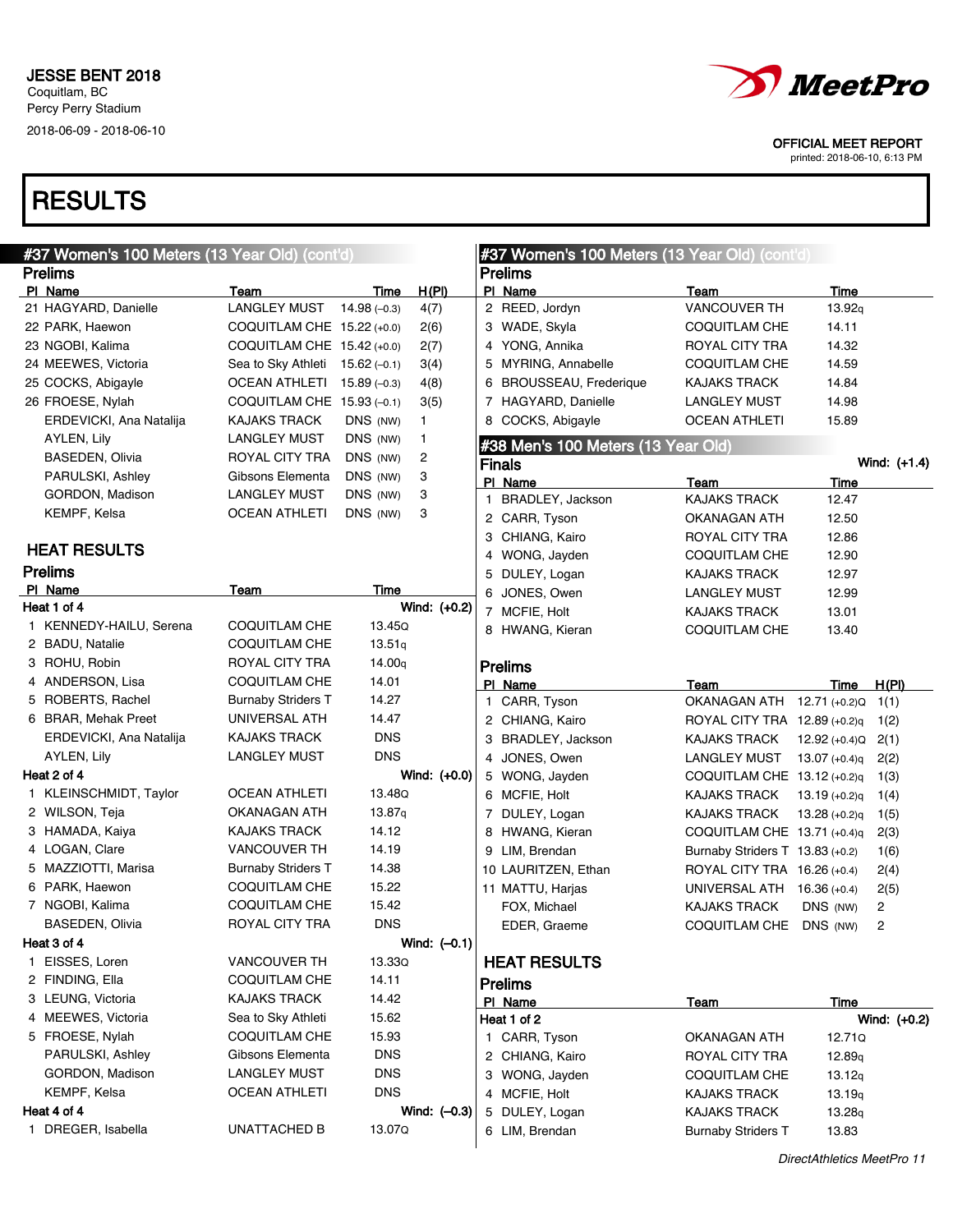

printed: 2018-06-10, 6:13 PM

| #38 Men's 100 Meters (13 Year Old) (cont'd) |                                                          |                |              | #39 Women's 100 Meters (12 Year Old) (cont'd) |                                  |                                      |                    |                |
|---------------------------------------------|----------------------------------------------------------|----------------|--------------|-----------------------------------------------|----------------------------------|--------------------------------------|--------------------|----------------|
| <b>Prelims</b>                              |                                                          |                |              |                                               | <b>Prelims</b>                   |                                      |                    |                |
| PI Name                                     | Team                                                     | Time           |              |                                               | PI Name                          | <b>Team</b>                          | Time               | H(PI)          |
| Heat 2 of 2                                 |                                                          |                | Wind: (+0.4) |                                               | 24 OLUND, Myah                   | VANCOUVER TH 15.92 (+1.7)            |                    | 2(6)           |
| 1 BRADLEY, Jackson                          | <b>KAJAKS TRACK</b>                                      | 12.92Q         |              |                                               | 25 QUESTROO, Kaitlyn             | COQUITLAM CHE $16.28$ (+1.7)         |                    | 2(7)           |
| 2 JONES, Owen                               | <b>LANGLEY MUST</b>                                      | 13.07q         |              |                                               | 26 FOSTER, Danika                | COQUITLAM CHE 16.52 (+0.7)           |                    | 4(6)           |
| 3 HWANG, Kieran                             | COQUITLAM CHE                                            | 13.71q         |              |                                               | 27 SANTELLI, Dylan               | COQUITLAM CHE $16.56$ (+1.4)         |                    | 3(7)           |
| 4 LAURITZEN, Ethan                          | ROYAL CITY TRA                                           | 16.26          |              |                                               | 28 COCKS, Grace                  | OCEAN ATHLETI 17.21 (+0.7)           |                    | 1(8)           |
| 5 MATTU, Harjas                             | UNIVERSAL ATH                                            | 16.36          |              |                                               | WARAICH, Madeleine               | <b>UBC Thunderbirds</b>              | DNS (NW)           | 4              |
| FOX, Michael                                | <b>KAJAKS TRACK</b>                                      | <b>DNS</b>     |              |                                               |                                  |                                      |                    |                |
| EDER, Graeme                                | <b>COQUITLAM CHE</b>                                     | <b>DNS</b>     |              |                                               | <b>HEAT RESULTS</b>              |                                      |                    |                |
| #39 Women's 100 Meters (12 Year Old)        |                                                          |                |              |                                               | <b>Prelims</b>                   |                                      |                    |                |
| <b>Finals</b>                               |                                                          |                | Wind: (+1.7) |                                               | PI Name                          | Team                                 | Time               |                |
| PI Name                                     | Team                                                     | Time           |              |                                               | Heat 1 of 4                      |                                      |                    | Wind: (+0.7)   |
| 1 PERRAULT, Jaime                           | <b>UNATTACHED B</b>                                      | 13.44          |              |                                               | 1 LAMB, Miheret                  | COQUITLAM CHE                        | 14.06Q             |                |
| 2 KAMBIDI, Mballany                         | ROYAL CITY TRA                                           | 13.79          |              |                                               | 2 DABBS, Libby                   | <b>VANCOUVER TH</b>                  | 14.35 <sub>g</sub> |                |
| 3 LAMB, Miheret                             | <b>COQUITLAM CHE</b>                                     | 13.92          |              |                                               | 3 CHIANG, Indira                 | ROYAL CITY TRA                       | 14.38 <sub>q</sub> |                |
| 4 DABBS, Libby                              | <b>VANCOUVER TH</b>                                      | 14.21          |              |                                               | 4 GREENE, Sierra                 | <b>VALLEY ROYALS</b>                 | 14.98              |                |
| 5 BEUTHIN, Michela                          | COQUITLAM CHE                                            | 14.27          |              |                                               | 5 MOLNAR, Nikolett               | <b>GOLDEN EARS A</b>                 | 15.21              |                |
| 6 HERRELL, Amelia                           | COQUITLAM CHE                                            | 14.27          |              |                                               | 6 YOUNG, Payton                  | COQUITLAM CHE                        | 15.40              |                |
| 7 CHIANG, Indira                            | ROYAL CITY TRA                                           | 14.40          |              |                                               | 7 NASH, Ella                     | <b>NorWesters Track</b>              | 15.63              |                |
| 8 ROGOZINSKI, Victoria                      | <b>COQUITLAM CHE</b>                                     | 14.54          |              |                                               | 8 COCKS, Grace                   | <b>OCEAN ATHLETI</b>                 | 17.21              |                |
|                                             |                                                          |                |              |                                               | Heat 2 of 4                      |                                      |                    | Wind: $(+1.7)$ |
| <b>Prelims</b>                              |                                                          |                |              |                                               | 1 HERRELL, Amelia                | COQUITLAM CHE                        | 14.24Q             |                |
| PI Name                                     | Team                                                     | Time           | H(PI)        |                                               | 2 TENN, Alexandra                | <b>WEST VANCOUV</b>                  | 14.61              |                |
| 1 PERRAULT, Jaime                           | UNATTACHED B                                             | 13.42 (+0.7)Q  | 4(1)         |                                               | 3 AMBROZIC, Lindsay              | NorWesters Track                     | 14.75              |                |
| 2 KAMBIDI, Mballany                         | ROYAL CITY TRA 13.99 (+0.7)q                             |                | 4(2)         |                                               | 4 MARKEY, Clara                  | <b>CHILLIWACK TR</b>                 | 14.85              |                |
| 3 LAMB, Miheret                             | COQUITLAM CHE 14.06 (+0.7)Q                              |                | 1(1)         |                                               | 5 FLOOD, Nathalie                | ROYAL CITY TRA                       | 15.45              |                |
| 4 BEUTHIN, Michela                          | COQUITLAM CHE 14.23 (+1.4)Q                              |                | 3(1)         |                                               | 6 OLUND, Myah                    | <b>VANCOUVER TH</b>                  | 15.92              |                |
| 5 HERRELL, Amelia                           | COQUITLAM CHE $14.24$ (+1.7)Q                            |                | 2(1)         |                                               | 7 QUESTROO, Kaitlyn              | COQUITLAM CHE                        | 16.28              |                |
| 6 DABBS, Libby                              | VANCOUVER TH 14.35 (+0.7)q                               |                | 1(2)         |                                               | Heat 3 of 4                      |                                      | 14.23Q             | Wind: $(+1.4)$ |
| 7 CHIANG, Indira                            | ROYAL CITY TRA 14.38 (+0.7)q                             |                | 1(3)         |                                               | 1 BEUTHIN, Michela               | COQUITLAM CHE<br><b>KAJAKS TRACK</b> |                    |                |
| 8 ROGOZINSKI, Victoria                      | COQUITLAM CHE 14.40 (+0.7)q                              |                | 4(3)         |                                               | 2 ROZMAN, Renzey<br>3 ALI, Zehra | ROYAL CITY TRA                       | 14.53<br>14.69     |                |
| 9 ROZMAN, Renzey                            | KAJAKS TRACK                                             | $14.53 (+1.4)$ | 3(2)         |                                               | 4 BAGOSI, Boglarka (bogi)        | OKANAGAN ATH                         | 15.34              |                |
| 10 TENN, Alexandra                          | WEST VANCOUV 14.61 $(+1.7)$                              |                | 2(2)         | 5                                             | DOBSON, Isla                     | <b>COQUITLAM CHE</b>                 | 15.47              |                |
| 11 ALI, Zehra                               | ROYAL CITY TRA 14.69 (+1.4)                              |                | 3(3)         | 6                                             | KINGI, Terina                    | Sea to Sky Athleti                   | 15.91              |                |
| 12 AMBROZIC, Lindsay                        | NorWesters Track 14.75 (+1.7)                            |                | 2(3)         |                                               | 7 SANTELLI, Dylan                | COQUITLAM CHE                        | 16.56              |                |
| 13 MACLEOD, Scarlet<br>14 MARKEY, Clara     | COQUITLAM CHE 14.81 (+0.7)<br>CHILLIWACK TR 14.85 (+1.7) |                | 4(4)         |                                               | Heat 4 of 4                      |                                      |                    | Wind: $(+0.7)$ |
| 15 GREENE, Sierra                           | VALLEY ROYALS 14.98 (+0.7)                               |                | 2(4)         |                                               | 1 PERRAULT, Jaime                | UNATTACHED B                         | 13.42Q             |                |
| 16 MOLNAR, Nikolett                         | GOLDEN EARS A 15.21 (+0.7)                               |                | 1(4)         |                                               | 2 KAMBIDI, Mballany              | ROYAL CITY TRA                       | 13.99q             |                |
| 17 BAGOSI, Boglarka (bogi)                  | OKANAGAN ATH 15.34 (+1.4)                                |                | 1(5)         |                                               | 3 ROGOZINSKI, Victoria           | <b>COQUITLAM CHE</b>                 | 14.40 <sub>q</sub> |                |
| 18 YOUNG, Payton                            | COQUITLAM CHE 15.40 (+0.7)                               |                | 3(4)         |                                               | 4 MACLEOD, Scarlet               | <b>COQUITLAM CHE</b>                 | 14.81              |                |
| 19 FLOOD, Nathalie                          | ROYAL CITY TRA 15.45 (+1.7)                              |                | 1(6)<br>2(5) |                                               | 5 KLEINFELD, Tia                 | <b>OCEAN ATHLETI</b>                 | 15.47              |                |
| 20 KLEINFELD, Tia                           | OCEAN ATHLETI 15.47 (+0.7)                               |                | 4(5)         |                                               | 6 FOSTER, Danika                 | COQUITLAM CHE                        | 16.52              |                |
| 21 DOBSON, Isla                             | COQUITLAM CHE 15.47 (+1.4)                               |                | 3(5)         |                                               | WARAICH, Madeleine               | <b>UBC Thunderbirds</b>              | <b>DNS</b>         |                |
| 22 NASH, Ella                               | NorWesters Track 15.63 (+0.7)                            |                |              |                                               |                                  |                                      |                    |                |
| 23 KINGI, Terina                            | Sea to Sky Athleti 15.91 (+1.4)                          |                | 1(7)         |                                               |                                  |                                      |                    |                |
|                                             |                                                          |                | 3(6)         |                                               |                                  |                                      |                    |                |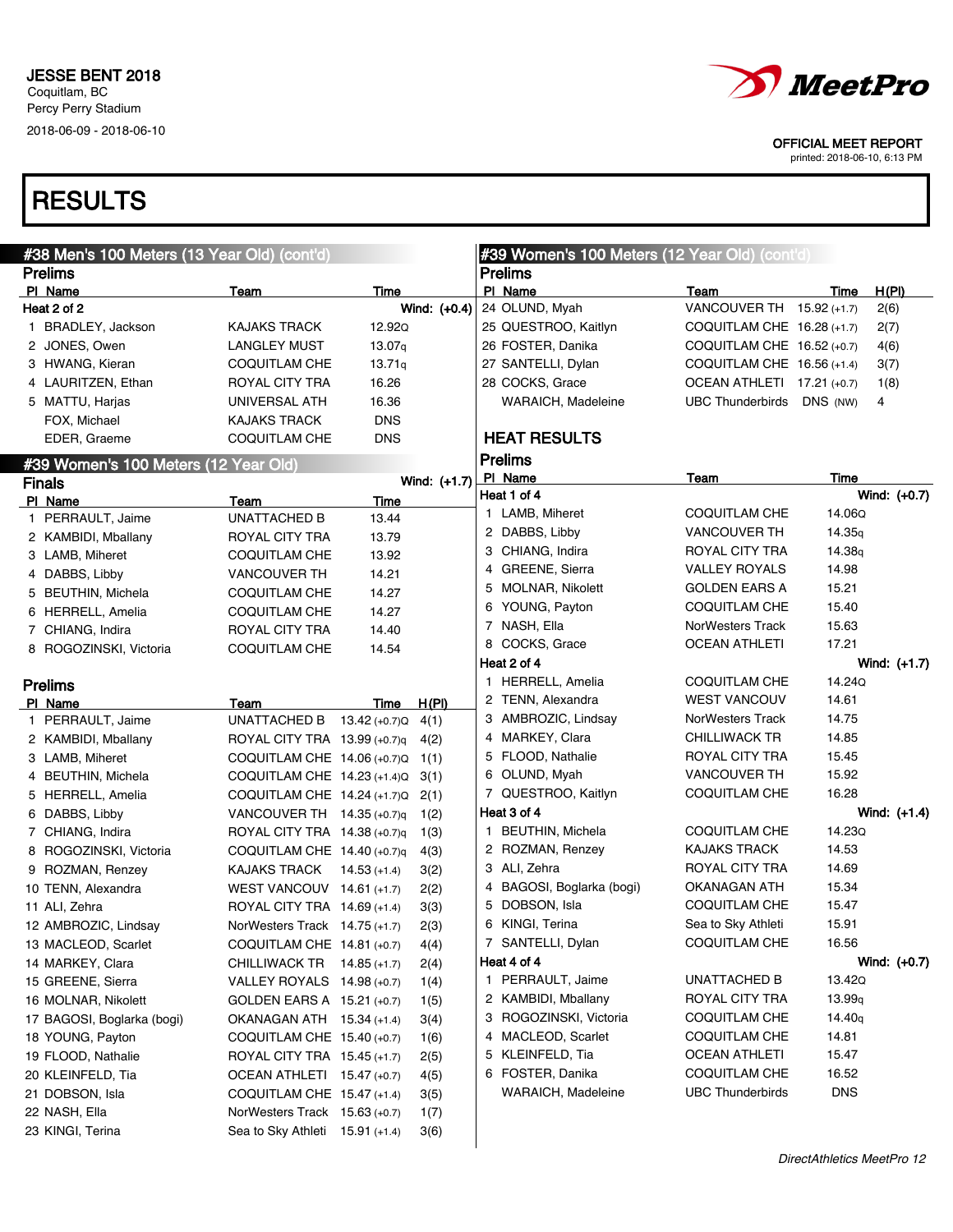

printed: 2018-06-10, 6:13 PM

| #40 Men's 100 Meters (12 Year Old) |                                  |            |                        | #40 Men's 100 Meters (12 Year Old) (cont'd) |                                    |                    |                |
|------------------------------------|----------------------------------|------------|------------------------|---------------------------------------------|------------------------------------|--------------------|----------------|
| <b>Finals</b>                      |                                  |            | Wind: $(+1.8)$ Prelims |                                             |                                    |                    |                |
| PI Name                            | Team                             | Time       |                        | PI Name                                     | Team                               | Time               |                |
| 1 FAGBAMIYE, Iyimi                 | UNIVERSAL ATH                    | 13.07      |                        | 5 PANKRATZ, Kael                            | <b>COQUITLAM CHE</b>               | 15.14              |                |
| 2 HAUGHTON, Pishon                 | OKANAGAN ATH                     | 13.37      |                        | 6 MORELAND, Cian                            | ROYAL CITY TRA                     | 17.07              |                |
| 3 MOLINA, Mark                     | <b>VALLEY ROYALS</b>             | 13.39      |                        | Heat 3 of 3                                 |                                    |                    | Wind: $(+1.0)$ |
| 4 DE COTIIS, Innocenzo             | <b>WEST VANCOUV</b>              | 13.63      |                        | 1 FAGBAMIYE, Iyimi                          | UNIVERSAL ATH                      | 13.23Q             |                |
| 5 BRENT, Alec                      | <b>Burnaby Striders T</b>        | 13.92      |                        | 2 BRENT, Alec                               | <b>Burnaby Striders T</b>          | 13.91q             |                |
| 6 NICOL, Connor                    | <b>OCEAN ATHLETI</b>             | 14.05      |                        | 3 O'BRIEN, Brendan                          | <b>OCEAN ATHLETI</b>               | 14.68 <sub>g</sub> |                |
| 7 CARRIERE, Brady                  | <b>COQUITLAM CHE</b>             | 14.37      |                        | <b>BROLIN, Noah</b><br>4                    | <b>ROYAL CITY TRA</b>              | 15.20              |                |
| 8 O'BRIEN, Brendan                 | <b>OCEAN ATHLETI</b>             | 14.70      |                        | 5 PILLAY, Daeven                            | <b>COQUITLAM CHE</b>               | 16.22              |                |
|                                    |                                  |            |                        | THOMAS, Spencer                             | <b>COQUITLAM CHE</b>               | <b>DNS</b>         |                |
| <b>Prelims</b>                     |                                  |            |                        | #41 Women's 100 Meters (11 Year Old)        |                                    |                    |                |
| PI Name                            | Team                             | Time       | H(PI)                  | <b>Finals</b>                               |                                    |                    | Wind: $(+2.1)$ |
| 1 FAGBAMIYE, Iyimi                 | UNIVERSAL ATH 13.23 (+1.0)Q      |            | 3(1)                   | PI Name                                     | Team                               | Time               |                |
| 2 MOLINA, Mark                     | VALLEY ROYALS $13.55 (+0.8)Q$    |            | 2(1)                   | 1 CARDEY, Ava                               | VANCOUVER OL                       | 13.99              |                |
| 3 HAUGHTON, Pishon                 | OKANAGAN ATH 13.78 (+1.0)Q       |            | 1(1)                   | 2 YONG, Ellie                               | ROYAL CITY TRA                     | 14.28              |                |
| 4 BRENT, Alec                      | Burnaby Striders T 13.91 (+1.0)q |            | 3(2)                   | SYMON, Chloe<br>3                           | <b>VANCOUVER TH</b>                | 14.34              |                |
| 5 DE COTIIS, Innocenzo             | WEST VANCOUV $13.99$ (+0.8)q     |            | 2(2)                   | 4 CHAMBERLAND, Akasha                       | <b>VANCOUVER TH</b>                | 14.36              |                |
| 6 NICOL, Connor                    | OCEAN ATHLETI 14.07 (+1.0)q      |            | 1(2)                   | 5 SELF, Makenna                             | <b>COQUITLAM CHE</b>               | 14.44              |                |
| 7 CARRIERE, Brady                  | COQUITLAM CHE $14.44$ (+0.8)q    |            | 2(3)                   | 6 CONLIN, Sarah                             | <b>Burnaby Striders T</b>          | 15.03              |                |
| 8 O'BRIEN, Brendan                 | OCEAN ATHLETI $14.68$ (+1.0)q    |            | 3(3)                   | 7 MEIER, Helena                             | <b>LANGLEY MUST</b>                | 15.17              |                |
| 9 KUKU, Darin Esegemu              | UNIVERSAL ATH $14.70$ (+0.8)     |            | 2(4)                   | KEMPF, Tayla                                | <b>OCEAN ATHLETI</b>               | <b>DNS</b>         |                |
| 10 PANKRATZ, Kael                  | COQUITLAM CHE 15.14 (+0.8)       |            | 2(5)                   |                                             |                                    |                    |                |
| 11 BROLIN, Noah                    | ROYAL CITY TRA 15.20 (+1.0)      |            | 3(4)                   | <b>Prelims</b>                              |                                    |                    |                |
| 12 MARSHALL, Harris                | NorWesters Track $15.23$ (+1.0)  |            | 1(3)                   | PI Name                                     | Team                               | Time               | H(PI)          |
| 13 PILLAY, Daeven                  | COQUITLAM CHE 16.22 (+1.0)       |            | 3(5)                   | 1 CARDEY, Ava                               | VANCOUVER OL 14.37 (+0.8)Q         |                    | 3(1)           |
| 14 MORELAND, Cian                  | ROYAL CITY TRA 17.07 (+0.8)      |            | 2(6)                   | 2 YONG, Ellie                               | ROYAL CITY TRA 14.44 (+1.1) Q 4(1) |                    |                |
| 15 HANNA, James                    | ROYAL CITY TRA 17.82 (+1.0)      |            | 1(4)                   | 3 SYMON, Chloe                              | VANCOUVER TH 14.45 (+0.1)Q 1(1)    |                    |                |
| RUSSELL, Joel                      | <b>LANGLEY MUST</b>              | DNS (NW)   | 1.                     | 4 CHAMBERLAND, Akasha                       | VANCOUVER TH 14.58 (+0.9)Q         |                    | 2(1)           |
| KARR, Nathan                       | COQUITLAM CHE                    | DNS (NW)   | 1                      | 5 SELF, Makenna                             | COQUITLAM CHE 14.83 (+0.8)q        |                    | 3(2)           |
| THOMAS, Spencer                    | COQUITLAM CHE                    | DNS (NW)   | 3                      | 6 KEMPF, Tayla                              | OCEAN ATHLETI 15.03 (+0.9)q        |                    | 2(2)           |
|                                    |                                  |            |                        | 7 MEIER, Helena                             | LANGLEY MUST                       | 15.26 (+0.9)q      | 2(3)           |
| <b>HEAT RESULTS</b>                |                                  |            |                        | CONLIN, Sarah<br>8                          | Burnaby Striders T 15.28 (+0.8)q   |                    | 3(3)           |
| <b>Prelims</b>                     |                                  |            |                        | 9 VARMA-VITUG, Sofia                        | <b>KAJAKS TRACK</b>                | $15.40 (+0.1)$     | 1(2)           |
| PI Name                            | Team                             | Time       |                        | 10 SCHOENROTH, Alexis                       | <b>LANGLEY MUST</b>                | $15.81 (+0.1)$     | 1(3)           |
| Heat 1 of 3                        |                                  |            | Wind: (+1.0)           | 11 FLETCHER, Sasha Haley                    | Sunshine Coast S $15.82$ (+1.1)    |                    | 4(2)           |
| 1 HAUGHTON, Pishon                 | OKANAGAN ATH                     | 13.78Q     |                        | 12 LOGAN, Kate                              | VANCOUVER TH 15.97 (+0.8)          |                    | 3(4)           |
| 2 NICOL, Connor                    | <b>OCEAN ATHLETI</b>             | 14.07q     |                        | 13 LIU, Grace                               | NEW WEST SPA 15.97 (+0.1)          |                    | 1(4)           |
| 3 MARSHALL, Harris                 | NorWesters Track                 | 15.23      |                        | 14 SELF, Delaney                            | COQUITLAM CHE 16.04 (+1.1)         |                    | 4(3)           |
| 4 HANNA, James                     | ROYAL CITY TRA                   | 17.82      |                        | 15 SPEAR, Kayla                             | <b>KAJAKS TRACK</b>                | $16.11 (+1.1)$     | 4(4)           |
| RUSSELL, Joel                      | <b>LANGLEY MUST</b>              | <b>DNS</b> |                        | 16 BOT, Daniella                            | <b>LANGLEY MUST</b>                | $16.22 (+0.1)$     | 1(5)           |
| KARR, Nathan                       | <b>COQUITLAM CHE</b>             | <b>DNS</b> |                        | 17 CHIANG, Claire                           | <b>KAJAKS TRACK</b>                | $16.35 (+0.9)$     | 2(4)           |
| Heat 2 of 3                        |                                  |            | Wind: (+0.8)           | 18 LUKAITIS, Eva                            | NorWesters Track 16.38 (+0.1)      |                    | 1(6)           |
| 1 MOLINA, Mark                     | <b>VALLEY ROYALS</b>             | 13.55Q     |                        | 19 MCLEAN, Ayla                             | COQUITLAM CHE 16.67 (+0.9)         |                    | 2(5)           |
| 2 DE COTIIS, Innocenzo             | <b>WEST VANCOUV</b>              | 13.99q     |                        | 20 PHILLIPS, Hazel                          | UNATTACHED B $16.82$ (+0.8)        |                    | 3(5)           |
| 3 CARRIERE, Brady                  | <b>COQUITLAM CHE</b>             | 14.44q     |                        | 21 MCKENNA, Kaitlyn                         | <b>LANGLEY MUST</b>                | $17.43 (+1.1)$     | 4(5)           |
| 4 KUKU, Darin Esegemu              | UNIVERSAL ATH                    | 14.70      |                        | 22 BHULLAR, Arshdeep                        | UNIVERSAL ATH 17.45 (+0.1)         |                    | 1(7)           |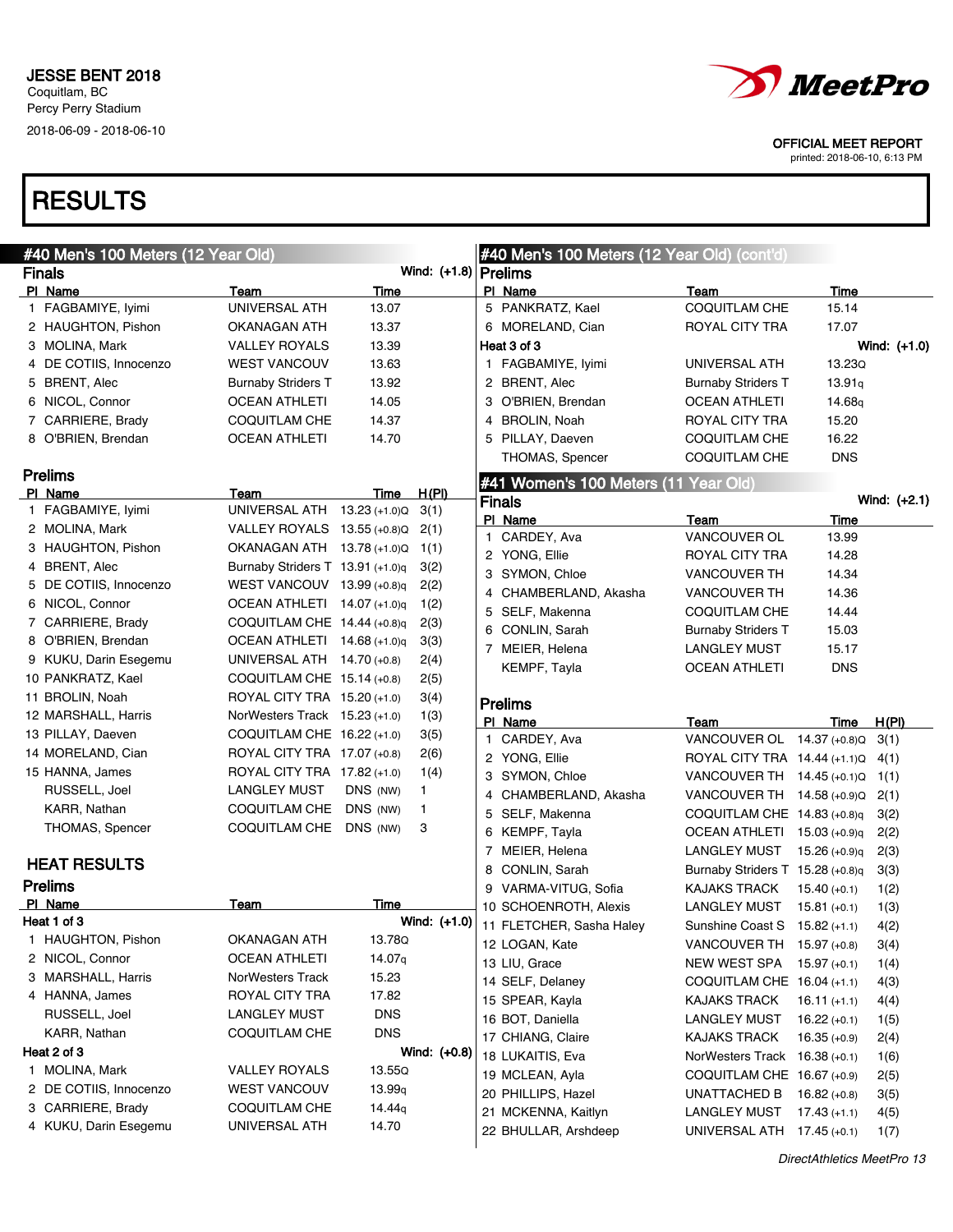

printed: 2018-06-10, 6:13 PM

| #41 Women's 100 Meters (11 Year Old) (cont'd) |                             |                |                | #41 Women's 100 Meters (11 Year Old) (cont'd) |                                                       |                                    |                |                |  |
|-----------------------------------------------|-----------------------------|----------------|----------------|-----------------------------------------------|-------------------------------------------------------|------------------------------------|----------------|----------------|--|
| <b>Prelims</b>                                |                             |                |                |                                               | <b>Prelims</b>                                        |                                    |                |                |  |
| PI Name                                       | Team                        | Time           | H(PI)          |                                               | PI Name                                               | Team                               | <b>Time</b>    |                |  |
| 23 EVERAARS, Mira                             | ROYAL CITY TRA 17.50 (+0.9) |                | 2(6)           |                                               | 4 SPEAR, Kayla                                        | <b>KAJAKS TRACK</b>                | 16.11          |                |  |
| 24 PASHA, Diya Zehra                          | <b>KAJAKS TRACK</b>         | $17.53 (+0.8)$ | 3(6)           |                                               | 5 MCKENNA, Kaitlyn                                    | <b>LANGLEY MUST</b>                | 17.43          |                |  |
| 25 OLUND, Hannah                              | VANCOUVER TH 17.71 (+1.1)   |                | 4(6)           |                                               | 6 OLUND, Hannah                                       | <b>VANCOUVER TH</b>                | 17.71          |                |  |
| 26 FENTON, Ashley                             | COQUITLAM CHE 18.09 (+1.1)  |                | 4(7)           |                                               | 7 FENTON, Ashley                                      | <b>COQUITLAM CHE</b>               | 18.09          |                |  |
| 27 MYRING, Holly                              | COQUITLAM CHE 18.15 (+0.1)  |                | 1(8)           |                                               | LAWRENCE, Annika                                      | <b>VALLEY ROYALS</b>               | <b>DNS</b>     |                |  |
| 28 ROBINSON, Makenna                          | LANGLEY MUST                | $18.61 (+0.8)$ | 3(7)           |                                               | #42 Men's 100 Meters (11 Year Old)                    |                                    |                |                |  |
| SANDHU, Maya                                  | <b>LANGLEY MUST</b>         | DNS (NW)       | 2              |                                               | <b>Finals</b>                                         |                                    |                | Wind: $(+1.1)$ |  |
| <b>BRAR, Gurleen</b>                          | UNIVERSAL ATH               | DNS (NW)       | 2              |                                               | PI_Name                                               | Team                               | Time           |                |  |
| SILVA, Nicole                                 | <b>LANGLEY MUST</b>         | DNS (NW)       | 3              |                                               | 1 BHATTACHARYA, Arnav                                 | Hampton Park Ele                   | 13.69          |                |  |
| LAWRENCE, Annika                              | <b>VALLEY ROYALS</b>        | DNS (NW)       | 4              |                                               | 2 GEORGILAS, lossif (joe)                             | <b>Burnaby Striders T</b>          | 13.81          |                |  |
|                                               |                             |                |                |                                               | 3 SANCHEZ-MASETTO, PasqualeLANGLEY MUST               |                                    | 13.86          |                |  |
| <b>HEAT RESULTS</b>                           |                             |                |                |                                               | 4 SADA, Bernardo                                      | LANGLEY MUST                       | 14.41          |                |  |
| <b>Prelims</b>                                |                             |                |                |                                               | 5 WADE, Tristan                                       | COQUITLAM CHE                      | 14.58          |                |  |
| PI Name                                       | Team                        | Time           |                |                                               | 6 CARLSON, Maclean                                    | <b>VANCOUVER TH</b>                | 14.64          |                |  |
| Heat 1 of 4                                   |                             |                | Wind: (+0.1)   |                                               | 7 LOUWERSE, Noah                                      | LANGLEY MUST                       | 14.87          |                |  |
| 1 SYMON, Chloe                                | <b>VANCOUVER TH</b>         | 14.45Q         |                |                                               | 8 PRIMEAU, Luc                                        | <b>VANCOUVER TH</b>                | 15.05          |                |  |
| 2 VARMA-VITUG, Sofia                          | <b>KAJAKS TRACK</b>         | 15.40          |                |                                               |                                                       |                                    |                |                |  |
| 3 SCHOENROTH, Alexis                          | <b>LANGLEY MUST</b>         | 15.81          |                |                                               | <b>Prelims</b>                                        |                                    |                |                |  |
| 4 LIU, Grace                                  | <b>NEW WEST SPA</b>         | 15.97          |                |                                               | PI Name                                               | Team                               | Time           | H(PI)          |  |
| 5 BOT, Daniella                               | LANGLEY MUST                | 16.22          |                |                                               | 1 BHATTACHARYA, Arnav                                 | Hampton Park Ele 13.77 (+1.8)Q     |                | 3(1)           |  |
| 6 LUKAITIS, Eva                               | NorWesters Track            | 16.38          |                |                                               | 2 SANCHEZ-MASETTO, PasqualeLANGLEY MUST 14.12 (+1.2)Q |                                    |                | 1(1)           |  |
| 7 BHULLAR, Arshdeep                           | UNIVERSAL ATH               | 17.45          |                |                                               | 3 GEORGILAS, lossif (joe)                             | Burnaby Striders $T$ 14.20 (+1.1)Q |                | 2(1)           |  |
| 8 MYRING, Holly                               | COQUITLAM CHE               | 18.15          |                |                                               | 4 WADE, Tristan                                       | COQUITLAM CHE 14.47 (+1.2)q        |                | 1(2)           |  |
| Heat 2 of 4                                   |                             |                | Wind: (+0.9)   |                                               | 5 CARLSON, Maclean                                    | VANCOUVER TH $14.54$ (+1.2)q       |                | 1(3)           |  |
| 1 CHAMBERLAND, Akasha                         | <b>VANCOUVER TH</b>         | 14.58Q         |                |                                               | 6 SADA, Bernardo                                      | LANGLEY MUST                       | 14.83 (+1.1)q  | 2(2)           |  |
| 2 KEMPF, Tayla                                | <b>OCEAN ATHLETI</b>        | 15.03q         |                |                                               | 7 PRIMEAU, Luc                                        | VANCOUVER TH 14.91 (+1.8)q         |                | 3(2)           |  |
| 3 MEIER, Helena                               | LANGLEY MUST                | 15.26q         |                |                                               | 8 LOUWERSE, Noah                                      | LANGLEY MUST                       | 14.92 (+1.8)q  | 3(3)           |  |
| 4 CHIANG, Claire                              | <b>KAJAKS TRACK</b>         | 16.35          |                |                                               | 9 WIGHT, Luke                                         | VALLEY ROYALS $14.97$ (+1.2)       |                | 1(4)           |  |
| 5 MCLEAN, Ayla                                | COQUITLAM CHE               | 16.67          |                |                                               | 10 DABBS, Miller                                      | VANCOUVER TH $15.00$ (+1.2)        |                | 1(5)           |  |
| 6 EVERAARS, Mira                              | ROYAL CITY TRA              | 17.50          |                |                                               | 11 VANDERHORST, Jacob                                 | LANGLEY MUST                       | $15.21 (+1.1)$ | 2(3)           |  |
| SANDHU, Maya                                  | <b>LANGLEY MUST</b>         | <b>DNS</b>     |                |                                               | 12 CREGO, Nolan                                       | <b>KAJAKS TRACK</b>                | $15.83 (+1.1)$ | 2(4)           |  |
| <b>BRAR, Gurleen</b>                          | UNIVERSAL ATH               | <b>DNS</b>     |                |                                               | 13 YETERIAN, Roman                                    | VANCOUVER TH $15.88$ (+1.1)        |                | 2(5)           |  |
| Heat 3 of 4                                   |                             |                | Wind: (+0.8)   |                                               | 14 LAURITZEN, Julian                                  | ROYAL CITY TRA 15.93 (+1.8)        |                | 3(4)           |  |
| 1 CARDEY, Ava                                 | VANCOUVER OL                | 14.37Q         |                |                                               | 15 CARMAN, Dawson                                     | VALLEY ROYALS 15.93 (+1.1)         |                | 2(6)           |  |
| 2 SELF, Makenna                               | COQUITLAM CHE               | 14.83q         |                |                                               | 16 STEIGER, Tristan                                   | VALLEY ROYALS 16.11 (+1.8)         |                | 3(5)           |  |
| 3 CONLIN, Sarah                               | <b>Burnaby Striders T</b>   | 15.28q         |                |                                               | 17 SHARPE, Kale                                       | OCEAN ATHLETI 16.13 (+1.2)         |                | 1(6)           |  |
| 4 LOGAN, Kate                                 | <b>VANCOUVER TH</b>         | 15.97          |                |                                               | 18 BATH, Cameron                                      | LANGLEY MUST                       | $16.45 (+1.2)$ | 1(7)           |  |
| 5 PHILLIPS, Hazel                             | UNATTACHED B                | 16.82          |                |                                               | 19 FROESE, Brayden                                    | COQUITLAM CHE $16.53$ (+1.8)       |                | 3(6)           |  |
| 6 PASHA, Diya Zehra                           | KAJAKS TRACK                | 17.53          |                |                                               | 20 MATTU, Harjap                                      | UNIVERSAL ATH 16.71 (+1.1)         |                | 2(7)           |  |
| 7 ROBINSON, Makenna                           | <b>LANGLEY MUST</b>         | 18.61          |                |                                               | 21 ZHANG, Simon                                       | <b>LANGLEY MUST</b>                | $18.85 (+1.1)$ | 2(8)           |  |
| SILVA, Nicole                                 | <b>LANGLEY MUST</b>         | <b>DNS</b>     |                |                                               | 22 KLEINSCHMIDT, Tanner                               | OCEAN ATHLETI                      | $19.10 (+1.8)$ | 3(7)           |  |
| Heat 4 of 4                                   |                             |                | Wind: $(+1.1)$ |                                               | WILLIAMS, Ben                                         | ROYAL CITY TRA                     | DNS (NW)       | $\mathbf{1}$   |  |
| 1 YONG, Ellie                                 | ROYAL CITY TRA              | 14.44Q         |                |                                               |                                                       |                                    |                |                |  |
| 2 FLETCHER, Sasha Haley                       | Sunshine Coast S            | 15.82          |                |                                               | <b>HEAT RESULTS</b>                                   |                                    |                |                |  |
| 3 SELF, Delaney                               | COQUITLAM CHE               | 16.04          |                |                                               |                                                       |                                    |                |                |  |
|                                               |                             |                |                |                                               |                                                       |                                    |                |                |  |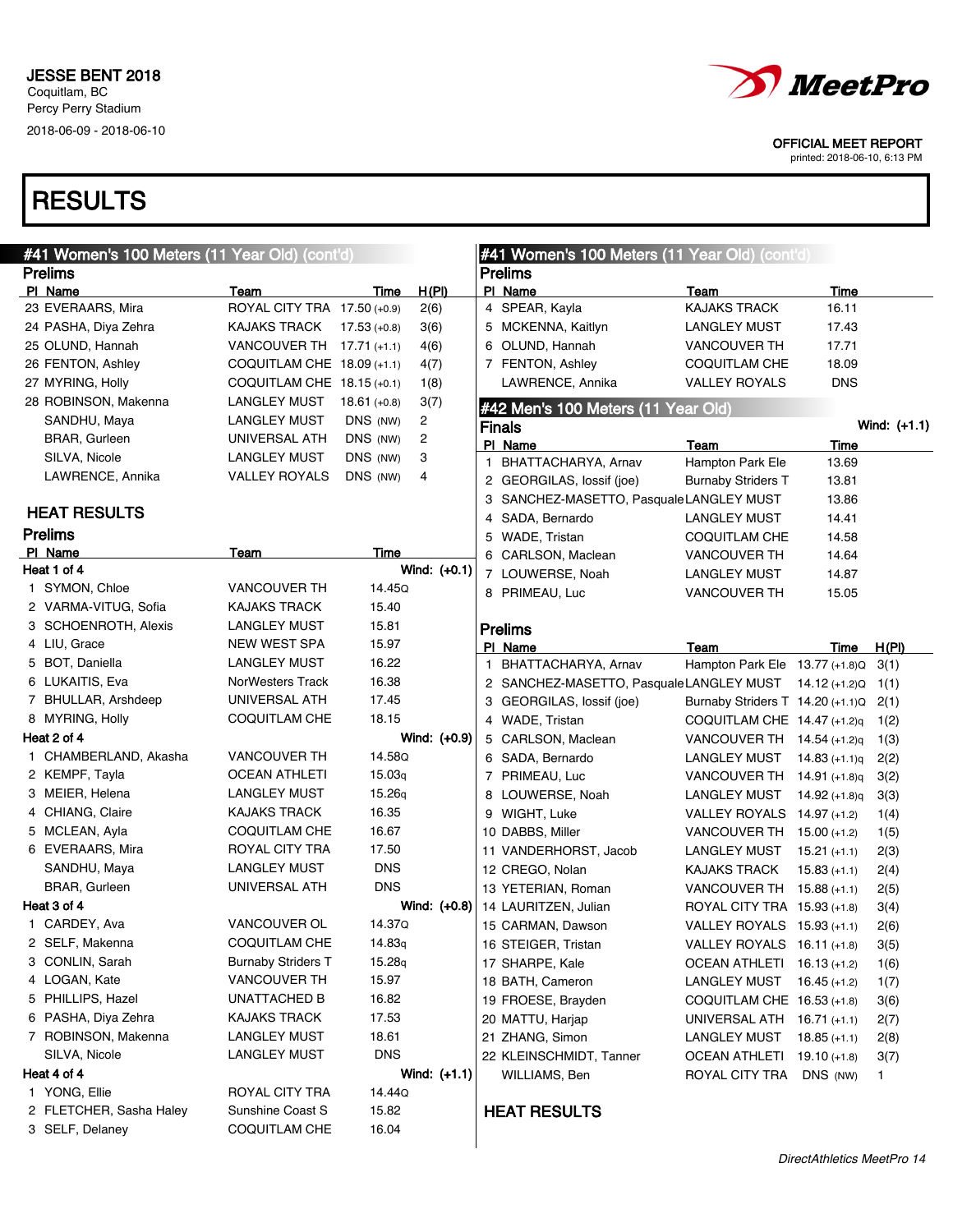

printed: 2018-06-10, 6:13 PM

| #42 Men's 100 Meters (11 Year Old) (cont'd) |                                                     |                    |                |  | #43 Women's 100 Meters (10 Year Old) (cont'd) |                                        |                    |                |  |  |
|---------------------------------------------|-----------------------------------------------------|--------------------|----------------|--|-----------------------------------------------|----------------------------------------|--------------------|----------------|--|--|
| <b>Prelims</b>                              |                                                     |                    |                |  | <b>Prelims</b>                                |                                        |                    |                |  |  |
| PI Name                                     | Team                                                | Time               |                |  | PI Name                                       | Team                                   | Time               | H(PI)          |  |  |
| Heat 1 of 3                                 |                                                     |                    | Wind: (+1.2)   |  | 6 ADLER, Haven                                | West Van                               | $15.66 (+0.9)q$    | 1(2)           |  |  |
| 1 SANCHEZ-MASETTO, PasqualeLANGLEY MUST     |                                                     | 14.12Q             |                |  | 7 MONTESSORI, Ana                             | VANCOUVER OL 15.76 (+0.9)q             |                    | 1(3)           |  |  |
| 2 WADE, Tristan                             | <b>COQUITLAM CHE</b>                                | 14.47 <sub>g</sub> |                |  | 8 HEYRIES, Liv                                | NorWesters Track 15.78 (+0.4)g         |                    | 2(4)           |  |  |
| 3 CARLSON, Maclean                          | <b>VANCOUVER TH</b>                                 | 14.54g             |                |  | 9 FORSYTH, Ava                                | ROYAL CITY TRA 16.02 (+1.5)            |                    | 3(2)           |  |  |
| 4 WIGHT, Luke                               | VALLEY ROYALS                                       | 14.97              |                |  | 10 LOCONTE, Maresa                            | ROYAL CITY TRA 16.38 (+0.9)            |                    | 1(4)           |  |  |
| 5 DABBS, Miller                             | <b>VANCOUVER TH</b>                                 | 15.00              |                |  | 11 BROLIN, Abby                               | ROYAL CITY TRA 16.38 (+0.4)            |                    | 2(5)           |  |  |
| 6 SHARPE, Kale                              | <b>OCEAN ATHLETI</b>                                | 16.13              |                |  | 12 KHRISANOVA, Svetlana                       | COQUITLAM CHE $16.40$ (+0.9)           |                    | 1(5)           |  |  |
| 7 BATH, Cameron                             | LANGLEY MUST                                        | 16.45              |                |  | 13 DON, Bianca                                | GOLDEN EARS A 16.58 (+0.4)             |                    | 2(6)           |  |  |
| WILLIAMS, Ben                               | ROYAL CITY TRA                                      | <b>DNS</b>         |                |  | 14 COLES-LYSTER, Campbell                     | GOLDEN EARS A 16.92 (+1.5)             |                    | 3(3)           |  |  |
| Heat 2 of 3                                 |                                                     |                    | Wind: $(+1.1)$ |  | 15 DSOUZA, Kelly                              | COQUITLAM CHE 17.09 (+1.5)             |                    | 3(4)           |  |  |
| 1 GEORGILAS, lossif (joe)                   | <b>Burnaby Striders T</b>                           | 14.20Q             |                |  | 16 SANGHA, Shehneet                           | UNIVERSAL ATH 17.14 (+1.5)             |                    | 3(5)           |  |  |
| 2 SADA, Bernardo                            | LANGLEY MUST                                        | 14.83 <sub>q</sub> |                |  | 17 GALLINGER, Kailee                          | LANGLEY MUST $17.17 (+1.5)$            |                    | 3(6)           |  |  |
| 3 VANDERHORST, Jacob                        | LANGLEY MUST                                        | 15.21              |                |  | 18 PARKES-SLUIS, Juno                         | ROYAL CITY TRA 17.64 (+0.9)            |                    | 1(6)           |  |  |
| 4 CREGO, Nolan                              | KAJAKS TRACK                                        | 15.83              |                |  | 19 NYANDORO, Mikaela                          | WEST VANCOUV $17.86$ (+1.5)            |                    | 3(7)           |  |  |
| 5 YETERIAN, Roman                           | <b>VANCOUVER TH</b>                                 | 15.88              |                |  | 20 MCPEAKE, Madison                           | Unattached                             | $18.51 (+0.9)$     | 1(7)           |  |  |
| 6 CARMAN, Dawson                            | VALLEY ROYALS                                       | 15.93              |                |  | 21 BERGERON, Clea                             | ROYAL CITY TRA 18.69 (+1.5)            |                    | 3(8)           |  |  |
| 7 MATTU, Harjap                             | UNIVERSAL ATH                                       | 16.71              |                |  | 22 AULAKH, Japneet                            | UNIVERSAL ATH 19.24 (+0.4)             |                    | 2(7)           |  |  |
| 8 ZHANG, Simon                              | LANGLEY MUST                                        | 18.85              |                |  | 23 HANNA, Sylvie                              | ROYAL CITY TRA 20.05 (+0.9)            |                    | 1(8)           |  |  |
| Heat 3 of 3                                 |                                                     |                    | Wind: $(+1.8)$ |  | REDEKOP, Gabrielle                            | <b>LANGLEY MUST</b>                    | DNS (NW)           | $\overline{2}$ |  |  |
| 1 BHATTACHARYA, Arnav                       | Hampton Park Ele                                    | 13.77Q             |                |  |                                               |                                        |                    |                |  |  |
| 2 PRIMEAU, Luc                              | <b>VANCOUVER TH</b>                                 | 14.91q             |                |  | <b>HEAT RESULTS</b>                           |                                        |                    |                |  |  |
| 3 LOUWERSE, Noah                            | LANGLEY MUST                                        | 14.92 <sub>q</sub> |                |  | <b>Prelims</b>                                |                                        |                    |                |  |  |
| 4 LAURITZEN, Julian                         | ROYAL CITY TRA                                      | 15.93              |                |  | PI Name                                       | Team                                   | Time               |                |  |  |
| 5 STEIGER, Tristan                          | VALLEY ROYALS                                       | 16.11              |                |  | Heat 1 of 3                                   |                                        |                    | Wind: (+0.9)   |  |  |
| 6 FROESE, Brayden                           | COQUITLAM CHE                                       | 16.53              |                |  | 1 GRAHAM, Cassie                              | <b>LANGLEY MUST</b>                    | 15.45Q             |                |  |  |
| 7 KLEINSCHMIDT, Tanner                      | <b>OCEAN ATHLETI</b>                                | 19.10              |                |  | 2 ADLER, Haven                                | West Van                               | 15.66 <sub>g</sub> |                |  |  |
|                                             |                                                     |                    |                |  | 3 MONTESSORI, Ana                             | VANCOUVER OL                           | 15.76 <sub>g</sub> |                |  |  |
| #43 Women's 100 Meters (10 Year Old)        |                                                     |                    | Wind: (+1.6)   |  | 4 LOCONTE, Maresa                             | ROYAL CITY TRA                         | 16.38              |                |  |  |
| <b>Finals</b>                               |                                                     |                    |                |  | 5 KHRISANOVA, Svetlana                        | COQUITLAM CHE                          | 16.40              |                |  |  |
| PI Name                                     | Team<br>Air Blastoff Lions                          | Time<br>14.20      |                |  | 6 PARKES-SLUIS, Juno                          | ROYAL CITY TRA                         | 17.64              |                |  |  |
| 1 WILLIAMS, Aaysia                          |                                                     |                    |                |  | 7 MCPEAKE, Madison                            | Unattached                             | 18.51              |                |  |  |
| 2 DANN, Nissi                               | UNATTACHED B                                        | 14.95              |                |  | 8 HANNA, Sylvie                               | ROYAL CITY TRA                         | 20.05              |                |  |  |
| 3 VENIER, Vittoria                          | <b>WEST VANCOUV</b>                                 | 15.11              |                |  | Heat 2 of 3                                   |                                        |                    | Wind: $(+0.4)$ |  |  |
| 4 ROGOZINSKI, Amelia                        | <b>COQUITLAM CHE</b>                                | 15.47              |                |  | 1 DANN, Nissi                                 | UNATTACHED B                           | 14.98Q             |                |  |  |
| 5 ADLER, Haven                              | West Van                                            | 15.48              |                |  | 2 ROGOZINSKI, Amelia                          | COQUITLAM CHE                          | 15.39q             |                |  |  |
| 6 GRAHAM, Cassie                            | <b>LANGLEY MUST</b>                                 | 15.59              |                |  | 3 VENIER, Vittoria                            | <b>WEST VANCOUV</b>                    | 15.48 <sub>q</sub> |                |  |  |
| 7 MONTESSORI, Ana                           | VANCOUVER OL                                        | 15.82              |                |  | 4 HEYRIES, Liv                                | NorWesters Track                       | 15.78q             |                |  |  |
| 8 HEYRIES, Liv                              | NorWesters Track                                    | 16.28              |                |  | 5 BROLIN, Abby                                | ROYAL CITY TRA                         | 16.38              |                |  |  |
|                                             |                                                     |                    |                |  | 6 DON, Bianca                                 | <b>GOLDEN EARS A</b>                   | 16.58              |                |  |  |
| <b>Prelims</b>                              |                                                     |                    |                |  |                                               |                                        |                    |                |  |  |
| PI Name                                     | Team                                                | <b>Time</b>        | <u>H(PI)</u>   |  | 7 AULAKH, Japneet                             | UNIVERSAL ATH                          | 19.24              |                |  |  |
|                                             |                                                     | $14.25 (+1.5)Q$    | 3(1)           |  | REDEKOP, Gabrielle                            | <b>LANGLEY MUST</b>                    | <b>DNS</b>         |                |  |  |
| 1 WILLIAMS, Aaysia                          | Air Blastoff Lions                                  |                    |                |  |                                               |                                        |                    |                |  |  |
| 2 DANN, Nissi                               | UNATTACHED B                                        | $14.98 (+0.4)Q$    | 2(1)           |  | Heat 3 of 3                                   |                                        |                    | Wind: $(+1.5)$ |  |  |
| 3 ROGOZINSKI, Amelia                        | COQUITLAM CHE 15.39 (+0.4)q                         |                    | 2(2)           |  | 1 WILLIAMS, Aaysia                            | Air Blastoff Lions                     | 14.25Q             |                |  |  |
| 4 GRAHAM, Cassie<br>5 VENIER, Vittoria      | <b>LANGLEY MUST</b><br>WEST VANCOUV $15.48$ (+0.4)q | $15.45 (+0.9)Q$    | 1(1)<br>2(3)   |  | 2 FORSYTH, Ava<br>3 COLES-LYSTER, Campbell    | ROYAL CITY TRA<br><b>GOLDEN EARS A</b> | 16.02<br>16.92     |                |  |  |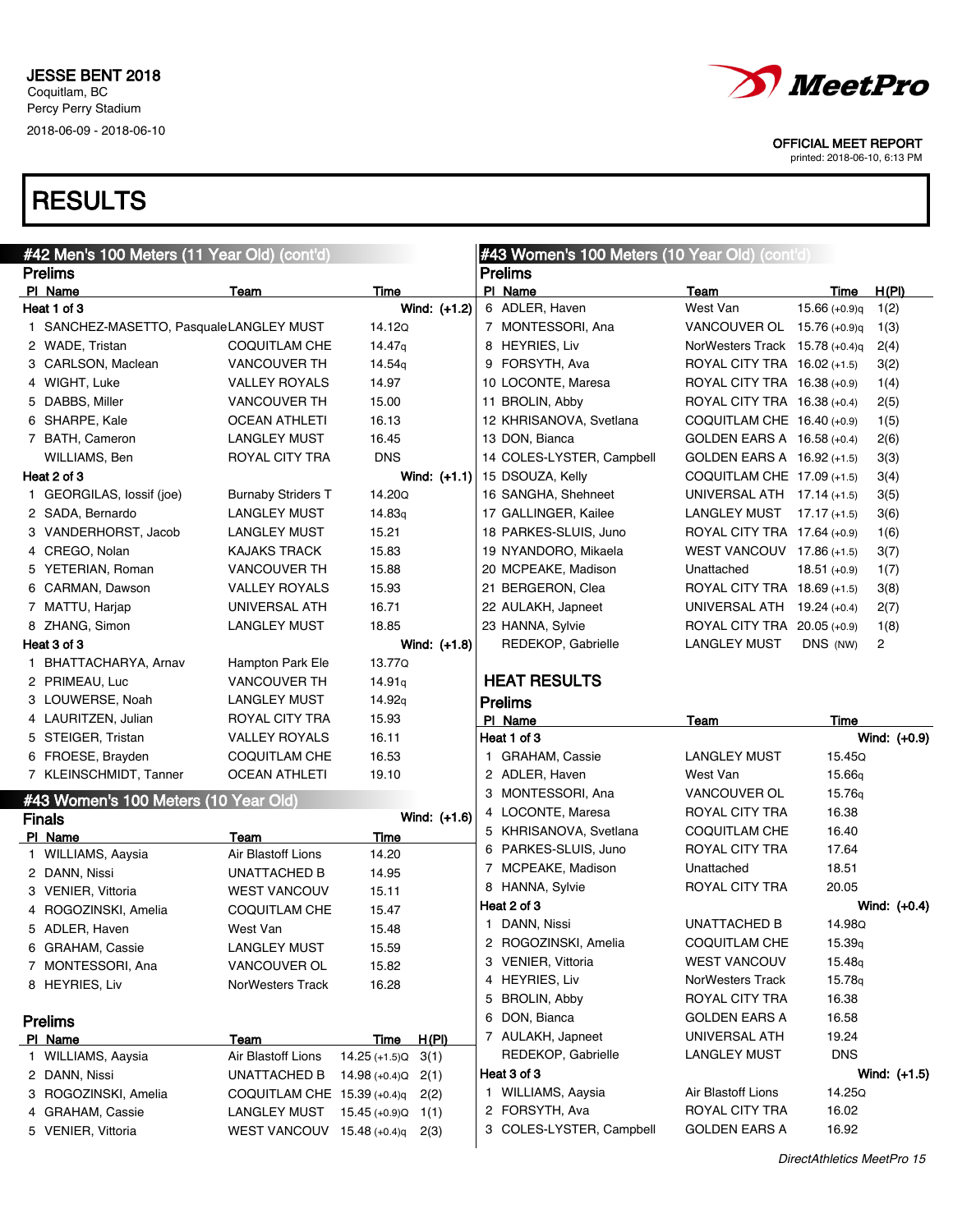

printed: 2018-06-10, 6:13 PM

| #43 Women's 100 Meters (10 Year Old) (cont'd) |                                                    |                      |                | #44 Men's 100 Meters (10 Year Old) (cont'd) |                                                   |                          |
|-----------------------------------------------|----------------------------------------------------|----------------------|----------------|---------------------------------------------|---------------------------------------------------|--------------------------|
| <b>Prelims</b>                                |                                                    |                      |                | <b>Prelims</b>                              |                                                   |                          |
| PI Name                                       | Team                                               | Time                 |                | PI Name                                     | <u>Team</u>                                       | Time                     |
| 4 DSOUZA, Kelly                               | <b>COQUITLAM CHE</b>                               | 17.09                |                | Heat 1 of 4                                 |                                                   | Wind: (+0.6)             |
| 5 SANGHA, Shehneet                            | UNIVERSAL ATH                                      | 17.14                |                | 1 CARRIERE, Dawson                          | COQUITLAM CHE                                     | 14.30Q                   |
| 6 GALLINGER, Kailee                           | <b>LANGLEY MUST</b>                                | 17.17                |                | 2 NICKERSON, Ryan                           | <b>KAJAKS TRACK</b>                               | 14.56g                   |
| 7 NYANDORO, Mikaela                           | <b>WEST VANCOUV</b>                                | 17.86                |                | 3 BOOMER, Harris                            | <b>VANCOUVER TH</b>                               | 16.13                    |
| 8 BERGERON, Clea                              | ROYAL CITY TRA                                     | 18.69                |                | 4 MCLAREN, Archer                           | NorWesters Track                                  | 16.56                    |
| #44 Men's 100 Meters (10 Year Old)            |                                                    |                      |                | 5 LONGLEY, Chase                            | <b>LANGLEY MUST</b>                               | 16.79                    |
| <b>Finals</b>                                 |                                                    |                      | Wind: $(-0.3)$ | Heat 2 of 4                                 |                                                   | Wind: (+1.6)             |
| PI Name                                       | Team                                               | <b>Time</b>          |                | 1 MAGDALINSKI, Tyler                        | COQUITLAM CHE                                     | 14.40Q                   |
| 1 MAGDALINSKI, Tyler                          | <b>COQUITLAM CHE</b>                               | 14.21                |                | 2 HAYDEN, Miles                             | LANGLEY MUST                                      | 15.24                    |
| 2 CARRIERE, Dawson                            | COQUITLAM CHE                                      | 14.45                |                | 3 DERVINA, Drin                             | NEW WEST SPA                                      | 16.56                    |
| 3 THOMAS, Tayson                              | COQUITLAM CHE                                      | 14.53                |                | 4 KERR, Rylan                               | <b>WEST VANCOUV</b>                               | 17.17                    |
| 4 NICKERSON, Ryan                             | <b>KAJAKS TRACK</b>                                | 14.62                |                | 5 PASHA, Shan-Abbas                         | <b>KAJAKS TRACK</b>                               | 18.59                    |
| 5 DACRES, Isaiah                              | Air Blastoff Lions                                 | 14.80                |                | 6 BERGERON, Finnegan                        | ROYAL CITY TRA                                    | 19.44                    |
| 6 SCHIEBLER, Jackson                          | ROYAL CITY TRA                                     | 15.04                |                | Heat 3 of 4                                 |                                                   | Wind: (+1.4)             |
| 7 HEWITT-RICHARDS, Ben                        | COQUITLAM CHE                                      | 15.28                |                | 1 THOMAS, Tayson                            | COQUITLAM CHE                                     | 14.33Q                   |
| 8 HALL, Logan                                 | <b>LANGLEY MUST</b>                                | 15.34                |                | 2 DACRES, Isaiah                            | Air Blastoff Lions                                | 14.37g                   |
|                                               |                                                    |                      |                | 3 HALL, Logan                               | <b>LANGLEY MUST</b>                               | 15.16q                   |
| <b>Prelims</b>                                |                                                    |                      |                | 4 JANG, Nickolas                            | <b>VANCOUVER TH</b>                               | 15.28<br>15.73           |
| PI Name                                       | Team                                               | Time                 | H(PI)          | 5 MAZZIOTTI, Max<br>6 NIVEN, Alexander      | <b>Burnaby Striders T</b><br><b>COQUITLAM CHE</b> | 16.02                    |
| 1 CARRIERE, Dawson                            | COQUITLAM CHE 14.30 (+0.6)Q                        |                      | 1(1)           | Heat 4 of 4                                 |                                                   |                          |
| 2 THOMAS, Tayson                              | COQUITLAM CHE 14.33 (+1.4)Q                        |                      | 3(1)           | 1 SCHIEBLER, Jackson                        | ROYAL CITY TRA                                    | Wind: $(+0.7)$<br>14.72Q |
| 3 DACRES, Isaiah                              | Air Blastoff Lions                                 | 14.37 (+1.4)q        | 3(2)           | 2 HEWITT-RICHARDS, Ben                      | <b>COQUITLAM CHE</b>                              | 15.10q                   |
| 4 MAGDALINSKI, Tyler                          | COQUITLAM CHE $14.40$ (+1.6)Q                      |                      | 2(1)           |                                             |                                                   | 15.26                    |
| 5 NICKERSON, Ryan                             | <b>KAJAKS TRACK</b>                                | 14.56 (+0.6)q        | 1(2)           | 3 BELLO, Jack                               | <b>KAJAKS TRACK</b><br><b>COQUITLAM CHE</b>       | 16.12                    |
| 6 SCHIEBLER, Jackson                          | ROYAL CITY TRA 14.72 (+0.7)Q                       |                      | 4(1)           | 4 LA COMBE, Ryan                            | <b>COQUITLAM CHE</b>                              | 17.29                    |
| 7 HEWITT-RICHARDS, Ben                        | COQUITLAM CHE $15.10$ (+0.7)q                      |                      | 4(2)           | 5 CLARKE, Keigan<br>MASON, Vaughn           | NorWesters Track                                  | <b>DNS</b>               |
| 8 HALL, Logan                                 | LANGLEY MUST $15.16$ (+1.4)q                       |                      | 3(3)           | WIGHT, Benjamin                             | <b>VALLEY ROYALS</b>                              | <b>DNS</b>               |
| 9 HAYDEN, Miles                               | <b>LANGLEY MUST</b>                                | $15.24 (+1.6)$       | 2(2)           |                                             |                                                   |                          |
| 10 BELLO, Jack                                | <b>KAJAKS TRACK</b>                                | $15.26 (+0.7)$       | 4(3)           | #45 Women's 100 Meters (9 Year Old)         |                                                   |                          |
| 11 JANG, Nickolas                             | VANCOUVER TH $15.28$ (+1.4)                        |                      | 3(4)           | <b>Finals</b>                               |                                                   | Wind: (+0.0)             |
| 12 MAZZIOTTI, Max                             | Burnaby Striders $T$ 15.73 (+1.4)                  |                      | 3(5)           | PI Name                                     | Team                                              | <b>Time</b>              |
| 13 NIVEN, Alexander                           | COQUITLAM CHE 16.02 (+1.4)                         |                      | 3(6)           | RAPOSO, Emily                               | <b>GOLDEN EARS A</b>                              | <b>NT</b>                |
| 14 LA COMBE, Ryan                             | COQUITLAM CHE 16.12 (+0.7)                         |                      | 4(4)           | GIANNELLI, Lucy                             | <b>COQUITLAM CHE</b>                              | <b>NT</b>                |
| 15 BOOMER, Harris                             | VANCOUVER TH $16.13 (+0.6)$                        |                      | 1(3)           | GRACIA, Mia                                 | ROYAL CITY TRA                                    | ΝT                       |
| 16 MCLAREN, Archer                            | NorWesters Track 16.56 (+0.6)                      |                      | 1(4)           | ROBINSON, Olivia                            | ROYAL CITY TRA                                    | ΝT                       |
| 17 DERVINA, Drin                              | NEW WEST SPA                                       | $16.56(+1.6)$        | 2(3)           | ESPOSITO, Valentina                         | <b>COQUITLAM CHE</b>                              | NT                       |
| 18 LONGLEY, Chase                             | <b>LANGLEY MUST</b>                                | $16.79(+0.6)$        | 1(5)           | WOLF, Maya                                  | WEST VANCOUV                                      | <b>NT</b>                |
| 19 KERR, Rylan                                | WEST VANCOUV $17.17 (+1.6)$                        |                      | 2(4)           | DEVJI, Aria                                 | ROYAL CITY TRA                                    | NT                       |
| 20 CLARKE, Keigan                             | COQUITLAM CHE 17.29 (+0.7)                         |                      | 4(5)           |                                             |                                                   |                          |
| 21 PASHA, Shan-Abbas<br>22 BERGERON, Finnegan | <b>KAJAKS TRACK</b><br>ROYAL CITY TRA 19.44 (+1.6) | $18.59 (+1.6)$       | 2(5)           | <b>Prelims</b>                              |                                                   | Wind: (+1.4)             |
|                                               |                                                    |                      | 2(6)           | PI Name                                     | Team<br>ROYAL CITY TRA                            | Time                     |
| MASON, Vaughn                                 | NorWesters Track<br><b>VALLEY ROYALS</b>           | DNS (NW)<br>DNS (NW) | 4              | ROBINSON, Olivia<br>1.                      |                                                   | 16.33Q                   |
| WIGHT, Benjamin                               |                                                    |                      | 4              | 2 GIANNELLI, Lucy<br>3 GRACIA, Mia          | COQUITLAM CHE<br>ROYAL CITY TRA                   | 17.24q                   |
| <b>HEAT RESULTS</b>                           |                                                    |                      |                | 4 RAPOSO, Emily                             | <b>GOLDEN EARS A</b>                              | 17.91q<br>17.91q         |
|                                               |                                                    |                      |                |                                             |                                                   |                          |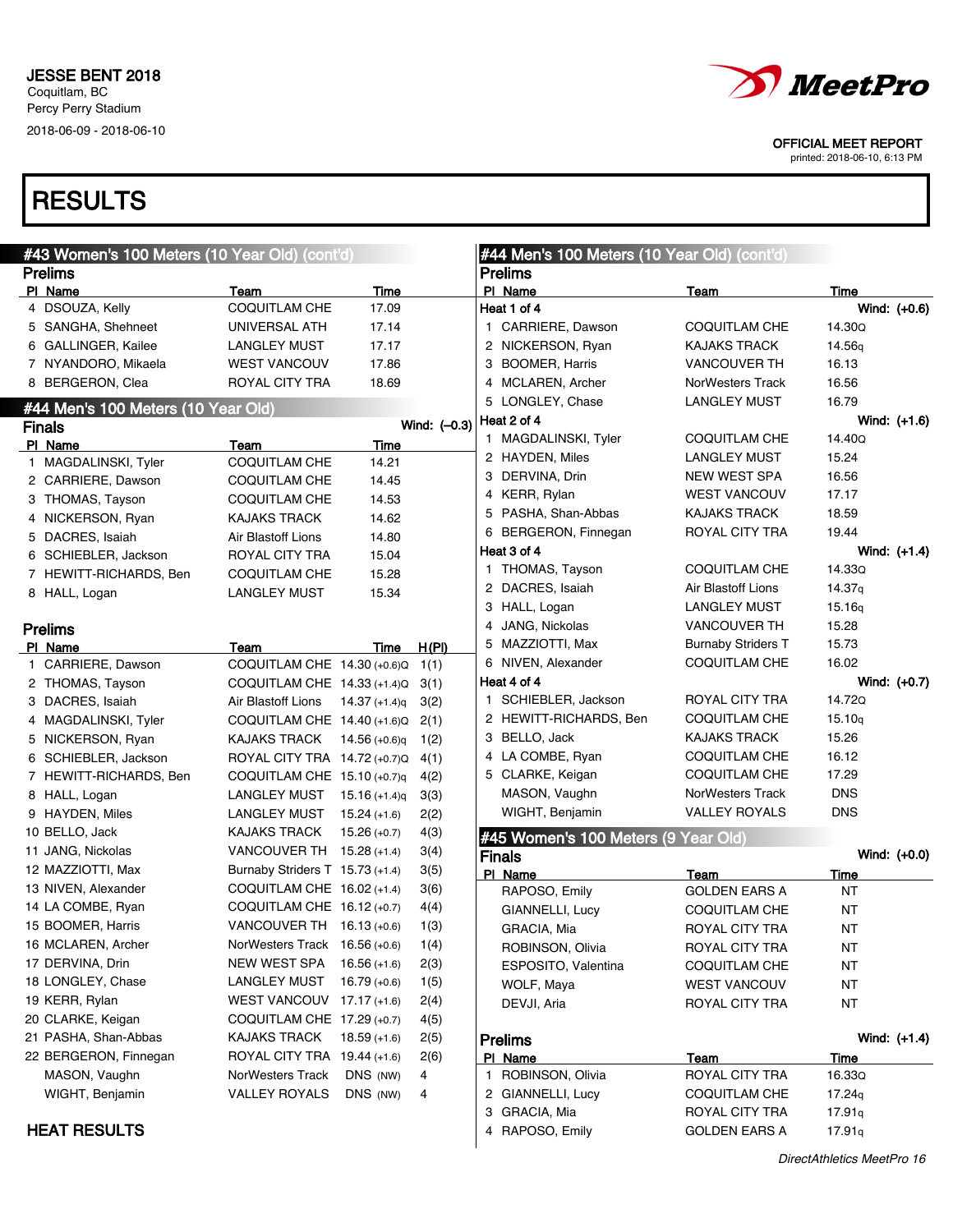

printed: 2018-06-10, 6:13 PM

| #45 Women's 100 Meters (9 Year Old) (cont'd) |                             |                 |                                  | #46 Men's 100 Meters (9 Year Old) (cont'd) |                                  |                      |                |  |  |
|----------------------------------------------|-----------------------------|-----------------|----------------------------------|--------------------------------------------|----------------------------------|----------------------|----------------|--|--|
| <b>Prelims</b>                               |                             |                 | Wind: $(+1.4)$ Prelims           |                                            |                                  |                      |                |  |  |
| PI Name                                      | Team                        | Time            |                                  |                                            | PI Name                          | Team                 | Time           |  |  |
| 5 ESPOSITO, Valentina                        | COQUITLAM CHE               | 18.24q          |                                  |                                            | 4 KINGI, Tai                     | Sea to Sky Athleti   | 16.93q         |  |  |
| 6 WOLF, Maya                                 | <b>WEST VANCOUV</b>         | 18.66q          |                                  |                                            | 5 DEAN, Kaiden                   | COQUITLAM CHE        | 17.57          |  |  |
| 7 DEVJI, Aria                                | ROYAL CITY TRA              | 18.94g          |                                  |                                            | ALLENBY, Aiden                   | ROYAL CITY TRA       | <b>DNS</b>     |  |  |
|                                              |                             |                 |                                  |                                            | Heat 2 of 3                      |                      | Wind: (+1.6)   |  |  |
| #46 Men's 100 Meters (9 Year Old)            |                             |                 |                                  |                                            | 1 CONLIN, Matthew                | <b>UNATTACHED B</b>  | 16.14Q         |  |  |
| <b>Finals</b>                                |                             |                 | Wind: $(-1.3)$                   |                                            | 2 KANG, Taron                    | <b>LANGLEY MUST</b>  | 16.29q         |  |  |
| PI Name                                      | Team                        | Time            |                                  |                                            | 3 CRAWFORD, Allan                | VANCOUVER TH         | 17.57          |  |  |
| 1 MARWAHA, Maahi                             | <b>LANGLEY MUST</b>         | 16.02           |                                  |                                            | 4 MORELAND, Finn                 | ROYAL CITY TRA       | 17.91          |  |  |
| 2 VANDERHORST, Ben                           | LANGLEY MUST                | 16.11           |                                  |                                            | 5 YAO, Jung-Kai                  | COQUITLAM CHE        | 19.23          |  |  |
| 3 KANG, Taron                                | LANGLEY MUST                | 16.37           |                                  |                                            | STEIGER, William                 | VALLEY ROYALS        | <b>DNS</b>     |  |  |
| 4 CONLIN, Matthew                            | UNATTACHED B                | 16.39           |                                  |                                            | Heat 3 of 3                      |                      | Wind: $(+1.1)$ |  |  |
| 5 SADA, Oliver                               | LANGLEY MUST                | 17.50           |                                  |                                            | 1 VANDERHORST, Ben               | LANGLEY MUST         | 15.87Q         |  |  |
| 6 KINGI, Tai                                 | Sea to Sky Athleti          | 17.52           |                                  |                                            | 2 SADA, Oliver                   | <b>LANGLEY MUST</b>  | 17.01q         |  |  |
| <b>BIELA, Alexander</b>                      | LANGLEY MUST                | <b>DNS</b>      |                                  |                                            | 3 COMMERFORD, Jacob              | COQUITLAM CHE        | 17.14          |  |  |
| <b>BIKADI, Carson</b>                        | LANGLEY MUST                | <b>DNS</b>      |                                  |                                            | 4 POPE, Oliver                   | ROYAL CITY TRA       | 18.01          |  |  |
|                                              |                             |                 |                                  |                                            | 5 BOOTH, Jesse                   | <b>VALLEY ROYALS</b> | 18.82          |  |  |
| <b>Prelims</b>                               |                             |                 |                                  |                                            | 6 BERGEN, Jacob                  | GOLDEN EARS A        | 18.82          |  |  |
| PI Name                                      | Team                        | Time            | H(PI)                            |                                            | 7 BATH, Ronic                    | <b>LANGLEY MUST</b>  | 19.54          |  |  |
| 1 VANDERHORST, Ben                           | <b>LANGLEY MUST</b>         | $15.87 (+1.1)Q$ | 3(1)                             |                                            | #47 Women's 1500 Meters (Open)   |                      |                |  |  |
| 2 CONLIN, Matthew                            | <b>UNATTACHED B</b>         | 16.14 (+1.6)Q   | 2(1)                             |                                            | PI Name                          | Team                 | Time           |  |  |
| 3 MARWAHA, Maahi                             | <b>LANGLEY MUST</b>         | $16.18 (+1.6)Q$ | 1(1)                             |                                            | 1 WALMSLEY, Honor                | <b>VANCOUVER TH</b>  | 4:30.78        |  |  |
| 4 KANG, Taron                                | LANGLEY MUST                | $16.29 (+1.6)q$ | 2(2)                             |                                            | 2 CAIRNS, Brianna                | UNATTACHED B         | 4:34.36        |  |  |
| 5 BIKADI, Carson                             | LANGLEY MUST                | $16.76 (+1.6)q$ | 1(2)                             |                                            | 3 FAGAN, Veronika                | UBC Okanagan         | 4:35.61        |  |  |
| 6 BIELA, Alexander                           | LANGLEY MUST                | $16.78 (+1.6)q$ | 1(3)                             |                                            | 4 NOORT, Claire                  | <b>UNATTACHED B</b>  | 4:45.90        |  |  |
| 7 KINGI, Tai                                 | Sea to Sky Athleti          | $16.93 (+1.6)q$ | 1(4)                             |                                            | 5 LEBLANC, Caitlin               | UNATTACHED B         | 4:52.12        |  |  |
| 8 SADA, Oliver                               | LANGLEY MUST                | $17.01 (+1.1)q$ | 3(2)                             |                                            | 6 MACKELVIE, Kerry               | UNATTACHED B         | 5:15.29        |  |  |
| 9 COMMERFORD, Jacob                          | COQUITLAM CHE 17.14 (+1.1)  |                 | 3(3)                             |                                            | 7 CLEMENT, Melanie               | UNATTACHED B         | 5:20.47        |  |  |
| 10 DEAN, Kaiden                              | COQUITLAM CHE 17.57 (+1.6)  |                 | 1(5)                             |                                            | <b>FARMER, Katie</b>             | <b>COQUITLAM CHE</b> | <b>DNS</b>     |  |  |
| 11 CRAWFORD, Allan                           | VANCOUVER TH 17.57 (+1.6)   |                 | 2(3)                             |                                            |                                  |                      |                |  |  |
| 12 MORELAND, Finn                            | ROYAL CITY TRA 17.91 (+1.6) |                 | 2(4)                             |                                            | #48 Men's 1500 Meters (Open)     |                      |                |  |  |
| 13 POPE, Oliver                              | ROYAL CITY TRA 18.01 (+1.1) |                 | 3(4)                             |                                            | PI Name                          | Team                 | Time           |  |  |
| 14 BOOTH, Jesse                              | VALLEY ROYALS 18.82 (+1.1)  |                 | 3(5)                             |                                            | 1 BROCKERVILLE, Ryan             | <b>UNATTACHED B</b>  | 4:00.11        |  |  |
| 15 BERGEN, Jacob                             | GOLDEN EARS A 18.82 (+1.1)  |                 | 3(6)                             |                                            | 2 BIRO, Stefan                   | <b>HERSHEY HARRI</b> | 4:03.44        |  |  |
| 16 YAO, Jung-Kai                             | COQUITLAM CHE 19.23 (+1.6)  |                 | 2(5)                             |                                            | 3 TORRES, Richard                | UNATTACHED B         | 4:06.21        |  |  |
| 17 BATH, Ronic                               | <b>LANGLEY MUST</b>         | $19.54 (+1.1)$  | 3(7)                             |                                            | 4 STANLEY, Liam                  | PRAIRIE INN HA       | 4:07.02        |  |  |
| ALLENBY, Aiden                               | ROYAL CITY TRA              | DNS (NW)        | 1                                |                                            | 5 GRIMES, Douglas                | NorWesters Track     | 4:12.54        |  |  |
| STEIGER, William                             | <b>VALLEY ROYALS</b>        | DNS (NW)        | 2                                |                                            | 6 PAULSEN, Sean                  | <b>UNATTACHED B</b>  | 4:13.36        |  |  |
|                                              |                             |                 |                                  |                                            | 7 PINCKARD, Mark                 | <b>OCEAN ATHLETI</b> | 4:34.93        |  |  |
| <b>HEAT RESULTS</b>                          |                             |                 |                                  |                                            | WONG, Brendan                    | <b>COQUITLAM CHE</b> | <b>DNS</b>     |  |  |
| <b>Prelims</b>                               |                             |                 |                                  |                                            |                                  |                      |                |  |  |
| PI Name                                      | Team                        | Time            |                                  |                                            | #49 Women's 1500 Meters (Junior) |                      |                |  |  |
| Heat 1 of 3                                  |                             |                 | Wind: $(+1.6)$ $\boxed{PI}$ Name |                                            |                                  | Team                 | Time           |  |  |
| 1 MARWAHA, Maahi                             | <b>LANGLEY MUST</b>         | 16.18Q          |                                  |                                            | ROXBY, Megan                     | <b>HERSHEY HARRI</b> | 4:42.04        |  |  |
| 2 BIKADI, Carson                             | <b>LANGLEY MUST</b>         | 16.76q          |                                  |                                            | PLOUVIER, Manon                  | VANCOUVER TH         | 4:49.90        |  |  |
| 3 BIELA, Alexander                           | <b>LANGLEY MUST</b>         | 16.78q          |                                  |                                            | RIBEIRO, Haley                   | <b>OKANAGAN ATH</b>  | 4:55.85        |  |  |
|                                              |                             |                 |                                  |                                            |                                  |                      |                |  |  |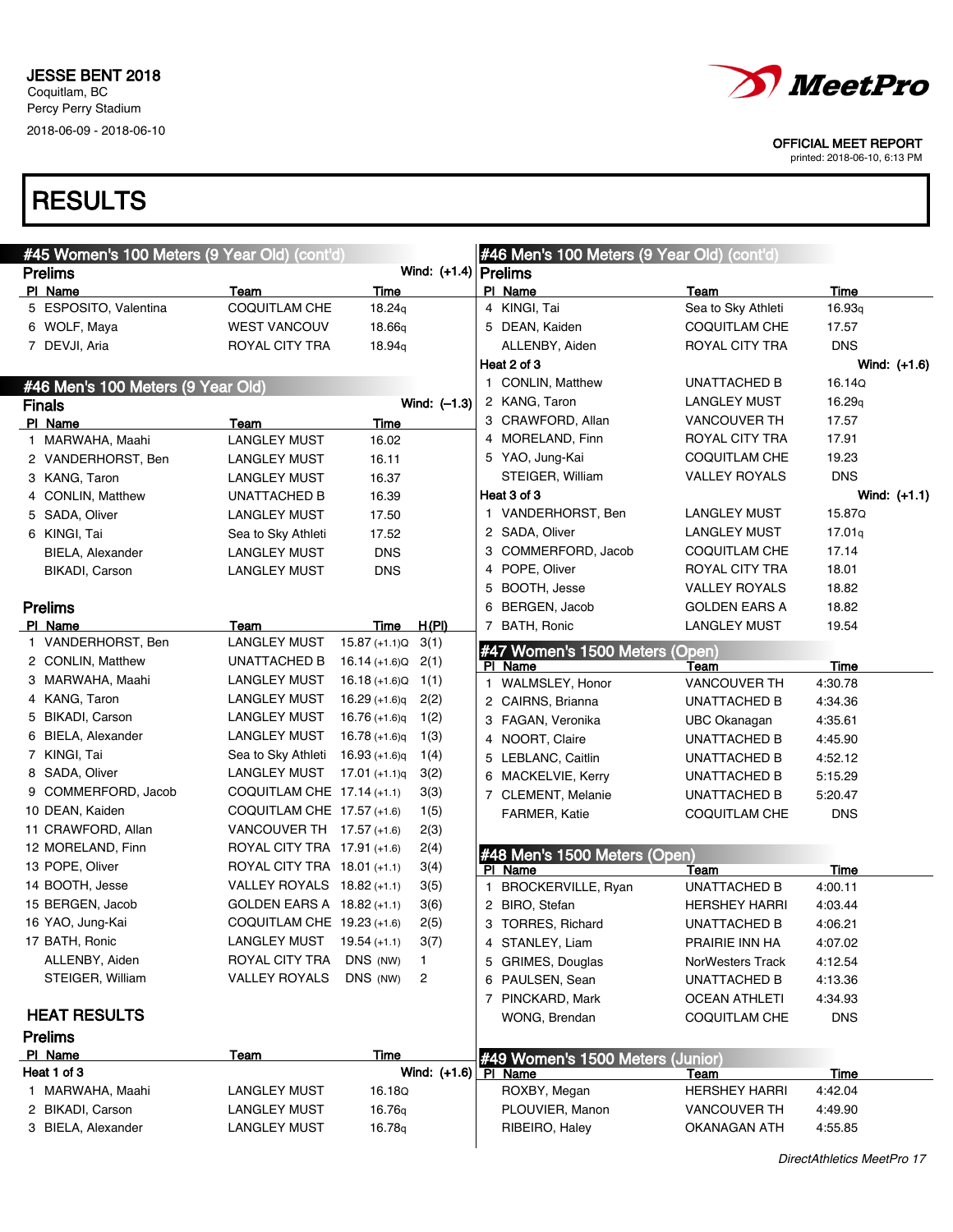

printed: 2018-06-10, 6:13 PM

| #49 Women's 1500 Meters (Junior) (cont'd)   |                      |             | #53 Women's 1200 Meters (Midget) (cont'd) |                      |             |
|---------------------------------------------|----------------------|-------------|-------------------------------------------|----------------------|-------------|
| PI Name                                     | Team                 | Time        | PI Name                                   | Team                 | Time        |
| PATERSON, Rhian                             | <b>HERSHEY HARRI</b> | 4:58.31     | 4 YAKEMCHUK, Abigail                      | <b>OCEAN ATHLETI</b> | 4:00.67     |
| LAVALLEE, Sarah                             | <b>HERSHEY HARRI</b> | 5:12.43     | 5 NOVAK-KLOTZ, Nanette                    | VANCOUVER TH         | 4:02.93     |
| MCPHEE, Chanelle                            | <b>HERSHEY HARRI</b> | 5:15.13     | 6 GRAF, Ava                               | OKANAGAN ATH         | 4:06.20     |
| CURIEL, Ariona                              | COQUITLAM CHE        | <b>DNS</b>  | 7 WATKINS, Rachael                        | <b>HERSHEY HARRI</b> | 4:09.48     |
| WILLETT, Olivia                             | Simon Fraser Univ    | <b>DNS</b>  | 8 ARCADI, Monika                          | ROYAL CITY TRA       | 4:10.55     |
|                                             |                      |             | 9 KAWAMURA, Kezia                         | <b>KAJAKS TRACK</b>  | 4:10.97     |
| #50 Men's 1500 Meters (Junior)              |                      |             | 10 ROY, Adrienne                          | <b>HERSHEY HARRI</b> | 4:23.48     |
| PI Name                                     | Team                 | Time        | 11 VERSLUIS, Rebecca                      | <b>LANGLEY MUST</b>  | 4:27.94     |
| 1 DOHERTY, Aidan                            | <b>HERSHEY HARRI</b> | 4:02.16     | SYMON, Ella                               | VANCOUVER TH         | <b>DNF</b>  |
| 2 GAUCHER, Nathan                           | COQUITLAM CHE        | 4:04.92     | SANGHA, Nanaki                            | <b>COASTAL TRACK</b> | <b>DNS</b>  |
| 3 COOPER, Jack                              | PRAIRIE INN HA       | 4:05.64     | SADA, Daniela                             | <b>LANGLEY MUST</b>  | <b>DNS</b>  |
| 4 PALAYO MAZZONE, Roberto                   | Unattached           | 4:06.72     |                                           |                      |             |
| 5 BARBER, Michael                           | PRAIRIE INN HA       | 4:07.99     | #54 Men's 1200 Meters (Midget)            |                      |             |
| 6 HEROUX, Ryan                              | <b>COASTAL TRACK</b> | 4:11.48     | PI Name                                   | Team                 | <b>Time</b> |
| 7 ISNOR, Jackson                            | Mid Island Distanc   | 4:14.11     | BONIKOWSKY, Jacob<br>1.                   | <b>OCEAN ATHLETI</b> | 3:18.06     |
| 8 KAPS, Linden                              | Mid Island Distanc   | 4:15.35     | 2 WADHWANI, Jacob                         | Unattached           | 3:18.99     |
|                                             |                      |             | 3 CURTIS, Joseph                          | COQUITLAM CHE        | 3:19.12     |
| #51 Women's 1500 Meters (Youth)             |                      |             | 4 LOGIE, Micah                            | <b>COASTAL TRACK</b> | 3:30.45     |
| PI Name                                     | Team                 | Time        | 5 VAN RAAMSDONK, Paul                     | <b>VANCOUVER TH</b>  | 3:40.07     |
| 1 LEWIS, Kendra                             | VANCOUVER OL         | 4:27.82     | 6 MAURICE, Francois                       | HERSHEY HARRI        | 3:44.50     |
| 2 MORTIMER, Rachel                          | UNATTACHED B         | 4:45.27     | 7 KANUKA, Charlie                         | NorWesters Track     | 3:44.56     |
| 3 SMITH, Erica                              | <b>HERSHEY HARRI</b> | 5:02.20     | 8 KARULETWA, Nigel                        | UNATTACHED B         | 3:49.76     |
| 4 PRANGLEY, Charlotte                       | <b>HERSHEY HARRI</b> | 5:14.10     | 9 KIM, Tae                                | <b>COQUITLAM CHE</b> | 3:51.80     |
| 5 HEFFRING, Kylie                           | <b>HERSHEY HARRI</b> | 5:14.79     | MAWJI, Darius                             | <b>COQUITLAM CHE</b> | <b>DNS</b>  |
| 6 HARRIS, Laura                             | <b>HERSHEY HARRI</b> | 5:15.68     |                                           |                      |             |
| 7 MCDONELL, Olivia                          | COQUITLAM CHE        | 5:23.34     | #55 Women's 1200 Meters (13 Year Old)     |                      |             |
| 8 METCALFE, Megumi                          | <b>GOLDEN EARS A</b> | 6:02.03     | PI Name                                   | Team                 | Time        |
|                                             |                      |             | MADSEN, Ella                              | <b>COQUITLAM CHE</b> | 3:46.74     |
| #52 Men's 1500 Meters (Youth)               |                      |             | WOODE, Rachel                             | Air Blastoff Lions   | 3:54.59     |
| PI Name                                     | Team                 | Time        | SYBERG-OLSEN, Kate                        | <b>UNATTACHED B</b>  | 4:10.23     |
| 1 VAN ALLEN, Fraser                         | Mid Island Distanc   | 4:04.17     | KALNINS, Ella                             | COQUITLAM CHE        | 4:11.00     |
| 2 KWON, Hyeokmin                            | <b>HERSHEY HARRI</b> | 4:20.34     | LINSLEY, Emma                             | <b>WEST VANCOUV</b>  | 4:11.03     |
| 3 UHRICH, Dylan                             | VANCOUVER OL         | 4:20.96     | ZIETSMA, Mikiah                           | <b>VALLEY ROYALS</b> | 4:12.90     |
| 4 PETERSEN, Christian                       | VANCOUVER OL         | 4:23.17     | HAGYARD, Danielle                         | <b>LANGLEY MUST</b>  | 4:23.67     |
| 5 MIYA, Riordan                             | VANCOUVER OL         | 4:26.42     | CURIEL, Itzel                             | <b>COQUITLAM CHE</b> | 4:24.92     |
| 6 JANKE, Shea                               | ROYAL CITY TRA       | 4:29.03     | LOGAN, Clare                              | <b>VANCOUVER TH</b>  | <b>DNS</b>  |
| 7 MANKE, Sam                                | UNATTACHED B         | 4:35.57     | BRADLEY, Norah                            | VANCOUVER TH         | <b>DNS</b>  |
| 8 ZIMMERMAN, Joshua                         | <b>HERSHEY HARRI</b> | 4:39.84     |                                           |                      |             |
| 9 SMITH, Lucas                              | <b>UNATTACHED B</b>  | 4:51.26     | #56 Men's 1200 Meters (13 Year Old)       |                      |             |
| 10 MCKAY, Fraser                            | <b>OCEAN ATHLETI</b> | 5:26.58     | PI Name                                   | Team                 | <u>Time</u> |
| 11 BUSHE, Ges                               | <b>HERSHEY HARRI</b> | 7:11.38     | 1 LEE, Caiden                             | <b>OCEAN ATHLETI</b> | 3:34.82     |
|                                             |                      |             | 2 HUMENIUK, Isaac                         | <b>LANGLEY MUST</b>  | 3:56.30     |
|                                             |                      |             |                                           |                      |             |
|                                             |                      |             | 3 DUKE, Noah                              | ROYAL CITY TRA       | 4:00.66     |
| #53 Women's 1200 Meters (Midget)<br>PI Name | Team                 | <b>Time</b> | 4 SON, Justin                             | <b>COQUITLAM CHE</b> | 4:03.28     |
| 1 BONIKOWSKY, Madelyn                       | <b>OCEAN ATHLETI</b> | 3:45.02     | 5 WONG, Jayden                            | COQUITLAM CHE        | 4:09.90     |
| 2 KALISCH, Milena                           | <b>OCEAN ATHLETI</b> | 3:51.54     | 6 CHANG, Orion                            | KAJAKS TRACK         | 4:10.26     |
| 3 HUNT, Emily                               | Mid Island Distanc   | 3:55.67     |                                           |                      |             |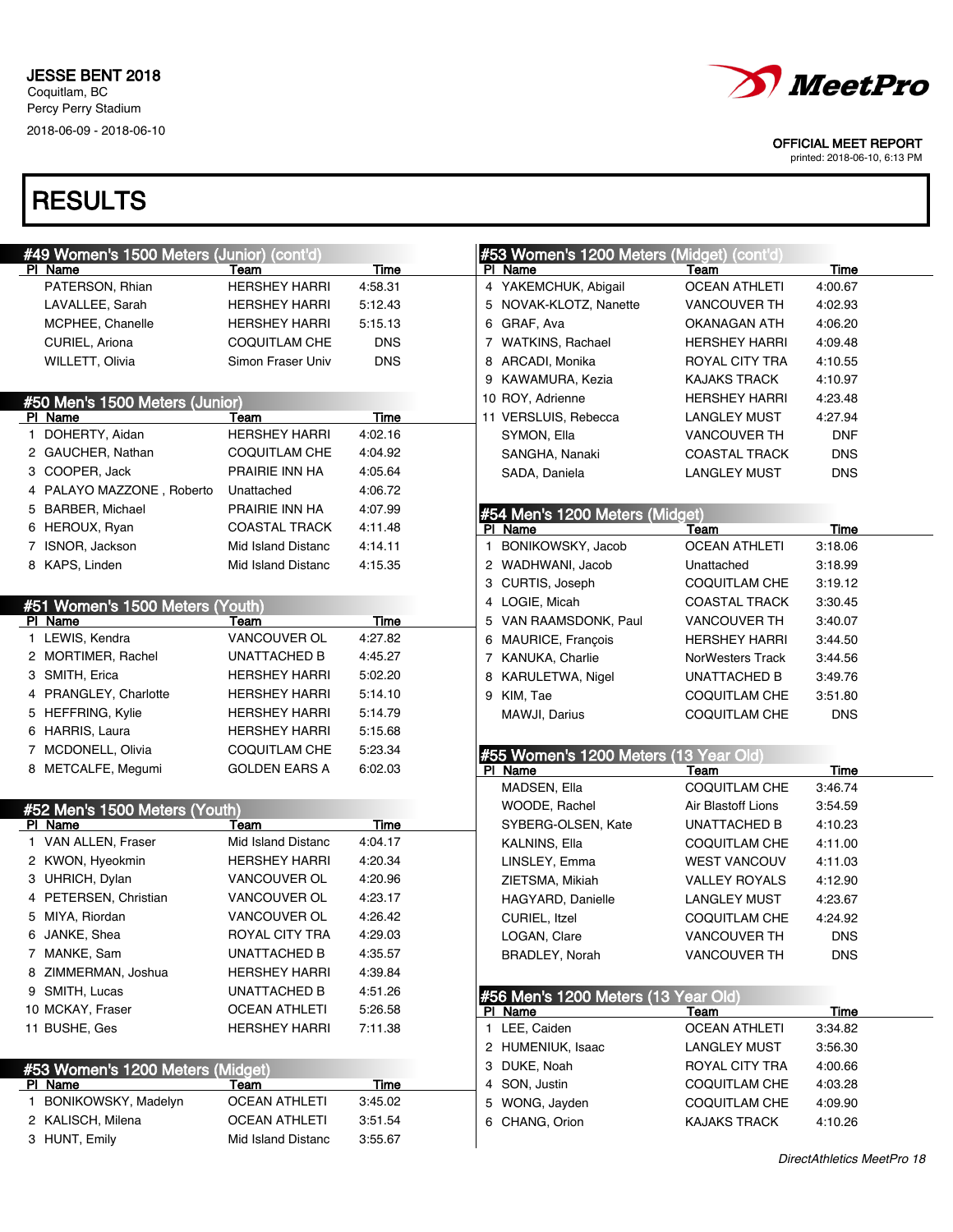

printed: 2018-06-10, 6:13 PM

| #57 Women's 1200 Meters (12 Year Old)            |                                      |                    | #60 Men's 1000 Meters (11 Year Old) (cont'd) |                                             |                    |
|--------------------------------------------------|--------------------------------------|--------------------|----------------------------------------------|---------------------------------------------|--------------------|
| PI Name                                          | Team                                 | Time               | PI Name                                      | Team                                        | Time               |
| 1 HODGSON, Maella                                | <b>OCEAN ATHLETI</b>                 | 4:01.18            | 6 STEIGER, Tristan                           | <b>VALLEY ROYALS</b>                        | 3:33.18            |
| 2 BRUNORO, Maiya                                 | LANGLEY MUST                         | 4:07.42            | 7 MCINTOSH, Colin                            | <b>COQUITLAM CHE</b>                        | 3:33.19            |
| 3 DABBS, Libby                                   | <b>VANCOUVER TH</b>                  | 4:15.48            | 8 SULLIVAN, Ethan                            | Gibsons Elementa                            | 3:39.57            |
| 4 VIRGINILLO, Shantelle                          | <b>GOLDEN EARS A</b>                 | 4:51.00            | 9 BATH, Cameron                              | <b>LANGLEY MUST</b>                         | 3:42.09            |
| 5 WOELDERS, Sarah                                | LANGLEY MUST                         | 5:16.62            | 10 GREENE, Noah                              | VALLEY ROYALS                               | 3:43.22            |
| <b>BANDUCCI, Cristina</b>                        | <b>UBC Thunderbirds</b>              | <b>DNS</b>         | 11 SHARPE, Kale                              | <b>OCEAN ATHLETI</b>                        | 3:43.47            |
| FOSTER, Danika                                   | COQUITLAM CHE                        | <b>DNS</b>         | 12 DE LA CRUZ, Leandro                       | ROYAL CITY TRA                              | 3:44.97            |
|                                                  |                                      |                    | WADE, Tristan                                | <b>COQUITLAM CHE</b>                        | <b>DNS</b>         |
| #58 Men's 1200 Meters (12 Year Old)              |                                      |                    |                                              |                                             |                    |
| PI Name                                          | Team                                 | Time               | #61 Women's 1000 Meters (10 Year Old)        |                                             |                    |
| 1 NICOL, Connor                                  | <b>OCEAN ATHLETI</b>                 | 3:49.22            | PI Name                                      | Team                                        | Time               |
| 2 O'BRIEN, Brendan                               | <b>OCEAN ATHLETI</b>                 | 3:51.98            | 1 FORSYTH, Ava                               | ROYAL CITY TRA                              | 3:35.53            |
| 3 HODGSON, James                                 | <b>OCEAN ATHLETI</b>                 | 3:52.14            | 2 BOOGEMANS, Alix                            | <b>KAJAKS TRACK</b>                         | 3:36.81            |
| 4 HOLMES, Max                                    | ROYAL CITY TRA                       | 3:52.46            | 3 HEYRIES, Liv                               | NorWesters Track                            | 3:47.99            |
| 5 MARTLAND, Kai                                  | <b>VANCOUVER TH</b>                  | 3:52.56            | 4 OSTROSSER, Chloe                           | <b>OCEAN ATHLETI</b>                        | 4:02.06            |
| 6 EVANS, Aidan                                   | <b>GOLDEN EARS A</b>                 | 4:04.53            | 5 DON, Bianca                                | <b>GOLDEN EARS A</b>                        | 4:06.28            |
| 7 TAKHAR, Saihajpal                              | <b>VALLEY ROYALS</b>                 | 4:09.20            |                                              |                                             |                    |
| 8 DE LA PENA, Gilberto                           | <b>OCEAN ATHLETI</b>                 | 4:18.48            | #62 Men's 1000 Meters (10 Year Old)          |                                             |                    |
| 9 WASSENAAR, Arie                                | <b>VALLEY ROYALS</b>                 | 4:24.50            | PI Name                                      | Team                                        | Time               |
| 10 HEINRICHS, James                              | COQUITLAM CHE                        | 4:37.76            | HAYDEN, Miles                                | <b>LANGLEY MUST</b>                         | 3:28.49            |
| 11 BRUNKE, Kaeden                                | <b>OCEAN ATHLETI</b>                 | 4:43.00            | CLARKE, Elijah                               | VANCOUVER TH                                | 3:29.84            |
| 12 TRUSCOTT, Jack                                | <b>KAJAKS TRACK</b>                  | 4:52.59            | <b>BOOMER, Harris</b>                        | <b>VANCOUVER TH</b>                         | 3:30.06            |
| 13 MANNING, Riley                                | <b>COQUITLAM CHE</b>                 | 5:21.17            | SCHIEBLER, Jackson                           | ROYAL CITY TRA                              | 3:38.40            |
|                                                  |                                      |                    | NIVEN, Alexander                             | <b>COQUITLAM CHE</b>                        | 3:39.17            |
|                                                  |                                      |                    | PETRIW, Dean                                 | <b>COQUITLAM CHE</b>                        | 3:40.95            |
| #59 Women's 1000 Meters (11 Year Old)<br>PI Name | Team                                 | Time               | CALOGERO, Massimo                            | ROYAL CITY TRA                              | 3:49.26            |
| 1 CONLIN, Sarah                                  | <b>Burnaby Striders T</b>            | 3:20.76            | THIELE-CROCKER, Billy                        | <b>COQUITLAM CHE</b>                        | 4:02.30            |
| 2 BARTON, Gabriella                              | <b>VANCOUVER TH</b>                  | 3:21.51            | HAMADA, Tai                                  | <b>KAJAKS TRACK</b>                         | 4:14.79            |
| 3 HALLER, Ezra                                   | <b>GOLDEN EARS A</b>                 | 3:26.73            |                                              |                                             |                    |
| 4 LOGAN, Kate                                    | <b>VANCOUVER TH</b>                  | 3:29.86            | #63 Women's 1000 Meters (9 Year Old)         |                                             |                    |
| 5 MEIER, Helena                                  | <b>LANGLEY MUST</b>                  | 3:37.47            | PI Name                                      | Team                                        | <u>Time</u>        |
| 6 NGOBI, Safia                                   | <b>COQUITLAM CHE</b>                 | 3:51.69            | 1 GRACIA, Mia                                | <b>ROYAL CITY TRA</b>                       | 4:20.61            |
| 7 FLETCHER, Sasha Haley                          | Sunshine Coast S                     | 3:59.56            | 2 DEVJI, Aria                                | ROYAL CITY TRA                              | 4:21.17            |
| 8 PARK, Justice                                  | <b>LANGLEY MUST</b>                  | 4:04.20            | 3 WOLF, Maya                                 | <b>WEST VANCOUV</b>                         | 4:28.75            |
| 9 EDEN, Haley                                    | COQUITLAM CHE                        | 4:04.26            | 4 MCEACHERN, Madelaine                       | GOLDEN EARS A                               | 4:29.37            |
| 10 MAZAN, Lucia                                  | COQUITLAM CHE                        | 4:07.14            | 5 CLEGG, Jenaya                              | Sea to Sky Athleti                          | 4:29.95            |
| 11 LAWRENCE, Annika                              | <b>VALLEY ROYALS</b>                 | 4:23.53            |                                              |                                             |                    |
| 12 BHOPAL, Danika                                | COQUITLAM CHE                        | 4:28.35            | #64 Men's 1000 Meters (9 Year Old)           |                                             |                    |
| CHAMBERLAND, Akasha                              | <b>VANCOUVER TH</b>                  | <b>DNS</b>         | PI Name                                      | Team                                        | Time               |
|                                                  |                                      |                    | 1 VANDERHORST, Ben                           | <b>LANGLEY MUST</b>                         | 3:40.38            |
|                                                  |                                      |                    | 2 SANDELL, Magnus                            | Sea to Sky Athleti                          | 4:02.93            |
| #60 Men's 1000 Meters (11                        | Year Old)                            |                    | 3 WOODE, Nolan                               | Air Blastoff Lions                          | 4:05.90            |
| PI Name<br>1 SADA, Bernardo                      | <u>Team</u>                          | <b>Time</b>        | 4 STEIGER, William                           | <b>VALLEY ROYALS</b>                        | 4:10.48            |
|                                                  | <b>LANGLEY MUST</b>                  | 3:19.50            | 5 SADA, Oliver                               | LANGLEY MUST                                | 4:17.52            |
|                                                  | <b>LANGLEY MUST</b>                  | 3:22.68            | 6 HEINRICHS, Benjamin                        | <b>COQUITLAM CHE</b>                        |                    |
| 2 LOUWERSE, Noah                                 |                                      |                    |                                              |                                             |                    |
| 3 DABBS, Miller                                  | <b>VANCOUVER TH</b>                  | 3:24.18            |                                              |                                             | 4:32.26            |
| 4 SMITH, Samuel<br>5 COMMERFORD, Liam            | LANGLEY MUST<br><b>COQUITLAM CHE</b> | 3:24.71<br>3:25.48 | 7<br>BOOTH, Jesse<br>8 MA, Milton            | <b>VALLEY ROYALS</b><br><b>WEST VANCOUV</b> | 4:41.90<br>4:42.44 |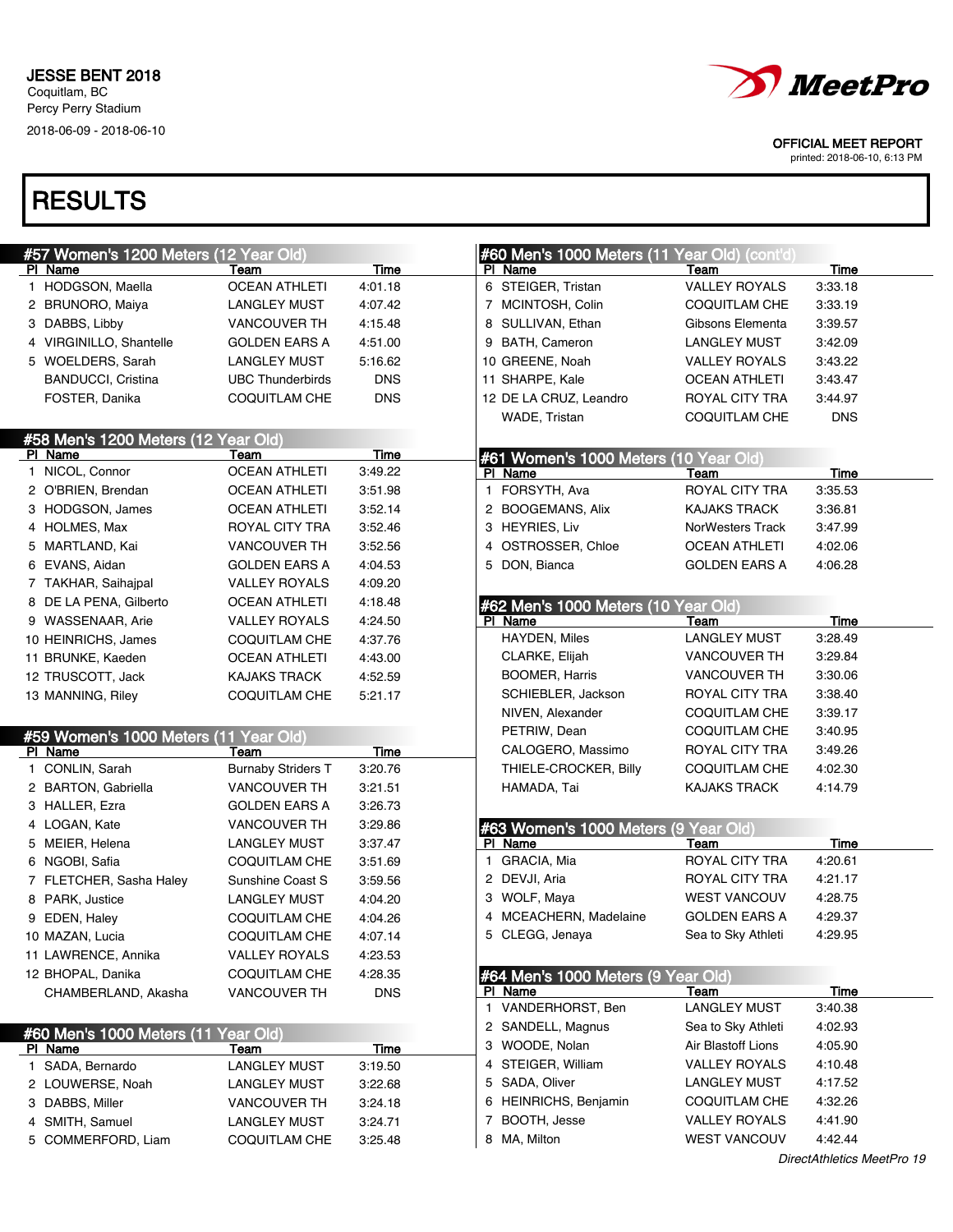

printed: 2018-06-10, 6:13 PM

| #65 Women's 400 Meters (Wheelchair) |                         |             |       | #68 Men's 400 Meters (Open) (cont'd) |                        |             |                |
|-------------------------------------|-------------------------|-------------|-------|--------------------------------------|------------------------|-------------|----------------|
| PI Name                             | Team                    | Time        |       | PI Name                              | Team                   | <b>Time</b> |                |
| 1 DIALLO, Djami                     | <b>WC Race Series S</b> | 1:14.22     |       | 1 PAULSEN, Sean                      | <b>UNATTACHED B</b>    | 54.01       |                |
|                                     |                         |             |       | 2 DAVIDESCU, Paul                    | <b>VANCOUVER TH</b>    | 55.77       |                |
| #66 Men's 400 Meters (Wheelchair)   |                         |             |       | 3 RANDHAWA, Jasmin                   | <b>NEW WEST SPA</b>    | 59.75       |                |
| PI Name                             | Team                    | Time        |       | JOBSON-STIER, Shea                   | ELITE TRACK & F        | DQ          |                |
| ZIMICH, Balraj                      | <b>WC Race Series S</b> | 1:03.46     |       | CONRAD, Ben                          | <b>COQUITLAM CHE</b>   | <b>DNS</b>  |                |
| SKABAR, Sedrick                     | <b>WC Race Series S</b> | 1:03.81     |       | Section 3 of 3                       |                        |             |                |
|                                     |                         |             |       | 1 GEORGE, Nathan                     | COQUITLAM CHE          | 47.07       |                |
| #67 Women's 400 Meters (Open)       |                         |             |       | 2 COLE, Austin                       | Alberta Golden Be      | 47.07       |                |
| PI Name                             | Team                    | <b>Time</b> |       | 3 SNIDER, Cam                        | UNATTACHED B           | 48.25       |                |
| 1 POULIN, Robyn                     | <b>UNATTACHED B</b>     | 58.83       |       | 4 AONO, Michael                      | <b>COQUITLAM CHE</b>   | 48.52       |                |
| 2 ERICKSON, Quinn                   | <b>COMOX VALLEY</b>     | 59.01       |       | 5 AYESU-ATTAH, Benjamin              | <b>COQUITLAM CHE</b>   | 49.19       |                |
| 3 GILL, Jasmine                     | UNIVERSAL ATH           | 1:00.17     |       | 6 KELLOWAY, Daniel                   | PEARLGATE TRA          | 49.72       |                |
| 4 MADDEN, Hayley                    | <b>VANCOUVER TH</b>     | 1:01.67     |       | 7 LEGER, Taylor                      | <b>VANCOUVER TH</b>    | 54.00       |                |
| 5 KINNEAR, Lindsay                  | OKANAGAN ATH            | 1:13.57     |       | #69 Women's 400 Meters (Junior)      |                        |             |                |
| CHITUL, Olesea                      | <b>GREYHOUNDS M</b>     | <b>DNS</b>  |       | PI Name                              | Team                   | Time        |                |
|                                     |                         |             |       | 1 CHAMPOUX, Megan                    | <b>UNATTACHED B</b>    | 58.96       |                |
| #68 Men's 400 Meters (Open)         |                         |             |       | 2 SCOBIE, Sophia                     | Mid Island Distanc     | 1:02.91     |                |
| PI Name                             | Team                    | Time        | H(PI) |                                      |                        |             |                |
| 1 GEORGE, Nathan                    | COQUITLAM CHE           | 47.07       | 3(1)  | #70 Men's 400 Meters (Junior)        |                        |             |                |
| 2 COLE, Austin                      | Alberta Golden Be       | 47.07       | 3(2)  | PI Name                              | Team                   | <b>Time</b> | H(PI)          |
| 3 SNIDER, Cam                       | UNATTACHED B            | 48.25       | 3(3)  | 1 LOEWEN, Samuel                     | <b>KAJAKS TRACK</b>    | 49.94       | 2(1)           |
| 4 AONO, Michael                     | COQUITLAM CHE           | 48.52       | 3(4)  | 2 CANTARELLA, Egidio                 | <b>VANCOUVER TH</b>    | 50.69       | 2(2)           |
| 5 AYESU-ATTAH, Benjamin             | COQUITLAM CHE           | 49.19       | 3(5)  | 3 WEZEMAN, Benjamin (ben)            | <b>COQUITLAM CHE</b>   | 51.27       | 2(3)           |
| 6 KELLOWAY, Daniel                  | PEARLGATE TRA           | 49.72       | 3(6)  | 4 PREVOST, Sam                       | <b>VANCOUVER TH</b>    | 51.78       | 1(1)           |
| 7 GRONEVELDT, Raphael               | COQUITLAM CHE           | 53.72       | 1(1)  | 5 ERASO, Juan                        | CHILLIWACK TR          | 52.66       | 1(2)           |
| 8 LEGER, Taylor                     | <b>VANCOUVER TH</b>     | 54.00       | 3(7)  | 6 HARRIS, Luke                       | <b>HERSHEY HARRI</b>   | 52.94       | 2(4)           |
| 9 PAULSEN, Sean                     | <b>UNATTACHED B</b>     | 54.01       | 2(1)  | 7 CORREA, Oleg                       | VANCOUVER OL           | 54.17       | 1(3)           |
| 10 DAVIDESCU, Paul                  | <b>VANCOUVER TH</b>     | 55.77       | 2(2)  | 8 FRANCESCHINI, Kevin                | <b>COMOX VALLEY</b>    | 54.53       | 1(4)           |
| 11 CHOU, Bryce                      | <b>VANCOUVER TH</b>     | 55.88       | 1(2)  | 9 ONAK, David                        | <b>HERSHEY HARRI</b>   | 57.35       | 1(5)           |
| 12 BELLEFONTAINE, Matt              | <b>COQUITLAM CHE</b>    | 56.69       | 1(3)  | LOEWEN, Nathan                       | <b>KAJAKS TRACK</b>    | <b>DNF</b>  | 2              |
| 13 BRADECAMP, Michael               | <b>GREYHOUNDS M</b>     | 56.86       | 1(4)  | DIXON, Scott                         | <b>CAPITAL CITY TR</b> | <b>DNS</b>  | $\overline{c}$ |
| 14 RANDHAWA, Jasmin                 | <b>NEW WEST SPA</b>     | 59.75       | 2(3)  |                                      |                        |             |                |
| 15 TITOV, Mikhail                   | <b>OCEAN ATHLETI</b>    | 1:04.25     | 1(5)  | <b>SECTION RESULTS</b>               |                        |             |                |
| JOBSON STIER, Shea                  | ELITE TRACK & F         | DQ          | 2     | PI Name                              | Team                   | Time        |                |
| GRIMES, Douglas                     | <b>NorWesters Track</b> | <b>DNS</b>  | 1     | Section 1 of 2                       |                        |             |                |
| CONRAD, Ben                         | <b>COQUITLAM CHE</b>    | <b>DNS</b>  | 2     | 1 PREVOST, Sam                       | <b>VANCOUVER TH</b>    | 51.78       |                |
|                                     |                         |             |       | 2 ERASO, Juan                        | <b>CHILLIWACK TR</b>   | 52.66       |                |
| <b>SECTION RESULTS</b>              |                         |             |       | 3 CORREA, Oleg                       | VANCOUVER OL           | 54.17       |                |
| PI Name                             | Team                    | Time        |       | 4 FRANCESCHINI, Kevin                | <b>COMOX VALLEY</b>    | 54.53       |                |
| Section 1 of 3                      |                         |             |       | 5 ONAK, David                        | <b>HERSHEY HARRI</b>   | 57.35       |                |
| 1 GRONEVELDT, Raphael               | <b>COQUITLAM CHE</b>    | 53.72       |       | Section 2 of 2                       |                        |             |                |
| 2 CHOU, Bryce                       | <b>VANCOUVER TH</b>     | 55.88       |       | 1 LOEWEN, Samuel                     | <b>KAJAKS TRACK</b>    | 49.94       |                |
| 3 BELLEFONTAINE, Matt               | <b>COQUITLAM CHE</b>    | 56.69       |       | 2 CANTARELLA, Egidio                 | <b>VANCOUVER TH</b>    | 50.69       |                |
| 4 BRADECAMP, Michael                | <b>GREYHOUNDS M</b>     | 56.86       |       | 3 WEZEMAN, Benjamin (ben)            | <b>COQUITLAM CHE</b>   | 51.27       |                |
| 5 TITOV, Mikhail                    | <b>OCEAN ATHLETI</b>    | 1:04.25     |       | 4 HARRIS, Luke                       | <b>HERSHEY HARRI</b>   | 52.94       |                |
| GRIMES, Douglas                     | <b>NorWesters Track</b> | <b>DNS</b>  |       | LOEWEN, Nathan                       | <b>KAJAKS TRACK</b>    | <b>DNF</b>  |                |
| Section 2 of 3                      |                         |             |       |                                      |                        |             |                |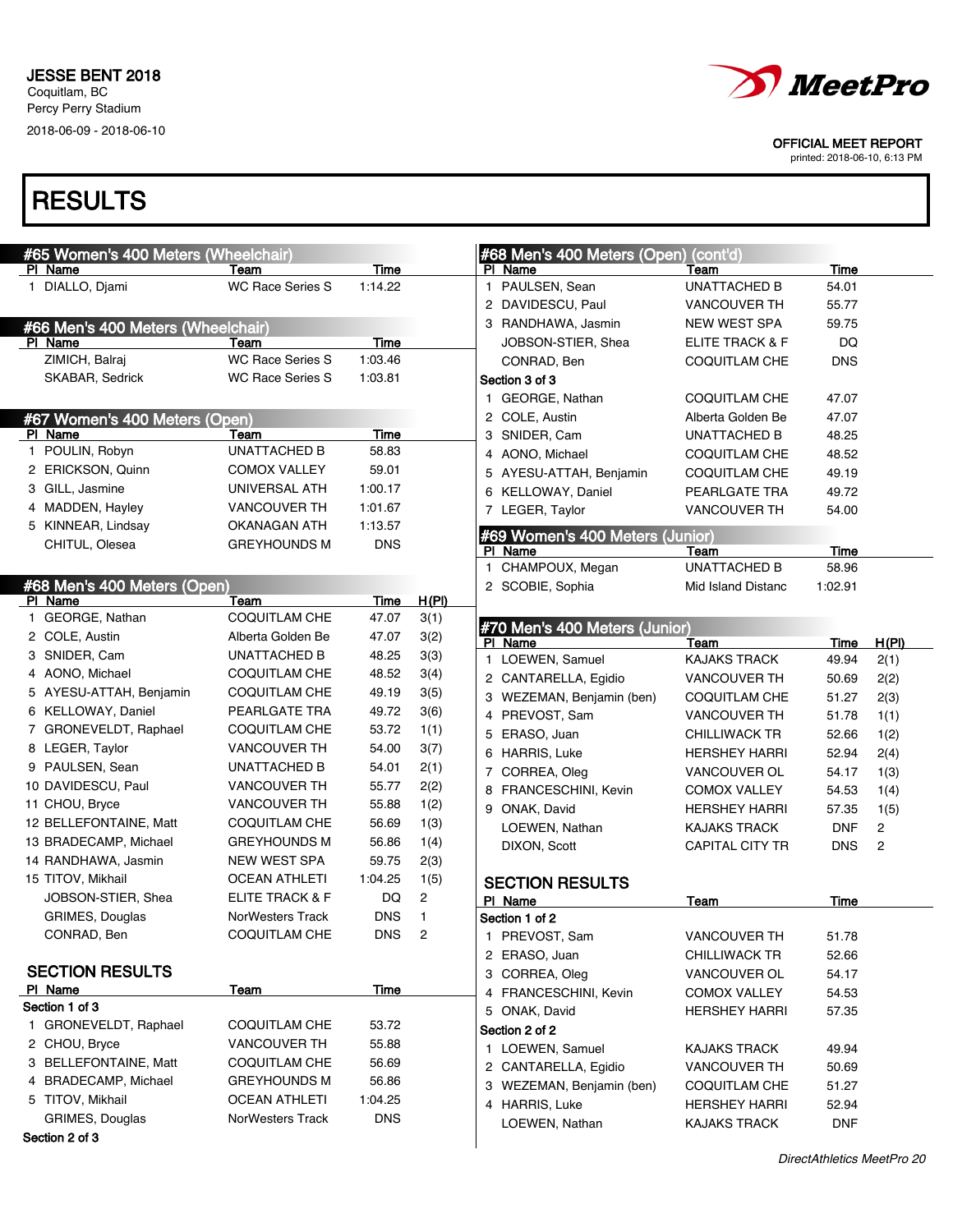

printed: 2018-06-10, 6:13 PM

| #70 Men's 400 Meters (Junior) (cont'd) |                           |             |                |     | #72 Men's 400 Meters (Youth)    | (cont'd)                  |             |                |
|----------------------------------------|---------------------------|-------------|----------------|-----|---------------------------------|---------------------------|-------------|----------------|
| PI Name                                | Team                      | Time        |                |     | PI Name                         | Team                      | Time        |                |
| DIXON, Scott                           | CAPITAL CITY TR           | <b>DNS</b>  |                |     | 2 LIGOCKI, David                | <b>Burnaby Striders T</b> | 53.84       |                |
| #71 Women's 400 Meters (Youth)         |                           |             |                |     | 3 SEITZ, Lewis                  | <b>VANCOUVER TH</b>       | 55.13       |                |
| PI Name                                | Team                      | Time        | H(PI)          |     | 4 COLLINS, Isaiah               | OKANAGAN ATH              | 56.64       |                |
| 1 MATTHEWMAN, Samantha                 | <b>LANGLEY MUST</b>       | 59.40       | 2(1)           |     | 5 COOPER, Corin                 | <b>Mid Island Distanc</b> | 58.19       |                |
| 2 PETERS, Angela                       | <b>OCEAN ATHLETI</b>      | 1:01.62     | 2(2)           |     | Section 2 of 2                  |                           |             |                |
| 3 SAVAGE, Freya                        | VANCOUVER OL              | 1:02.14     | 2(3)           |     | 1 BRADLEY, Carson               | <b>KAJAKS TRACK</b>       | 49.83       |                |
| 4 MALMQUIST, Katelyn                   | <b>Burnaby Striders T</b> | 1:03.10     | 1(1)           |     | 2 COX, Josh                     | <b>HERSHEY HARRI</b>      | 52.12       |                |
| 5 LIANG, Rachael                       | <b>Burnaby Striders T</b> | 1:04.95     | 2(4)           |     | 3 YU, Daniel                    | <b>Burnaby Striders T</b> | 52.54       |                |
| 6 RENNER, Madeline                     | <b>HERSHEY HARRI</b>      | 1:05.34     | 1(2)           |     | 4 GUERTLER, Owen                | <b>OCEAN ATHLETI</b>      | 53.78       |                |
| 7 RANAHAN, Alicia                      | <b>HERSHEY HARRI</b>      | 1:05.74     | 1(3)           |     | 5 ROBINSON, lan                 | <b>VANCOUVER TH</b>       | 55.24       |                |
| <b>MORTON, Mackenzie</b>               | <b>COMOX VALLEY</b>       | <b>DNS</b>  | $\mathbf{1}$   | 6   | <b>BRADBURY, Spencer</b>        | Mid Island Distanc        | 55.61       |                |
| BATH, Serena                           | <b>LANGLEY MUST</b>       | <b>DNS</b>  | $\overline{c}$ |     | 7 LI, Jed                       | <b>VANCOUVER TH</b>       | 57.77       |                |
|                                        |                           |             |                |     | LAUGHLIN, Joshua                | <b>COQUITLAM CHE</b>      | <b>DNS</b>  |                |
| <b>SECTION RESULTS</b>                 |                           |             |                |     | #73 Women's 300 Meters (Midget) |                           |             |                |
| PI Name                                | <b>Team</b>               | <u>Time</u> |                | PI. | Name                            | Team                      | Time        | H(PI)          |
| Section 1 of 2                         |                           |             |                | 1   | CANNAN, Emma                    | <b>OKANAGAN ATH</b>       | 40.93       | 1(1)           |
| 1 MALMQUIST, Katelyn                   | <b>Burnaby Striders T</b> | 1:03.10     |                |     | 2 BOSMA, Claire                 | <b>KAJAKS TRACK</b>       | 42.51       | 3(1)           |
| 2 RENNER, Madeline                     | <b>HERSHEY HARRI</b>      | 1:05.34     |                | 3   | <b>KANYAMUNA, Kelsey</b>        | <b>Burnaby Striders T</b> | 44.31       | 3(2)           |
| 3 RANAHAN, Alicia                      | <b>HERSHEY HARRI</b>      | 1:05.74     |                | 4   | JAMES, Sophie                   | <b>KAJAKS TRACK</b>       | 44.48       | 3(3)           |
| MORTON, Mackenzie                      | <b>COMOX VALLEY</b>       | <b>DNS</b>  |                | 5   | MITCHELL, Ava                   | <b>OCEAN ATHLETI</b>      | 44.62       | 3(4)           |
| Section 2 of 2                         |                           |             |                | 6   | WALTON-KNIGHT, Bethany          | NorWesters Track          | 44.79       | 1(2)           |
| 1 MATTHEWMAN, Samantha                 | <b>LANGLEY MUST</b>       | 59.40       |                | 7   | CUMMINGS, Jaeland               | UNATTACHED B              | 44.96       | 3(5)           |
| 2 PETERS, Angela                       | <b>OCEAN ATHLETI</b>      | 1:01.62     |                | 8   | BOYKO, Tayja                    | <b>LANGLEY MUST</b>       | 45.29       | 3(6)           |
| 3 SAVAGE, Freya                        | VANCOUVER OL              | 1:02.14     |                | 9   | HAMNETT, Amelia                 | COQUITLAM CHE             | 46.17       | 2(1)           |
| 4 LIANG, Rachael                       | <b>Burnaby Striders T</b> | 1:04.95     |                |     | 10 RAJKUMAR, Shankara           | ROYAL CITY TRA            | 46.29       | 2(2)           |
| BATH, Serena                           | <b>LANGLEY MUST</b>       | <b>DNS</b>  |                |     | 11 BHULLAR, Jasman              | UNIVERSAL ATH             | 47.03       | 2(3)           |
| #72 Men's 400 Meters (Youth)           |                           |             |                |     | 12 REDDIN, Jenaya               | COQUITLAM CHE             | 47.15       | 3(7)           |
| PI Name                                | Team                      | Time        | H(PI)          |     | 13 VILLAMIZAR, Manuela          | COQUITLAM CHE             | 48.21       | 1(3)           |
| 1 BRADLEY, Carson                      | <b>KAJAKS TRACK</b>       | 49.83       | 2(1)           |     | 14 CHIANG-TSUI, Madison         | COQUITLAM CHE             | 49.02       | 2(4)           |
| 2 COX, Josh                            | <b>HERSHEY HARRI</b>      | 52.12       | 2(2)           |     | 15 ROY, Adrienne                | <b>HERSHEY HARRI</b>      | 49.27       | 2(5)           |
| 3 YU, Daniel                           | <b>Burnaby Striders T</b> | 52.54       | 2(3)           |     | 16 NEUFELD, Julia               | COQUITLAM CHE             | 50.10       | 1(4)           |
| 4 PEDERSON, Ryan                       | <b>OCEAN ATHLETI</b>      | 52.86       | 1(1)           |     | 17 VERSLUIS, Rebecca            | <b>LANGLEY MUST</b>       | 54.00       | 1(5)           |
| 5 GUERTLER, Owen                       | <b>OCEAN ATHLETI</b>      | 53.78       | 2(4)           |     | BILLOWS, Angelica               | UNIVERSAL ATH             | DQ          | 1              |
| 6 LIGOCKI, David                       | <b>Burnaby Striders T</b> | 53.84       | 1(2)           |     | LAKSSILI, Amany                 | <b>OCEAN ATHLETI</b>      | <b>DNS</b>  | 1              |
| 7 SEITZ, Lewis                         | <b>VANCOUVER TH</b>       | 55.13       | 1(3)           |     | COLWELL, Tatum                  | <b>LANGLEY MUST</b>       | <b>DNS</b>  | $\overline{c}$ |
| 8 ROBINSON, Ian                        | VANCOUVER TH              | 55.24       | 2(5)           |     | SHUFFLEBOTHAM, Zoey             | <b>LANGLEY MUST</b>       | <b>DNS</b>  | $\overline{c}$ |
| 9 BRADBURY, Spencer                    | Mid Island Distanc        | 55.61       | 2(6)           |     | HOREL (BIGGS), Kailey           | <b>COMOX VALLEY</b>       | <b>DNS</b>  | 3              |
| 10 COLLINS, Isaiah                     | OKANAGAN ATH              | 56.64       | 1(4)           |     |                                 |                           |             |                |
| 11 LI, Jed                             | VANCOUVER TH              | 57.77       | 2(7)           |     | <b>SECTION RESULTS</b>          |                           |             |                |
| 12 COOPER, Corin                       | Mid Island Distanc        | 58.19       | 1(5)           |     | PI Name                         | <b>Team</b>               | <b>Time</b> |                |
| LAUGHLIN, Joshua                       | <b>COQUITLAM CHE</b>      | <b>DNS</b>  | $\overline{c}$ |     | Section 1 of 3                  |                           |             |                |
|                                        |                           |             |                |     | 1 CANNAN, Emma                  | <b>OKANAGAN ATH</b>       | 40.93       |                |
| <b>SECTION RESULTS</b>                 |                           |             |                |     | 2 WALTON-KNIGHT, Bethany        | NorWesters Track          | 44.79       |                |
| PI Name                                | <u>Team</u>               | Time        |                |     | 3 VILLAMIZAR, Manuela           | <b>COQUITLAM CHE</b>      | 48.21       |                |
| Section 1 of 2                         |                           |             |                |     | 4 NEUFELD, Julia                | <b>COQUITLAM CHE</b>      | 50.10       |                |
| 1 PEDERSON, Ryan                       | <b>OCEAN ATHLETI</b>      | 52.86       |                |     | 5 VERSLUIS, Rebecca             | <b>LANGLEY MUST</b>       | 54.00       |                |
|                                        |                           |             |                |     |                                 |                           |             |                |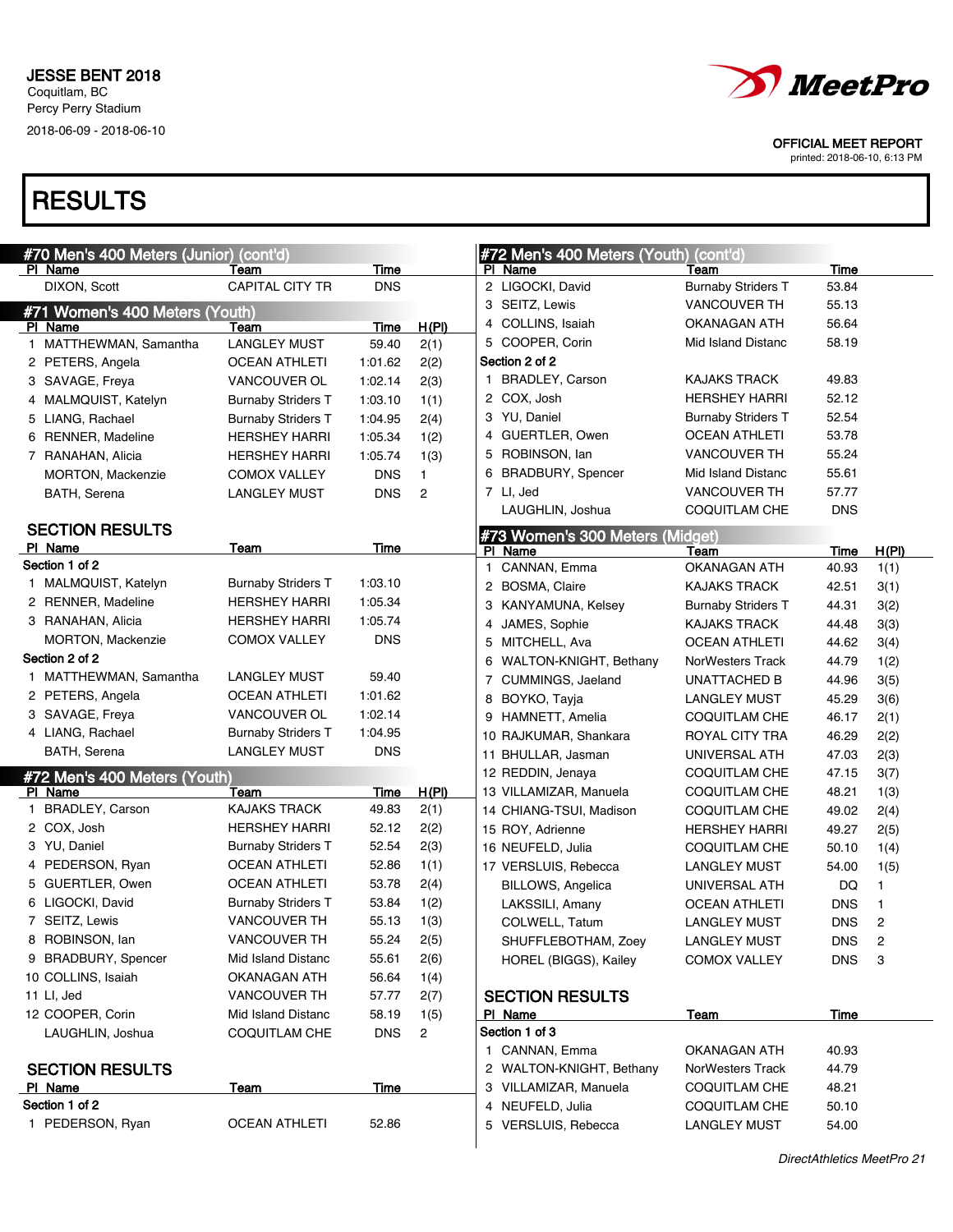

printed: 2018-06-10, 6:13 PM

| #73 Women's 300 Meters (Midget) (cont'd) |                           |             |       | #75 Women's 300 Meters (13 Year Old) |                           |             |                |
|------------------------------------------|---------------------------|-------------|-------|--------------------------------------|---------------------------|-------------|----------------|
| PI Name                                  | Team                      | <b>Time</b> |       | PI Name                              | Team                      | <b>Time</b> | H(PI)          |
| BILLOWS, Angelica                        | UNIVERSAL ATH             | DQ          |       | <b>KLEINSCHMIDT, Taylor</b>          | <b>OCEAN ATHLETI</b>      | 45.29       | 2(1)           |
| LAKSSILI, Amany                          | <b>OCEAN ATHLETI</b>      | <b>DNS</b>  |       | WADE, Skyla                          | <b>COQUITLAM CHE</b>      | 46.03       | 2(2)           |
| Section 2 of 3                           |                           |             |       | WOODE, Rachel                        | Air Blastoff Lions        | 46.07       | 2(3)           |
| 1 HAMNETT, Amelia                        | COQUITLAM CHE             | 46.17       |       | HAMADA, Kaiya                        | <b>KAJAKS TRACK</b>       | 46.56       | 2(4)           |
| 2 RAJKUMAR, Shankara                     | ROYAL CITY TRA            | 46.29       |       | ROBERTS, Rachel                      | <b>Burnaby Striders T</b> | 46.72       | 1(1)           |
| 3 BHULLAR, Jasman                        | UNIVERSAL ATH             | 47.03       |       | MAZZIOTTI, Marisa                    | <b>Burnaby Striders T</b> | 47.10       | 2(5)           |
| 4 CHIANG-TSUI, Madison                   | <b>COQUITLAM CHE</b>      | 49.02       |       | TITOVA, Anna-Veronika                | <b>OCEAN ATHLETI</b>      | 47.77       | 1(2)           |
| 5 ROY, Adrienne                          | <b>HERSHEY HARRI</b>      | 49.27       |       | <b>BRADLEY, Norah</b>                | <b>VANCOUVER TH</b>       | 48.25       | 1(3)           |
| COLWELL, Tatum                           | LANGLEY MUST              | <b>DNS</b>  |       | SYBERG-OLSEN, Kate                   | UNATTACHED B              | 48.83       | 1(4)           |
| SHUFFLEBOTHAM, Zoey                      | <b>LANGLEY MUST</b>       | <b>DNS</b>  |       | FAORO, Natalie                       | <b>COQUITLAM CHE</b>      | 50.22       | 1(5)           |
| Section 3 of 3                           |                           |             |       | PARK, Haewon                         | COQUITLAM CHE             | 52.03       | 1(6)           |
| 1 BOSMA, Claire                          | KAJAKS TRACK              | 42.51       |       | ROHU, Robin                          | ROYAL CITY TRA            | <b>DNS</b>  | $\mathbf{1}$   |
| 2 KANYAMUNA, Kelsey                      | <b>Burnaby Striders T</b> | 44.31       |       | FINDING, Ella                        | COQUITLAM CHE             | <b>DNS</b>  | $\overline{c}$ |
| 3 JAMES, Sophie                          | KAJAKS TRACK              | 44.48       |       | GORDON, Madison                      | <b>LANGLEY MUST</b>       | <b>DNS</b>  | 2              |
| 4 MITCHELL, Ava                          | <b>OCEAN ATHLETI</b>      | 44.62       |       | GOMA, Kinyi (odingou-Kinyi)          | <b>COQUITLAM CHE</b>      | <b>DNS</b>  | $\mathbf{1}$   |
| 5 CUMMINGS, Jaeland                      | UNATTACHED B              | 44.96       |       | KENNEDY-HAILU, Serena                | <b>COQUITLAM CHE</b>      | <b>DNS</b>  | 2              |
| 6 BOYKO, Tayja                           | LANGLEY MUST              | 45.29       |       |                                      |                           |             |                |
| 7 REDDIN, Jenaya                         | <b>COQUITLAM CHE</b>      | 47.15       |       | <b>SECTION RESULTS</b>               |                           |             |                |
| HOREL (BIGGS), Kailey                    | <b>COMOX VALLEY</b>       | <b>DNS</b>  |       | PI Name                              | Team                      | Time        |                |
| #74 Men's 300 Meters (Midget)            |                           |             |       | Section 1 of 2                       |                           |             |                |
| PI Name                                  | Team                      | Time        | H(PI) | 1 ROBERTS, Rachel                    | <b>Burnaby Striders T</b> | 46.72       |                |
| 1 MONRO, Nicholas                        | <b>LANGLEY MUST</b>       | 37.65       | 2(1)  | 2 TITOVA, Anna-Veronika              | <b>OCEAN ATHLETI</b>      | 47.77       |                |
| 2 ANIAMAKA, Praise                       | UNIVERSAL ATH             | 37.83       | 2(2)  | 3 BRADLEY, Norah                     | <b>VANCOUVER TH</b>       | 48.25       |                |
| 3 CHAN, Nathan                           | UNIVERSAL ATH             | 38.86       | 2(3)  | 4 SYBERG-OLSEN, Kate                 | <b>UNATTACHED B</b>       | 48.83       |                |
| 4 ARMOUR, Cade                           | <b>GOLDEN EARS A</b>      | 39.43       | 1(1)  | 5 FAORO, Natalie                     | <b>COQUITLAM CHE</b>      | 50.22       |                |
| 5 YOON, Kyuhyun                          | UNIVERSAL ATH             | 39.63       | 1(2)  | 6 PARK, Haewon                       | <b>COQUITLAM CHE</b>      | 52.03       |                |
| 6 MATTERN, Simon                         | <b>WEST VANCOUV</b>       | 41.18       | 2(4)  | ROHU, Robin                          | ROYAL CITY TRA            | <b>DNS</b>  |                |
| 7 KARULETWA, Nigel                       | <b>UNATTACHED B</b>       | 41.47       | 1(3)  | GOMA, Kinyi (odingou-Kinyi)          | <b>COQUITLAM CHE</b>      | <b>DNS</b>  |                |
| 8 O'KRANE, Kai                           | <b>HERSHEY HARRI</b>      | 46.29       | 2(5)  | Section 2 of 2                       |                           |             |                |
| EMLEY-GRAHAM, Jack                       | <b>GOLDEN EARS A</b>      | <b>DNS</b>  | 1     | 1 KLEINSCHMIDT, Taylor               | <b>OCEAN ATHLETI</b>      | 45.29       |                |
|                                          |                           |             |       | 2 WADE, Skyla                        | <b>COQUITLAM CHE</b>      | 46.03       |                |
| <b>SECTION RESULTS</b>                   |                           |             |       | 3 WOODE, Rachel                      | Air Blastoff Lions        | 46.07       |                |
| PI Name                                  | Team                      | Time        |       | 4 HAMADA, Kaiya                      | <b>KAJAKS TRACK</b>       | 46.56       |                |
| Section 1 of 2                           |                           |             |       | 5 MAZZIOTTI, Marisa                  | <b>Burnaby Striders T</b> | 47.10       |                |
| 1 ARMOUR, Cade                           | <b>GOLDEN EARS A</b>      | 39.43       |       | FINDING, Ella                        | <b>COQUITLAM CHE</b>      | <b>DNS</b>  |                |
| 2 YOON, Kyuhyun                          | UNIVERSAL ATH             | 39.63       |       | GORDON, Madison                      | <b>LANGLEY MUST</b>       | <b>DNS</b>  |                |
| 3 KARULETWA, Nigel                       | UNATTACHED B              | 41.47       |       | KENNEDY-HAILU, Serena                | <b>COQUITLAM CHE</b>      | <b>DNS</b>  |                |
| EMLEY-GRAHAM, Jack                       | <b>GOLDEN EARS A</b>      | <b>DNS</b>  |       | #76 Men's 300 Meters (13 Year Old)   |                           |             |                |
| Section 2 of 2                           |                           |             |       | PI Name                              | Team                      | <b>Time</b> |                |
| 1 MONRO, Nicholas                        | <b>LANGLEY MUST</b>       | 37.65       |       | CARR, Tyson                          | OKANAGAN ATH              | 40.22       |                |
| 2 ANIAMAKA, Praise                       | UNIVERSAL ATH             | 37.83       |       | JONES, Owen                          | <b>LANGLEY MUST</b>       | 43.78       |                |
| 3 CHAN, Nathan                           | UNIVERSAL ATH             | 38.86       |       | WONG, Jayden                         | COQUITLAM CHE             | 44.18       |                |
| 4 MATTERN, Simon                         | <b>WEST VANCOUV</b>       | 41.18       |       | EGHAN, Kofi                          | COQUITLAM CHE             | 46.22       |                |
| 5 O'KRANE, Kai                           | <b>HERSHEY HARRI</b>      | 46.29       |       | MUTKA, Jack                          | COQUITLAM CHE             | 47.35       |                |
|                                          |                           |             |       | COMMERFORD, Ethan                    | COQUITLAM CHE             | 47.52       |                |
|                                          |                           |             |       | TUURA, Levi                          | ROYAL CITY TRA            | <b>DNS</b>  |                |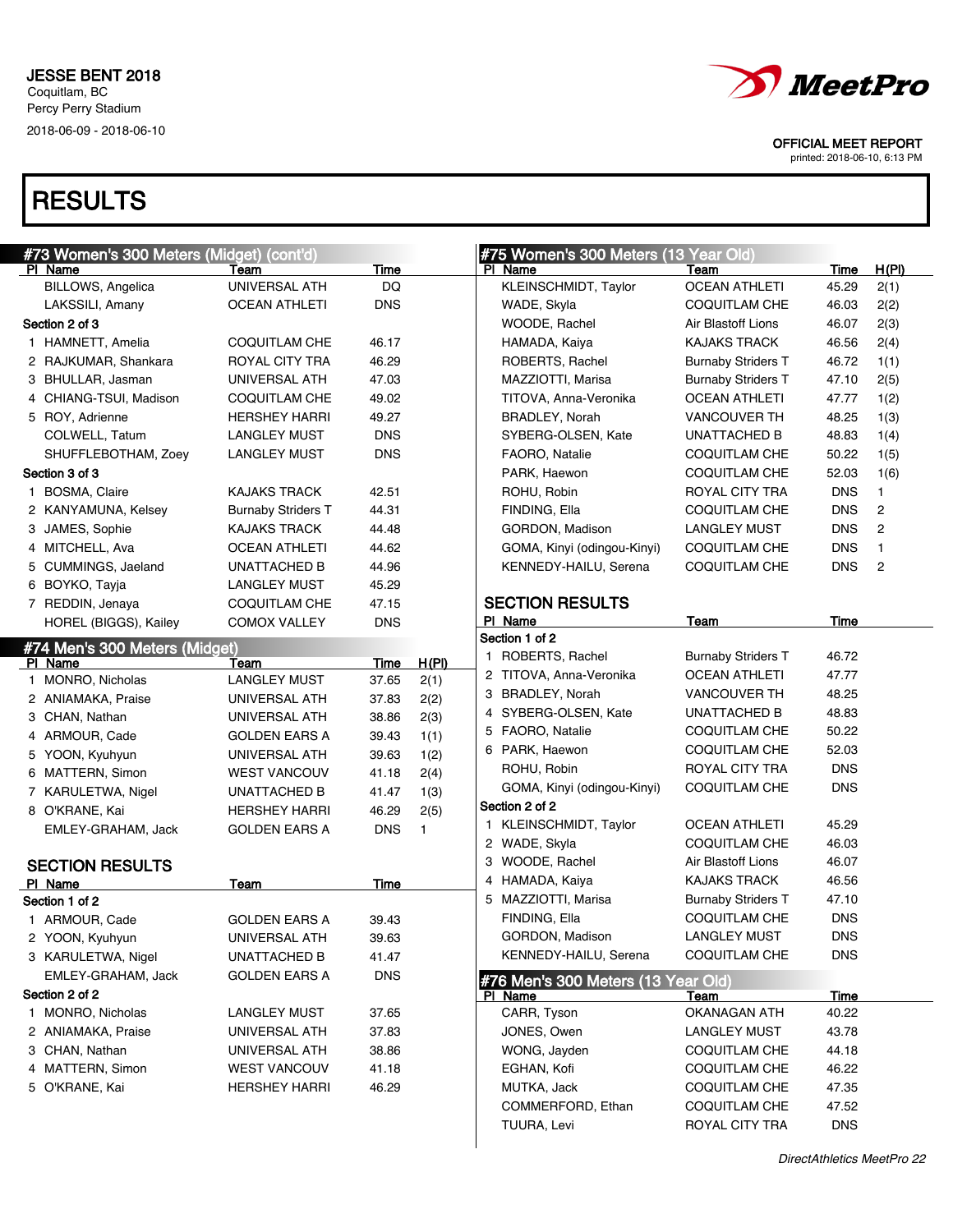

printed: 2018-06-10, 6:13 PM

| #77 Women's 300 Meters (12 Year Old) |                                       |             |              | #78 Men's 300 Meters (12 Year Old) (cont'd)                 |
|--------------------------------------|---------------------------------------|-------------|--------------|-------------------------------------------------------------|
| PI Name                              | Team                                  | <b>Time</b> | <u>H(PI)</u> | PI Name<br>Time<br>Team                                     |
| 1 PERRAULT, Jaime                    | <b>UNATTACHED B</b>                   | 44.23       | 2(1)         | GILL, Sahib<br>UNIVERSAL ATH<br><b>DNS</b>                  |
| 2 BRUNORO, Maiya                     | <b>LANGLEY MUST</b>                   | 46.26       | 1(1)         | <b>DNS</b><br>MORELAND, Cian<br>ROYAL CITY TRA              |
| 3 DABBS, Libby                       | <b>VANCOUVER TH</b>                   | 48.21       | 1(2)         | Section 2 of 2                                              |
| 4 HERRELL, Amelia                    | COQUITLAM CHE                         | 48.64       | 2(2)         | 1 MOLINA, Mark<br>43.38<br><b>VALLEY ROYALS</b>             |
| 5 ROZMAN, Renzey                     | <b>KAJAKS TRACK</b>                   | 48.77       | 2(3)         | 2 MOHAMED, Faaris<br>ELITE TRACK & F<br>46.60               |
| 6 ROGOZINSKI, Victoria               | <b>COQUITLAM CHE</b>                  | 48.81       | 2(4)         | 3 O'BRIEN, Brendan<br><b>OCEAN ATHLETI</b><br>46.75         |
| 7 AMBROZIC, Lindsay                  | <b>NorWesters Track</b>               | 49.97       | 2(5)         | 4 BRENT, Alec<br><b>Burnaby Striders T</b><br>47.73         |
| 8 GREENE, Sierra                     | <b>VALLEY ROYALS</b>                  | 51.77       | 1(3)         | 5 EVANS, Aidan<br><b>GOLDEN EARS A</b><br>47.75             |
| 9 FLOOD, Nathalie                    | ROYAL CITY TRA                        | 51.88       | 1(4)         | 6 SCOTT-MONCRIEFF, Kieran<br>COQUITLAM CHE<br>1:00.50       |
| 10 FOSTER, Danika                    | <b>COQUITLAM CHE</b>                  | 56.58       | 1(5)         | #81 Men's 3000 Meters (Open)                                |
| MACLEOD, Scarlet                     | <b>COQUITLAM CHE</b>                  | <b>DNS</b>  | 1.           | PI Name<br>Time<br>Team                                     |
|                                      |                                       |             |              | WONG, Brendan<br><b>COQUITLAM CHE</b><br>NT                 |
| <b>SECTION RESULTS</b>               |                                       |             |              |                                                             |
| PI Name                              | Team                                  | <b>Time</b> |              | #82 Women's 3000 Meters (Junior)                            |
| Section 1 of 2                       |                                       |             |              | PI Name<br>Time<br>Team                                     |
| 1 BRUNORO, Maiya                     | <b>LANGLEY MUST</b>                   | 46.26       |              | 1 CHANG, Jouen<br><b>UNATTACHED B</b><br>10:17.92           |
| 2 DABBS, Libby                       | <b>VANCOUVER TH</b>                   | 48.21       |              | 2 DESBRISAY, Sydney<br>VANCOUVER TH<br>11:48.01             |
| 3 GREENE, Sierra                     | <b>VALLEY ROYALS</b>                  | 51.77       |              |                                                             |
| 4 FLOOD, Nathalie                    | <b>ROYAL CITY TRA</b>                 | 51.88       |              | #83 Men's 3000 Meters (Junior)                              |
| 5 FOSTER, Danika                     | <b>COQUITLAM CHE</b>                  | 56.58       |              | PI Name<br>Time<br>Team                                     |
| MACLEOD, Scarlet                     | <b>COQUITLAM CHE</b>                  | <b>DNS</b>  |              | 1 GAUCHER, Nathan<br>COQUITLAM CHE<br>8:55.65               |
| Section 2 of 2                       |                                       |             |              |                                                             |
| 1 PERRAULT, Jaime                    | UNATTACHED B                          | 44.23       |              | #84 Women's 3000 Meters (Youth)                             |
| 2 HERRELL, Amelia                    | <b>COQUITLAM CHE</b>                  | 48.64       |              | PI Name<br>Time<br>Team                                     |
| 3 ROZMAN, Renzey                     | <b>KAJAKS TRACK</b>                   | 48.77       |              | 1 LEWIS, Kendra<br>VANCOUVER OL<br>9:46.06                  |
| 4 ROGOZINSKI, Victoria               | <b>COQUITLAM CHE</b>                  | 48.81       |              | 2 FERGUSON, Daylana<br><b>LANGLEY MUST</b><br>12:26.87      |
| 5 AMBROZIC, Lindsay                  | <b>NorWesters Track</b>               | 49.97       |              |                                                             |
| #78 Men's 300 Meters (12 Year Old)   |                                       |             |              | #85 Men's 3000 Meters (Youth)<br>PI Name<br>Time            |
| PI Name                              | Team                                  | <u>Time</u> | H(PI)        | Team<br>VANCOUVER OL<br>1 MIYA, Riordan<br>9:40.02          |
| 1 MOLINA, Mark                       | <b>VALLEY ROYALS</b>                  | 43.38       | 2(1)         | 2 YEUNG, Samuel<br>COQUITLAM CHE<br>10:32.78                |
| 2 MOHAMED, Faaris                    | ELITE TRACK & F                       | 46.60       | 2(2)         |                                                             |
| 3 O'BRIEN, Brendan                   | <b>OCEAN ATHLETI</b>                  | 46.75       | 2(3)         |                                                             |
| 4 KANAGAWA, Niko                     | <b>COQUITLAM CHE</b>                  | 47.56       | 1(1)         | #86 Women's 2000 Meters (Midget)<br>PI Name<br>Team<br>Time |
| 5 BRENT, Alec                        | <b>Burnaby Striders T</b>             | 47.73       | 2(4)         | GRAF, Ava<br><b>OKANAGAN ATH</b><br>7:21.86                 |
| 6 EVANS, Aidan                       | <b>GOLDEN EARS A</b>                  | 47.75       | 2(5)         |                                                             |
| 7 THOMAS, Spencer                    | COQUITLAM CHE                         | 49.44       | 1(2)         | #87 Men's 2000 Meters (Midget)                              |
| 8 HAINTZ, Kynan                      | <b>GOLDEN EARS A</b>                  | 51.59       | 1(3)         | PI Name<br>Time<br>Team                                     |
| 9 SCOTT-MONCRIEFF, Kieran            | <b>COQUITLAM CHE</b><br>UNIVERSAL ATH | 1:00.50     | 2(6)         | 1 MEADOWS, Devon<br><b>COQUITLAM CHE</b><br>6:21.00         |
| GILL, Sahib                          |                                       | <b>DNS</b>  | 1.           | 2 IFTI, Pirro<br>VANCOUVER OL<br>6:48.91                    |
| MORELAND, Cian                       | ROYAL CITY TRA                        | <b>DNS</b>  | $\mathbf{1}$ | <b>DNS</b><br>JOHNSTON, Jack<br><b>CHILLIWACK TR</b>        |
| <b>SECTION RESULTS</b>               |                                       |             |              | <b>DNS</b><br>AGUILAR-COUTINO, Javier<br>COQUITLAM CHE      |
| PI Name                              | Team                                  | Time        |              |                                                             |
| Section 1 of 2                       |                                       |             |              | #88 Women's 2000 Meters (13 Year Old)                       |
| 1 KANAGAWA, Niko                     | COQUITLAM CHE                         | 47.56       |              | PI Name<br><u>Time</u><br>Team                              |
| 2 THOMAS, Spencer                    | COQUITLAM CHE                         | 49.44       |              | 1 MADSEN, Ella<br><b>COQUITLAM CHE</b><br>6:50.26           |
| 3 HAINTZ, Kynan                      | <b>GOLDEN EARS A</b>                  | 51.59       |              | 2 KALNINS, Ella<br><b>COQUITLAM CHE</b><br>7:22.10          |
|                                      |                                       |             |              |                                                             |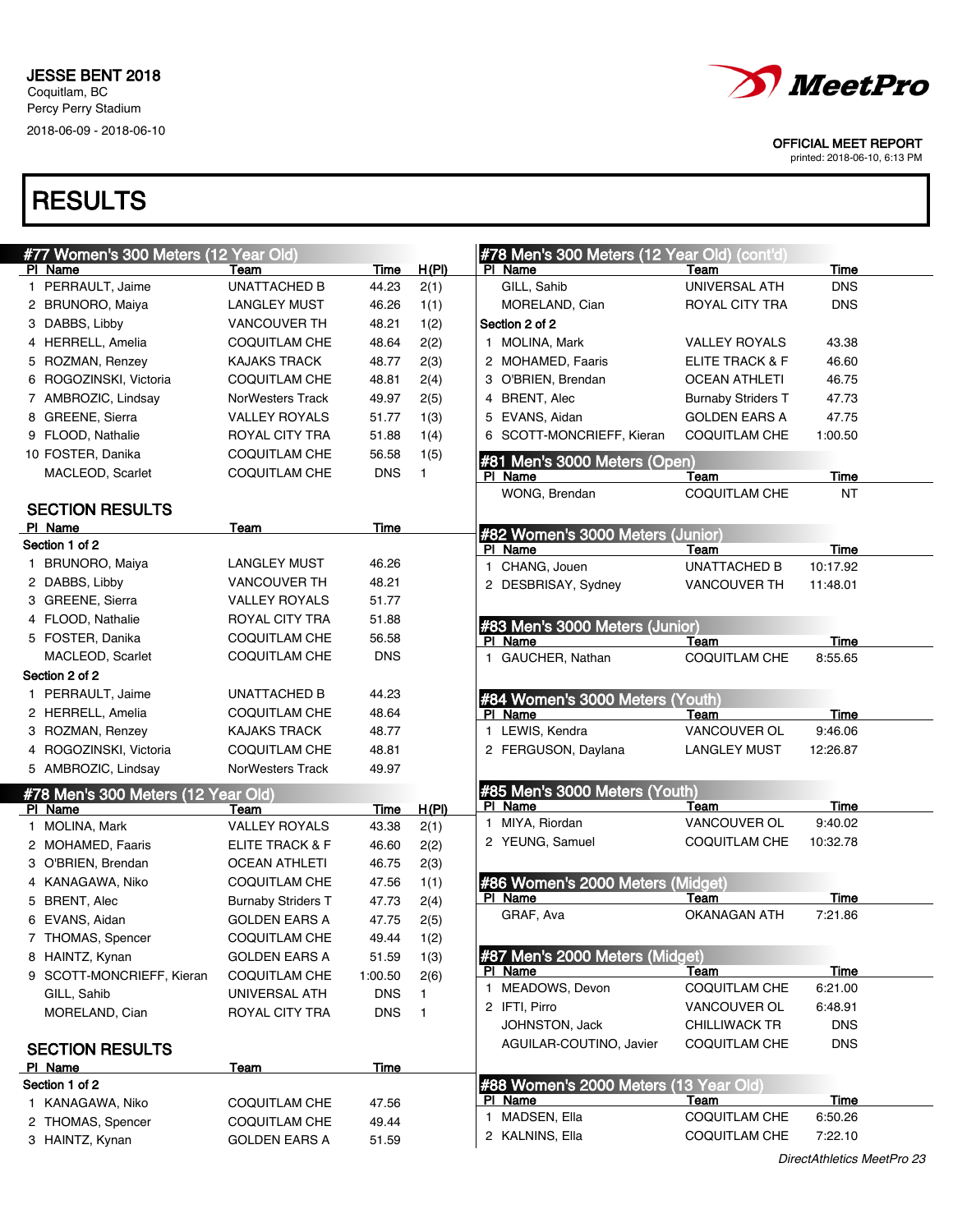

printed: 2018-06-10, 6:13 PM

|     | #88 Women's 2000 Meters (13 Year Old) (cont'd) |                      |             |                |     | #94 Women's 100m Hurdles (Junior) |                               |                            |                |
|-----|------------------------------------------------|----------------------|-------------|----------------|-----|-----------------------------------|-------------------------------|----------------------------|----------------|
|     | PI Name                                        | Team                 | <b>Time</b> |                | 33" |                                   |                               |                            |                |
|     | 3 HACK, Mackenzie                              | <b>OCEAN ATHLETI</b> | 7:30.28     |                |     |                                   |                               |                            | Wind: $(-0.1)$ |
|     | 4 SYBERG-OLSEN, Kate                           | UNATTACHED B         | 8:19.86     |                |     | PI Name                           | Team                          | Time                       |                |
|     | 5 ZHANG, Alaina                                | Southpointe Acad     | 8:33.24     |                |     | 1 KLUYTS, Catharina               | Green and Gold Tr             | 13.89                      |                |
|     |                                                |                      |             |                |     | 2 TYNDALL, Hana                   | <b>COQUITLAM CHE</b>          | 15.40                      |                |
|     | #89 Men's 2000 Meters (13 Year Old)            |                      |             |                |     | ELLIOTT, Kristie                  | <b>NEW WEST SPA</b>           | <b>DNS</b>                 |                |
|     | PI Name                                        | Team                 | Time        |                |     |                                   |                               |                            |                |
|     | 1 LEE, Caiden                                  | <b>OCEAN ATHLETI</b> | 6:18.47     |                |     | #95 Women's 100m Hurdles (Youth)  |                               |                            |                |
|     | 2 SON, Justin                                  | COQUITLAM CHE        | 7:14.87     |                | 30" |                                   |                               |                            |                |
|     | 3 CHANG, Orion                                 | <b>KAJAKS TRACK</b>  | 7:58.01     |                |     |                                   |                               |                            | Wind: (-1.7)   |
|     | HUMENIUK, Isaac                                | <b>LANGLEY MUST</b>  | <b>DNS</b>  |                |     | PI Name                           | Team                          | Time                       |                |
|     |                                                |                      |             |                |     | 1 SANGHA, Manreet                 | UNIVERSAL ATH                 | 15.12                      |                |
|     |                                                |                      |             |                |     | 2 TUNTI, Jaziel                   | COQUITLAM CHE                 | 15.47                      |                |
| 42" | #90 Men's 110m Hurdles (Open)                  |                      |             |                |     | 3 SEEMANN, Carly                  | COQUITLAM CHE                 | 15.57                      |                |
|     |                                                |                      |             | Wind: $(+0.1)$ |     | 4 O'FLAHERTY, Caleigh             | NEW WEST SPA                  | 16.41                      |                |
|     | PI Name                                        | Team                 | Time        |                |     | 5 PARSAKISH, Anna                 | NorWesters Track              | 16.75                      |                |
|     | 1 SCHULTZE, Kenneth                            | <b>VANCOUVER TH</b>  | 14.48       |                |     | 6 RICHARDSON, Teagan              | LANGLEY MUST                  | 17.66                      |                |
|     | 2 PAVEL, Bogdan                                | <b>NEW WEST SPA</b>  | 14.61       |                |     |                                   |                               |                            |                |
|     | 3 CHENG, Ryan                                  | <b>VANCOUVER TH</b>  | 14.79       |                |     |                                   |                               |                            |                |
|     | 4 CHEUNG, Jackson                              | <b>UNATTACHED B</b>  | 15.19       |                |     | #96 Men's 100m Hurdles (Midget)   |                               |                            |                |
|     |                                                |                      |             |                | 33" |                                   |                               |                            |                |
|     |                                                |                      |             |                |     |                                   |                               |                            | Wind: (-0.2)   |
|     | #91 Men's 110m Hurdles (Junior)                |                      |             |                |     | PI Name                           | Team                          | Time                       |                |
| 39" |                                                |                      |             |                |     | 1 MA, Quan Ting Thomas            | VANCOUVER OL                  | 13.91                      |                |
|     |                                                |                      |             | Wind: $(+0.1)$ |     | 2 ANIAMAKA, Praise                | UNIVERSAL ATH                 | 14.50                      |                |
|     | PI Name                                        | Team                 | Time        |                |     | 3 SILLARS, Taylor                 | UNIVERSAL ATH                 | 15.08                      |                |
|     | GILL, Landon                                   | <b>OCEAN ATHLETI</b> | 15.75       |                |     | 4 DUBOUCHET, Raphael              | NorWesters Track              | 15.31                      |                |
|     | ELIOPOULOS, Anastas                            | <b>VANCOUVER TH</b>  | DQ          |                |     | 5 LOCKYER, Camron                 | <b>LANGLEY MUST</b>           | 16.58                      |                |
|     | #92 Men's 110m Hurdles (Youth)                 |                      |             |                |     | #97 Women's 80m Hurdles (Midget)  |                               |                            |                |
| 36" |                                                |                      |             |                | 30" |                                   |                               |                            |                |
|     |                                                |                      |             | Wind: (+0.5)   |     | PI Name                           | Team                          | Time                       | H(PI)          |
|     | PI Name                                        | Team                 | Time        |                |     | 1 TUNTI, Laysha                   | COQUITLAM CHE 12.02 (-1.0)    |                            | 2(1)           |
|     | 1 STEWART, Shane                               | <b>COMOX VALLEY</b>  | 15.80       |                |     | 2 VLAHOVIC, Krysthina             | UNIVERSAL ATH $12.51$ (-1.0)  |                            | 2(2)           |
|     | 2 GILLAN, Aneel                                | <b>OCEAN ATHLETI</b> | 16.11       |                |     | 3 BREMER, Alicia                  | COQUITLAM CHE 12.59 (-0.5)    |                            | 1(1)           |
|     | 3 JENSEN, Ryan                                 | ROYAL CITY TRA       | 16.45       |                |     | 4 KANG, Karman                    | UNIVERSAL ATH 12.86 (-1.0)    |                            | 2(3)           |
|     | 4 COLLINS, Isaiah                              | OKANAGAN ATH         | 18.89       |                |     | 5 GRIBBON, Sophia                 | COQUITLAM CHE 13.01 (-0.5)    |                            | 1(2)           |
|     | LEGG, Connor                                   | <b>WEST VANCOUV</b>  | <b>DNS</b>  |                |     | 6 MOSLEY, Lauren                  | VANCOUVER OL 13.25 (-0.5)     |                            | 1(3)           |
|     |                                                |                      |             |                |     | 7 BAJARUNAS, Liepa                | COQUITLAM CHE 13.38 (-1.0)    |                            | 2(4)           |
|     | #93 Women's 100m Hurdles (Open)                |                      |             |                |     | 8 LOO, Kaitlyn                    | VANCOUVER OL 13.84 (-1.0)     |                            | 2(5)           |
| 33" |                                                |                      |             |                |     | 9 WHITE, Pyper                    | NEW WEST SPA 14.53 (-0.5)     |                            | 1(4)           |
|     |                                                |                      |             | Wind: $(-0.1)$ |     | 10 MILLARD, Emily                 | NorWesters Track 16.72 (-0.5) |                            | 1(5)           |
|     | PI Name                                        | Team                 | Time        |                |     | NOBLE, Alanna                     | COQUITLAM CHE DNS (NW)        |                            | 1              |
|     | 1 VOLOSHIN, Diana                              | NorWesters Track     | 14.75       |                |     |                                   |                               |                            |                |
|     |                                                |                      |             |                |     | <b>SECTION RESULTS</b>            |                               |                            |                |
|     |                                                |                      |             |                |     | PI Name                           | Team                          | Time                       |                |
|     |                                                |                      |             |                |     | Section 1 of 2                    |                               |                            | Wind: (-0.5)   |
|     |                                                |                      |             |                |     | 1 BREMER, Alicia                  | COQUITLAM CHE                 | 12.59                      |                |
|     |                                                |                      |             |                |     | 2 GRIBBON, Sophia                 | <b>COQUITLAM CHE</b>          |                            |                |
|     |                                                |                      |             |                |     |                                   |                               | 13.01                      |                |
|     |                                                |                      |             |                |     |                                   |                               | DirectAthletics MeetPro 24 |                |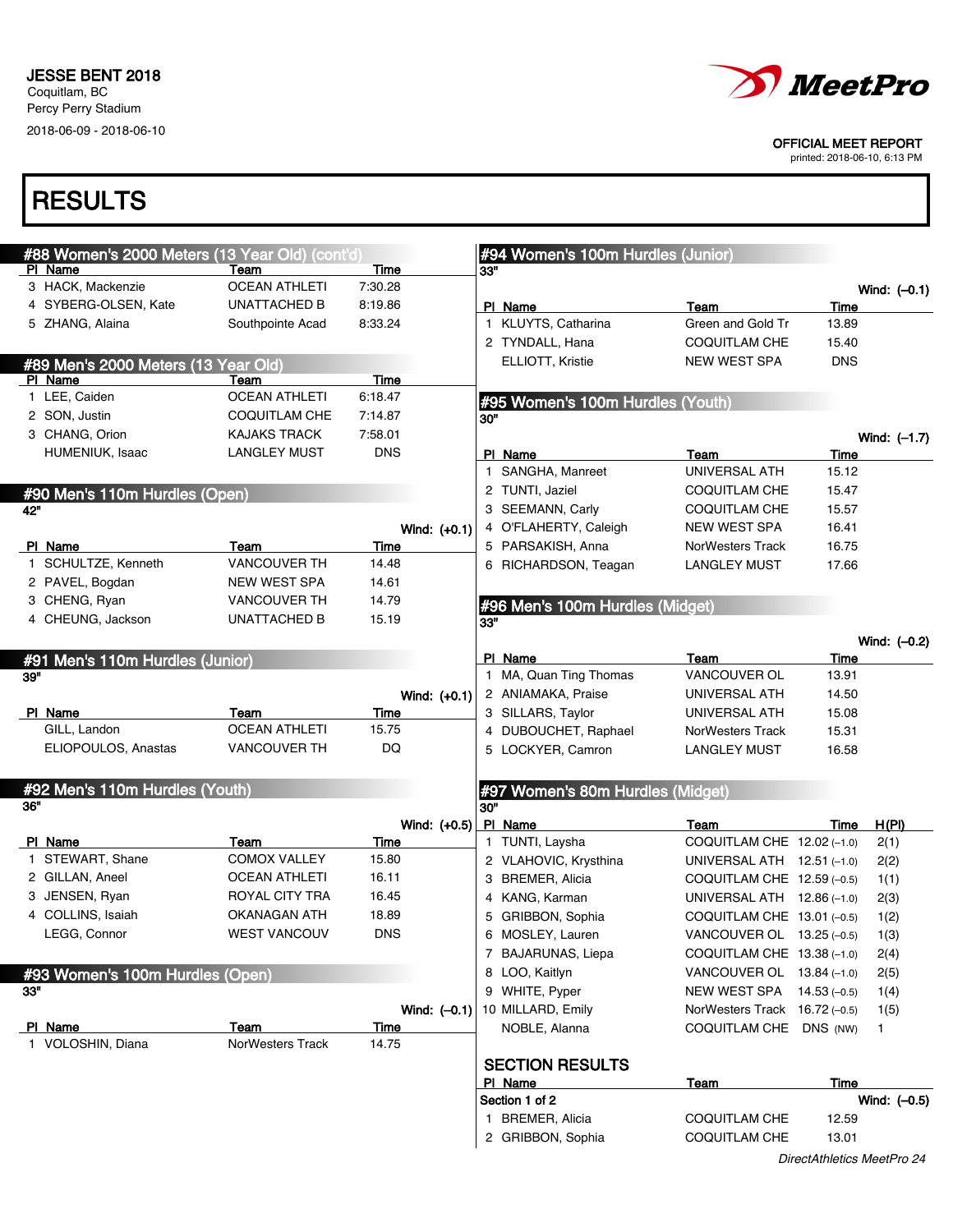

printed: 2018-06-10, 6:13 PM

|     | #97 Women's 80m Hurdles (Midget) (cont'd) |                              |               |                |     | #99 Men's 80m Hurdles (13 Year Old) (cont'd) |                                  |               |                |
|-----|-------------------------------------------|------------------------------|---------------|----------------|-----|----------------------------------------------|----------------------------------|---------------|----------------|
|     | PI Name                                   | Team                         | Time          |                |     |                                              |                                  |               | Wind: $(-1.6)$ |
|     | 3 MOSLEY, Lauren                          | <b>VANCOUVER OL</b>          | 13.25         |                |     | 3 CHEUNG, Clarence                           | <b>VANCOUVER TH</b>              | 13.03         |                |
|     | 4 WHITE, Pyper                            | NEW WEST SPA                 | 14.53         |                |     | 4 CARR, Tyson                                | OKANAGAN ATH                     | 13.36         |                |
|     | 5 MILLARD, Emily                          | NorWesters Track             | 16.72         |                |     | 5 MUTKA, Jack                                | COQUITLAM CHE                    | 14.35         |                |
|     | NOBLE, Alanna                             | <b>COQUITLAM CHE</b>         | <b>DNS</b>    |                |     | 6 FENG, Roch                                 | <b>VANCOUVER TH</b>              | 15.89         |                |
|     | Section 2 of 2                            |                              |               | Wind: $(-1.0)$ |     | 7 PANKRATZ, Kohen                            | COQUITLAM CHE                    | 15.94         |                |
|     | 1 TUNTI, Laysha                           | COQUITLAM CHE                | 12.02         |                |     |                                              |                                  |               |                |
|     | 2 VLAHOVIC, Krysthina                     | UNIVERSAL ATH                | 12.51         |                |     | #100 Women's 80m Hurdles (12 Year Old)       |                                  |               |                |
|     | 3 KANG, Karman                            | UNIVERSAL ATH                | 12.86         |                | 27" |                                              |                                  |               |                |
|     | 4 BAJARUNAS, Liepa                        | COQUITLAM CHE                | 13.38         |                |     | PI Name                                      | Team                             | Time          | H(PI)          |
|     | 5 LOO, Kaitlyn                            | VANCOUVER OL                 | 13.84         |                |     | 1 LAMB, Miheret                              | COQUITLAM CHE 13.21 (+0.2)       |               | 1(1)           |
|     | #98 Women's 80m Hurdles (13 Year Old)     |                              |               |                |     | 2 KAMBIDI, Mballany                          | ROYAL CITY TRA 13.66 (+0.2)      |               | 1(2)           |
| 30" |                                           |                              |               |                |     | 3 BRUNORO, Maiya                             | LANGLEY MUST $14.08$ (-0.5)      |               | 3(1)           |
|     | PI Name                                   | Team                         | Time          | H(PI)          |     | 4 ROGOZINSKI, Victoria                       | COQUITLAM CHE 14.16 (-0.5)       |               | 3(2)           |
|     | 1 DREGER, Isabella                        | <b>UNATTACHED B</b>          | $12.66(-0.2)$ | 2(1)           |     | 5 TUKKER, Nyla                               | VANCOUVER TH $14.18(-0.5)$       |               | 3(3)           |
|     | 2 KEMPF, Kelsa                            | OCEAN ATHLETI $13.46(-0.2)$  |               | 2(2)           |     | 6 CHIANG, Indira                             | ROYAL CITY TRA 14.21 (-0.5)      |               | 3(4)           |
|     | 3 KENNEDY-HAILU, Serena                   | COQUITLAM CHE $13.48$ (+0.2) |               | 1(1)           |     | 7 MARKEY, Clara                              | CHILLIWACK TR $14.24 (-0.5)$     |               | 3(5)           |
|     | 4 WADE, Skyla                             | COQUITLAM CHE 13.55 (-0.2)   |               | 2(3)           |     | 8 MILLER, Sage                               | VANCOUVER OL $14.64$ (-0.3)      |               | 2(1)           |
|     | 5 YONG, Annika                            | ROYAL CITY TRA 14.12 (-0.2)  |               | 2(4)           |     | 9 KRUK, Anna                                 | VANCOUVER TH 14.70 (-0.3)        |               | 2(2)           |
|     | 6 BREAU, Brianna                          | OKANAGAN ATH 14.37 (+0.2)    |               | 1(2)           |     | 10 HERRELL, Amelia                           | COQUITLAM CHE 15.33 (+0.2)       |               | 1(3)           |
|     | 7 MADSEN, Ella                            | COQUITLAM CHE 14.48 (+0.2)   |               | 1(3)           |     | 11 MACLEOD, Scarlet                          | COQUITLAM CHE 16.07 (-0.3)       |               | 2(3)           |
|     | 8 NGOBI, Kalima                           | COQUITLAM CHE 15.49 (+0.2)   |               | 1(4)           |     | 12 KINGI, Terina                             | Sea to Sky Athleti $16.18(-0.3)$ |               | 2(4)           |
|     | 9 FROESE, Nylah                           | COQUITLAM CHE 17.88 (+0.2)   |               | 1(5)           |     | 13 DOBSON, Isla                              | COQUITLAM CHE 16.66 (+0.2)       |               | 1(4)           |
|     | REED, Jordyn                              | VANCOUVER TH                 | DNS (NW)      | 2              |     | 14 ALI, Zehra                                | ROYAL CITY TRA 17.12 (-0.5)      |               | 3(6)           |
|     | GORDON, Madison                           | LANGLEY MUST                 | DNS (NW)      | $\overline{2}$ |     | 15 YOUNG, Payton                             | COQUITLAM CHE 17.41 (+0.2)       |               | 1(5)           |
|     |                                           |                              |               |                |     | 16 PANKIW, Raine                             | VALLEY ROYALS 18.03 (+0.2)       |               | 1(6)           |
|     | <b>SECTION RESULTS</b>                    |                              |               |                |     | 17 SUNG, Alice                               | LANGLEY MUST                     | $20.57(-0.3)$ | 2(5)           |
|     | PI Name                                   | Team                         | Time          |                |     | FOSTER, Danika                               | COQUITLAM CHE                    | DNS (NW)      | $\overline{c}$ |
|     | Section 1 of 2                            |                              |               | Wind: $(+0.2)$ |     | QUESTROO, Kaitlyn                            | <b>COQUITLAM CHE</b>             | DNS (NW)      | 2              |
|     | 1 KENNEDY-HAILU, Serena                   | COQUITLAM CHE                | 13.48         |                |     | THORNBURN, Sarah                             | <b>LANGLEY MUST</b>              | DNS (NW)      | 2              |
|     | 2 BREAU, Brianna                          | OKANAGAN ATH                 | 14.37         |                |     |                                              |                                  |               |                |
|     | 3 MADSEN, Ella                            | COQUITLAM CHE                | 14.48         |                |     | <b>SECTION RESULTS</b>                       |                                  |               |                |
|     | 4 NGOBI, Kalima                           | COQUITLAM CHE                | 15.49         |                |     | PI Name                                      | Team                             | Time          |                |
|     | 5 FROESE, Nylah                           | COQUITLAM CHE                | 17.88         |                |     | Section 1 of 3                               |                                  |               | Wind: $(+0.2)$ |
|     | Section 2 of 2                            |                              |               | Wind: $(-0.2)$ |     | 1 LAMB, Miheret                              | COQUITLAM CHE                    | 13.21         |                |
|     | 1 DREGER, Isabella                        | <b>UNATTACHED B</b>          | 12.66         |                |     | 2 KAMBIDI, Mballany                          | ROYAL CITY TRA                   | 13.66         |                |
|     | 2 KEMPF, Kelsa                            | <b>OCEAN ATHLETI</b>         | 13.46         |                |     | 3 HERRELL, Amelia                            | COQUITLAM CHE                    | 15.33         |                |
|     | 3 WADE, Skyla                             | COQUITLAM CHE                | 13.55         |                |     | 4 DOBSON, Isla                               | COQUITLAM CHE                    | 16.66         |                |
|     | 4 YONG, Annika                            | ROYAL CITY TRA               | 14.12         |                |     | 5 YOUNG, Payton                              | COQUITLAM CHE                    | 17.41         |                |
|     | REED, Jordyn                              | VANCOUVER TH                 | <b>DNS</b>    |                |     | 6 PANKIW, Raine                              | <b>VALLEY ROYALS</b>             | 18.03         |                |
|     | GORDON, Madison                           | <b>LANGLEY MUST</b>          | <b>DNS</b>    |                |     | Section 2 of 3                               |                                  |               | Wind: $(-0.3)$ |
|     | #99 Men's 80m Hurdles (13 Year Old)       |                              |               |                |     | 1 MILLER, Sage                               | VANCOUVER OL                     | 14.64         |                |
| 30" |                                           |                              |               |                |     | 2 KRUK, Anna                                 | VANCOUVER TH                     | 14.70         |                |
|     |                                           |                              |               | Wind: $(-1.6)$ |     | 3 MACLEOD, Scarlet                           | COQUITLAM CHE                    | 16.07         |                |
|     | PI Name                                   | Team                         | <b>Time</b>   |                |     | 4 KINGI, Terina                              | Sea to Sky Athleti               | 16.18         |                |
|     | 1 SCHERK, Michael                         | NorWesters Track             | 12.50         |                |     | 5 SUNG, Alice                                | <b>LANGLEY MUST</b>              | 20.57         |                |
|     | 2 TURNER, Aidan                           | <b>OCEAN ATHLETI</b>         | 12.67         |                |     | FOSTER, Danika                               | COQUITLAM CHE                    | <b>DNS</b>    |                |
|     |                                           |                              |               |                |     |                                              |                                  |               |                |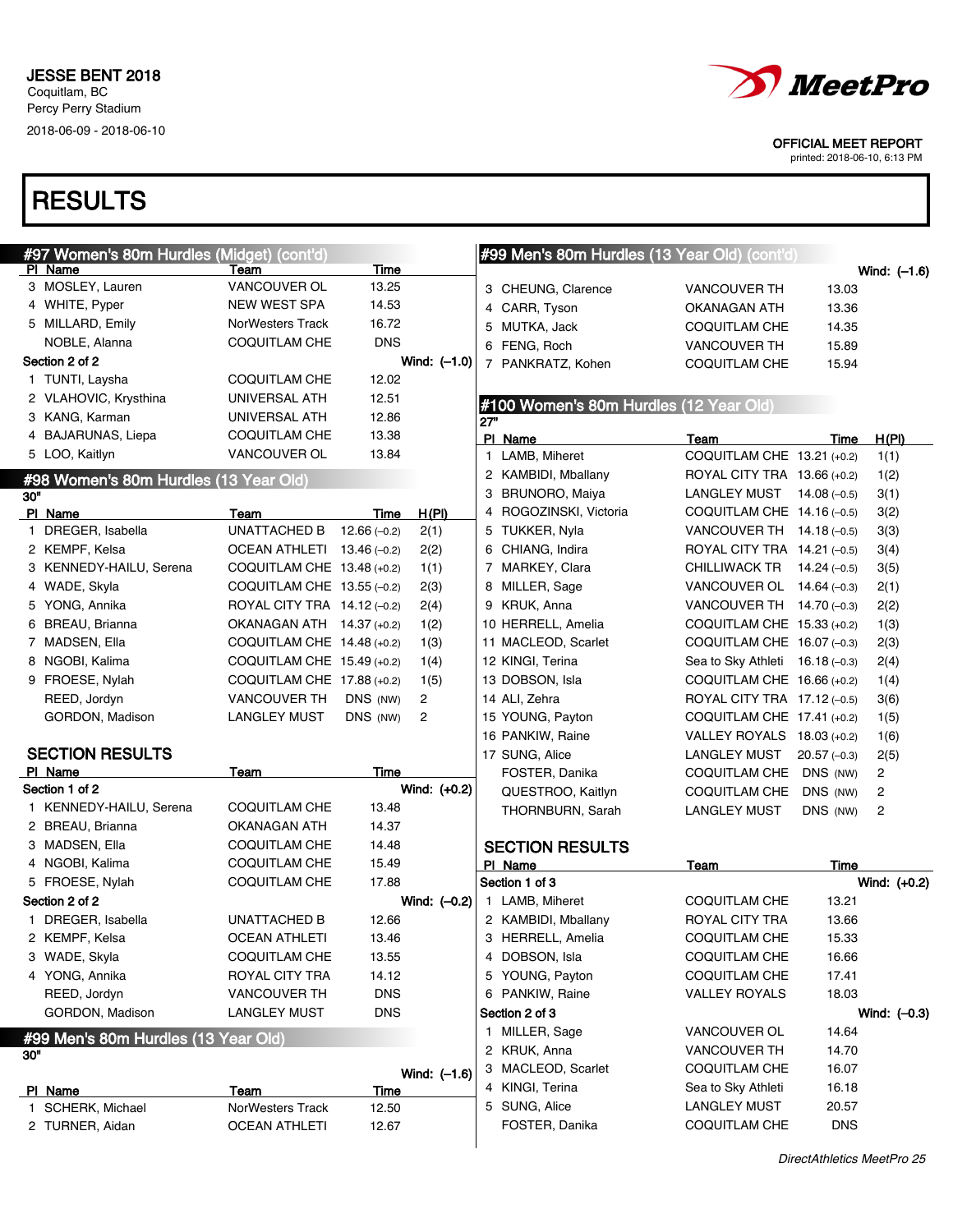

printed: 2018-06-10, 6:13 PM

|     | #100 Women's 80m Hurdles (12 Year Old) (cont'd) |                             |              |                | #102 Women's 60m Hurdles (11 Year Old) (cont'd) |                                 |                       |                |
|-----|-------------------------------------------------|-----------------------------|--------------|----------------|-------------------------------------------------|---------------------------------|-----------------------|----------------|
|     | PI Name                                         | Team                        | Time         |                | PI Name                                         | Team                            | Time                  | H(PI)          |
|     | QUESTROO, Kaitlyn                               | <b>COQUITLAM CHE</b>        | <b>DNS</b>   |                | 9 MCKAY, Kailey                                 | OCEAN ATHLETI 11.91 (-0.2)      |                       | 3(6)           |
|     | THORNBURN, Sarah                                | <b>LANGLEY MUST</b>         | <b>DNS</b>   |                | 10 MUTKA, Alexis                                | COQUITLAM CHE $12.03$ (-0.3)    |                       | 1(2)           |
|     | Section 3 of 3                                  |                             |              | Wind: $(-0.5)$ | 11 NGOBI, Safia                                 | COQUITLAM CHE $12.10$ (-0.2)    |                       | 3(7)           |
|     | 1 BRUNORO, Maiya                                | <b>LANGLEY MUST</b>         | 14.08        |                | 12 SCHERK, Veronica                             | NorWesters Track $12.31(-0.2)$  |                       | 3(8)           |
|     | 2 ROGOZINSKI, Victoria                          | COQUITLAM CHE               | 14.16        |                | 13 PARK, Justice                                | LANGLEY MUST $12.46 (+0.2)$     |                       | 2(3)           |
|     | 3 TUKKER, Nyla                                  | <b>VANCOUVER TH</b>         | 14.18        |                | 14 MCLEAN, Ayla                                 | COQUITLAM CHE $12.79(-0.3)$     |                       | 1(3)           |
|     | 4 CHIANG, Indira                                | ROYAL CITY TRA              | 14.21        |                | 15 TANIOUS, Lindsay                             | NorWesters Track $12.92$ (+0.2) |                       | 2(4)           |
|     | 5 MARKEY, Clara                                 | <b>CHILLIWACK TR</b>        | 14.24        |                | 16 HAINTZ, Delilah                              | GOLDEN EARS A 13.56 (-0.3)      |                       | 1(4)           |
|     | 6 ALI, Zehra                                    | ROYAL CITY TRA              | 17.12        |                | 17 ROBINSON, Makenna                            | LANGLEY MUST 13.73 (+0.2)       |                       | 2(5)           |
|     | #101 Men's 80m Hurdles (12 Year Old)            |                             |              |                | 18 PERK, Emily                                  | COQUITLAM CHE $13.86(-0.3)$     |                       | 1(5)           |
| 27" |                                                 |                             |              |                | TIESSEN, Danica                                 | <b>VALLEY ROYALS</b>            | DNS (NW)              | $\overline{c}$ |
|     | PI Name                                         | Team                        | Time         | H(PI)          | SANDHU, Maya                                    | LANGLEY MUST                    | DNS (NW)              | $\mathbf{1}$   |
|     | 1 FAGBAMIYE, Iyimi                              | UNIVERSAL ATH 13.38 (-0.2)  |              | 2(1)           | MCLAUGHLIN, Camdyn                              | COQUITLAM CHE                   | DNS (NW)              | $\mathbf{1}$   |
|     | 2 BAJARUNAS, Marty                              | COQUITLAM CHE 13.69 (-0.2)  |              | 2(2)           | KLAUS, Chanine                                  | <b>CHILLIWACK TR</b>            | DNS (NW)              | $\overline{c}$ |
|     | 3 MONTESSORI, Jose                              | VANCOUVER OL $14.84$ (-0.6) |              | 1(1)           |                                                 |                                 |                       |                |
|     | 4 HODGSON, James                                | OCEAN ATHLETI $15.38(-0.6)$ |              | 1(2)           | <b>SECTION RESULTS</b>                          |                                 |                       |                |
|     | 5 BARDINI, Ryan                                 | ROYAL CITY TRA 16.62 (-0.2) |              | 2(3)           | PI Name                                         | Team                            | Time                  |                |
|     | 6 BLAIS, Davyn                                  | GOLDEN EARS A 17.53 (-0.2)  |              | 2(4)           | Section 1 of 3                                  |                                 |                       | Wind: $(-0.3)$ |
|     | 7 HANNA, James                                  | ROYAL CITY TRA 20.24 (-0.2) |              | 2(5)           | 1 SCHOENROTH, Alexis                            | <b>LANGLEY MUST</b>             | 11.90                 |                |
|     | MORELAND, Cian                                  | ROYAL CITY TRA              | DNS (NW)     | 1.             | 2 MUTKA, Alexis                                 | COQUITLAM CHE                   | 12.03                 |                |
|     | KARR, Nathan                                    | COQUITLAM CHE DNS (NW)      |              | $\mathbf{1}$   | 3 MCLEAN, Ayla                                  | <b>COQUITLAM CHE</b>            | 12.79                 |                |
|     |                                                 |                             |              |                | 4 HAINTZ, Delilah                               | <b>GOLDEN EARS A</b>            | 13.56                 |                |
|     | <b>SECTION RESULTS</b>                          |                             |              |                | 5 PERK, Emily                                   | COQUITLAM CHE                   | 13.86                 |                |
|     | PI Name                                         | <b>Team</b>                 |              |                | SANDHU, Maya                                    | <b>LANGLEY MUST</b>             | <b>DNS</b>            |                |
|     |                                                 |                             | Time         |                |                                                 |                                 |                       |                |
|     | Section 1 of 2                                  |                             |              | Wind: (-0.6)   | MCLAUGHLIN, Camdyn                              | <b>COQUITLAM CHE</b>            | <b>DNS</b>            |                |
|     | 1 MONTESSORI, Jose                              | VANCOUVER OL                | 14.84        |                | Section 2 of 3                                  |                                 |                       | Wind: (+0.2)   |
|     | 2 HODGSON, James                                | <b>OCEAN ATHLETI</b>        | 15.38        |                | 1 CARDEY, Ava                                   | <b>VANCOUVER OL</b>             | 9.97                  |                |
|     | MORELAND, Cian                                  | ROYAL CITY TRA              | <b>DNS</b>   |                | 2 SELF, Delaney                                 | COQUITLAM CHE                   | 11.59                 |                |
|     | KARR, Nathan                                    | COQUITLAM CHE               | <b>DNS</b>   |                | 3 PARK, Justice                                 | <b>LANGLEY MUST</b>             | 12.46                 |                |
|     | Section 2 of 2                                  |                             |              | Wind: $(-0.2)$ | 4 TANIOUS, Lindsay                              | <b>NorWesters Track</b>         | 12.92                 |                |
|     | 1 FAGBAMIYE, Iyimi                              | UNIVERSAL ATH               | 13.38        |                | 5 ROBINSON, Makenna                             | <b>LANGLEY MUST</b>             | 13.73                 |                |
|     | 2 BAJARUNAS, Marty                              | <b>COQUITLAM CHE</b>        | 13.69        |                | TIESSEN, Danica                                 | <b>VALLEY ROYALS</b>            | <b>DNS</b>            |                |
|     | 3 BARDINI, Ryan                                 | ROYAL CITY TRA              | 16.62        |                | KLAUS, Chanine                                  | <b>CHILLIWACK TR</b>            | <b>DNS</b>            |                |
|     | 4 BLAIS, Davyn                                  | <b>GOLDEN EARS A</b>        | 17.53        |                | Section 3 of 3                                  |                                 |                       | Wind: $(-0.2)$ |
|     | 5 HANNA, James                                  | ROYAL CITY TRA              | 20.24        |                | 1 SELF, Makenna                                 | <b>COQUITLAM CHE</b>            | 10.38                 |                |
|     |                                                 |                             |              |                | 2 YONG, Ellie                                   | ROYAL CITY TRA                  | 10.80                 |                |
| 24" | #102 Women's 60m Hurdles (11 Year Old)          |                             |              |                | 3 TURNER, Madeleine                             | <b>OCEAN ATHLETI</b>            | 10.84                 |                |
|     | PI Name                                         | Team                        | Time         | <u>H(PI)</u>   | 4 TORRANCE, Allison                             | VANCOUVER OL                    | 11.01                 |                |
|     | 1 CARDEY, Ava                                   | VANCOUVER OL                | $9.97(+0.2)$ | 2(1)           | 5 MCKAY, Meagan                                 | <b>OCEAN ATHLETI</b>            | 11.10                 |                |
|     | 2 SELF, Makenna                                 | COQUITLAM CHE 10.38 (-0.2)  |              | 3(1)           | 6 MCKAY, Kailey                                 | <b>OCEAN ATHLETI</b>            | 11.91                 |                |
|     | 3 YONG, Ellie                                   | ROYAL CITY TRA 10.80 (-0.2) |              | 3(2)           | 7 NGOBI, Safia                                  | <b>COQUITLAM CHE</b>            | 12.10                 |                |
|     | 4 TURNER, Madeleine                             | OCEAN ATHLETI 10.84 (-0.2)  |              | 3(3)           | SCHERK, Veronica<br>8                           | NorWesters Track                | 12.31                 |                |
|     | 5 TORRANCE, Allison                             | VANCOUVER OL $11.01$ (-0.2) |              | 3(4)           | #103 Men's 60m Hurdles (11 Year Old)            |                                 |                       |                |
|     | 6 MCKAY, Meagan                                 | OCEAN ATHLETI 11.10 (-0.2)  |              | 3(5)           | 24"                                             |                                 |                       |                |
|     | 7 SELF, Delaney<br>8 SCHOENROTH, Alexis         | COQUITLAM CHE 11.59 (+0.2)  |              | 2(2)           | PI Name<br>1 PETCU, Denis Gabriel               | Team<br>NEW WEST SPA            | Time<br>$10.57(-0.9)$ | H(PI)<br>1(1)  |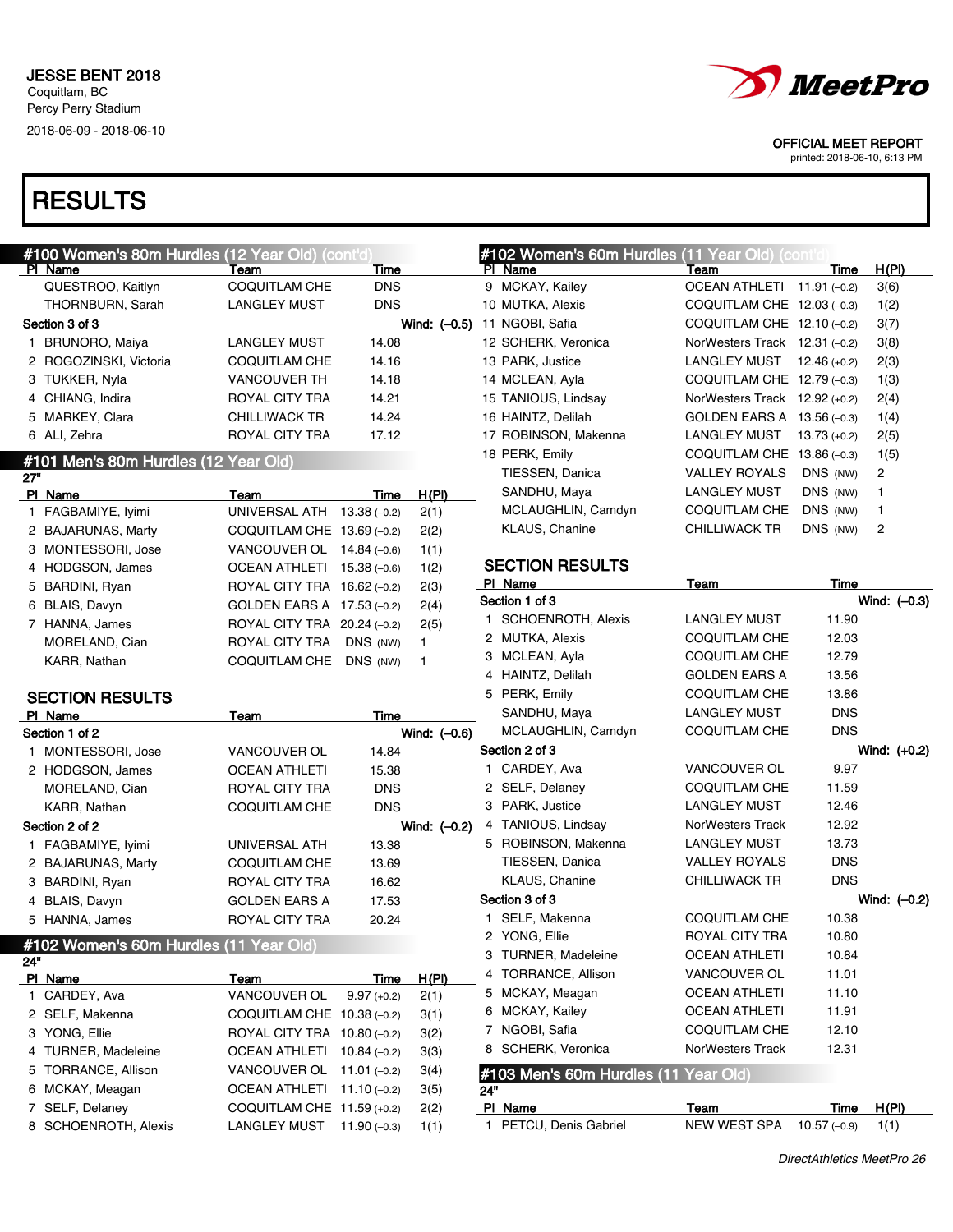## **RESULTS**



OFFICIAL MEET REPORT

*MeetPro* 

printed: 2018-06-10, 6:13 PM

DirectAthletics MeetPro 27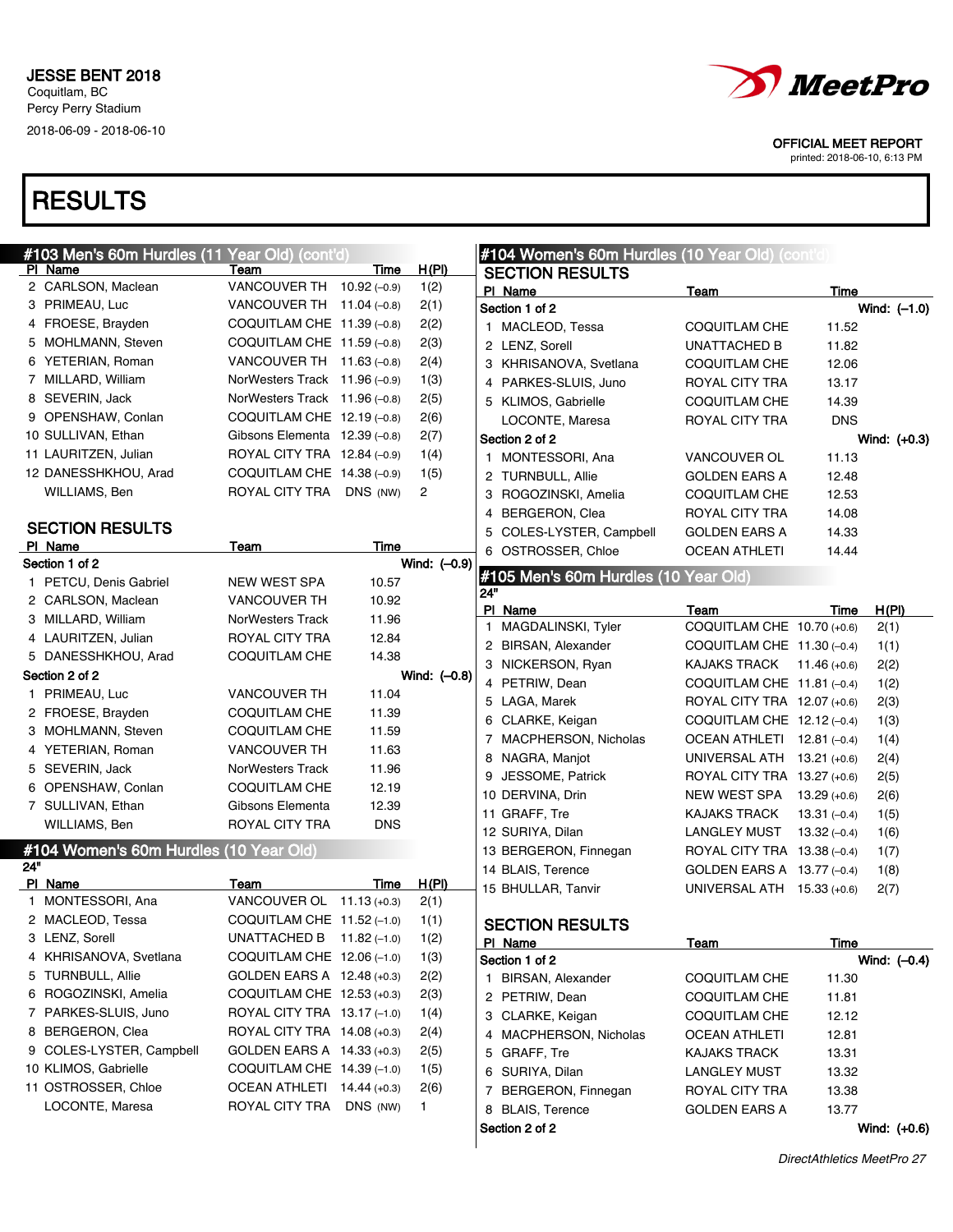

printed: 2018-06-10, 6:13 PM

|     | #105 Men's 60m Hurdles (10 Year Old) (cont'd) |                                 |             |                | #107 Men's 60m Hurdles (9 Year Old) (cont'd) |                                |            |                |
|-----|-----------------------------------------------|---------------------------------|-------------|----------------|----------------------------------------------|--------------------------------|------------|----------------|
|     | PI Name                                       | Team                            | <b>Time</b> |                |                                              |                                |            | Wind: $(-2.0)$ |
|     | 1 MAGDALINSKI, Tyler                          | <b>COQUITLAM CHE</b>            | 10.70       |                | 2 HUNT, Ethan                                | <b>UNATTACHED B</b>            | 14.09      |                |
|     | 2 NICKERSON, Ryan                             | <b>KAJAKS TRACK</b>             | 11.46       |                | 3 MORELAND, Finn                             | ROYAL CITY TRA                 | 14.27      |                |
|     | 3 LAGA, Marek                                 | ROYAL CITY TRA                  | 12.07       |                | 4 HEINRICHS, Benjamin                        | COQUITLAM CHE                  | 14.60      |                |
|     | 4 NAGRA, Manjot                               | UNIVERSAL ATH                   | 13.21       |                | BIELA, Alexander                             | <b>LANGLEY MUST</b>            | <b>DNS</b> |                |
|     | 5 JESSOME, Patrick                            | ROYAL CITY TRA                  | 13.27       |                | ALLENBY, Aiden                               | ROYAL CITY TRA                 | <b>DNS</b> |                |
|     | 6 DERVINA, Drin                               | <b>NEW WEST SPA</b>             | 13.29       |                |                                              |                                |            |                |
|     | 7 BHULLAR, Tanvir                             | UNIVERSAL ATH                   | 15.33       |                | #108 Women's 200 Meters (Wheelchair)         |                                |            |                |
|     | #106 Women's 60m Hurdles (9 Year Old)         |                                 |             |                |                                              |                                |            | Wind: (-0.7)   |
| 21" |                                               |                                 |             |                | PI Name                                      | Team                           | Time       |                |
|     | PI Name                                       | Team                            | Time        | H(PI)          | 1 DIALLO, Djami                              | <b>WC Race Series S</b>        | 38.89      |                |
|     | 1 FRASER, Taya                                | COQUITLAM CHE 12.62 (+0.4)      |             | 2(1)           |                                              |                                |            |                |
|     | 2 SILVA, Shenuli                              | OCEAN ATHLETI 13.42 (+0.4)      |             | 2(2)           | #109 Men's 200 Meters (Wheelchair)           |                                |            |                |
|     | 3 VAUDAN, Madeleine                           | LANGLEY MUST $13.56 (-0.5)$     |             | 1(1)           |                                              |                                |            | Wind: (+0.0)   |
|     | 4 DEVJI, Aria                                 | ROYAL CITY TRA 14.44 (-0.5)     |             | 1(2)           | PI Name                                      | Team                           | Time       |                |
|     | 5 CLEGG, Jenaya                               | Sea to Sky Athleti 14.55 (+0.4) |             | 2(3)           | DEWITT, Nathan                               | <b>WC Race Series S</b>        | ΝT         |                |
|     | 6 TERLICHER, Mya                              | ROYAL CITY TRA 14.59 (+0.4)     |             | 2(4)           | SMYTH, Tristan                               | <b>WC Race Series S</b>        | <b>NT</b>  |                |
|     | 7 MONTAKHAB, Maiysa                           | ROYAL CITY TRA 14.73 (-0.5)     |             | 1(3)           |                                              |                                |            |                |
|     | 8 CHIANG, Amara                               | ROYAL CITY TRA 15.24 (+0.4)     |             | 2(5)           | #110 Women's 200 Meters (Open)               |                                |            |                |
|     | 9 MCDOUGALL, Marin                            | ROYAL CITY TRA 15.49 (-0.5)     |             | 1(4)           |                                              |                                |            | Wind: (+0.5)   |
|     | 10 TSOK, Madeleine                            | COQUITLAM CHE $20.95(-0.5)$     |             | 1(5)           | PI Name                                      | Team                           | Time       |                |
|     | <b>MCLEAN, Tess</b>                           | COQUITLAM CHE DNS (NW)          |             | 2              | KABIA, Valda Kaydee                          | <b>OCEAN ATHLETI</b>           | 24.40      |                |
|     | HECHT, Hannah                                 | <b>LANGLEY MUST</b>             | DNS (NW)    | $\overline{c}$ | VOLOSHIN, Diana                              | NorWesters Track               | 25.97      |                |
|     | CARLSON, Chloe                                | ROYAL CITY TRA                  | DNS (NW)    | 2              | PEDERSON, Kira                               | <b>VANCOUVER TH</b>            | 25.99      |                |
|     |                                               |                                 |             |                | FRIEDMANN, Natasha                           | UNIVERSAL ATH                  | 26.09      |                |
|     | <b>SECTION RESULTS</b>                        |                                 |             |                | KINNEAR, Lindsay                             | OKANAGAN ATH                   | 30.02      |                |
|     | PI Name                                       | Team                            | Time        |                | BUNBURY, Shauna                              | NorWesters Track               | 30.16      |                |
|     | Section 1 of 2                                |                                 |             | Wind: (-0.5)   |                                              |                                |            |                |
|     | 1 VAUDAN, Madeleine                           | <b>LANGLEY MUST</b>             | 13.56       |                | #111 Men's 200 Meters (Open)                 |                                |            |                |
|     | 2 DEVJI, Aria                                 | ROYAL CITY TRA                  | 14.44       |                | PI Name                                      | Team                           | Time       | H(PI)          |
|     | 3 MONTAKHAB, Maiysa                           | ROYAL CITY TRA                  | 14.73       |                | 1 BLAKE, Jerome                              | COQUITLAM CHE 20.84 (+2.3)     |            | 4(1)           |
|     | 4 MCDOUGALL, Marin                            | ROYAL CITY TRA                  | 15.49       |                | 2 LINDE, James                               | COQUITLAM CHE $20.94$ (+2.3)   |            | 4(2)           |
|     | 5 TSOK, Madeleine                             | <b>COQUITLAM CHE</b>            | 20.95       |                | 3 GEORGE, Nathan                             | COQUITLAM CHE 21.29 (+2.3)     |            | 4(3)           |
|     | Section 2 of 2                                |                                 |             | Wind: $(+0.4)$ | 4 COLE, Austin                               | Alberta Golden Be 21.68 (+2.3) |            | 4(4)           |
|     | 1 FRASER, Taya                                | <b>COQUITLAM CHE</b>            | 12.62       |                | 5 SANDHU, Amarveer                           | UNIVERSAL ATH 21.81 (+2.3)     |            | 4(5)           |
|     | 2 SILVA, Shenuli                              | <b>OCEAN ATHLETI</b>            | 13.42       |                | 6 ABOSI, Stephen                             | CALGARY INTER 21.86 (+2.3)     |            | 4(6)           |
|     | 3 CLEGG, Jenaya                               | Sea to Sky Athleti              | 14.55       |                | 7 SCHULTZE, Kenneth                          | VANCOUVER TH 21.92 (+2.7)      |            | 2(1)           |
|     | 4 TERLICHER, Mya                              | ROYAL CITY TRA                  | 14.59       |                | 8 AONO, Michael                              | COQUITLAM CHE 22.05 (+2.3)     |            | 4(7)           |
|     | 5 CHIANG, Amara                               | ROYAL CITY TRA                  | 15.24       |                | 9 AYIN, Nicholas                             | COQUITLAM CHE 22.14 (-0.8)     |            | 3(1)           |
|     | <b>MCLEAN, Tess</b>                           | COQUITLAM CHE                   | <b>DNS</b>  |                | 10 SNIDER, Cam                               | UNATTACHED B $22.20 (-0.8)$    |            | 3(2)           |
|     | HECHT, Hannah                                 | <b>LANGLEY MUST</b>             | <b>DNS</b>  |                | 11 MAH, Nathan                               | COQUITLAM CHE 22.34 (-0.8)     |            | 3(3)           |
|     | CARLSON, Chloe                                | ROYAL CITY TRA                  | <b>DNS</b>  |                | 12 HANNA, Jake                               | UBC Thunderbirds 22.43 (-0.8)  |            | 3(4)           |
|     | #107 Men's 60m Hurdles (9 Year Old)           |                                 |             |                | 13 ZAMAN, Saif                               | VANCOUVER TH 22.66 (+2.7)      |            | 2(2)           |
| 21" |                                               |                                 |             |                | 14 SCHAMERHORN, Carson                       | UNATTACHED B 23.21 (+2.7)      |            | 2(3)           |
|     |                                               |                                 |             | Wind: (-2.0)   | 15 SINGH, Ramandeep                          | UNIVERSAL ATH 23.25 (-0.8)     |            | 3(5)           |
|     | PI Name                                       | Team                            | Time        |                | 16 HAYES, Clayton                            | CAPITAL CITY TR 23.48 (-0.8)   |            | 3(6)           |
|     | 1 TSOK, Matthew                               | COQUITLAM CHE                   | 12.81       |                | 17 PINSKY, David                             | COQUITLAM CHE 23.74 (-1.4)     |            | 1(1)           |
|     |                                               |                                 |             |                |                                              |                                |            |                |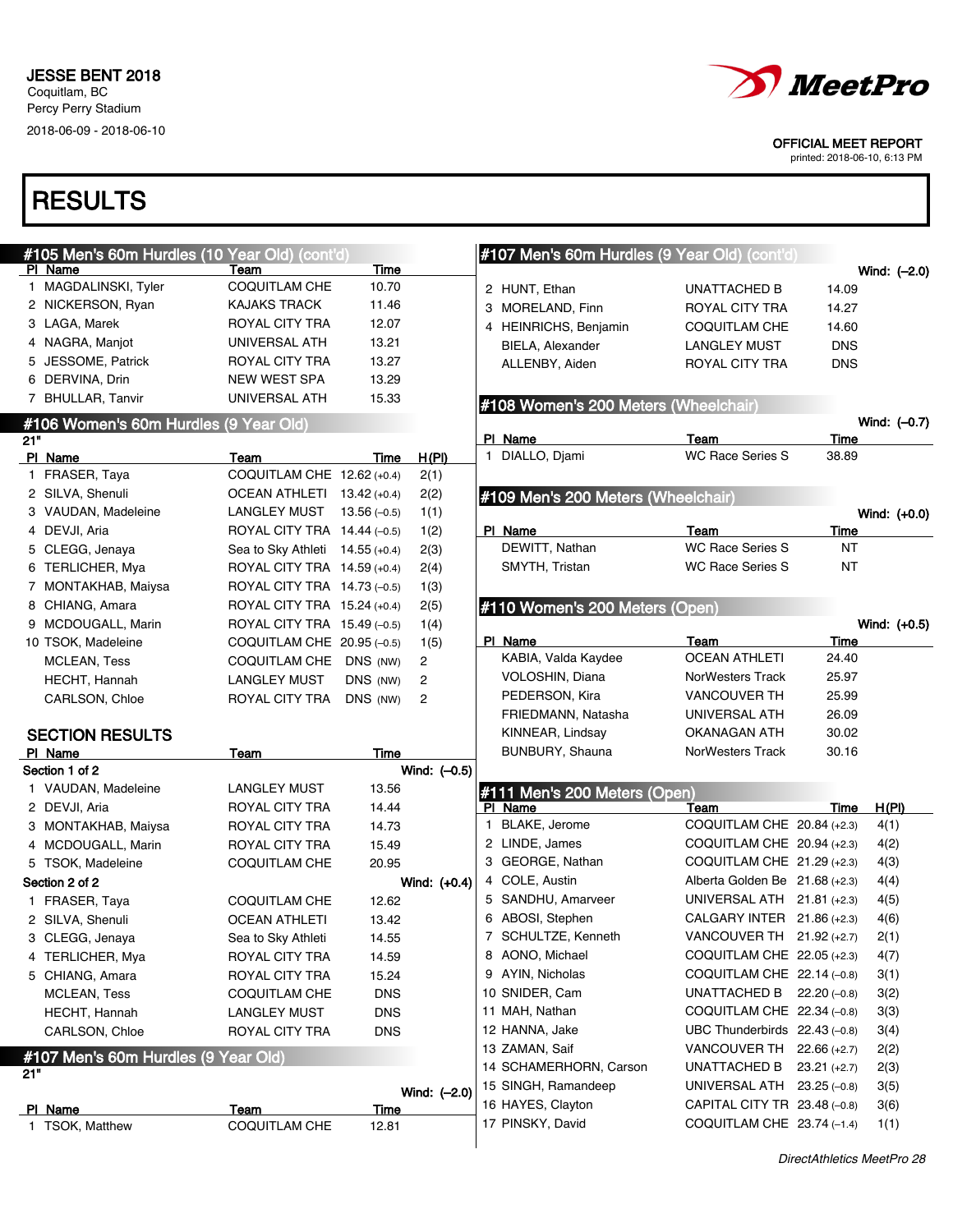# **RESULTS**

| #111 Men's 200 Meters (Open) (cont'd) |                                   |                |                | #112 Women's 200 Meters (Junior) (cont'd) |                                 |                            |                |
|---------------------------------------|-----------------------------------|----------------|----------------|-------------------------------------------|---------------------------------|----------------------------|----------------|
| PI Name                               | Team                              | Time           | H(PI)          | PI Name                                   | Team                            | Time                       | <u>H(PI)</u>   |
| 18 PELESHATY, Chase                   | COQUITLAM CHE 23.80 (-0.8)        |                | 3(7)           | 5 LONGE, Temi                             | <b>CHILLIWACK TR</b>            | $27.42 (+2.5)$             | 1(3)           |
| 19 WANG, Luke Xinxiao                 | GREYHOUNDS M 24.31 (+2.7)         |                | 2(4)           | 6 CARSON, Xiao Yang                       | <b>CHILLIWACK TR</b>            | $28.14 (+2.5)$             | 1(4)           |
| 20 BELLEFONTAINE, Matt                | COQUITLAM CHE $24.97$ (-1.4)      |                | 1(2)           | CHAMPOUX, Megan                           | UNATTACHED B                    | DNS (NW)                   | 2              |
| 21 GEE, Arthur                        | GREYHOUNDS M 37.61 (-1.4)         |                | 1(3)           | WILLIAMS, Jessica                         | <b>UBC Thunderbirds</b>         | DNS (NW)                   | 2              |
| GRONEVELDT, Raphael                   | COQUITLAM CHE DNS (NW)            |                | 1              | KURUCZ, Aaryanna                          | UNIVERSAL ATH                   | DNS (NW)                   | 2              |
| CHOU, Bryce                           | <b>VANCOUVER TH</b>               | DNS (NW)       | 1              |                                           |                                 |                            |                |
| MCKENZIE, Christopher                 | <b>NorWesters Track</b>           | DNS (NW)       | 2              | <b>SECTION RESULTS</b>                    |                                 |                            |                |
| CONRAD, Ben                           | COQUITLAM CHE DNS (NW)            |                | 2              | PI Name                                   | Team                            | <b>Time</b>                |                |
|                                       |                                   |                |                | Section 1 of 2                            |                                 |                            | Wind: (+2.5)   |
| <b>SECTION RESULTS</b>                |                                   |                |                | 1 URBAN, Jessica                          | VANCOUVER OL                    | 26.88                      |                |
| PI Name                               | Team                              | Time           |                | 2 SCOBIE, Sophia                          | Mid Island Distanc              | 27.28                      |                |
| Section 1 of 4                        |                                   |                | Wind: $(-1.4)$ | 3 LONGE, Temi                             | <b>CHILLIWACK TR</b>            | 27.42                      |                |
| 1 PINSKY, David                       | <b>COQUITLAM CHE</b>              | 23.74          |                | 4 CARSON, Xiao Yang                       | <b>CHILLIWACK TR</b>            | 28.14                      |                |
| 2 BELLEFONTAINE, Matt                 | COQUITLAM CHE                     | 24.97          |                | Section 2 of 2                            |                                 |                            | Wind: (+2.9)   |
| 3 GEE, Arthur                         | <b>GREYHOUNDS M</b>               | 37.61          |                | 1 WALSH, Bryn                             | <b>KAMLOOPS TRA</b>             | 25.66                      |                |
| GRONEVELDT, Raphael                   | <b>COQUITLAM CHE</b>              | <b>DNS</b>     |                | 2 FASHINA-BOMBATA, Hassy                  | NANAIMO & DIST                  | 25.93                      |                |
| CHOU, Bryce                           | <b>VANCOUVER TH</b>               | <b>DNS</b>     |                | CHAMPOUX, Megan                           | UNATTACHED B                    | <b>DNS</b>                 |                |
| Section 2 of 4                        |                                   |                | Wind: (+2.7)   | WILLIAMS, Jessica                         | <b>UBC Thunderbirds</b>         | <b>DNS</b>                 |                |
| 1 SCHULTZE, Kenneth                   | <b>VANCOUVER TH</b>               | 21.92          |                | KURUCZ, Aaryanna                          | UNIVERSAL ATH                   | <b>DNS</b>                 |                |
| 2 ZAMAN, Saif                         | <b>VANCOUVER TH</b>               | 22.66          |                | #113 Men's 200 Meters (Junior)            |                                 |                            |                |
| 3 SCHAMERHORN, Carson                 | <b>UNATTACHED B</b>               | 23.21          |                | PI Name                                   | Team                            | Time                       | H(PI)          |
| 4 WANG, Luke Xinxiao                  | <b>GREYHOUNDS M</b>               | 24.31          |                | 1 TJERNAGEL, Benjamin                     | COQUITLAM CHE 22.17 (+4.0)      |                            | 2(1)           |
| MCKENZIE, Christopher                 | NorWesters Track                  | <b>DNS</b>     |                | 2 PESCITELLI, Alexander                   | VANCOUVER TH $22.25 (+4.0)$     |                            | 2(2)           |
| CONRAD, Ben                           | <b>COQUITLAM CHE</b>              | <b>DNS</b>     |                | 3 DAVIS FLORES, Jose                      | VANCOUVER TH $22.33(+4.0)$      |                            | 2(3)           |
| Section 3 of 4                        |                                   |                | Wind: $(-0.8)$ | 4 WEZEMAN, Benjamin (ben)                 | COQUITLAM CHE $22.44(+4.0)$     |                            | 2(4)           |
| 1 AYIN, Nicholas                      | <b>COQUITLAM CHE</b>              | 22.14          |                | 5 CANTARELLA, Egidio                      | VANCOUVER TH $22.73$ (+4.0)     |                            | 2(5)           |
| 2 SNIDER, Cam                         | <b>UNATTACHED B</b>               | 22.20          |                | 6 DIXON, Scott                            | CAPITAL CITY TR 22.77 (+2.1)    |                            | 3(1)           |
| 3 MAH, Nathan                         | <b>COQUITLAM CHE</b>              | 22.34          |                | 7 PREVOST, Sam                            | VANCOUVER TH 23.16 (+2.1)       |                            | 3(2)           |
| 4 HANNA, Jake                         | <b>UBC Thunderbirds</b>           | 22.43          |                | 8 LEE, Sean                               | Burnaby Striders T 23.28 (+2.0) |                            | 1(1)           |
| 5 SINGH, Ramandeep                    | UNIVERSAL ATH                     | 23.25          |                | 9 ERASO, Juan                             | CHILLIWACK TR                   | $23.47 (+2.0)$             | 1(2)           |
| 6 HAYES, Clayton                      | <b>CAPITAL CITY TR</b>            | 23.48          |                | 10 DAVIS, Shemar                          | UNIVERSAL ATH 23.48 (+2.0)      |                            | 1(3)           |
| 7 PELESHATY, Chase                    | <b>COQUITLAM CHE</b>              | 23.80          |                | 11 CORREA, Oleg                           | VANCOUVER OL $23.84$ (+2.1)     |                            | 3(3)           |
| Section 4 of 4                        |                                   |                | Wind: (+2.3)   | 12 FRANCESCHINI, Kevin                    | COMOX VALLEY 24.23 (+2.1)       |                            | 3(4)           |
| 1 BLAKE, Jerome                       | <b>COQUITLAM CHE</b>              | 20.84          |                | 13 YU, Charles                            | Burnaby Striders T 24.97 (+2.1) |                            | 3(5)           |
| 2 LINDE, James                        | <b>COQUITLAM CHE</b>              | 20.94          |                | XU, Rupert                                | Unattached Newfo                | DNS (NW)                   | 1              |
| 3 GEORGE, Nathan                      | <b>COQUITLAM CHE</b>              | 21.29          |                | LOEWEN, Samuel                            | KAJAKS TRACK                    | DNS (NW) $2$               |                |
| 4 COLE, Austin                        | Alberta Golden Be                 | 21.68          |                |                                           |                                 |                            |                |
| 5 SANDHU, Amarveer                    | UNIVERSAL ATH                     | 21.81          |                | <b>SECTION RESULTS</b>                    |                                 |                            |                |
| 6 ABOSI, Stephen                      | <b>CALGARY INTER</b>              | 21.86          |                | PI Name                                   | <u>Team</u>                     | Time                       |                |
| 7 AONO, Michael                       | <b>COQUITLAM CHE</b>              | 22.05          |                | Section 1 of 3                            |                                 |                            | Wind: (+2.0)   |
| #112 Women's 200 Meters (Junior)      |                                   |                |                | 1 LEE, Sean                               | <b>Burnaby Striders T</b>       | 23.28                      |                |
| PI Name                               | <u>Team</u>                       | <u>Time</u>    | H(PI)          | 2 ERASO, Juan                             | <b>CHILLIWACK TR</b>            | 23.47                      |                |
| 1 WALSH, Bryn                         | KAMLOOPS TRA                      | $25.66 (+2.9)$ | 2(1)           | 3 DAVIS, Shemar                           | UNIVERSAL ATH                   | 23.48                      |                |
| 2 FASHINA-BOMBATA, Hassy              | NANAIMO & DIST 25.93 (+2.9)       |                | 2(2)           | XU, Rupert                                | Unattached Newfo                | <b>DNS</b>                 |                |
| 3 URBAN, Jessica                      | VANCOUVER OL 26.88 (+2.5)         |                | 1(1)           | Section 2 of 3                            |                                 |                            | Wind: $(+4.0)$ |
| 4 SCOBIE, Sophia                      | Mid Island Distanc $27.28$ (+2.5) |                | 1(2)           | 1 TJERNAGEL, Benjamin                     | <b>COQUITLAM CHE</b>            | 22.17                      |                |
|                                       |                                   |                |                | 2 PESCITELLI, Alexander                   | <b>VANCOUVER TH</b>             | 22.25                      |                |
|                                       |                                   |                |                |                                           |                                 | DirectAthletics MeetPro 29 |                |



OFFICIAL MEET REPORT

printed: 2018-06-10, 6:13 PM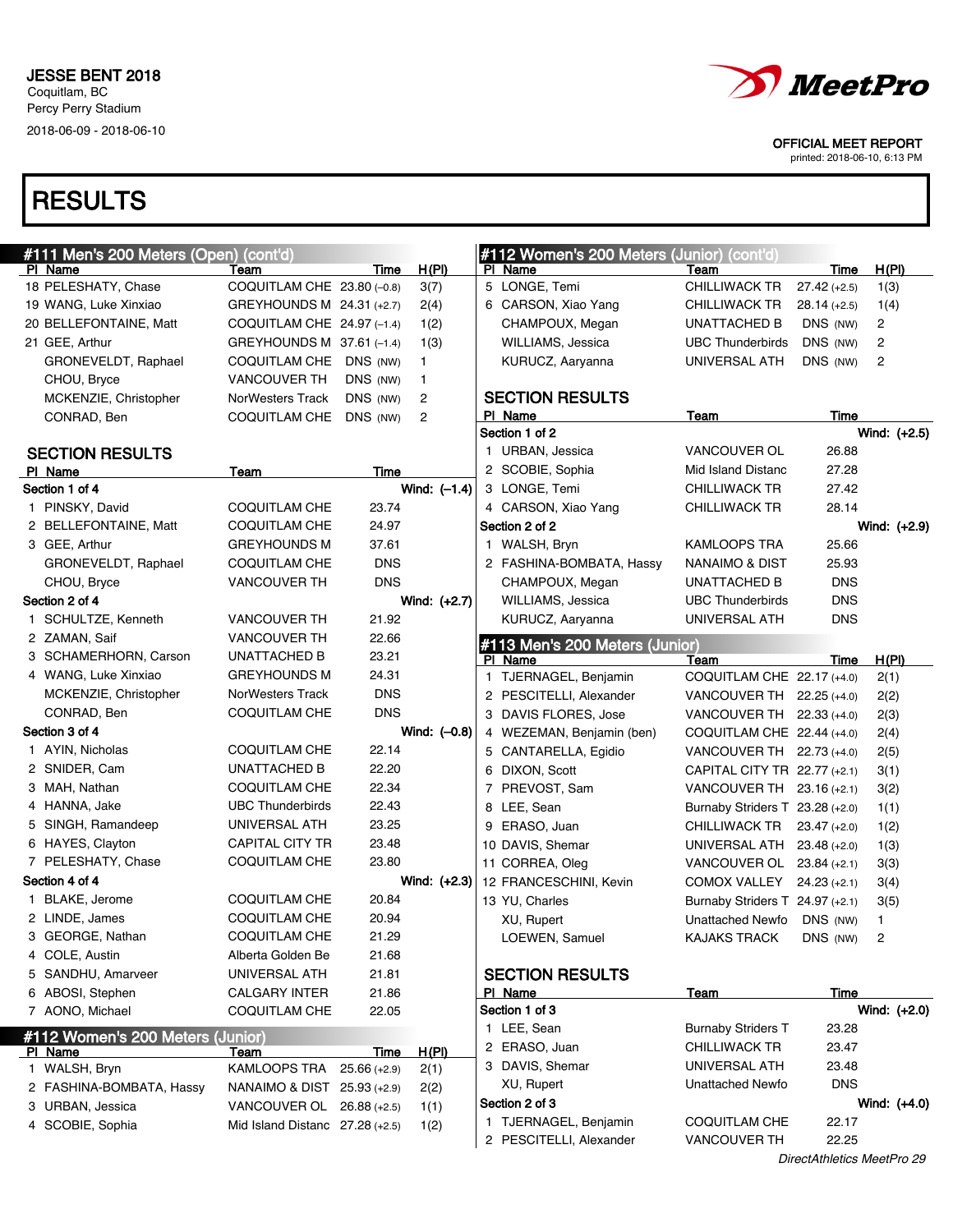

printed: 2018-06-10, 6:13 PM

| #113 Men's 200 Meters (Junior) (cont'd) |                                 |                |                |   | #114 Women's 200 Meters (Youth) | (cont'd)                         |               |                |
|-----------------------------------------|---------------------------------|----------------|----------------|---|---------------------------------|----------------------------------|---------------|----------------|
| PI Name                                 | Team                            | Time           |                |   | PI Name                         | Team                             | Time          |                |
| 3 DAVIS FLORES, Jose                    | <b>VANCOUVER TH</b>             | 22.33          |                |   | 1 NIJJAR, Jasneet               | UNIVERSAL ATH                    | 24.72         |                |
| 4 WEZEMAN, Benjamin (ben)               | COQUITLAM CHE                   | 22.44          |                |   | 2 FUNG, Logan                   | <b>VANCOUVER TH</b>              | 26.13         |                |
| 5 CANTARELLA, Egidio                    | <b>VANCOUVER TH</b>             | 22.73          |                |   | 3 MALMQUIST, Katelyn            | <b>Burnaby Striders T</b>        | 26.51         |                |
| LOEWEN, Samuel                          | <b>KAJAKS TRACK</b>             | <b>DNS</b>     |                |   | 4 DUNCAN, Amara                 | COQUITLAM CHE                    | 26.82         |                |
| Section 3 of 3                          |                                 |                | Wind: (+2.1)   |   | 5 O'FLAHERTY, Caleigh           | <b>NEW WEST SPA</b>              | 27.05         |                |
| 1 DIXON, Scott                          | <b>CAPITAL CITY TR</b>          | 22.77          |                |   | 6 TAYLOR, Jesse                 | <b>KAJAKS TRACK</b>              | 27.62         |                |
| 2 PREVOST, Sam                          | <b>VANCOUVER TH</b>             | 23.16          |                |   | #115 Men's 200 Meters (Youth)   |                                  |               |                |
| 3 CORREA, Oleg                          | VANCOUVER OL                    | 23.84          |                |   | PI Name                         | Team                             | Time          | H(PI)          |
| 4 FRANCESCHINI, Kevin                   | <b>COMOX VALLEY</b>             | 24.23          |                |   | 1 PENSON-MCCOY, Jesaiah         | <b>United States</b>             | $22.41(-0.5)$ | 3(1)           |
| 5 YU, Charles                           | <b>Burnaby Striders T</b>       | 24.97          |                |   | 2 SMITH, Ethan(alex)            | OKANAGAN ATH                     | $22.56(-0.5)$ | 3(2)           |
| #114 Women's 200 Meters (Youth)         |                                 |                |                | 3 | <b>BRADLEY, Carson</b>          | <b>KAJAKS TRACK</b>              | $22.73(-0.5)$ | 3(3)           |
| PI Name                                 | Team                            | Time           | H(PI)          |   | 4 PARSONS, Tyler                | CHILLIWACK TR                    | $23.55(-0.7)$ | 2(1)           |
| 1 NIJJAR, Jasneet                       | UNIVERSAL ATH                   | $24.72(+0.6)$  | 3(1)           |   | 5 LAUGHLIN, Joshua              | COQUITLAM CHE 23.72 (-0.7)       |               | 2(2)           |
| 2 FUNG, Logan                           | VANCOUVER TH 26.13 (+0.6)       |                | 3(2)           |   | 6 WOOD, Bryson                  | KAMLOOPS TRA                     | $23.95(-0.5)$ | 3(4)           |
| 3 MALMQUIST, Katelyn                    | Burnaby Striders T 26.51 (+0.6) |                | 3(3)           |   | 7 SANDHU, Mansukh               | UNIVERSAL ATH 23.96 (-0.7)       |               | 2(3)           |
| 4 DUNCAN, Amara                         | COQUITLAM CHE 26.82 (+0.6)      |                | 3(4)           |   | 8 WANG, Adam                    | COQUITLAM CHE 23.97 (-0.5)       |               | 3(5)           |
| 5 O'FLAHERTY, Caleigh                   | NEW WEST SPA 27.05 (+0.6)       |                | 3(5)           |   | 9 GUERTLER, Owen                | OCEAN ATHLETI 24.08 (-0.7)       |               | 2(4)           |
| 6 PETERS, Angela                        | OCEAN ATHLETI 27.28 (+1.7)      |                | 2(1)           |   | 10 PEACOCK, Lucas               | COQUITLAM CHE 24.12 (-0.4)       |               | 1(1)           |
| 7 PARSAKISH, Anna                       | NorWesters Track 27.53 (+1.7)   |                | 2(2)           |   | 11 YU, Daniel                   | Burnaby Striders T 24.13 (-0.5)  |               | 3(6)           |
| 8 TAYLOR, Jesse                         | <b>KAJAKS TRACK</b>             | $27.62(+0.6)$  | 3(6)           |   | 12 FAN, Gavin                   | ROYAL CITY TRA 24.97 (-0.7)      |               | 2(5)           |
| 9 DOLMAN, Emma                          | ROYAL CITY TRA 27.64 (+1.7)     |                | 2(3)           |   | 13 ZHOU, Victor                 | <b>KAJAKS TRACK</b>              | $25.76(-0.4)$ | 1(2)           |
| 10 SAVAGE, Freya                        | VANCOUVER OL 27.71 (+2.1)       |                | 1(1)           |   | 14 COOPER, Corin                | Mid Island Distanc $26.17(-0.4)$ |               | 1(3)           |
| 11 STATES-JONES, Trinaya                | Air Blastoff Lions              | $28.18 (+1.7)$ | 2(4)           |   | TAKASHIBA, Bryn                 | NorWesters Track                 | DNS (NW)      | 1              |
| 12 SIMMONS-SAMPSON, Jade                | WEST VANCOUV $28.22$ (+2.1)     |                | 1(2)           |   | COLLINS, Isaiah                 | OKANAGAN ATH                     | DNS (NW)      | 1              |
| 13 SEEMANN, Carly                       | COQUITLAM CHE 28.24 (+2.1)      |                | 1(3)           |   | GILL, Jagmeet                   | UNIVERSAL ATH                    | DNS (NW)      | 3              |
| 14 LIANG, Rachael                       | Burnaby Striders T 28.38 (+1.7) |                | 2(5)           |   |                                 |                                  |               |                |
| 15 CHIRKOOTSINGH, Avni                  | COQUITLAM CHE 29.07 (+2.1)      |                | 1(4)           |   | <b>SECTION RESULTS</b>          |                                  |               |                |
| 16 ARTHUR, Abby                         | VANCOUVER TH 31.28 (+2.1)       |                | 1(5)           |   | PI Name                         | <b>Team</b>                      | Time          |                |
| COSCO, Danielle                         | <b>KAJAKS TRACK</b>             | DNS (NW)       | 1.             |   | Section 1 of 3                  |                                  |               | Wind: $(-0.4)$ |
|                                         |                                 |                |                |   | 1 PEACOCK, Lucas                | <b>COQUITLAM CHE</b>             | 24.12         |                |
| <b>SECTION RESULTS</b>                  |                                 |                |                |   | 2 ZHOU, Victor                  | <b>KAJAKS TRACK</b>              | 25.76         |                |
| PI Name                                 | <b>Team</b>                     | Time           |                |   | 3 COOPER, Corin                 | Mid Island Distanc               | 26.17         |                |
| Section 1 of 3                          |                                 |                | Wind: $(+2.1)$ |   | TAKASHIBA, Bryn                 | NorWesters Track                 | <b>DNS</b>    |                |
| 1 SAVAGE, Freya                         | VANCOUVER OL                    | 27.71          |                |   | COLLINS, Isaiah                 | <b>OKANAGAN ATH</b>              | <b>DNS</b>    |                |
| 2 SIMMONS-SAMPSON, Jade                 | <b>WEST VANCOUV</b>             | 28.22          |                |   | Section 2 of 3                  |                                  |               | Wind: $(-0.7)$ |
| 3 SEEMANN, Carly                        | <b>COQUITLAM CHE</b>            | 28.24          |                |   | 1 PARSONS, Tyler                | <b>CHILLIWACK TR</b>             | 23.55         |                |
| 4 CHIRKOOTSINGH, Avni                   | <b>COQUITLAM CHE</b>            | 29.07          |                |   | 2 LAUGHLIN, Joshua              | <b>COQUITLAM CHE</b>             | 23.72         |                |
| 5 ARTHUR, Abby                          | <b>VANCOUVER TH</b>             | 31.28          |                |   | 3 SANDHU, Mansukh               | UNIVERSAL ATH                    | 23.96         |                |
| COSCO, Danielle                         | <b>KAJAKS TRACK</b>             | <b>DNS</b>     |                |   | 4 GUERTLER, Owen                | <b>OCEAN ATHLETI</b>             | 24.08         |                |
| Section 2 of 3                          |                                 |                | Wind: (+1.7)   |   | 5 FAN, Gavin                    | ROYAL CITY TRA                   | 24.97         |                |
| 1 PETERS, Angela                        | <b>OCEAN ATHLETI</b>            | 27.28          |                |   | Section 3 of 3                  |                                  |               | Wind: $(-0.5)$ |
| 2 PARSAKISH, Anna                       | NorWesters Track                | 27.53          |                |   | 1 PENSON-MCCOY, Jesaiah         | <b>United States</b>             | 22.41         |                |
| 3 DOLMAN, Emma                          | ROYAL CITY TRA                  | 27.64          |                |   | 2 SMITH, Ethan(alex)            | OKANAGAN ATH                     | 22.56         |                |
| 4 STATES-JONES, Trinaya                 | Air Blastoff Lions              | 28.18          |                |   | 3 BRADLEY, Carson               | <b>KAJAKS TRACK</b>              | 22.73         |                |
| 5 LIANG, Rachael                        | <b>Burnaby Striders T</b>       | 28.38          |                |   | 4 WOOD, Bryson                  | KAMLOOPS TRA                     | 23.95         |                |
| Section 3 of 3                          |                                 |                | Wind: (+0.6)   |   | 5 WANG, Adam                    | <b>COQUITLAM CHE</b>             | 23.97         |                |
|                                         |                                 |                |                |   |                                 |                                  |               |                |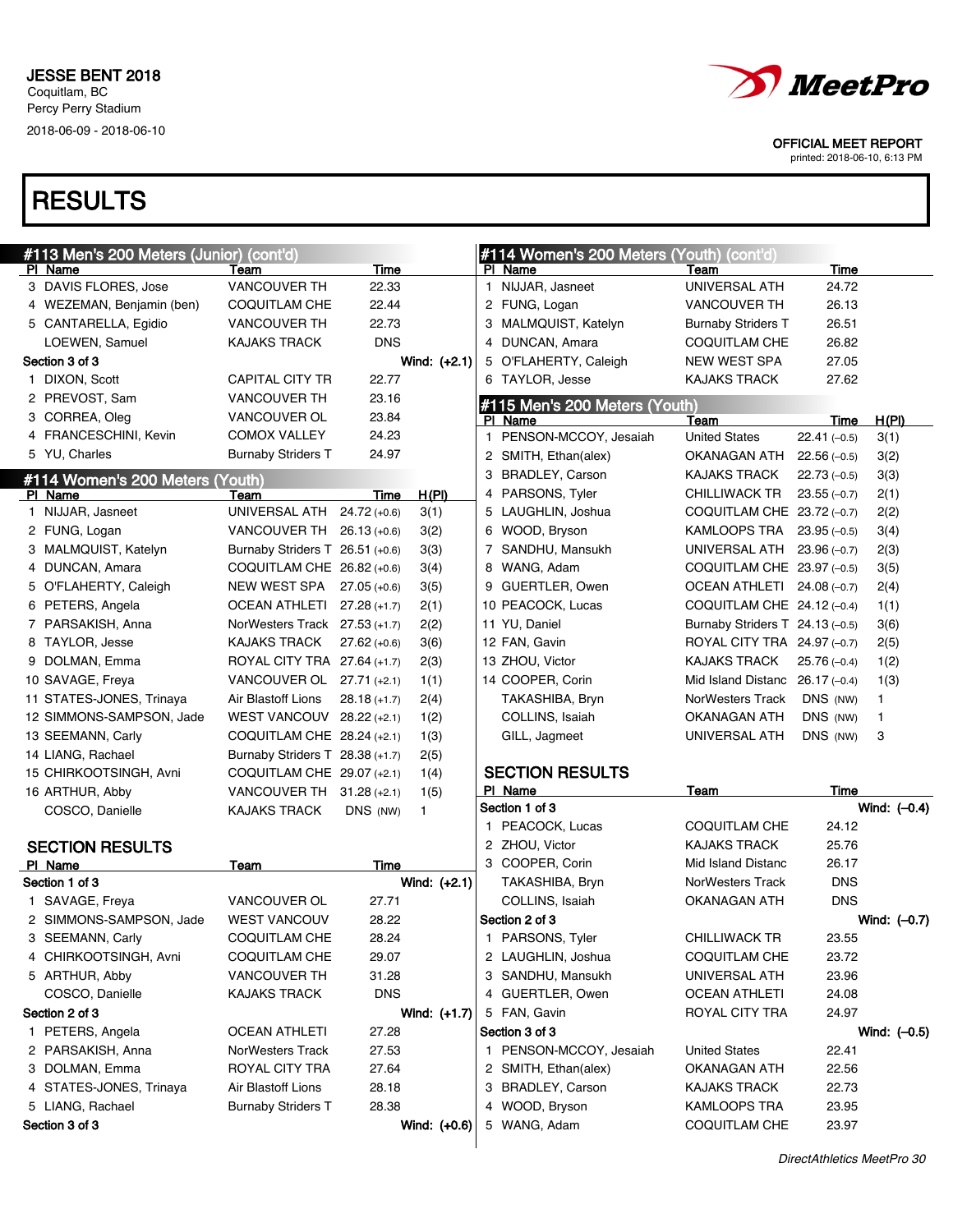

OFFICIAL MEET REPORT

printed: 2018-06-10, 6:13 PM

| #115 Men's 200 Meters (Youth) (cont'd)      |                                   |                      |                |              | #116 Women's 200 Meters (Midget) (cont'd) |                                             |                           |                                  |
|---------------------------------------------|-----------------------------------|----------------------|----------------|--------------|-------------------------------------------|---------------------------------------------|---------------------------|----------------------------------|
| PI Name<br>6 YU, Daniel                     | Team<br><b>Burnaby Striders T</b> | Time<br>24.13        |                |              | PI Name<br>4 GEHERAN, Amelia              | Team<br><b>VANCOUVER TH</b>                 | Time<br>29.04             |                                  |
|                                             | UNIVERSAL ATH                     |                      |                |              |                                           |                                             |                           |                                  |
| GILL, Jagmeet                               |                                   | <b>DNS</b>           |                |              | 5 BAPTIST, Belle                          | <b>GOLDEN EARS A</b>                        | 29.61<br><b>DNS</b>       |                                  |
| #116 Women's 200 Meters (Midget)            |                                   |                      |                |              | RAJKUMAR, Shankara<br>Section 4 of 4      | ROYAL CITY TRA                              |                           |                                  |
| PI Name                                     | Team                              | Time                 | H(PI)          |              | 1 TUNTI, Laysha                           |                                             | 26.71                     | Wind: (+0.0)                     |
| 1 CANNAN, Emma                              | OKANAGAN ATH                      | $25.81(-1.0)$        | 1(1)           |              |                                           | COQUITLAM CHE<br><b>COMOX VALLEY</b>        | 27.61                     |                                  |
| 2 TUNTI, Laysha                             | COQUITLAM CHE 26.71 (+0.0)        |                      | 4(1)           |              | 2 HOREL (BIGGS), Kailey                   |                                             | 28.25                     |                                  |
| 3 OBAZUGHANMWEN, Charity                    | UNIVERSAL ATH                     | $27.00(-1.2)$        | 3(1)           |              | 3 KANYAMUNA, Kelsey                       | <b>Burnaby Striders T</b>                   | <b>DNS</b>                |                                  |
| 4 TAYLOR, Sophie                            | VANCOUVER TH                      | $27.55(-1.2)$        | 3(2)           |              | SPENCER, Virginia<br>ROSS-MCLENNAN, Lola  | <b>VANCOUVER TH</b><br><b>VANCOUVER TH</b>  | <b>DNS</b>                |                                  |
| 5 HOREL (BIGGS), Kailey                     | COMOX VALLEY                      | $27.61 (+0.0)$       | 4(2)           |              | CUMMINGS, Jaeland                         | <b>UNATTACHED B</b>                         | <b>DNS</b>                |                                  |
| 6 BOSMA, Claire                             | <b>KAJAKS TRACK</b>               | $27.69(-1.2)$        | 3(3)           |              |                                           | <b>COQUITLAM CHE</b>                        | <b>DNS</b>                |                                  |
| 7 KANYAMUNA, Kelsey                         | Burnaby Striders T 28.25 (+0.0)   |                      | 4(3)           |              | HAMNETT, Amelia                           |                                             |                           |                                  |
| 8 BREMER, Alicia                            | COQUITLAM CHE 28.65 (-1.0)        |                      | 1(2)           |              | #117 Men's 200 Meters (Midget)            |                                             |                           |                                  |
| 9 NOVAK-KLOTZ, Nanette                      | VANCOUVER TH                      | $28.79(-1.0)$        | 1(3)           |              | PI Name                                   | Team                                        | <b>Time</b>               | H(PI)                            |
| 10 GEHERAN, Amelia                          | VANCOUVER TH                      | $29.04(-1.2)$        | 3(4)           | $\mathbf{1}$ | MA, Quan Ting Thomas<br>2 PANESAR, Harvir | VANCOUVER OL                                | $23.97(-2.6)$             | 1(1)                             |
| 11 MOSTRENKO, Michaela<br>12 BAPTIST, Belle | COQUITLAM CHE 29.43 (+0.2)        |                      | 2(1)           |              |                                           | <b>KAJAKS TRACK</b><br><b>VANCOUVER TH</b>  | $24.25(-0.8)$             | 3(1)                             |
|                                             | GOLDEN EARS A 29.61 (-1.2)        |                      | 3(5)           |              | 3 CHEUNG, Terence                         | ROYAL CITY TRA 25.09 (-0.3)                 | $24.62(-0.8)$             | 3(2)                             |
| 13 COLWELL, Tatum                           | <b>LANGLEY MUST</b>               | $30.25 (+0.2)$       | 2(2)           |              | 4 WANNIARACHCHI, Kiran                    |                                             |                           | 2(1)                             |
| 14 STORMS, Riley                            | ROYAL CITY TRA 31.32 (-1.0)       |                      | 1(4)           |              | 5 HEBERT, Mason                           | GOLDEN EARS A 25.12 (-0.3)                  |                           | 2(2)                             |
| 15 NEUFELD, Julia                           | COQUITLAM CHE 32.07 (+0.2)        |                      | 2(3)           |              | 6 STATES-JONES, Tremel                    | Air Blastoff Lions                          | $25.46(-0.3)$             | 2(3)                             |
| NOBLE, Alanna                               | COQUITLAM CHE                     | DNS (NW)             | 1.             |              | 7 YOON, Kyuhyun                           | UNIVERSAL ATH                               | $25.47(-0.8)$             | 3(3)                             |
| THOMAS, Lucie                               | COQUITLAM CHE                     | DNS (NW)             | 1.             |              | 8 HUSSEIN, Kai                            | <b>GOLDEN EARS A</b>                        | $25.52(-0.8)$             | 3(4)                             |
| CLEMENS, Erin                               | COQUITLAM CHE                     | DNS (NW)             | 2              |              | 9 KINSMAN, Campbell                       | <b>OCEAN ATHLETI</b>                        | $25.56(-0.8)$             | 3(5)                             |
| RAJKUMAR, Shankara                          | ROYAL CITY TRA                    | DNS (NW)             | 3              |              | 10 CARR, Jayden                           | OKANAGAN ATH                                | $26.45(-0.3)$             | 2(4)                             |
| SPENCER, Virginia                           | <b>VANCOUVER TH</b>               | DNS (NW)             | 4              |              | 11 KARULETWA, Nigel                       | <b>UNATTACHED B</b>                         | $26.53(-2.6)$             | 1(2)                             |
| ROSS-MCLENNAN, Lola                         | VANCOUVER TH                      | DNS (NW)             | 4<br>4         |              | 12 ONG, Wei                               | UNIVERSAL ATH                               | $27.18(-2.6)$             | 1(3)                             |
| CUMMINGS, Jaeland                           | UNATTACHED B<br>COQUITLAM CHE     | DNS (NW)<br>DNS (NW) | 4              |              | 13 CURTIS, Alexander<br>MARTINI, Ryder    | <b>GOLDEN EARS A</b><br><b>LANGLEY MUST</b> | $28.03(-2.6)$<br>DNS (NW) | 1(4)                             |
| HAMNETT, Amelia                             |                                   |                      |                |              | EMLEY-GRAHAM, Jack                        | <b>GOLDEN EARS A</b>                        | DNS (NW)                  | $\mathbf{1}$                     |
| <b>SECTION RESULTS</b>                      |                                   |                      |                |              | LUO, Yang                                 | White Rock Christi                          | DNS (NW)                  | $\overline{c}$<br>$\overline{c}$ |
| PI Name                                     | Team                              | Time                 |                |              | ARMOUR, Cade                              | <b>GOLDEN EARS A</b>                        | DNS (NW)                  | 3                                |
| Section 1 of 4                              |                                   |                      | Wind: $(-1.0)$ |              | MONRO, Nicholas                           | <b>LANGLEY MUST</b>                         | DNS (NW)                  | 3                                |
| 1 CANNAN, Emma                              | OKANAGAN ATH                      | 25.81                |                |              |                                           |                                             |                           |                                  |
| 2 BREMER, Alicia                            | COQUITLAM CHE                     | 28.65                |                |              | <b>SECTION RESULTS</b>                    |                                             |                           |                                  |
| 3 NOVAK-KLOTZ, Nanette                      | <b>VANCOUVER TH</b>               | 28.79                |                |              | PI Name                                   | Team                                        | Time                      |                                  |
| 4 STORMS, Riley                             | ROYAL CITY TRA                    | 31.32                |                |              | Section 1 of 3                            |                                             |                           | Wind: (-2.6)                     |
| NOBLE, Alanna                               | <b>COQUITLAM CHE</b>              | <b>DNS</b>           |                |              | 1 MA, Quan Ting Thomas                    | VANCOUVER OL                                | 23.97                     |                                  |
| THOMAS, Lucie                               | COQUITLAM CHE                     | <b>DNS</b>           |                |              | 2 KARULETWA, Nigel                        | UNATTACHED B                                | 26.53                     |                                  |
| Section 2 of 4                              |                                   |                      | Wind: (+0.2)   |              | 3 ONG, Wei                                | UNIVERSAL ATH                               | 27.18                     |                                  |
| 1 MOSTRENKO, Michaela                       | COQUITLAM CHE                     | 29.43                |                |              | 4 CURTIS, Alexander                       | <b>GOLDEN EARS A</b>                        | 28.03                     |                                  |
| 2 COLWELL, Tatum                            | <b>LANGLEY MUST</b>               | 30.25                |                |              | MARTINI, Ryder                            | <b>LANGLEY MUST</b>                         | <b>DNS</b>                |                                  |
| 3 NEUFELD, Julia                            | COQUITLAM CHE                     | 32.07                |                |              | Section 2 of 3                            |                                             |                           | Wind: $(-0.3)$                   |
| CLEMENS, Erin                               | COQUITLAM CHE                     | <b>DNS</b>           |                |              | 1 WANNIARACHCHI, Kiran                    | ROYAL CITY TRA                              | 25.09                     |                                  |
| Section 3 of 4                              |                                   |                      | Wind: $(-1.2)$ |              | 2 HEBERT, Mason                           | <b>GOLDEN EARS A</b>                        | 25.12                     |                                  |
| 1 OBAZUGHANMWEN, Charity                    | UNIVERSAL ATH                     | 27.00                |                |              | 3 STATES-JONES, Tremel                    | Air Blastoff Lions                          | 25.46                     |                                  |
| 2 TAYLOR, Sophie                            | <b>VANCOUVER TH</b>               | 27.55                |                |              | 4 CARR, Jayden                            | OKANAGAN ATH                                | 26.45                     |                                  |
| 3 BOSMA, Claire                             | <b>KAJAKS TRACK</b>               | 27.69                |                |              | EMLEY-GRAHAM, Jack                        | <b>GOLDEN EARS A</b>                        | <b>DNS</b>                |                                  |
|                                             |                                   |                      |                |              |                                           |                                             |                           |                                  |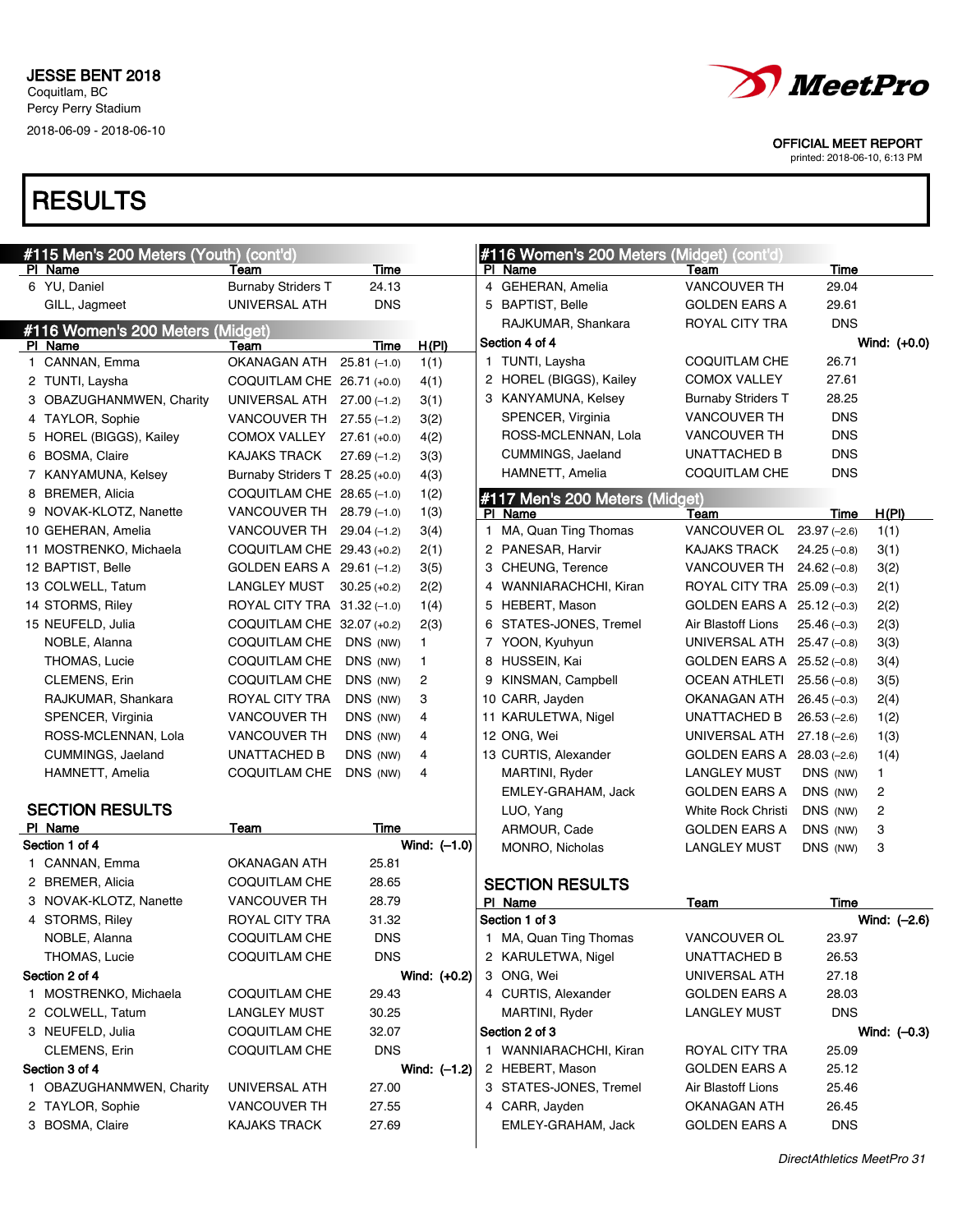

OFFICIAL MEET REPORT

printed: 2018-06-10, 6:13 PM

## **RESULTS**

| #117 Men's 200 Meters (Midget) (cont'd)  |                              |                |                |   | #118 Women's 200 Meters (13 Year Old) (cont'd) |                                   |               |                |
|------------------------------------------|------------------------------|----------------|----------------|---|------------------------------------------------|-----------------------------------|---------------|----------------|
| PI Name                                  | Team                         | Time           |                |   | PI Name                                        | Team                              | Time          |                |
| LUO, Yang                                | <b>White Rock Christi</b>    | <b>DNS</b>     |                |   | 2 FROESE, Nylah                                | <b>COQUITLAM CHE</b>              | 31.30         |                |
| Section 3 of 3                           |                              |                | Wind: (-0.8)   |   | KAWESKI, Ella                                  | <b>VANCOUVER TH</b>               | <b>DNS</b>    |                |
| 1 PANESAR, Harvir                        | <b>KAJAKS TRACK</b>          | 24.25          |                |   | PARULSKI, Ashley                               | Gibsons Elementa                  | <b>DNS</b>    |                |
| 2 CHEUNG, Terence                        | <b>VANCOUVER TH</b>          | 24.62          |                |   | ANDERSON, Lisa                                 | <b>COQUITLAM CHE</b>              | <b>DNS</b>    |                |
| 3 YOON, Kyuhyun                          | UNIVERSAL ATH                | 25.47          |                |   | Section 3 of 4                                 |                                   |               | Wind: $(-0.4)$ |
| 4 HUSSEIN, Kai                           | GOLDEN EARS A                | 25.52          |                |   | 1 HAMADA, Kaiya                                | <b>KAJAKS TRACK</b>               | 28.60         |                |
| 5 KINSMAN, Campbell                      | <b>OCEAN ATHLETI</b>         | 25.56          |                |   | 2 YONG, Annika                                 | ROYAL CITY TRA                    | 29.25         |                |
| ARMOUR, Cade                             | <b>GOLDEN EARS A</b>         | <b>DNS</b>     |                | 3 | GOMA, Kinyi (odingou-Kinyi)                    | <b>COQUITLAM CHE</b>              | 30.05         |                |
| MONRO, Nicholas                          | <b>LANGLEY MUST</b>          | <b>DNS</b>     |                | 4 | CANTARELLA, Erianthe                           | <b>KAJAKS TRACK</b>               | 31.35         |                |
| #118 Women's 200 Meters (                | (13 Year Old)                |                |                | 5 | SULINA, Nicole                                 | <b>WEST VANCOUV</b>               | 31.98         |                |
| PI Name                                  | Team                         | Time           | H(PI)          |   | 6 NGOBI, Kalima                                | COQUITLAM CHE                     | 32.25         |                |
| 1 DREGER, Isabella                       | <b>UNATTACHED B</b>          | $27.52(-0.9)$  | 4(1)           |   | BRAR, Mehak Preet                              | UNIVERSAL ATH                     | <b>DNS</b>    |                |
| 2 ROHU, Robin                            | ROYAL CITY TRA 28.27 (+1.0)  |                | 1(1)           |   | Section 4 of 4                                 |                                   |               | Wind: (-0.9)   |
| 3 HAMADA, Kaiya                          | KAJAKS TRACK                 | $28.60(-0.4)$  | 3(1)           |   | 1 DREGER, Isabella                             | UNATTACHED B                      | 27.52         |                |
| 4 WOODE, Rachel                          | Air Blastoff Lions           | $28.64(-0.9)$  | 4(2)           |   | 2 WOODE, Rachel                                | Air Blastoff Lions                | 28.64         |                |
| 5 BADU, Natalie                          | COQUITLAM CHE 28.71 (+0.0)   |                | 2(1)           |   | 3 WADE, Skyla                                  | COQUITLAM CHE                     | 29.03         |                |
| 6 WADE, Skyla                            | COQUITLAM CHE $29.03(-0.9)$  |                | 4(3)           |   | 4 WILSON, Teja                                 | OKANAGAN ATH                      | 29.11         |                |
| 7 WILSON, Teja                           | OKANAGAN ATH 29.11 (-0.9)    |                | 4(4)           |   | REED, Jordyn                                   | <b>VANCOUVER TH</b>               | <b>DNS</b>    |                |
| 8 YONG, Annika                           | ROYAL CITY TRA 29.25 (-0.4)  |                | 3(2)           |   | ERDEVICKI, Ana Natalija                        | <b>KAJAKS TRACK</b>               | <b>DNS</b>    |                |
| 9 GOMA, Kinyi (odingou-Kinyi)            | COQUITLAM CHE $30.05$ (-0.4) |                | 3(3)           |   | KEMPF, Kelsa                                   | <b>OCEAN ATHLETI</b>              | <b>DNS</b>    |                |
| 10 FROESE, Nylah                         | COQUITLAM CHE 31.30 (+0.0)   |                | 2(2)           |   | #119 Men's 200 Meters (13                      | Year Old)                         |               |                |
| 11 CANTARELLA, Erianthe                  | KAJAKS TRACK                 | $31.35(-0.4)$  | 3(4)           |   | PI Name                                        | Team                              | Time          | H(PI)          |
| 12 SULINA, Nicole                        | WEST VANCOUV 31.98 (-0.4)    |                | 3(5)           |   | 1 CARR, Tyson                                  | OKANAGAN ATH                      | $24.54(+1.7)$ | 2(1)           |
| 13 NGOBI, Kalima                         | COQUITLAM CHE 32.25 (-0.4)   |                | 3(6)           |   | 2 BRADLEY, Jackson                             | KAJAKS TRACK                      | $24.74(+1.7)$ | 2(2)           |
| 14 MAGILL-PATTERSON, CadenceKAJAKS TRACK |                              | $35.01 (+1.0)$ | 1(2)           |   | 3 WONG, Jayden                                 | COQUITLAM CHE $26.62$ (-0.6)      |               | 1(1)           |
| KENNEDY-HAILU, Serena                    | COQUITLAM CHE DNS (NW)       |                | $\mathbf{1}$   |   | 4 MCFIE, Holt                                  | <b>KAJAKS TRACK</b>               | $26.77(+1.7)$ | 2(3)           |
| MEIER, Giulia                            | <b>KAJAKS TRACK</b>          | DNS (NW)       | $\mathbf{1}$   |   | 5 JONES, Owen                                  | <b>LANGLEY MUST</b>               | $26.88(+1.7)$ | 2(4)           |
| MYRING, Annabelle                        | COQUITLAM CHE                | DNS (NW)       | 1              |   | 6 HWANG, Kieran                                | COQUITLAM CHE $27.38(-0.6)$       |               | 1(2)           |
| KAWESKI, Ella                            | <b>VANCOUVER TH</b>          | DNS (NW)       | 2              |   | 7 SILVA, Ranuga                                | OCEAN ATHLETI $27.41$ (-0.6)      |               | 1(3)           |
| PARULSKI, Ashley                         | Gibsons Elementa             | DNS (NW)       | 2              |   | 8 LIM, Brendan                                 | Burnaby Striders $T$ 27.47 (-0.6) |               | 1(4)           |
| ANDERSON, Lisa                           | <b>COQUITLAM CHE</b>         | DNS (NW)       | $\overline{c}$ |   | 9 DULEY, Logan                                 | <b>KAJAKS TRACK</b>               | $27.69(+1.7)$ | 2(5)           |
| <b>BRAR, Mehak Preet</b>                 | UNIVERSAL ATH                | DNS (NW)       | 3              |   | 10 FLACK, Owen                                 | <b>LANGLEY MUST</b>               | $27.93(+1.7)$ | 2(6)           |
| REED, Jordyn                             | <b>VANCOUVER TH</b>          | DNS (NW)       | 4              |   | 11 EGHAN, Kofi                                 | COQUITLAM CHE $28.90(-0.6)$       |               | 1(5)           |
| ERDEVICKI, Ana Natalija                  | <b>KAJAKS TRACK</b>          | DNS (NW)       | 4              |   | 12 MUTKA, Jack                                 | COQUITLAM CHE 29.71 (-0.6)        |               | 1(6)           |
| KEMPF, Kelsa                             | <b>OCEAN ATHLETI</b>         | DNS (NW)       | 4              |   | TURNER, Aidan                                  | <b>OCEAN ATHLETI</b>              | DNS (NW)      | $\overline{2}$ |
|                                          |                              |                |                |   |                                                |                                   |               |                |
| <b>SECTION RESULTS</b>                   |                              |                |                |   | <b>SECTION RESULTS</b>                         |                                   |               |                |
| PI Name                                  | Team                         | Time           |                |   | PI Name                                        | Team                              | Time          |                |
| Section 1 of 4                           |                              |                | Wind: $(+1.0)$ |   | Section 1 of 2                                 |                                   |               | Wind: (-0.6)   |
| 1 ROHU, Robin                            | ROYAL CITY TRA               | 28.27          |                |   | 1 WONG, Jayden                                 | COQUITLAM CHE                     | 26.62         |                |
| 2 MAGILL-PATTERSON, CadenceKAJAKS TRACK  |                              | 35.01          |                |   | 2 HWANG, Kieran                                | COQUITLAM CHE                     | 27.38         |                |
| KENNEDY-HAILU, Serena                    | <b>COQUITLAM CHE</b>         | <b>DNS</b>     |                |   | 3 SILVA, Ranuga                                | <b>OCEAN ATHLETI</b>              | 27.41         |                |
| MEIER, Giulia                            | <b>KAJAKS TRACK</b>          | <b>DNS</b>     |                |   | 4 LIM, Brendan                                 | <b>Burnaby Striders T</b>         | 27.47         |                |
| MYRING, Annabelle                        | <b>COQUITLAM CHE</b>         | <b>DNS</b>     |                |   | 5 EGHAN, Kofi                                  | <b>COQUITLAM CHE</b>              | 28.90         |                |
| Section 2 of 4                           |                              |                | Wind: (+0.0)   |   | 6 MUTKA, Jack                                  | <b>COQUITLAM CHE</b>              | 29.71         |                |
| 1 BADU, Natalie                          | COQUITLAM CHE                | 28.71          |                |   | Section 2 of 2                                 |                                   |               | Wind: $(+1.7)$ |
|                                          |                              |                |                |   |                                                |                                   |               |                |

DirectAthletics MeetPro 32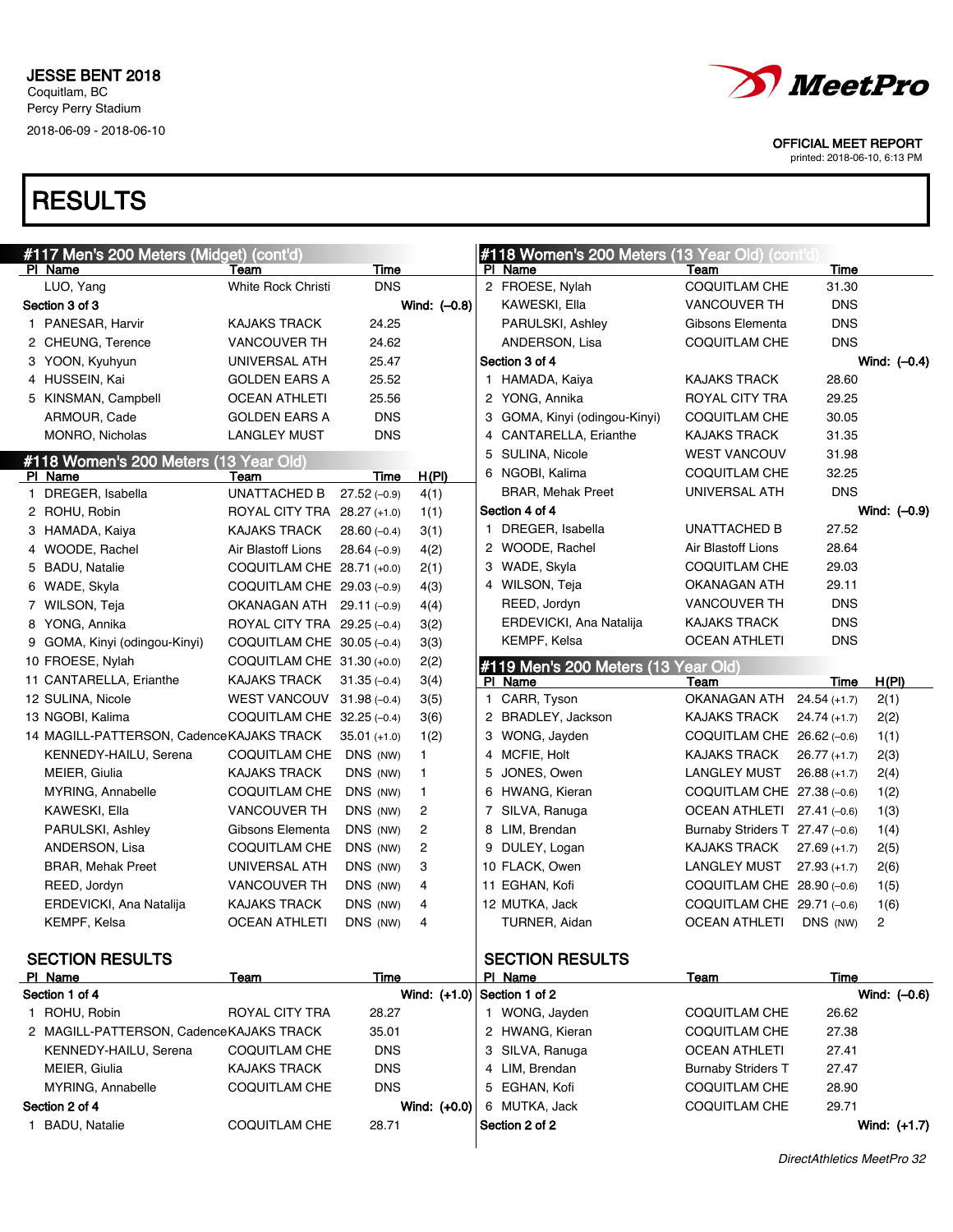

printed: 2018-06-10, 6:13 PM

| #119 Men's 200 Meters (13 Year Old) (cont'd) |                               |               |                               |    | #120 Women's 200 Meters (12 Year Old) (cont'd) |                              |                |                |
|----------------------------------------------|-------------------------------|---------------|-------------------------------|----|------------------------------------------------|------------------------------|----------------|----------------|
| PI Name                                      | Team                          | Time          |                               |    | PI Name                                        | <b>Team</b>                  | Time           |                |
| 1 CARR, Tyson                                | <b>OKANAGAN ATH</b>           | 24.54         |                               |    | 4 MARKEY, Clara                                | <b>CHILLIWACK TR</b>         | 29.55          |                |
| 2 BRADLEY, Jackson                           | <b>KAJAKS TRACK</b>           | 24.74         |                               |    | ROGOZINSKI, Victoria                           | <b>COQUITLAM CHE</b>         | <b>DNS</b>     |                |
| 3 MCFIE, Holt                                | <b>KAJAKS TRACK</b>           | 26.77         |                               |    | NAGRA, Jasleen                                 | UNIVERSAL ATH                | <b>DNS</b>     |                |
| 4 JONES, Owen                                | <b>LANGLEY MUST</b>           | 26.88         |                               |    | #121 Men's 200 Meters (12 Year Old)            |                              |                |                |
| 5 DULEY, Logan                               | <b>KAJAKS TRACK</b>           | 27.69         |                               |    | PI Name                                        | Team                         | Time           | H(PI)          |
| 6 FLACK, Owen                                | <b>LANGLEY MUST</b>           | 27.93         |                               | 1. | FAGBAMIYE, Iyimi                               | UNIVERSAL ATH                | $26.62 (+2.1)$ | 3(1)           |
| TURNER, Aidan                                | <b>OCEAN ATHLETI</b>          | <b>DNS</b>    |                               |    | 2 HAUGHTON, Pishon                             | OKANAGAN ATH 26.93 (+2.1)    |                | 3(2)           |
| #120 Women's 200 Meters (                    | (12 Year Old)                 |               |                               | 3  | <b>MOHAMED, Faaris</b>                         | ELITE TRACK & F 29.31 (+2.1) |                | 3(3)           |
| PI Name                                      | Team                          | Time          | H(PI)                         |    | 4 EVANS, Aidan                                 | GOLDEN EARS A 29.47 (+2.5)   |                | 2(1)           |
| 1 BRUNORO, Maiya                             | <b>LANGLEY MUST</b>           | $28.54(+1.0)$ | 3(1)                          |    | 5 MARTLAND, Kai                                | VANCOUVER TH $29.54$ (+2.1)  |                | 3(4)           |
| 2 STEFANOVIC, Anka                           | Southpointe Acad              | $28.56(+1.0)$ | 3(2)                          |    | 6 BROLIN, Noah                                 | ROYAL CITY TRA 29.63 (+2.1)  |                | 3(5)           |
| 3 KAMBIDI, Mballany                          | ROYAL CITY TRA 28.60 (-1.8)   |               | 1(1)                          |    | 7 PANKRATZ, Kael                               | COQUITLAM CHE 30.42 (+1.3)   |                | 1(1)           |
| 4 HERRELL, Amelia                            | COQUITLAM CHE 29.07 (+1.5)    |               | 2(1)                          |    | 8 THOMAS, Spencer                              | COQUITLAM CHE 30.42 (+1.3)   |                | 1(2)           |
| 5 BEUTHIN, Michela                           | COQUITLAM CHE 29.37 (+1.0)    |               | 3(3)                          | 9  | BRYAN, Nolan                                   | ROYAL CITY TRA 30.64 (+2.5)  |                | 2(2)           |
| 6 MARKEY, Clara                              | CHILLIWACK TR                 | $29.55(+1.0)$ | 3(4)                          |    | 10 BARDINI, Ryan                               | ROYAL CITY TRA 31.52 (+1.3)  |                | 1(3)           |
| 7 ROZMAN, Renzey                             | <b>KAJAKS TRACK</b>           | $29.84(+1.5)$ | 2(2)                          |    | 11 KUKU, Darin Esegemu                         | UNIVERSAL ATH 31.66 (+1.3)   |                | 1(4)           |
| 8 MACLEOD, Scarlet                           | COQUITLAM CHE $30.40$ (-1.8)  |               | 1(2)                          |    | 12 BLAIS, Davyn                                | GOLDEN EARS A 32.75 (+2.5)   |                | 2(3)           |
| 9 GREENE, Sierra                             | VALLEY ROYALS 30.74 (+1.5)    |               | 2(3)                          |    | 13 SCOTT-MONCRIEFF, Kieran                     | COQUITLAM CHE 34.60 (+2.5)   |                | 2(4)           |
| 10 AMBROZIC, Lindsav                         | NorWesters Track 30.88 (-1.8) |               | 1(3)                          |    | 14 MORELAND, Cian                              | ROYAL CITY TRA 35.97 (+1.3)  |                | 1(5)           |
| 11 BAGOSI, Boglarka (bogi)                   | OKANAGAN ATH 31.78 (+1.5)     |               | 2(4)                          |    | <b>BRENT, Alec</b>                             | <b>Burnaby Striders T</b>    | DNS (NW)       | $\mathbf{1}$   |
| 12 FLOOD, Nathalie                           | ROYAL CITY TRA 32.17 (-1.8)   |               | 1(4)                          |    | KARR, Nathan                                   | COQUITLAM CHE                | DNS (NW)       | $\overline{c}$ |
| 13 OLUND, Myah                               | VANCOUVER TH $32.53$ (-1.8)   |               | 1(5)                          |    | RUSSELL, Joel                                  | <b>LANGLEY MUST</b>          | DNS (NW)       | $\overline{c}$ |
| COCKS, Grace                                 | <b>OCEAN ATHLETI</b>          | DNS (NW)      | $\overline{c}$                |    | CARRIERE, Brady                                | COQUITLAM CHE                | DNS (NW)       | $\overline{c}$ |
| KLEINFELD, Tia                               | <b>OCEAN ATHLETI</b>          | DNS (NW)      | 2                             |    | O'BRIEN, Brendan                               | <b>OCEAN ATHLETI</b>         | DNS (NW)       | 3              |
| ROGOZINSKI, Victoria                         | COQUITLAM CHE                 | DNS (NW)      | 3                             |    |                                                |                              |                |                |
| NAGRA, Jasleen                               | UNIVERSAL ATH                 | DNS (NW)      | 3                             |    | <b>SECTION RESULTS</b>                         |                              |                |                |
|                                              |                               |               |                               |    | PI Name                                        | Team                         | Time           |                |
| <b>SECTION RESULTS</b>                       |                               |               |                               |    | Section 1 of 3                                 |                              |                | Wind: $(+1.3)$ |
| PI Name                                      | Team                          | Time          |                               |    | 1 PANKRATZ, Kael                               | COQUITLAM CHE                | 30.42          |                |
| Section 1 of 3                               |                               |               | Wind: $(-1.8)$                |    | 2 THOMAS, Spencer                              | <b>COQUITLAM CHE</b>         | 30.42          |                |
| 1 KAMBIDI, Mballany                          | ROYAL CITY TRA                | 28.60         |                               |    | 3 BARDINI, Ryan                                | ROYAL CITY TRA               | 31.52          |                |
| 2 MACLEOD, Scarlet                           | <b>COQUITLAM CHE</b>          | 30.40         |                               |    | 4 KUKU, Darin Esegemu                          | UNIVERSAL ATH                | 31.66          |                |
| 3 AMBROZIC, Lindsay                          | <b>NorWesters Track</b>       | 30.88         |                               |    | 5 MORELAND, Cian                               | ROYAL CITY TRA               | 35.97          |                |
| 4 FLOOD, Nathalie                            | ROYAL CITY TRA                | 32.17         |                               |    | <b>BRENT, Alec</b>                             | <b>Burnaby Striders T</b>    | <b>DNS</b>     |                |
| 5 OLUND, Myah                                | <b>VANCOUVER TH</b>           | 32.53         |                               |    | Section 2 of 3                                 |                              |                | Wind: (+2.5)   |
| Section 2 of 3                               |                               |               |                               |    | Wind: $(+1.5)$   1 EVANS, Aidan                | <b>GOLDEN EARS A</b>         | 29.47          |                |
| 1 HERRELL, Amelia                            | <b>COQUITLAM CHE</b>          | 29.07         |                               |    | 2 BRYAN, Nolan                                 | ROYAL CITY TRA               | 30.64          |                |
| 2 ROZMAN, Renzey                             | <b>KAJAKS TRACK</b>           | 29.84         |                               |    | 3 BLAIS, Davyn                                 | <b>GOLDEN EARS A</b>         | 32.75          |                |
| 3 GREENE, Sierra                             | <b>VALLEY ROYALS</b>          | 30.74         |                               |    | 4 SCOTT-MONCRIEFF, Kieran                      | <b>COQUITLAM CHE</b>         | 34.60          |                |
| 4 BAGOSI, Boglarka (bogi)                    | OKANAGAN ATH                  | 31.78         |                               |    | KARR, Nathan                                   | COQUITLAM CHE                | <b>DNS</b>     |                |
| COCKS, Grace                                 | <b>OCEAN ATHLETI</b>          | <b>DNS</b>    |                               |    | RUSSELL, Joel                                  | LANGLEY MUST                 | <b>DNS</b>     |                |
| KLEINFELD, Tia                               | <b>OCEAN ATHLETI</b>          | <b>DNS</b>    |                               |    | CARRIERE, Brady                                | <b>COQUITLAM CHE</b>         | <b>DNS</b>     |                |
| Section 3 of 3                               |                               |               | Wind: $(+1.0)$ Section 3 of 3 |    |                                                |                              |                | Wind: $(+2.1)$ |
| 1 BRUNORO, Maiya                             | <b>LANGLEY MUST</b>           | 28.54         |                               |    | 1 FAGBAMIYE, Iyimi                             | UNIVERSAL ATH                | 26.62          |                |
| 2 STEFANOVIC, Anka                           | Southpointe Acad              | 28.56         |                               |    | 2 HAUGHTON, Pishon                             | <b>OKANAGAN ATH</b>          | 26.93          |                |
| 3 BEUTHIN, Michela                           | COQUITLAM CHE                 | 29.37         |                               |    | 3 MOHAMED, Faaris                              | ELITE TRACK & F              | 29.31          |                |
|                                              |                               |               |                               |    |                                                |                              |                |                |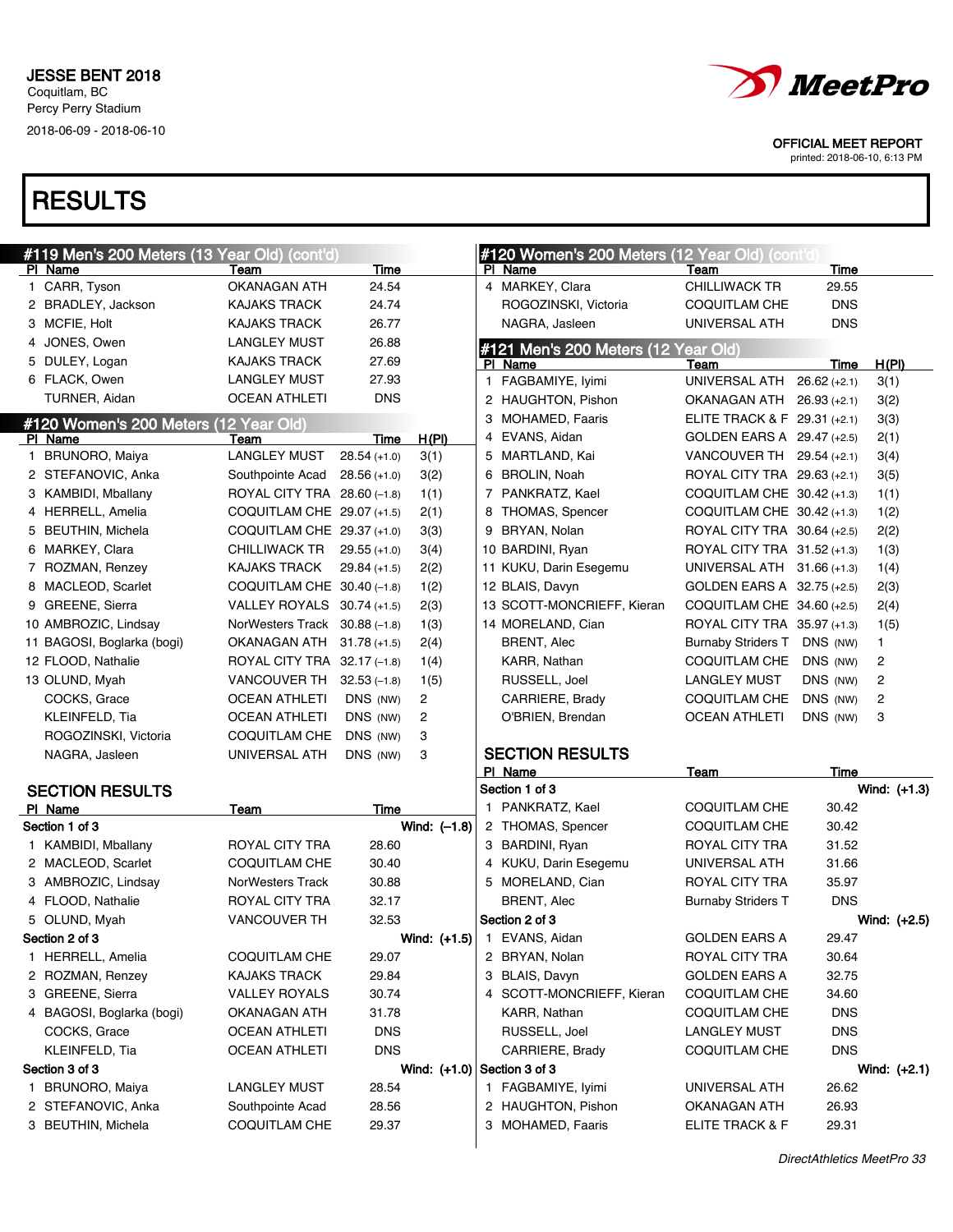

printed: 2018-06-10, 6:13 PM

|                                       | #121 Men's 200 Meters (12 Year Old) (cont'd) |                        |                |              | #122 Women's 200 Meters (11 Year Old) (cont'd |                                         |                    |                |
|---------------------------------------|----------------------------------------------|------------------------|----------------|--------------|-----------------------------------------------|-----------------------------------------|--------------------|----------------|
| PI Name<br>4 MARTLAND, Kai            | Team<br><b>VANCOUVER TH</b>                  | <b>Time</b><br>29.54   |                |              | PI Name<br>KLAUS, Chanine                     | Team<br><b>CHILLIWACK TR</b>            | Time<br><b>DNS</b> |                |
| 5 BROLIN, Noah                        | ROYAL CITY TRA                               | 29.63                  |                |              | MCLAUGHLIN, Camdyn                            | <b>COQUITLAM CHE</b>                    | <b>DNS</b>         |                |
| O'BRIEN, Brendan                      | <b>OCEAN ATHLETI</b>                         | <b>DNS</b>             |                |              | Section 4 of 4                                |                                         |                    | Wind: $(+2.7)$ |
|                                       |                                              |                        |                |              | 1 CHAMBERLAND, Akasha                         | VANCOUVER TH                            | 29.21              |                |
| #122 Women's 200 Meters (11 Year Old) |                                              |                        |                |              | 2 CARDEY, Ava                                 | VANCOUVER OL                            | 29.54              |                |
| PI Name<br>1 CHAMBERLAND, Akasha      | Team<br>VANCOUVER TH                         | Time<br>$29.21 (+2.7)$ | H(PI)          |              | 3 YONG, Ellie                                 | ROYAL CITY TRA                          | 29.80              |                |
| 2 CARDEY, Ava                         | VANCOUVER OL 29.54 (+2.7)                    |                        | 4(1)           |              | 4 SELF, Makenna                               | <b>COQUITLAM CHE</b>                    | 30.53              |                |
| 3 YONG, Ellie                         | ROYAL CITY TRA 29.80 (+2.7)                  |                        | 4(2)           |              | 5 KEMPF, Tayla                                | <b>OCEAN ATHLETI</b>                    | 31.14              |                |
| 4 SELF, Makenna                       | COQUITLAM CHE 30.53 (+2.7)                   |                        | 4(3)<br>4(4)   |              | 6 PARK, Justice                               | LANGLEY MUST                            | 32.74              |                |
| 5 KEMPF, Tayla                        | OCEAN ATHLETI 31.14 (+2.7)                   |                        | 4(5)           |              | 7 NGOBI, Safia                                | <b>COQUITLAM CHE</b>                    | 34.76              |                |
| 6 NOURAEI, Ava                        | COQUITLAM CHE $31.75$ (+2.4)                 |                        |                |              |                                               |                                         |                    |                |
| 7 MARTIN, Kayla                       | OCEAN ATHLETI 32.51 (+3.1)                   |                        | 1(1)<br>2(1)   |              | #123 Men's 200 Meters (11                     | Year Old)                               |                    |                |
| 8 SCHOENROTH, Alexis                  | LANGLEY MUST                                 | $32.69 (+2.3)$         | 3(1)           | $\mathbf{1}$ | PI Name<br>GEORGILAS, lossif (joe)            | Team<br>Burnaby Striders T 28.76 (+2.9) | Time               | H(PI)<br>2(1)  |
| 9 PARK, Justice                       | LANGLEY MUST                                 | $32.74 (+2.7)$         | 4(6)           |              | 2 ARDIZZONI, Massimo                          | UNATTACHED B                            | $28.81 (+2.9)$     | 2(2)           |
| 10 PERK, Emily                        | COQUITLAM CHE 33.07 (+3.1)                   |                        | 2(2)           |              | 3 BHATTACHARYA, Arnav                         | Hampton Park Ele $28.99$ (+2.9)         |                    | 2(3)           |
| 11 FLETCHER, Sasha Haley              | Sunshine Coast S 33.15 (+3.1)                |                        | 2(3)           |              | 4 WADE, Tristan                               | COQUITLAM CHE 30.67 (+2.9)              |                    | 2(4)           |
| 12 MUTKA, Alexis                      | COQUITLAM CHE 33.20 (+2.3)                   |                        | 3(2)           | 5            | SEVERIN, Jack                                 | NorWesters Track 30.70 (+1.4)           |                    | 1(1)           |
| 13 KAWESKI, Claire                    | VANCOUVER TH 33.22 (+2.4)                    |                        | 1(2)           |              | 6 JANKE, Finn                                 | ROYAL CITY TRA 31.95 (+1.4)             |                    | 1(2)           |
| 14 NGOBI, Safia                       | COQUITLAM CHE 34.76 (+2.7)                   |                        | 4(7)           |              | 7 YETERIAN, Roman                             | VANCOUVER TH 32.53 (+2.9)               |                    | 2(5)           |
| 15 FENTON, Ashley                     | COQUITLAM CHE 35.91 (+2.3)                   |                        | 3(3)           |              | 8 SULLIVAN, Ethan                             | Gibsons Elementa 33.48 (+1.4)           |                    | 1(3)           |
| 16 VAUDAN, Gabrielle                  | <b>LANGLEY MUST</b>                          | $35.92 (+2.4)$         | 1(3)           |              | 9 MONTAKHAB, Manny                            | ROYAL CITY TRA 35.61 (+2.9)             |                    | 2(6)           |
| 17 MCKENNA, Kaitlyn                   | <b>LANGLEY MUST</b>                          | $36.53 (+2.4)$         | 1(4)           |              | 10 FROESE, Brayden                            | COQUITLAM CHE 35.70 (+1.4)              |                    | 1(4)           |
| 18 ROBINSON, Makenna                  | LANGLEY MUST                                 | $39.57 (+3.1)$         | 2(4)           |              | WILLIAMS, Ben                                 | ROYAL CITY TRA                          | DNS (NW)           | 1              |
| KLAUS, Chanine                        | <b>CHILLIWACK TR</b>                         | DNS (NW)               | 3              |              | SANCHEZ-MASETTO, PasqualeLANGLEY MUST         |                                         | DNS (NW)           | $\mathbf{1}$   |
| PASHA, Diya Zehra                     | <b>KAJAKS TRACK</b>                          | DNS (NW)               | 2              |              |                                               |                                         |                    |                |
| MANDER, Gurleen                       | UNIVERSAL ATH                                | DNS (NW)               | 1              |              | <b>SECTION RESULTS</b>                        |                                         |                    |                |
| MCLAUGHLIN, Camdyn                    | COQUITLAM CHE                                | DNS (NW)               | 3              |              | PI Name                                       | Team                                    | Time               |                |
|                                       |                                              |                        |                |              | Section 1 of 2                                |                                         |                    | Wind: $(+1.4)$ |
| <b>SECTION RESULTS</b>                |                                              |                        |                |              | 1 SEVERIN, Jack                               | NorWesters Track                        | 30.70              |                |
| PI Name                               | Team                                         | Time                   |                |              | 2 JANKE, Finn                                 | ROYAL CITY TRA                          | 31.95              |                |
| Section 1 of 4                        |                                              |                        | Wind: $(+2.4)$ |              | 3 SULLIVAN, Ethan                             | Gibsons Elementa                        | 33.48              |                |
| 1 NOURAEI, Ava                        | COQUITLAM CHE                                | 31.75                  |                |              | 4 FROESE, Brayden                             | COQUITLAM CHE                           | 35.70              |                |
| 2 KAWESKI, Claire                     | <b>VANCOUVER TH</b>                          | 33.22                  |                |              | WILLIAMS, Ben                                 | ROYAL CITY TRA                          | <b>DNS</b>         |                |
| 3 VAUDAN, Gabrielle                   | <b>LANGLEY MUST</b>                          | 35.92                  |                |              | SANCHEZ-MASETTO, PasqualeLANGLEY MUST         |                                         | <b>DNS</b>         |                |
| 4 MCKENNA, Kaitlyn                    | <b>LANGLEY MUST</b>                          | 36.53                  |                |              | Section 2 of 2                                |                                         |                    | Wind: (+2.9)   |
| MANDER, Gurleen                       | UNIVERSAL ATH                                | <b>DNS</b>             |                |              | 1 GEORGILAS, lossif (joe)                     | <b>Burnaby Striders T</b>               | 28.76              |                |
| Section 2 of 4                        |                                              |                        | Wind: (+3.1)   |              | 2 ARDIZZONI, Massimo                          | UNATTACHED B                            | 28.81              |                |
| 1 MARTIN, Kayla                       | <b>OCEAN ATHLETI</b>                         | 32.51                  |                |              | 3 BHATTACHARYA, Arnav                         | Hampton Park Ele                        | 28.99              |                |
| 2 PERK, Emily                         | COQUITLAM CHE                                | 33.07                  |                |              | 4 WADE, Tristan                               | <b>COQUITLAM CHE</b>                    | 30.67              |                |
| 3 FLETCHER, Sasha Haley               | Sunshine Coast S                             | 33.15                  |                | 5            | YETERIAN, Roman                               | VANCOUVER TH                            | 32.53              |                |
| 4 ROBINSON, Makenna                   | <b>LANGLEY MUST</b>                          | 39.57                  |                |              | 6 MONTAKHAB, Manny                            | ROYAL CITY TRA                          | 35.61              |                |
| PASHA, Diya Zehra                     | <b>KAJAKS TRACK</b>                          | <b>DNS</b>             |                |              | #124 Women's 800 Meters (Wheelchair)          |                                         |                    |                |
| Section 3 of 4                        |                                              |                        | Wind: $(+2.3)$ |              | PI Name                                       | <u>Team</u>                             | <b>Time</b>        |                |
| 1 SCHOENROTH, Alexis                  | <b>LANGLEY MUST</b>                          | 32.69                  |                |              | 1 DIALLO, Djami                               | <b>WC Race Series S</b>                 | 2:44.10            |                |
| 2 MUTKA, Alexis                       | COQUITLAM CHE                                | 33.20                  |                |              |                                               |                                         |                    |                |
| 3 FENTON, Ashley                      | COQUITLAM CHE                                | 35.91                  |                |              |                                               |                                         |                    |                |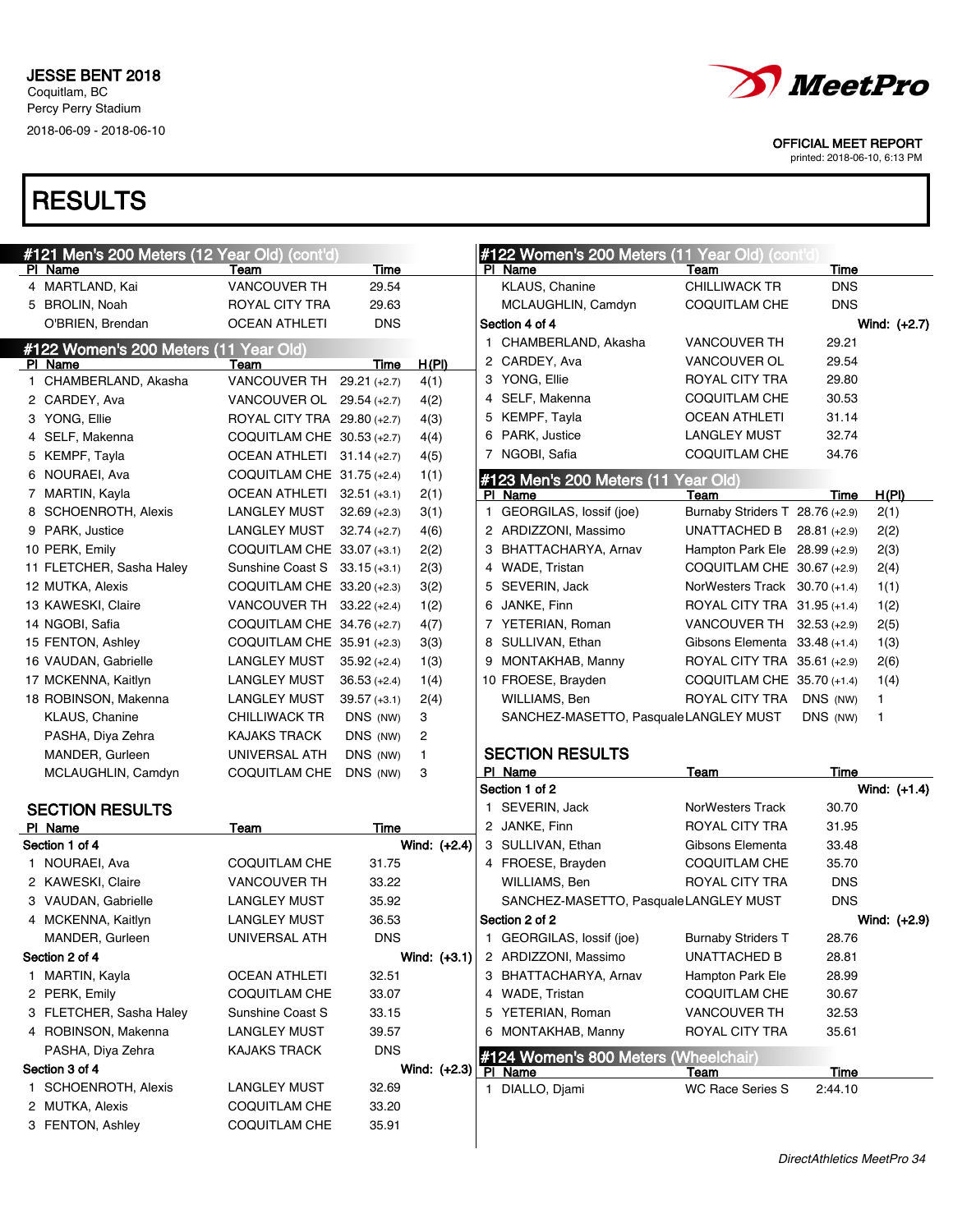

printed: 2018-06-10, 6:13 PM

| #125 Men's 800 Meters (Wheelchair) |                         |             | #130 Women's 800 Meters (Youth)   |                      |            |
|------------------------------------|-------------------------|-------------|-----------------------------------|----------------------|------------|
| PI Name                            | Team                    | Time        | PI Name                           | Team                 | Time       |
| SMYTH, Tristan                     | <b>WC Race Series S</b> | 1:48.15     | BAZIW, Bridgett<br>1              | VANCOUVER OL         | 2:19.17    |
| DEWITT, Nathan                     | <b>WC Race Series S</b> | 2:26.37     | 2 KONRAD, Sophie                  | <b>HERSHEY HARRI</b> | 2:19.19    |
| YUEN, Daryl                        | <b>WC Race Series S</b> | <b>DNS</b>  | 3 SMIGELSKI, Natasha              | <b>COQUITLAM CHE</b> | 2:21.81    |
|                                    |                         |             | 4 SOKOL-SNYDER, Natalie           | <b>HERSHEY HARRI</b> | 2:25.70    |
| #126 Women's 800 Meters (Open)     |                         |             | 5 SAVAGE, Freya                   | VANCOUVER OL         | 2:27.13    |
| PI Name                            | Team                    | Time        | 6 RANAHAN, Alicia                 | <b>HERSHEY HARRI</b> | 2:27.19    |
| 1 WALMSLEY, Honor                  | <b>VANCOUVER TH</b>     | 2:15.96     | 7 MCDONELL, Olivia                | <b>COQUITLAM CHE</b> | 2:29.58    |
| 2 CAIRNS, Brianna                  | <b>UNATTACHED B</b>     | 2:18.56     | 8 PRANGLEY, Charlotte             | <b>HERSHEY HARRI</b> | 2:31.02    |
| 3 NOORT, Claire                    | <b>UNATTACHED B</b>     | 2:21.12     | 9 SMITH, Erica                    | <b>HERSHEY HARRI</b> | 2:31.84    |
| 4 GUSTIN, Isabella                 | <b>HERSHEY HARRI</b>    | 2:21.50     | 10 HEFFRING, Kylie                | <b>HERSHEY HARRI</b> | 2:35.05    |
| 5 SHANNON, Jennifer                | Unattached              | 2:21.57     | 11 HARRIS, Laura                  | <b>HERSHEY HARRI</b> | 2:36.92    |
| FARMER, Katie                      | <b>COQUITLAM CHE</b>    | <b>DNS</b>  | RENNER, Madeline                  | <b>HERSHEY HARRI</b> | <b>DNS</b> |
| GILL, Jasmine                      | UNIVERSAL ATH           | <b>DNS</b>  |                                   |                      |            |
|                                    |                         |             | #131 Men's 800 Meters (Youth)     |                      |            |
| #127 Men's 800 Meters (Open)       |                         |             | PI Name                           | Team                 | Time       |
| PI Name                            | Team                    | Time        | VAN ALLEN, Fraser<br>$\mathbf{1}$ | Mid Island Distanc   | 1:57.96    |
| 1 HUGHES-GEEKIE, Davis             | OKANAGAN ATH            | 1:56.24     | 2 KEANE, Michael                  | UNATTACHED B         | 1:58.70    |
| 2 KITS, Aidan                      | Unattached              | 1:56.57     | 3 SCHERBAN, Jason                 | OKANAGAN ATH         | 1:59.06    |
| 3 TORRES, Richard                  | UNATTACHED B            | 1:57.09     | 4 MCLAUGHLIN, Brendan             | <b>COQUITLAM CHE</b> | 2:00.85    |
| 4 BIRO, Stefan                     | <b>HERSHEY HARRI</b>    | 1:57.19     | 5 ROBINSON, lan                   | <b>VANCOUVER TH</b>  | 2:05.12    |
| 5 JOBSON-STIER, Shea               | ELITE TRACK & F         | 1:57.36     | 6 ARCADI, Karl                    | ROYAL CITY TRA       | 2:10.74    |
| 6 BASHER, Mitchell                 | UVIC TRACK CLU          | 1:57.44     | 7 BRADBURY, Spencer               | Mid Island Distanc   | 2:11.18    |
| 7 KELLOWAY, Daniel                 | PEARLGATE TRA           | 1:58.28     | 8 BIZZOTTO, Gianluca              | <b>HERSHEY HARRI</b> | 2:11.87    |
| 8 SERVISS, Max                     | UVIC TRACK CLU          | 2:01.61     | 9 MIAN, Yousef                    | NEW WEST SPA         | 2:12.07    |
| 9 BROWN, Jeremy                    | UNATTACHED B            | 2:12.99     | 10 UHRICH, Dylan                  | VANCOUVER OL         | 2:12.78    |
| 10 PINCKARD, Mark                  | <b>OCEAN ATHLETI</b>    | 2:14.20     | 11 ZIMMERMAN, Joshua              | <b>HERSHEY HARRI</b> | 2:12.81    |
| 11 GRIMES, Douglas                 | NorWesters Track        | 2:40.30     | 12 PETERSEN, Christian            | VANCOUVER OL         | 2:12.85    |
| WONG, Brendan                      | COQUITLAM CHE           | <b>DNS</b>  | 13 MCKAY, Fraser                  | <b>OCEAN ATHLETI</b> | 2:31.01    |
|                                    |                         |             |                                   |                      |            |
| #128 Women's 800 Meters (Junior)   |                         |             | #132 Women's 800 Meters (Midget)  |                      |            |
| PI Name                            | Team                    | Time        | PI Name                           | Team                 | Time       |
| 1 HUSTON, Madelyn                  | <b>GOLDEN EARS A</b>    | 2:20.87     | 1 HUNT, Emily                     | Mid Island Distanc   | 2:23.54    |
| 2 TERRY, Alyssa                    | <b>COASTAL TRACK</b>    | 2:32.92     | 2 KALISCH, Milena                 | <b>OCEAN ATHLETI</b> | 2:26.24    |
| 3 CURIEL, Ariona                   | COQUITLAM CHE           | 3:02.62     | 3 TASDEMIR, Selin                 | <b>KAJAKS TRACK</b>  | 2:27.61    |
|                                    |                         |             | 4 MITCHELL, Ava                   | <b>OCEAN ATHLETI</b> | 2:29.75    |
| #129 Men's 800 Meters (Junior)     |                         |             | 5<br>NOVAK-KLOTZ, Nanette         | <b>VANCOUVER TH</b>  | 2:31.33    |
| PI Name                            | <u>Team</u>             | <u>Time</u> | 6 YAKEMCHUK, Abigail              | <b>OCEAN ATHLETI</b> | 2:31.74    |
| 1 BUCKINGHAM, Paul                 | UNATTACHED B            | 1:59.28     | 7 GRAF, Ava                       | OKANAGAN ATH         | 2:35.16    |
| 2 DAVID, Tyler                     | UVIC TRACK CLU          | 1:59.36     | 8 JAMES, Sophie                   | <b>KAJAKS TRACK</b>  | 2:37.76    |
| 3 HARRIS, Luke                     | <b>HERSHEY HARRI</b>    | 2:00.96     | 9 KAWAMURA, Kezia                 | <b>KAJAKS TRACK</b>  | 2:38.75    |
| 4 MEKONNEN, Ephrem                 | NEW WEST SPA            | 2:02.50     | 10 REDDIN, Jenaya                 | <b>COQUITLAM CHE</b> | 2:40.26    |
| 5 ISNOR, Jackson                   | Mid Island Distanc      | 2:02.76     | 11 BATCHO, Ella                   | Sea to Sky Athleti   | 2:42.72    |
| 6 FOSTER, Liam                     | <b>COASTAL TRACK</b>    | 2:05.56     | 12 BAJARUNAS, Liepa               | <b>COQUITLAM CHE</b> | 2:43.72    |
| 7 KAPS, Linden                     | Mid Island Distanc      | 2:06.38     |                                   |                      |            |
| 8 WILKIE, Ethan                    | UNATTACHED B            | 2:07.40     |                                   |                      |            |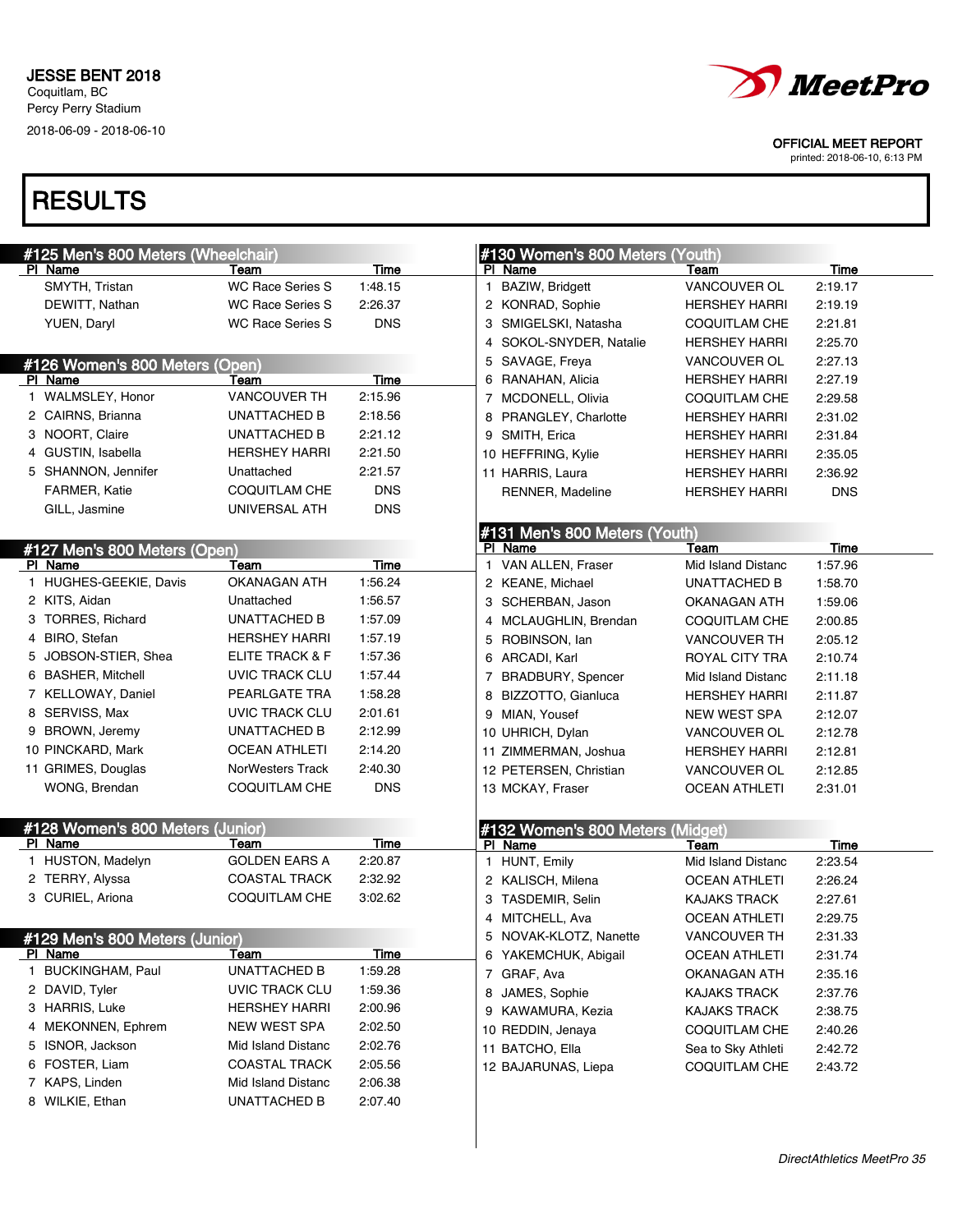

printed: 2018-06-10, 6:13 PM

| #133 Men's 800 Meters (Midget)        |                      |             | #136 Women's 800 Meters (12 Year Old) (cont'd) |                      |             |
|---------------------------------------|----------------------|-------------|------------------------------------------------|----------------------|-------------|
| PI Name                               | Team                 | <u>Time</u> | PI Name                                        | Team                 | Time        |
| 1 MAWJI, Darius                       | <b>COQUITLAM CHE</b> | 2:09.72     | 9 PANKIW, Raine                                | <b>VALLEY ROYALS</b> | 2:53.09     |
| 2 GILL, Robin                         | UNIVERSAL ATH        | 2:17.80     | 10 THIEL, Sarah                                | <b>VALLEY ROYALS</b> | 2:54.12     |
| 3 MAURICE, Francois                   | <b>HERSHEY HARRI</b> | 2:25.63     | 11 VIRGINILLO, Shantelle                       | <b>GOLDEN EARS A</b> | 2:54.52     |
| 4 MEIER, Andrew                       | <b>LANGLEY MUST</b>  | 2:26.66     |                                                |                      |             |
| 5 KANUKA, Charlie                     | NorWesters Track     | 2:29.28     | #137 Men's 800 Meters (12 Year Old)            |                      |             |
| 6 KIM, Tae                            | COQUITLAM CHE        | 2:30.36     | PI Name                                        | Team                 | Time        |
| 7 WALL, Jacob                         | <b>GOLDEN EARS A</b> | 2:32.60     | NICOL, Connor<br>$\mathbf{1}$                  | <b>OCEAN ATHLETI</b> | 2:29.25     |
| ROBERTSON, Lucas                      | <b>HERSHEY HARRI</b> | <b>NT</b>   | 2 MARTLAND, Kai                                | VANCOUVER TH         | 2:29.36     |
|                                       |                      |             | 3 O'BRIEN, Brendan                             | <b>OCEAN ATHLETI</b> | 2:30.67     |
| #134 Women's 800 Meters (13 Year Old) |                      |             | 4 EVANS, Aidan                                 | <b>GOLDEN EARS A</b> | 2:31.50     |
| PI Name                               | Team                 | Time        | 5 HODGSON, James                               | <b>OCEAN ATHLETI</b> | 2:35.75     |
| 1 MADSEN, Ella                        | <b>COQUITLAM CHE</b> | 2:22.91     | 6 ADAMS, Joey                                  | <b>LANGLEY MUST</b>  | 2:39.86     |
| 2 WOODE, Rachel                       | Air Blastoff Lions   | 2:26.75     | 7 GILLAN, Arjan                                | <b>OCEAN ATHLETI</b> | 2:45.43     |
| 3 SOOBRIAN, Lauren                    | VANCOUVER TH         | 2:30.83     | 8 BROLIN, Noah                                 | ROYAL CITY TRA       | 2:48.92     |
| 4 LINSLEY, Emma                       | <b>WEST VANCOUV</b>  | 2:38.14     | 9 BAJARUNAS, Marty                             | <b>COQUITLAM CHE</b> | 2:50.33     |
| 5 THEUNISSEN, Lise-Ann                | <b>GOLDEN EARS A</b> | 2:42.24     | 10 BRYAN, Nolan                                | ROYAL CITY TRA       | 2:52.70     |
| 6 CURIEL, Itzel                       | <b>COQUITLAM CHE</b> | 2:43.11     | 11 BARDINI, Ryan                               | ROYAL CITY TRA       | 2:56.06     |
| 7 NGOBI, Kalima                       | <b>COQUITLAM CHE</b> | 2:43.33     | 12 BOMFORD-MOORE, Liam                         | <b>KAJAKS TRACK</b>  | 2:57.60     |
| WADE, Skyla                           | <b>COQUITLAM CHE</b> | <b>DNS</b>  | 13 HEINRICHS, James                            | <b>COQUITLAM CHE</b> | 3:00.61     |
| ROHU, Robin                           | ROYAL CITY TRA       | <b>DNS</b>  | 14 SEKHON, Ramneek Singh                       | NEW WEST SPA         | 3:06.37     |
| <b>KALNINS, Ella</b>                  | COQUITLAM CHE        | <b>DNS</b>  | 15 MANNING, Riley                              | COQUITLAM CHE        | 3:29.52     |
| KAWESKI, Ella                         | VANCOUVER TH         | <b>DNS</b>  |                                                |                      |             |
| GORDON, Madison                       | <b>LANGLEY MUST</b>  | <b>DNS</b>  | #138 Women's 600 Meters (11 Year Old)          |                      |             |
|                                       |                      |             | PI Name                                        | Team                 | Time        |
| #135 Men's 800 Meters (13 Year Old)   |                      |             | <b>BARTON, Gabriella</b><br>$\mathbf{1}$       | VANCOUVER TH         | 1:50.36     |
| PI Name                               | Team                 | Time        | 2 SYMON, Chloe                                 | VANCOUVER TH         | 1:51.79     |
| 1 LEE, Caiden                         | <b>OCEAN ATHLETI</b> | 2:13.89     | 3 LOGAN, Kate                                  | VANCOUVER TH         | 1:53.57     |
| 2 CARR, Tyson                         | OKANAGAN ATH         | 2:13.98     | 4 CHAMBERLAND, Akasha                          | <b>VANCOUVER TH</b>  | 1:57.32     |
| 3 BRADLEY, Jackson                    | <b>KAJAKS TRACK</b>  | 2:28.01     | 5 SIKORA, Haley                                | <b>GOLDEN EARS A</b> | 2:01.29     |
| 4 HORLOCK, Brayden                    | VANCOUVER TH         | 2:30.74     | 6 MUTKA, Alexis                                | <b>COQUITLAM CHE</b> | 2:02.31     |
| 5 WONG, Jayden                        | <b>COQUITLAM CHE</b> | 2:30.90     | 7 HALLER, Ezra                                 | <b>GOLDEN EARS A</b> | 2:04.41     |
| 6 DHALIWAL, Sukhmandeep               | UNIVERSAL ATH        | 2:58.34     | 8 PARK, Justice                                | <b>LANGLEY MUST</b>  | 2:06.61     |
| 7 LAURITZEN, Ethan                    | ROYAL CITY TRA       | 3:01.09     | 9 TORRANCE, Allison                            | VANCOUVER OL         | 2:10.30     |
| HUMENIUK, Isaac                       | <b>LANGLEY MUST</b>  | <b>DNS</b>  | 10 NGOBI, Safia                                | <b>COQUITLAM CHE</b> | 2:11.91     |
| PANKRATZ, Kohen                       | COQUITLAM CHE        | <b>DNS</b>  | 11 KAWESKI, Claire                             | <b>VANCOUVER TH</b>  | 2:12.66     |
| FLACK, Owen                           | <b>LANGLEY MUST</b>  | <b>DNS</b>  | 12 FLETCHER, Sasha Haley                       | Sunshine Coast S     | 2:14.41     |
|                                       |                      |             | 13 TURNER, Madeleine                           | <b>OCEAN ATHLETI</b> | 2:16.96     |
| #136 Women's 800 Meters (12 Year Old) |                      |             | 14 MCLEAN, Ayla                                | COQUITLAM CHE        | 2:17.21     |
| PI Name                               | <u>Team</u>          | <b>Time</b> | 15 VAUDAN, Gabrielle                           | LANGLEY MUST         | 2:21.68     |
| 1 HODGSON, Maella                     | <b>OCEAN ATHLETI</b> | 2:28.93     | 16 FENTON, Ashley                              | COQUITLAM CHE        | 2:23.91     |
| 2 STEFANOVIC, Anka                    | Southpointe Acad     | 2:38.07     | 17 BHOPAL, Danika                              | <b>COQUITLAM CHE</b> | 2:32.65     |
| 3 VAN DER HOVEN, Nicolette            | GOLDEN EARS A        | 2:39.43     |                                                |                      |             |
| 4 KRUK, Anna                          | <b>VANCOUVER TH</b>  | 2:40.60     | #139 Men's 600 Meters (11 Year Old)            |                      |             |
| 5 TUKKER, Nyla                        | <b>VANCOUVER TH</b>  | 2:42.16     | PI Name                                        | <u>Team</u>          | <b>Time</b> |
| 6 ALI, Zehra                          | ROYAL CITY TRA       | 2:43.06     | 1 WADE, Tristan                                | <b>COQUITLAM CHE</b> | 1:47.57     |
| 7 MARKEY, Clara                       | <b>CHILLIWACK TR</b> | 2:45.27     | 2 PRIMEAU, Luc                                 | <b>VANCOUVER TH</b>  | 1:49.13     |
| 8 CHIANG, Indira                      | ROYAL CITY TRA       | 2:48.43     | 3 CARLSON, Maclean                             | VANCOUVER TH         | 1:51.18     |
|                                       |                      |             |                                                |                      |             |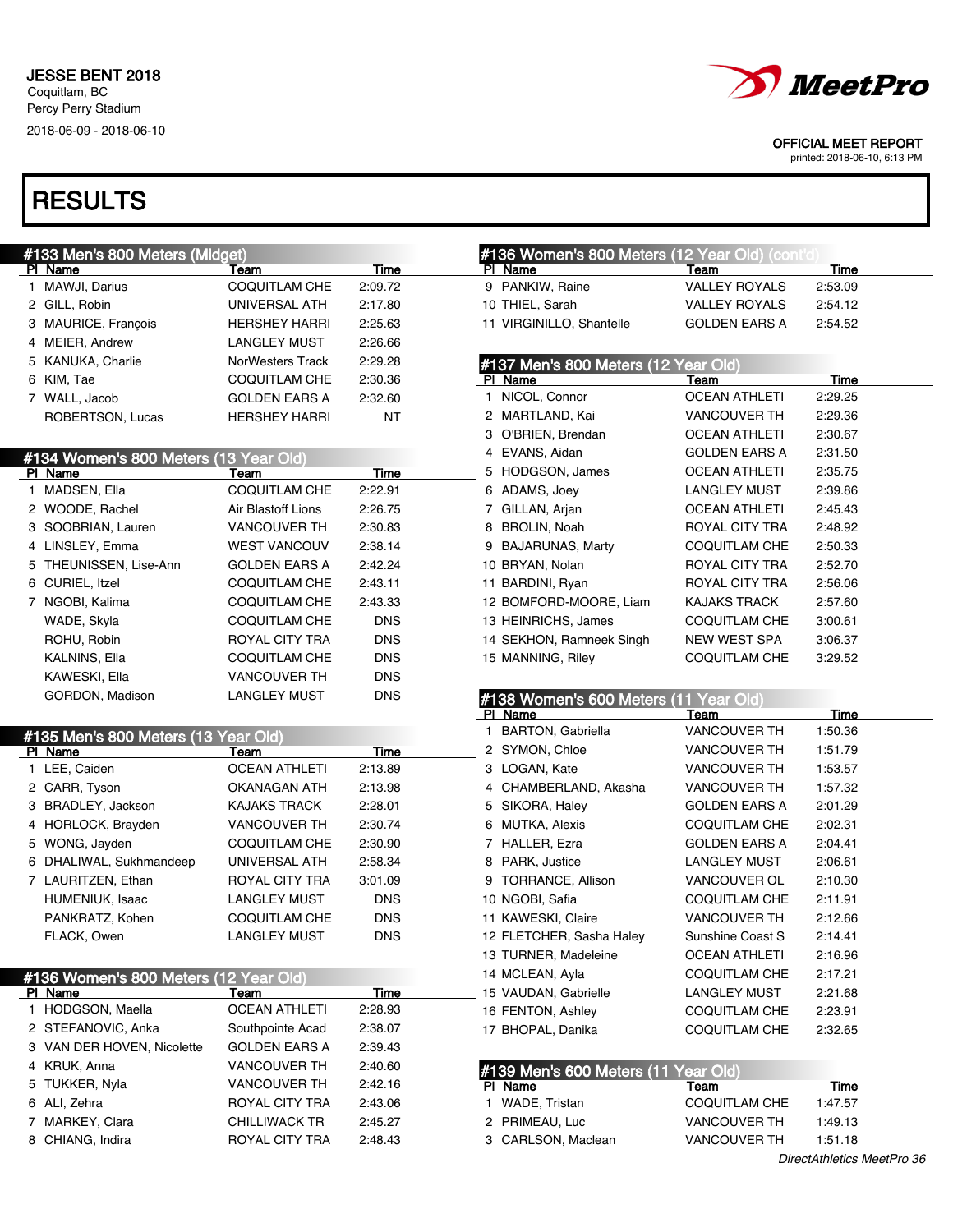

printed: 2018-06-10, 6:13 PM

| #139 Men's 600 Meters (11 Year Old) (cont'd)      |                         |                    | #142 Women's 600 Meters (9 Year Old)     |                      |            |  |
|---------------------------------------------------|-------------------------|--------------------|------------------------------------------|----------------------|------------|--|
| PI Name                                           | Team                    | Time               | PI Name                                  | Team                 | Time       |  |
| 4 SMITH, Samuel                                   | <b>LANGLEY MUST</b>     | 1:53.24            | 1 STEFANOVIC, Mina                       | Southpointe Acad     | 2:09.27    |  |
| 5 SEVERIN, Jack                                   | <b>NorWesters Track</b> | 1:56.24            | 2 SILVA, Shenuli                         | <b>OCEAN ATHLETI</b> | 2:18.30    |  |
| 6 COMMERFORD, Liam                                | <b>COQUITLAM CHE</b>    | 1:57.43            | 3 GRACIA, Mia                            | ROYAL CITY TRA       | 2:24.67    |  |
| 7 JANKE, Finn                                     | ROYAL CITY TRA          | 1:58.33            | 4 WOLF, Maya                             | <b>WEST VANCOUV</b>  | 2:25.85    |  |
| 8 ARDIZZONI, Massimo                              | UNATTACHED B            | 2:04.58            | 5 VAUDAN, Madeleine                      | <b>LANGLEY MUST</b>  | 2:26.69    |  |
| 9 SULLIVAN, Ethan                                 | Gibsons Elementa        | 2:05.80            | 6 MONTAKHAB, Maiysa                      | ROYAL CITY TRA       | 2:31.64    |  |
| 10 PETCU, Denis Gabriel                           | NEW WEST SPA            | 2:06.81            | 7 CHIANG, Amara                          | ROYAL CITY TRA       | 2:34.24    |  |
| 11 DE LA CRUZ, Leandro                            | ROYAL CITY TRA          | 2:07.28            | 8 TERLICHER, Mya                         | ROYAL CITY TRA       | 2:36.28    |  |
| 12 LAURITZEN, Julian                              | ROYAL CITY TRA          | 2:12.36            | 9 TSOK, Madeleine                        | <b>COQUITLAM CHE</b> | 2:36.75    |  |
| 13 DANESSHKHOU, Arad                              | <b>COQUITLAM CHE</b>    | 2:37.99            |                                          |                      |            |  |
| 14 OPENSHAW, Conlan                               | <b>COQUITLAM CHE</b>    | 2:41.64            | #143 Men's 600 Meters (9 Year Old)       |                      |            |  |
| SANCHEZ-MASETTO, PasqualeLANGLEY MUST             |                         | <b>DNS</b>         | PI Name                                  | Team                 | Time       |  |
|                                                   |                         |                    | 1 TSOK, Matthew                          | <b>COQUITLAM CHE</b> | 2:18.58    |  |
| #140 Women's 600 Meters (10 Year Old)             |                         |                    | 2 WOODE, Nolan                           | Air Blastoff Lions   | 2:20.72    |  |
| PI Name                                           | Team                    | Time               | 3 POPE, Oliver                           | ROYAL CITY TRA       | 2:22.80    |  |
| 1 MACLEOD, Tessa                                  | <b>COQUITLAM CHE</b>    | 2:03.68            | 4 MORELAND, Finn                         | ROYAL CITY TRA       | 2:27.03    |  |
| 2 OSTROSSER, Chloe                                | <b>OCEAN ATHLETI</b>    | 2:17.74            | 5 GRUMMISCH, Zachary                     | <b>GOLDEN EARS A</b> | 2:33.10    |  |
| 3 BERGERON, Clea                                  | ROYAL CITY TRA          | 2:28.49            | BIELA, Alexander                         | <b>LANGLEY MUST</b>  | <b>DNS</b> |  |
| 4 PARKES-SLUIS, Juno                              | ROYAL CITY TRA          | 2:42.55            |                                          |                      |            |  |
| FORSYTH, Ava                                      | ROYAL CITY TRA          | <b>DNS</b>         | #145 Men's 5000m Walk (Open)             |                      |            |  |
| NYANDORO, Mikaela                                 | <b>WEST VANCOUV</b>     | <b>DNS</b>         | PI Name                                  | Team                 | Time       |  |
| LOCONTE, Maresa                                   | ROYAL CITY TRA          | <b>DNS</b>         | 1 GEE, Arthur                            | <b>GREYHOUNDS M</b>  | 41:45.28   |  |
|                                                   |                         |                    |                                          |                      |            |  |
| #141 Men's 600 Meters (10 Year Old)               |                         |                    | #146 Women's 5000m Walk (Junior)         |                      |            |  |
|                                                   |                         |                    | PI Name                                  |                      |            |  |
| PI Name                                           | Team                    | Time               |                                          | Team                 | Time       |  |
| 1 HAYDEN, Miles                                   | <b>LANGLEY MUST</b>     | 1:55.62            | 1 LU, Joean                              | <b>RACEWALK WES</b>  | 26:00.80   |  |
| 2 SCHIEBLER, Jackson                              | ROYAL CITY TRA          | 1:55.87            | 2 DANIELSON, Kyra                        | <b>RACEWALK WES</b>  | 27:47.15   |  |
| 3 CLARKE, Elijah                                  | <b>VANCOUVER TH</b>     | 1:59.15            |                                          |                      |            |  |
| 4 GRAFF, Tre                                      | <b>KAJAKS TRACK</b>     | 2:02.49            | #148 Women's 5000m Walk (Youth)          |                      |            |  |
| 5 PETRIW, Dean                                    | COQUITLAM CHE           | 2:04.11            | PI Name                                  | Team                 | Time       |  |
| 6 LAGA, Marek                                     | ROYAL CITY TRA          | 2:06.52            | 1 CARDLE, Cassidy                        | <b>RACEWALK WES</b>  | 26:11.12   |  |
| 7 THEUNISSEN, Luke                                | <b>GOLDEN EARS A</b>    | 2:06.62            | 2 YU, Joanna                             | RACEWALK WES         | 28:32.20   |  |
| 8 NIVEN, Alexander                                | <b>COQUITLAM CHE</b>    | 2:09.14            | 3 VU, Charlene                           | RACEWALK WES         | 30:42.65   |  |
| 9 JESSOME, Patrick                                | ROYAL CITY TRA          | 2:12.91            |                                          |                      |            |  |
| 10 BLAIS, Terence                                 | <b>GOLDEN EARS A</b>    | 2:13.39            |                                          |                      |            |  |
| 11 MACPHERSON, Nicholas                           | <b>OCEAN ATHLETI</b>    | 2:15.30            | #149 Men's 5000m Walk (Youth)<br>PI Name | Team                 | Time       |  |
|                                                   | <b>COQUITLAM CHE</b>    | 2:15.71            | 1 TSE, Johnny                            | RACEWALK WES         | 24:45.12   |  |
| 12 CLARKE, Keigan                                 | COQUITLAM CHE           |                    | 2 SOLIVEN, Daniel                        | <b>RACEWALK WES</b>  | 24:55.88   |  |
| 13 THIELE-CROCKER, Billy<br>14 BERGERON, Finnegan | ROYAL CITY TRA          | 2:18.26<br>2:19.14 | 3 WILSON, Tyler                          | <b>OCEAN ATHLETI</b> | 26:00.34   |  |
| 15 HAMADA, Tai                                    | <b>KAJAKS TRACK</b>     | 2:20.39            | 4 HIRANI, Nikhil                         | RACEWALK WES         | 26:32.16   |  |
|                                                   | <b>COQUITLAM CHE</b>    |                    |                                          |                      |            |  |
| 16 SHAFERMAN, Nathaniel                           |                         | 2:20.87            |                                          |                      |            |  |
| 17 SEKHON, Inderbir Singh                         | <b>NEW WEST SPA</b>     | 2:29.05            | #151 Men's 10000m Walk (Open)<br>PI Name | Team                 | Time       |  |
| 18 BRYAN, Grayson                                 | ROYAL CITY TRA          | 2:30.26            | 1 LIANG, Alger                           | RACEWALK WES         | 42:54.98   |  |
| MAGDALINSKI, Tyler                                | <b>COQUITLAM CHE</b>    | <b>DNS</b>         | 2 CHENG, Colis                           | RACEWALK WES         | 46:08.54   |  |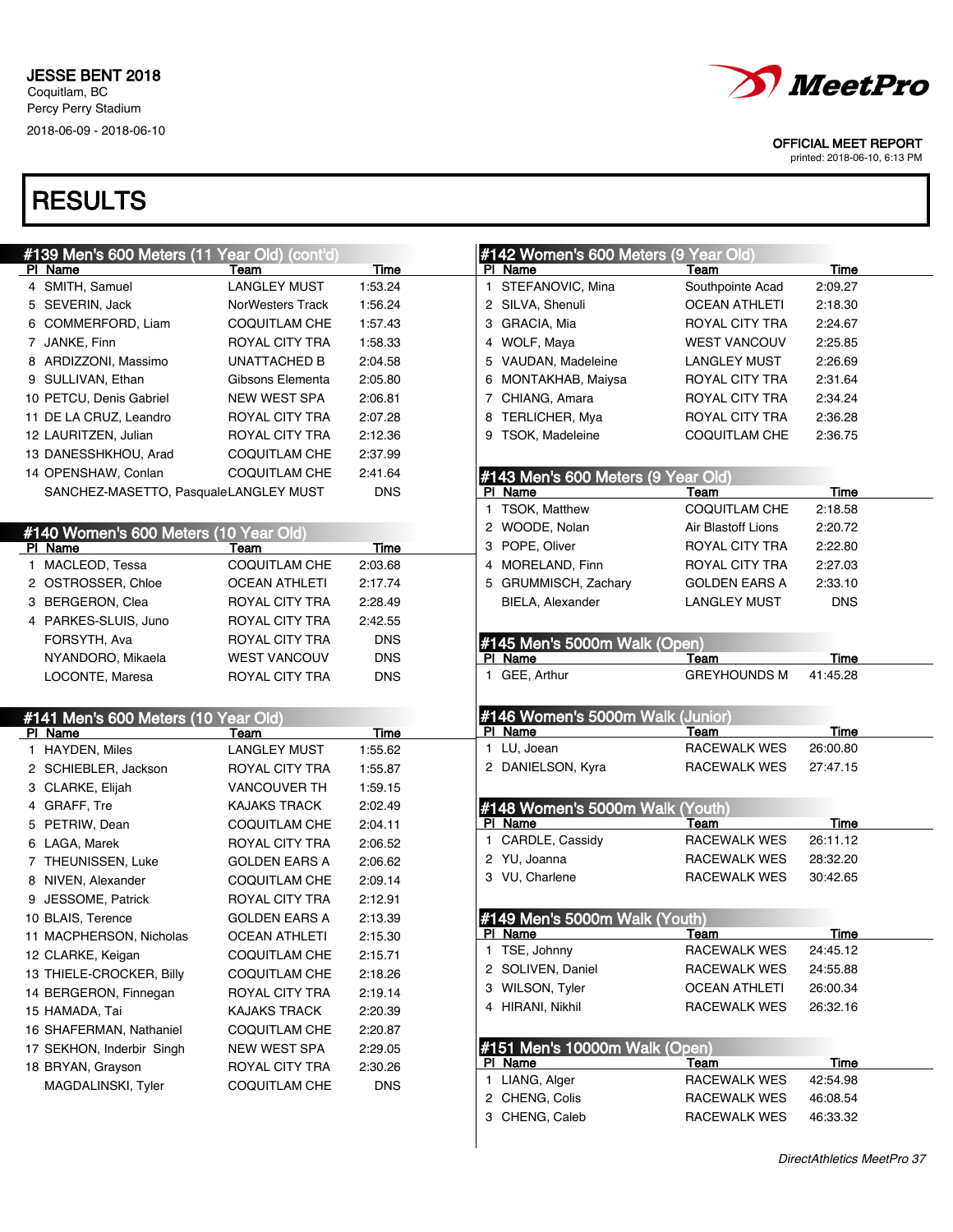

printed: 2018-06-10, 6:13 PM

| #156 Women's 1500m Walk (Midget)                |                             |             | #167 Men's 800m Walk (9 Year Old)              |                        |                   |
|-------------------------------------------------|-----------------------------|-------------|------------------------------------------------|------------------------|-------------------|
| PI Name                                         | Team<br><b>RACEWALK WES</b> | Time        | PI Name                                        | Team                   | Time              |
| 1 HAINTZ, Kaia                                  |                             | 8:06.43     | 1 TSOK, Matthew                                | <b>COQUITLAM CHE</b>   | 6:50.08           |
| 2 CABATO, Cheza                                 | RACEWALK WES                | 9:45.24     | COMMERFORD, Jacob                              | <b>COQUITLAM CHE</b>   | <b>DNS</b>        |
| #157 Men's 1500m Walk (Midget)                  |                             |             | #168 Men's High Jump (11 Year Old)             |                        |                   |
| PI Name                                         | Team                        | <b>Time</b> | PI Name                                        | Team                   | Mark              |
| 1 NAUMENKO, Isaac                               | <b>RACEWALK WES</b>         | 7:57.46     | 1J CARLSON, Maclean                            | <b>VANCOUVER TH</b>    | 1.41m             |
| 2 VUONG, Thomas                                 | RACEWALK WES                | 8:49.40     | 2J COLE, Griffin                               | <b>VANCOUVER TH</b>    | 1.30m             |
|                                                 |                             |             | 3J PRIMEAU, Luc                                | <b>VANCOUVER TH</b>    | 1.30m             |
| #159 Men's 1500m Walk (13 Year Old)             |                             |             | 4J SADA, Bernardo                              | <b>LANGLEY MUST</b>    | 1.25m             |
| PI Name                                         | Team                        | <b>Time</b> | 5J PETCU, Denis Gabriel                        | <b>NEW WEST SPA</b>    | 1.20m             |
| 1 SCHERK, Michael                               | NorWesters Track            | 12.34       | 6J VANDERHORST, Jacob                          | <b>LANGLEY MUST</b>    | 1.15m             |
|                                                 |                             |             | 7J SMITH, Samuel                               | <b>LANGLEY MUST</b>    | 1.15m             |
| #160 Women's 800m Walk (12 Year Old)            |                             |             | 8J FROESE, Brayden                             | <b>COQUITLAM CHE</b>   | 1.15m             |
| PI Name                                         | Team                        | Time        | 8J WILLIAMS, Ben                               | ROYAL CITY TRA         | 1.15m             |
| 1 ROZMAN, Renzey                                | <b>KAJAKS TRACK</b>         | 4:49.95     | 10J LOUWERSE, Noah                             | <b>LANGLEY MUST</b>    | 1.15m             |
| 2 SANTELLI, Dylan                               | <b>COQUITLAM CHE</b>        | 5:00.42     | 10J WIGHT, Luke                                | <b>VALLEY ROYALS</b>   | 1.15m             |
| 3 MACLEOD, Scarlet                              | COQUITLAM CHE               | 6:13.36     | 12J MOHLMANN, Steven                           | <b>COQUITLAM CHE</b>   | 1.10m             |
|                                                 |                             |             | 13J KINCH, Lucas                               | <b>LANGLEY MUST</b>    | 1.05m             |
| #161 Men's 800m Walk (12 Year Old)              |                             |             | 14J LAURITZEN, Julian                          | ROYAL CITY TRA         | 0.95m             |
| PI Name                                         | Team                        | Time        |                                                |                        |                   |
| 1 SOLMES, Lowell                                | <b>RACEWALK WES</b>         | 4:12.31     |                                                |                        |                   |
| 2 ROBERTS, Stuart                               | <b>LANGLEY MUST</b>         | 6:22.83     | #169 Women's High Jump (9 Year Old)<br>PI Name | Team                   | Mark              |
|                                                 |                             |             | 1 FRASER, Taya                                 | <b>COQUITLAM CHE</b>   | 0.95m             |
| #162 Women's 800m Walk (11 Year Old)            |                             |             | 2 CHIANG, Amara                                | ROYAL CITY TRA         | 0.85m             |
| PI Name                                         | Team                        | <b>Time</b> | 3 TERLICHER, Mya                               | ROYAL CITY TRA         | 0.80 <sub>m</sub> |
| 1J SCHERK, Veronica                             | NorWesters Track            | 5.35        |                                                |                        |                   |
| 2 HAINTZ, Delilah                               | <b>GOLDEN EARS A</b>        | 5.53        |                                                |                        |                   |
| 3J FENTON, Ashley                               | <b>COQUITLAM CHE</b>        | 6.20        | #170 Women's High Jump (Midget)<br>PI Name     |                        | <b>Mark</b>       |
| MCLAUGHLIN, Camdyn                              | <b>COQUITLAM CHE</b>        | <b>NT</b>   | 1 STEWART-BARNETT, Katelyn                     | Team<br>ROYAL CITY TRA | 1.60m             |
|                                                 |                             |             | 2 COLTER, Olivia                               | <b>OCEAN ATHLETI</b>   | 1.50m             |
|                                                 |                             |             |                                                |                        |                   |
| #163 Men's 800m Walk (11<br>PI Name             | Year Old)<br>Team           | Time        | 3 ARCADI, Monika                               | ROYAL CITY TRA         | 1.45m             |
| 1 FROESE, Brayden                               | <b>COQUITLAM CHE</b>        | 6:15.28     | 4 BAJARUNAS, Liepa                             | <b>COQUITLAM CHE</b>   | 1.45m             |
| 2 SULLIVAN, Ethan                               | Gibsons Elementa            | 6:26.03     | 5 GRIBBON, Sophia                              | <b>COQUITLAM CHE</b>   | 1.40m             |
|                                                 |                             |             | 6 SYMON, Ella                                  | <b>VANCOUVER TH</b>    | 1.40m             |
|                                                 |                             |             | 7 SADA, Daniela                                | <b>LANGLEY MUST</b>    | 1.35m             |
| #164 Women's 800m Walk (10 Year Old)<br>PI Name | Team                        | Time        |                                                |                        |                   |
| 1 ROGOZINSKI, Amelia                            | COQUITLAM CHE               | 6:22.73     | #171 Men's High Jump (9 Year Old)              |                        |                   |
| 2 KLIMOS, Gabrielle                             | COQUITLAM CHE               | 6:22.78     | PI Name                                        | Team                   | <b>Mark</b>       |
|                                                 |                             |             | CRAWFORD, Allan<br>$\mathbf{1}$                | VANCOUVER TH           | 1.05m             |
|                                                 |                             |             | 2 SADA, Oliver                                 | LANGLEY MUST           | 1.05m             |
| #166 Women's 800m Walk (9 Year Old)<br>PI Name  | Team                        | Time        | 3 MARWAHA, Maahi                               | <b>LANGLEY MUST</b>    | 1.05m             |
| 1 TSOK, Madeleine                               | COQUITLAM CHE               | 7:04.29     | 4 VANDERHORST, Ben                             | <b>LANGLEY MUST</b>    | 1.05m             |
|                                                 |                             |             | 5 BATH, Ronic                                  | <b>LANGLEY MUST</b>    | 0.90 <sub>m</sub> |
|                                                 |                             |             | KANG, Taron                                    | <b>LANGLEY MUST</b>    | <b>NH</b>         |
|                                                 |                             |             | BIELA, Alexander                               | <b>LANGLEY MUST</b>    | <b>NH</b>         |
|                                                 |                             |             | ALLENBY, Aiden                                 | ROYAL CITY TRA         | <b>NH</b>         |
|                                                 |                             |             |                                                |                        |                   |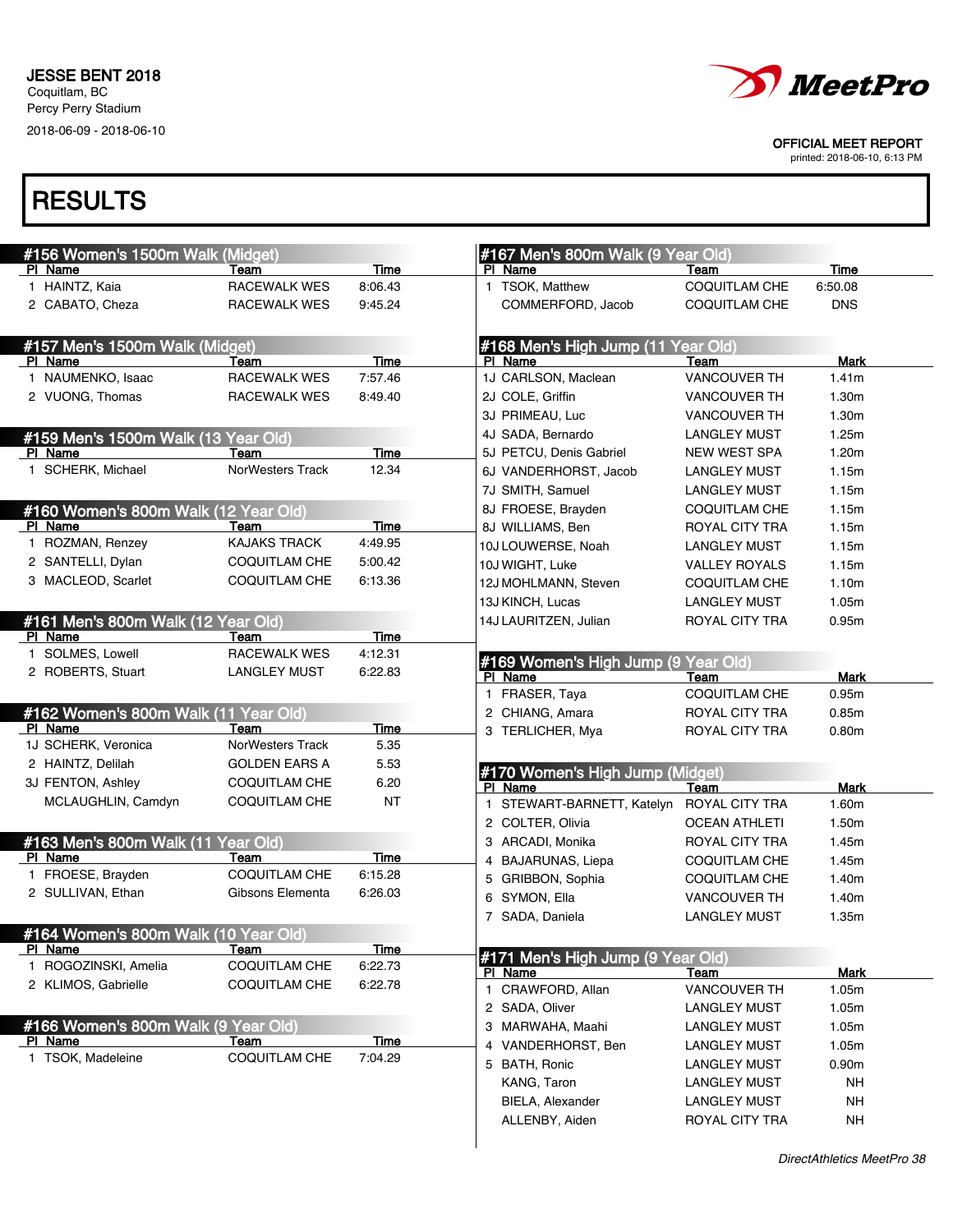

printed: 2018-06-10, 6:13 PM

| #172 Women's High Jump (10 Year Old) |                         |                 | #177 Women's High Jump (13 Year Old) |                      |              |                         |
|--------------------------------------|-------------------------|-----------------|--------------------------------------|----------------------|--------------|-------------------------|
| PI Name                              | Team                    | Mark            | PI Name                              | Team                 | Mark         |                         |
| 1 KHRISANOVA, Svetlana               | COQUITLAM CHE           | 1.15m           | 1J LOGAN, Clare                      | <b>VANCOUVER TH</b>  | 1.45m        |                         |
| 2 TURNBULL, Allie                    | <b>GOLDEN EARS A</b>    | 1.10m           | 2J PARULSKI, Ashley                  | Gibsons Elementa     | 1.45m        |                         |
| 3 LENZ, Sorell                       | UNATTACHED B            | 1.10m           | 3J KEMPF, Kelsa                      | <b>OCEAN ATHLETI</b> | 1.40m        |                         |
| 4 GRAHAM, Cassie                     | <b>LANGLEY MUST</b>     | 1.05m           | 4J GOMA, Kinyi (odingou-Kinyi)       | COQUITLAM CHE        | 1.35m        |                         |
| 4 LOCONTE, Maresa                    | ROYAL CITY TRA          | 1.05m           | 5J BLAD, Emily                       | <b>GOLDEN EARS A</b> | 1.30m        |                         |
| 4 FRANKE, Natalie                    | <b>VANCOUVER TH</b>     | 1.05m           | 6J SULINA, Nicole                    | WEST VANCOUV         | 1.30m        |                         |
| 7 TINSLEY, Emily                     | <b>VALLEY ROYALS</b>    | 1.05m           | 7J FRANKE, Emily                     | <b>VANCOUVER TH</b>  | 1.25m        |                         |
| 8 MACLEOD, Tessa                     | <b>COQUITLAM CHE</b>    | 0.95m           | 8J HACK, Mackenzie                   | <b>OCEAN ATHLETI</b> | 1.20m        |                         |
| OSTROSSER, Chloe                     | <b>OCEAN ATHLETI</b>    | NΗ              | 8J NGOBI, Kalima                     | COQUITLAM CHE        | 1.20m        |                         |
| SCOTT, Jocelyn                       | <b>COQUITLAM CHE</b>    | <b>NH</b>       | COCKS, Abigayle                      | <b>OCEAN ATHLETI</b> | <b>NH</b>    |                         |
|                                      |                         |                 | GORDON, Madison                      | <b>LANGLEY MUST</b>  | <b>NH</b>    |                         |
| #173 Men's High Jump (Midget)        |                         |                 |                                      |                      |              |                         |
| PI Name                              | Team                    | <b>Mark</b>     | #178 Men's High Jump (13 Year Old)   |                      |              |                         |
| 1 MCEACHERN, Nolan                   | <b>GOLDEN EARS A</b>    | 1.85m           | PI Name                              | Team                 | Mark         |                         |
| 2 WANNIARACHCHI, Kiran               | ROYAL CITY TRA          | 1.75m           | 1J SCHERK, Michael                   | NorWesters Track     | 1.55m        |                         |
| 3 WERGELAND, Ben                     | LANGLEY MUST            | 1.65m           | 2J TURNER, Aidan                     | <b>OCEAN ATHLETI</b> | 1.50m        |                         |
| 4 LOCKYER, Camron                    | LANGLEY MUST            | 1.60m           | 3J TUURA, Levi                       | ROYAL CITY TRA       | 1.50m        |                         |
| 5 NIKOLAEV, Roman                    | ROYAL CITY TRA          | 1.55m           | 4J HORLOCK, Brayden                  | <b>VANCOUVER TH</b>  | 1.50m        |                         |
| 6 GILL, Gurshaan                     | <b>VALLEY ROYALS</b>    | 1.50m           | 5J BAKER, Carter                     | <b>OCEAN ATHLETI</b> | 1.40m        |                         |
| 7 NASH, Luke                         | <b>NorWesters Track</b> | 1.45m           | 6J LEE, Caiden                       | <b>OCEAN ATHLETI</b> | 1.40m        |                         |
| 8 DENMAN, Justen                     | <b>OCEAN ATHLETI</b>    | 1.40m           | 7J FLACK, Owen                       | <b>LANGLEY MUST</b>  | 1.35m        |                         |
| 9 CARR, Jayden                       | OKANAGAN ATH            | 1.30m           | 8J BEAUDOIN, Shane                   | ROYAL CITY TRA       | 1.30m        |                         |
|                                      |                         |                 | CARR, Tyson                          | <b>OKANAGAN ATH</b>  | <b>NH</b>    |                         |
| #174 Men's High Jump (10 Year Old)   |                         |                 | PANKRATZ, Kohen                      | <b>COQUITLAM CHE</b> | <b>DNS</b>   |                         |
| PI Name                              | Team                    | <b>Mark</b>     |                                      |                      |              |                         |
| 1 BELLO, Jack                        | <b>KAJAKS TRACK</b>     | 1.25m           | #179 Women's High Jump (11 Year Old) |                      |              |                         |
| 2 THOMAS, Tayson                     | <b>COQUITLAM CHE</b>    | 1.20m           | PI Name                              | Team                 |              | Mark F(PI)              |
| 3 CLARKE, Elijah                     | <b>VANCOUVER TH</b>     | 1.15m           | 1J KEMPF, Tayla                      | <b>OCEAN ATHLETI</b> | 1.35m        | 2(1)                    |
| 4 SMITH, Griffen                     | <b>OCEAN ATHLETI</b>    | 1.15m           | 2J BOSMA, Charlotte                  | <b>KAJAKS TRACK</b>  | 1.35m        | 2(1)                    |
| 4 BIRSAN, Alexander                  | <b>COQUITLAM CHE</b>    | 1.15m           | 3J JONES, Haley                      | <b>OCEAN ATHLETI</b> | 1.25m        | 1(1)                    |
| 6 MACNEILL, Lachlan                  | <b>COQUITLAM CHE</b>    | 1.10m           | 4J SELF, Delaney                     | <b>COQUITLAM CHE</b> | 1.20m        | 1(2)                    |
| HALL, Logan                          | <b>LANGLEY MUST</b>     | NΗ              | 5J MARTIN, Kayla                     | <b>OCEAN ATHLETI</b> | 1.20m        | 1(3)                    |
| JESSOME, Patrick                     | ROYAL CITY TRA          | <b>NH</b>       | 6J YOUNG, Jordyn                     | COQUITLAM CHE        | 1.15m        | 1(4)                    |
| MATIC, Benjamin                      | <b>COQUITLAM CHE</b>    | <b>NH</b>       | 7J SELF, Makenna                     | <b>COQUITLAM CHE</b> | 1.15m        | 1(5)                    |
| BOOMER, Harris                       | <b>VANCOUVER TH</b>     | <b>NH</b>       | 7J MCKAY, Meagan                     | <b>OCEAN ATHLETI</b> | $1.15m$ 2(3) |                         |
| CARRIERE, Dawson                     | COQUITLAM CHE           | $\mathsf{NH}\,$ | 9J VAUDAN, Gabrielle                 | <b>LANGLEY MUST</b>  | $1.10m$ 1(6) |                         |
|                                      |                         |                 | 10J NGOBI, Safia                     | <b>COQUITLAM CHE</b> | 1.10m        | 2(4)                    |
| #175 Women's High Jump (Open)        |                         |                 | 11J OLUND, Hannah                    | <b>VANCOUVER TH</b>  | 1.10m        | 2(4)                    |
| PI Name                              | Team                    | <b>Mark</b>     | 12J ROBINSON, Makenna                | <b>LANGLEY MUST</b>  | 1.05m        | 1(7)                    |
| 1 KIMOTO, Emma                       | <b>VALLEY ROYALS</b>    | 1.74m           | 12J MCKAY, Kailey                    | <b>OCEAN ATHLETI</b> | 1.05m        | 2(6)                    |
| 2 OGILVIE, Colleen                   | VANCOUVER TH            | 1.60m           | 14J SIKORA, Haley                    | <b>GOLDEN EARS A</b> | 1.05m        | 2(6)                    |
| 3 CATHCART, Sarah                    | VANCOUVER TH            | 1.50m           | SILVA, Nicole                        | <b>LANGLEY MUST</b>  | <b>NH</b>    | $\mathbf{1}$            |
|                                      |                         |                 | TANIOUS, Lindsay                     | NorWesters Track     | <b>NH</b>    | $\overline{\mathbf{1}}$ |
| #176 Men's High Jump (Open)          |                         |                 | KLAUS, Chanine                       | <b>CHILLIWACK TR</b> | NH 1         |                         |
| PI Name                              | Team                    | <b>Mark</b>     | FLETCHER, Sasha Haley                | Sunshine Coast S     | NH 2         |                         |
| 1 CHATTEN, Eric                      | <b>VALLEY ROYALS</b>    | 2.05m           | RATLIFFE, Mackenzie                  | ROYAL CITY TRA       | NH 2         |                         |
| 2 PRZYSTUPA, Michael                 | VANCOUVER TH            | 1.75m           |                                      |                      |              |                         |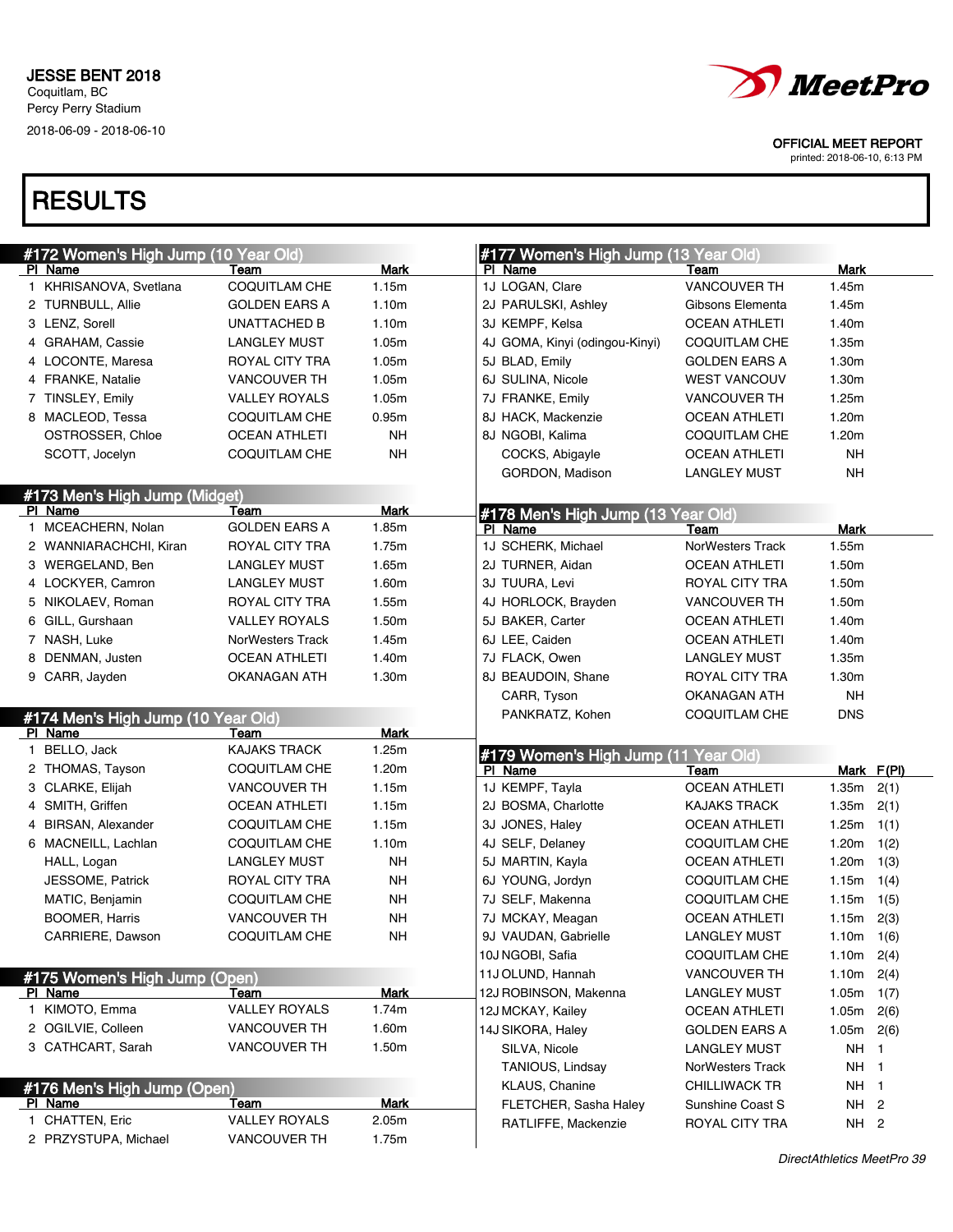

printed: 2018-06-10, 6:13 PM

| #179 Women's High Jump (11 Year Old) (cont'd) |                           |            |              | #181 Men's High Jump (12 Year Old) (cont'd) |                                  |                |                            |
|-----------------------------------------------|---------------------------|------------|--------------|---------------------------------------------|----------------------------------|----------------|----------------------------|
| PI Name                                       | Team                      | Mark F(PI) |              | PI Name                                     | Team                             | <b>Mark</b>    |                            |
| SCHERK, Veronica                              | <b>NorWesters Track</b>   | NH 2       |              | 6 CRAWFORD, William                         | <b>VANCOUVER TH</b>              | 1.30m          |                            |
|                                               |                           |            |              | 7 MONTESSORI, Jose                          | VANCOUVER OL                     | 1.25m          |                            |
| <b>FLIGHT RESULTS</b>                         |                           |            |              | 8 GILL, Sahib                               | UNIVERSAL ATH                    | 1.25m          |                            |
| PI Name                                       | Team                      | Mark       |              | 9 GILLAN, Arjan                             | <b>OCEAN ATHLETI</b>             | 1.20m          |                            |
| Flight 1 of 2                                 |                           |            |              | 10 KARR, Nathan                             | <b>COQUITLAM CHE</b>             | 1.10m          |                            |
| 1 JONES, Haley                                | <b>OCEAN ATHLETI</b>      | 1.25m      |              | 10 MARTLAND, Kai                            | <b>VANCOUVER TH</b>              | 1.10m          |                            |
| 2 SELF, Delaney                               | COQUITLAM CHE             | 1.20m      |              | PANKRATZ, Kael                              | <b>COQUITLAM CHE</b>             | <b>NH</b>      |                            |
| 3 MARTIN, Kayla                               | <b>OCEAN ATHLETI</b>      | 1.20m      |              | RUSSELL, Joel                               | <b>LANGLEY MUST</b>              | <b>NH</b>      |                            |
| 4 YOUNG, Jordyn                               | <b>COQUITLAM CHE</b>      | 1.15m      |              |                                             |                                  |                |                            |
| 5 SELF, Makenna                               | COQUITLAM CHE             | 1.15m      |              | #182 Women's Long Jump (Midget)             |                                  |                |                            |
| 6 VAUDAN, Gabrielle                           | <b>LANGLEY MUST</b>       | 1.10m      |              | PI Name                                     | Team                             |                | Mark F(PI)                 |
| 7 ROBINSON, Makenna                           | <b>LANGLEY MUST</b>       | 1.05m      | $\mathbf{1}$ | TUNTI, Laysha                               | COQUITLAM CHE 4.88m (+0.0)       |                | 1(1)                       |
| SILVA, Nicole                                 | <b>LANGLEY MUST</b>       | NΗ         |              | 2 AMBROZIC, Claire                          | NorWesters Track $4.71m (+0.0)$  |                | 1(2)                       |
| TANIOUS, Lindsay                              | <b>NorWesters Track</b>   | NΗ         |              | 3 PRIMROSE, Kennedy                         | UNIVERSAL ATH                    | 4.65m (NW)     | $\overline{2}$             |
| KLAUS, Chanine                                | <b>CHILLIWACK TR</b>      | NΗ         |              | 4 GRIBBON, Sophia                           | COQUITLAM CHE 4.63m (+0.0)       |                | 1(3)                       |
| Flight 2 of 2                                 |                           |            |              | 5 CHUNG, Vanessa                            | COQUITLAM CHE 4.55m (+0.0)       |                | 1(4)                       |
| 1 KEMPF, Tayla                                | <b>OCEAN ATHLETI</b>      | 1.35m      |              | 6 BAJARUNAS, Liepa                          | COQUITLAM CHE 4.43m (+0.1)       |                | 1(5)                       |
| 1 BOSMA, Charlotte                            | <b>KAJAKS TRACK</b>       | 1.35m      |              | 7 MILLARD, Emily                            | NorWesters Track                 | 4.35m (NW)     | $\overline{c}$             |
| 3 MCKAY, Meagan                               | <b>OCEAN ATHLETI</b>      | 1.15m      |              | 7 BAPTIST, Belle                            | GOLDEN EARS A                    | 4.35m (NW)     | $\overline{\phantom{a}}^2$ |
| 4 NGOBI, Safia                                | COQUITLAM CHE             | 1.10m      |              | 9 SELLERS, Adria                            | VANCOUVER OL                     | $4.34m$ (NW)   | - 2                        |
| 4 OLUND, Hannah                               | <b>VANCOUVER TH</b>       | 1.10m      |              | 10 JAMES, Sophie                            | <b>KAJAKS TRACK</b>              | 4.33m (NW)     | $\overline{c}$             |
| 6 MCKAY, Kailey                               | <b>OCEAN ATHLETI</b>      | 1.05m      |              | 11 LOO, Kaitlyn                             | <b>VANCOUVER OL</b>              | $4.23m$ (NW)   | $\overline{c}$             |
| 6 SIKORA, Haley                               | <b>GOLDEN EARS A</b>      | 1.05m      |              | 13 WALTON-KNIGHT, Bethany                   | NorWesters Track                 | 4.20m (NW)     | $\overline{c}$             |
| FLETCHER, Sasha Haley                         | Sunshine Coast S          | NΗ         |              | 14 AULAKH, Anureet                          | UNIVERSAL ATH                    | $4.15m (+0.4)$ | 1(6)                       |
| RATLIFFE, Mackenzie                           | ROYAL CITY TRA            | NΗ         |              | 15 REDDIN, Jenaya                           | COQUITLAM CHE 4.15m (+1.0)       |                | 1(6)                       |
| SCHERK, Veronica                              | <b>NorWesters Track</b>   | NΗ         |              | 15 HAMNETT, Amelia                          | COQUITLAM CHE 4.15m (+0.2)       |                | 1(6)                       |
| #180 Women's High Jump (12 Year Old)          |                           |            |              | 17 SIMMONS-SAMPSON, Jade                    | <b>WEST VANCOUV</b>              | 4.09m (NW)     | $\overline{c}$             |
| PI Name                                       | Team                      | Mark       |              | KANYAMUNA, Kelsey                           | <b>Burnaby Striders T</b>        | NM (NW)        | $\overline{1}$             |
| 1 LAMB, Miheret                               | <b>COQUITLAM CHE</b>      | 1.40m      |              | HO, Caroline                                | <b>VANCOUVER TH</b>              | NM (NW)        | 2                          |
| 2 VAN DER HOVEN, Nicolette                    | <b>GOLDEN EARS A</b>      | 1.35m      |              | NOBLE, Alanna                               | <b>COQUITLAM CHE</b>             | $NM$ (NW) 2    |                            |
| 3 KRUK, Anna                                  | <b>VANCOUVER TH</b>       | 1.35m      |              |                                             |                                  |                |                            |
| 4 TUKKER, Nyla                                | <b>VANCOUVER TH</b>       | 1.30m      |              | <b>FLIGHT RESULTS</b>                       |                                  |                |                            |
| 5 HERRELL, Amelia                             | <b>COQUITLAM CHE</b>      | 1.25m      |              | PI Name                                     | Team                             | <b>Mark</b>    |                            |
| 6 HODGSON, Maella                             | <b>OCEAN ATHLETI</b>      | 1.20m      |              | Flight 1 of 2                               |                                  |                |                            |
| 6 CHIANG, Indira                              | <b>ROYAL CITY TRA</b>     | 1.20m      |              | 1 TUNTI, Laysha                             | COQUITLAM CHE 4.88m (+0.0)       |                |                            |
| 8 BRUNORO, Maiya                              | <b>LANGLEY MUST</b>       | 1.20m      |              | 2 AMBROZIC, Claire                          | NorWesters Track $4.71$ m (+0.0) |                |                            |
| 9 BAGOSI, Boglarka (bogi)                     | OKANAGAN ATH              | 1.20m      |              | 3 GRIBBON, Sophia                           | COQUITLAM CHE 4.63m (+0.0)       |                |                            |
| 10 YOUNG, Payton                              | COQUITLAM CHE             | 1.15m      |              | 4 CHUNG, Vanessa                            | COQUITLAM CHE 4.55m (+0.0)       |                |                            |
|                                               |                           |            |              | 5 BAJARUNAS, Liepa                          | COQUITLAM CHE 4.43m (+0.1)       |                |                            |
|                                               |                           |            |              | 6 HAMNETT, Amelia                           | COQUITLAM CHE 4.15m (+0.2)       |                |                            |
| #181 Men's High Jump (12 Year Old)<br>PI Name | Team                      | Mark       |              | 6 REDDIN, Jenaya                            | COQUITLAM CHE $4.15m (+1.0)$     |                |                            |
| 1 NICOL, Connor                               | <b>OCEAN ATHLETI</b>      | 1.45m      |              | 6 AULAKH, Anureet                           | UNIVERSAL ATH                    | $4.15m (+0.4)$ |                            |
| 2 ADAMS, Joey                                 | <b>LANGLEY MUST</b>       | 1.40m      |              | KANYAMUNA, Kelsey                           | <b>Burnaby Striders T</b>        | NM (NW)        |                            |
| 2 CARRIERE, Brady                             | COQUITLAM CHE             | 1.40m      |              | Flight 2 of 2                               |                                  |                |                            |
| 4 BAJARUNAS, Marty                            | COQUITLAM CHE             | 1.35m      |              | LOO, Kaitlyn                                | VANCOUVER OL                     | 4.23m (NW)     |                            |
| 5 BRENT, Alec                                 | <b>Burnaby Striders T</b> | 1.35m      |              | MILLARD, Emily                              | NorWesters Track                 | 4.35m (NW)     |                            |
|                                               |                           |            |              | <b>BAPTIST, Belle</b>                       | GOLDEN EARS A                    | 4.35m (NW)     |                            |
|                                               |                           |            |              |                                             |                                  |                |                            |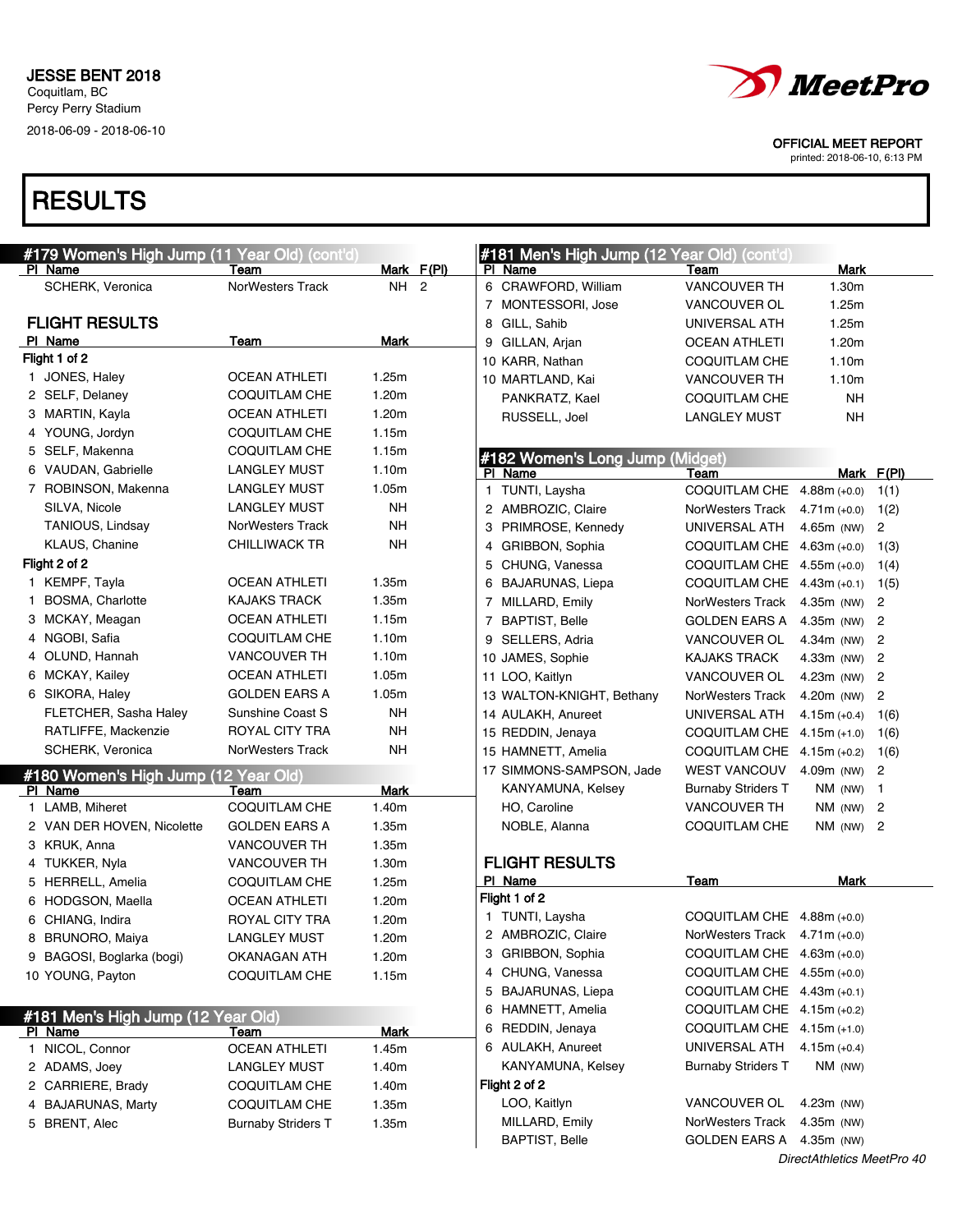

printed: 2018-06-10, 6:13 PM

| #182 Women's Long Jump (Midget) (cont'd) |                               |                |            |   | #184 Men's Long Jump (13 Year Old) (cont'd) |                               |               |             |       |
|------------------------------------------|-------------------------------|----------------|------------|---|---------------------------------------------|-------------------------------|---------------|-------------|-------|
| PI Name                                  | Team                          | Mark           |            |   | PI Name                                     | Team                          |               | Mark        |       |
| SELLERS, Adria                           | VANCOUVER OL                  | 4.34m (NW)     |            |   | 4 LO, Lyle                                  | <b>KAJAKS TRACK</b>           | 4.23m (NW)    |             |       |
| JAMES, Sophie                            | <b>KAJAKS TRACK</b>           | 4.33m (NW)     |            |   | 5 MUTKA, Jack                               | COQUITLAM CHE 4.06m (NW)      |               |             |       |
| PRIMROSE, Kennedy                        | UNIVERSAL ATH                 | 4.65m (NW)     |            |   | 6 COMMERFORD, Ethan                         | COQUITLAM CHE 3.88m (NW)      |               |             |       |
| <b>WALTON-KNIGHT, Bethany</b>            | NorWesters Track              | 4.20m (NW)     |            |   | 7 LAURITZEN, Ethan                          | ROYAL CITY TRA 3.78m (NW)     |               |             |       |
| SIMMONS-SAMPSON, Jade                    | <b>WEST VANCOUV</b>           | 4.09m (NW)     |            |   | 8 MATTU, Harjas                             | UNIVERSAL ATH                 | $3.42m$ (NW)  |             |       |
| HO, Caroline                             | <b>VANCOUVER TH</b>           | NM (NW)        |            |   | 8 GRANVILLE, Joshua                         | COQUITLAM CHE 3.42m (NW)      |               |             |       |
| NOBLE, Alanna                            | COQUITLAM CHE                 | NM (NW)        |            |   | PANKRATZ, Kohen                             | <b>COQUITLAM CHE</b>          | NM (NW)       |             |       |
| #183 Men's Long Jump (Midget)            |                               |                |            |   | Flight 2 of 2                               |                               |               |             |       |
| PI Name                                  | Team                          | Mark           |            |   | 1 LEE, Caiden                               | OCEAN ATHLETI                 | $5.28m$ (NW)  |             |       |
| 1 MONRO, Nicholas                        | <b>LANGLEY MUST</b>           | $5.90m (+0.0)$ |            |   | 2 CHEUNG, Clarence                          | <b>VANCOUVER TH</b>           | 5.16m (NW)    |             |       |
| 2 BONDUAU, Lenny                         | NorWesters Track              | $5.40m (-1.2)$ |            |   | 3 SCHERK, Michael                           | NorWesters Track              | 4.87m (NW)    |             |       |
| 3 DUBOUCHET, Raphael                     | NorWesters Track              | $4.98m (+0.0)$ |            | 4 | DULEY, Logan                                | <b>KAJAKS TRACK</b>           | 4.18m (NW)    |             |       |
| 4 NIKOLAEV, Roman                        | ROYAL CITY TRA                | $4.81m (+0.0)$ |            |   | 5 LIM, Brendan                              | <b>Burnaby Striders T</b>     | 4.15m (NW)    |             |       |
| 5 MEIER, Andrew                          | <b>LANGLEY MUST</b>           | $4.76m (+0.0)$ |            |   | 6 TURNER, Aidan                             | <b>OCEAN ATHLETI</b>          | 4.05m (NW)    |             |       |
| 6 CARR, Jayden                           | OKANAGAN ATH                  | $4.35m (+0.0)$ |            | 7 | JONES, Owen                                 | <b>LANGLEY MUST</b>           | 3.95m (NW)    |             |       |
| 7 ONG, Wei                               | UNIVERSAL ATH                 | $4.23m(-1.3)$  |            |   | 8 DHALIWAL, Sukhmandeep                     | UNIVERSAL ATH                 | 3.17m (NW)    |             |       |
| 8 TIESSEN, Joel                          | <b>VALLEY ROYALS</b>          | $3.95m (+0.5)$ |            |   | CARR, Tyson                                 | OKANAGAN ATH                  | $NM$ (NW)     |             |       |
|                                          |                               |                |            |   | #185 Men's Long Jump (10                    | Year Old)                     |               |             |       |
| #184 Men's Long Jump (13 Year Old)       |                               |                |            |   | PI Name                                     | Team                          |               | Mark        | F(PI) |
| PI Name                                  | Team                          |                | Mark F(PI) |   | 1 DACRES, Isaiah                            | Air Blastoff Lions            | 3.77m (NW)    |             | 2(1)  |
| 1 LEE, Caiden                            | <b>OCEAN ATHLETI</b>          | 5.28m (NW)     | 2(1)       |   | 2 HEWITT-RICHARDS, Ben                      | COQUITLAM CHE 3.60m (NW)      |               |             | 2(2)  |
| 2 CHEUNG, Clarence                       | <b>VANCOUVER TH</b>           | 5.16m (NW)     | 2(2)       |   | 3 BIRSAN, Alexander                         | COQUITLAM CHE 3.56m (NW)      |               |             | 1(1)  |
| 3 SCHERK, Michael                        | NorWesters Track              | 4.87m (NW)     | 2(3)       |   | 4 MAZZIOTTI, Max                            | Burnaby Striders T 3.52m (NW) |               |             | 2(3)  |
| 4 CHIANG, Kairo                          | ROYAL CITY TRA 4.57m (NW)     |                | 1(1)       |   | 5 BELLO, Jack                               | KAJAKS TRACK                  | $3.46m$ (NW)  |             | 1(2)  |
| 5 HWANG, Kieran                          | COQUITLAM CHE 4.46m (NW)      |                | 1(2)       |   | 6 CLARKE, Elijah                            | <b>VANCOUVER TH</b>           | $3.46m$ (NW)  |             | 1(2)  |
| 6 EGHAN, Kofi                            | COQUITLAM CHE 4.28m (NW)      |                | 1(3)       |   | 7 THOMAS, Tayson                            | COQUITLAM CHE 3.38m (NW)      |               |             | 2(4)  |
| 7 LO, Lyle                               | <b>KAJAKS TRACK</b>           | 4.23m (NW)     | 1(4)       |   | 8 MASON, Vaughn                             | NorWesters Track 3.29m (NW)   |               |             | 2(5)  |
| 8 DULEY, Logan                           | <b>KAJAKS TRACK</b>           | 4.18m (NW)     | 2(4)       |   | 9 MCLAREN, Archer                           | NorWesters Track 3.19m (NW)   |               |             | 1(4)  |
| 9 LIM, Brendan                           | Burnaby Striders T 4.15m (NW) |                | 2(5)       |   | 10 ABEL, Ashton                             | COQUITLAM CHE 2.91m (NW)      |               |             | 1(5)  |
| 10 MUTKA, Jack                           | COQUITLAM CHE 4.06m (NW)      |                | 1(5)       |   | 11 SURIYA, Dilan                            | LANGLEY MUST                  | $2.91m$ (NW)  |             | 1(5)  |
| 11 TURNER, Aidan                         | <b>OCEAN ATHLETI</b>          | 4.05m (NW)     | 2(6)       |   | 12 CLARKE, Keigan                           | COQUITLAM CHE 2.85m (NW)      |               |             | 2(6)  |
| 12 JONES, Owen                           | <b>LANGLEY MUST</b>           | 3.95m (NW)     | 2(7)       |   | 13 THIELE-CROCKER, Billy                    | COQUITLAM CHE 2.82m (NW)      |               |             | 1(7)  |
| 13 COMMERFORD, Ethan                     | COQUITLAM CHE 3.88m (NW)      |                | 1(6)       |   | 14 KERR, Rylan                              | WEST VANCOUV 2.68m (NW)       |               |             | 1(8)  |
| 14 LAURITZEN, Ethan                      | ROYAL CITY TRA 3.78m (NW)     |                | 1(7)       |   | 15 BERGERON, Finnegan                       | ROYAL CITY TRA 2.67m (NW)     |               |             | 2(7)  |
| 15 MATTU, Harjas                         | UNIVERSAL ATH                 | $3.42m$ (NW)   | 1(8)       |   | 16 JESSOME, Patrick                         | ROYAL CITY TRA 2.51m (NW)     |               |             | 2(8)  |
| 16 GRANVILLE, Joshua                     | COQUITLAM CHE 3.42m (NW)      |                | 1(8)       |   | 17 NAGRA, Manjot                            | UNIVERSAL ATH 2.38m (NW) 1(9) |               |             |       |
| 17 DHALIWAL, Sukhmandeep                 | UNIVERSAL ATH 3.17m (NW)      |                | 2(8)       |   | ANSELL, Aidan                               | <b>VALLEY ROYALS</b>          |               | $NM$ (NW) 1 |       |
| PANKRATZ, Kohen                          | COQUITLAM CHE                 | $NM$ (NW) 1    |            |   | WIGHT, Benjamin                             | <b>VALLEY ROYALS</b>          | $NM$ (NW) $2$ |             |       |
| CARR, Tyson                              | OKANAGAN ATH                  | $NM$ (NW) 2    |            |   |                                             |                               |               |             |       |
|                                          |                               |                |            |   | <b>FLIGHT RESULTS</b>                       |                               |               |             |       |
| <b>FLIGHT RESULTS</b>                    |                               |                |            |   | PI Name                                     | Team                          |               | Mark        |       |
| PI Name                                  | Team                          | Mark           |            |   | Flight 1 of 2                               |                               |               |             |       |
| Flight 1 of 2                            |                               |                |            |   | 1 BIRSAN, Alexander                         | COQUITLAM CHE 3.56m (NW)      |               |             |       |
| 1 CHIANG, Kairo                          | ROYAL CITY TRA 4.57m (NW)     |                |            |   | 2 BELLO, Jack                               | <b>KAJAKS TRACK</b>           | 3.46m (NW)    |             |       |
| 2 HWANG, Kieran                          | COQUITLAM CHE 4.46m (NW)      |                |            |   | 2 CLARKE, Elijah                            | VANCOUVER TH                  | 3.46m (NW)    |             |       |
| 3 EGHAN, Kofi                            | COQUITLAM CHE 4.28m (NW)      |                |            |   | 4 MCLAREN, Archer                           | NorWesters Track              | $3.19m$ (NW)  |             |       |
|                                          |                               |                |            |   |                                             |                               |               |             |       |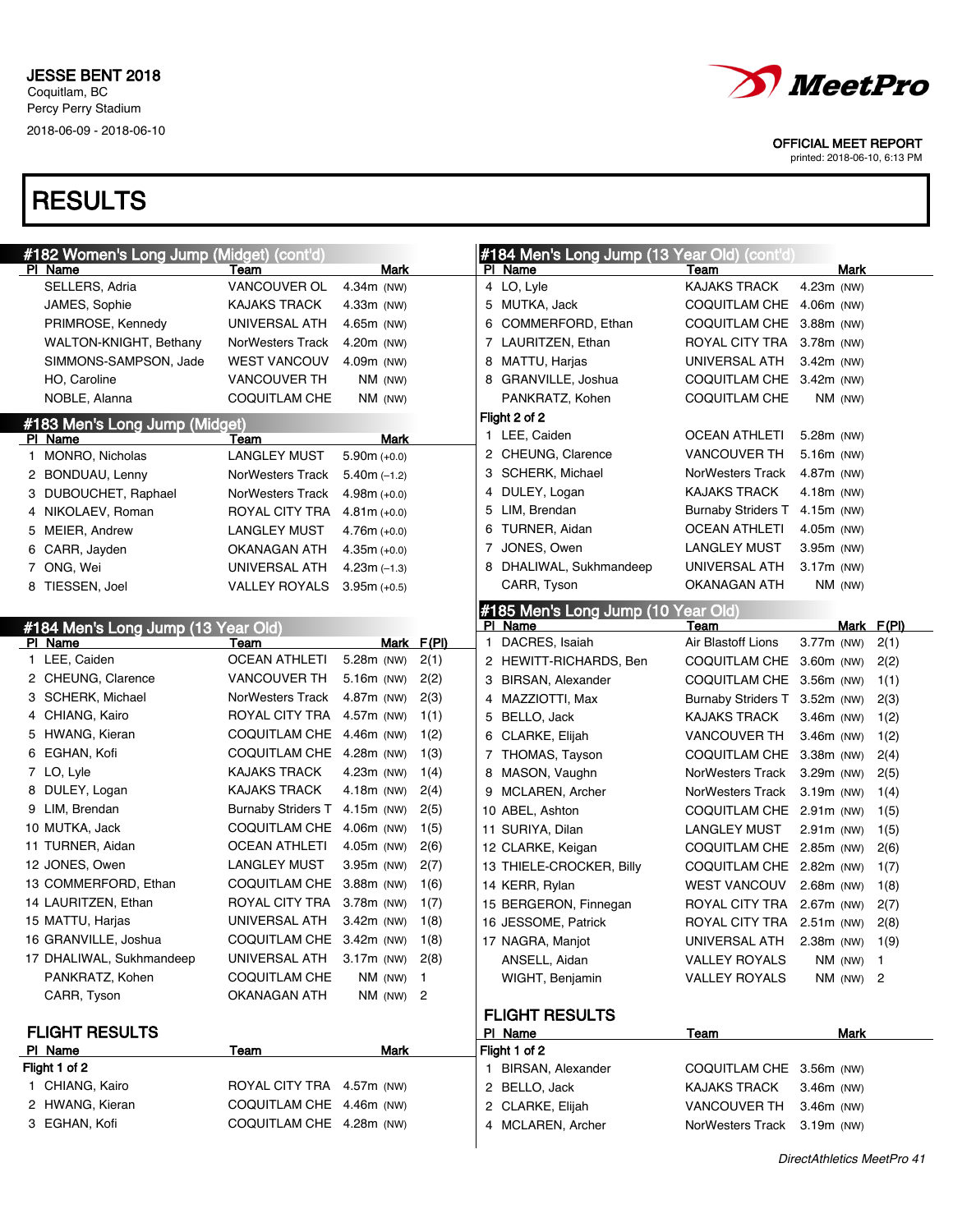

printed: 2018-06-10, 6:13 PM

| #185 Men's Long Jump (10 Year Old) (cont'd) |                           |               |            | #186 Men's Long Jump (12 Year Old) (cont'd) |                               |              |              |       |
|---------------------------------------------|---------------------------|---------------|------------|---------------------------------------------|-------------------------------|--------------|--------------|-------|
| PI Name                                     | Team                      | Mark          |            | PI Name                                     | Team                          |              | Mark         |       |
| 5 ABEL, Ashton                              | COQUITLAM CHE 2.91m (NW)  |               |            | 4 DE LA PENA, Gilberto                      | <b>OCEAN ATHLETI</b>          | 4.10m (NW)   |              |       |
| 5 SURIYA, Dilan                             | <b>LANGLEY MUST</b>       | $2.91m$ (NW)  |            | 5 BAJARUNAS, Marty                          | COQUITLAM CHE                 | 4.02m (NW)   |              |       |
| 7 THIELE-CROCKER, Billy                     | COQUITLAM CHE             | $2.82m$ (NW)  |            | 6 KUKU, Darin Esegemu                       | UNIVERSAL ATH                 | 3.76m (NW)   |              |       |
| 8 KERR, Rylan                               | <b>WEST VANCOUV</b>       | $2.68m$ (NW)  |            | 7 MARTLAND, Kai                             | <b>VANCOUVER TH</b>           | 3.42m (NW)   |              |       |
| 9 NAGRA, Manjot                             | UNIVERSAL ATH             | 2.38m (NW)    |            | 8 KARR, Nathan                              | COQUITLAM CHE 3.32m (NW)      |              |              |       |
| ANSELL, Aidan                               | VALLEY ROYALS             | NM (NW)       |            | 9 TAKHAR, Fatehpal                          | <b>VALLEY ROYALS</b>          | $3.01m$ (NW) |              |       |
| Flight 2 of 2                               |                           |               |            | 10 WASSENAAR, Arie                          | <b>VALLEY ROYALS</b>          | 2.92m (NW)   |              |       |
| 1 DACRES, Isaiah                            | Air Blastoff Lions        | 3.77m (NW)    |            | MANNING, Riley                              | <b>COQUITLAM CHE</b>          |              | $NM$ (NW)    |       |
| 2 HEWITT-RICHARDS, Ben                      | COQUITLAM CHE 3.60m (NW)  |               |            | Flight 2 of 2                               |                               |              |              |       |
| 3 MAZZIOTTI, Max                            | <b>Burnaby Striders T</b> | $3.52m$ (NW)  |            | 1 BRENT, Alec                               | Burnaby Striders T 4.40m (NW) |              |              |       |
| 4 THOMAS, Tayson                            | COQUITLAM CHE 3.38m (NW)  |               |            | 2 HODGSON, James                            | <b>OCEAN ATHLETI</b>          | 3.77m (NW)   |              |       |
| 5 MASON, Vaughn                             | NorWesters Track          | $3.29m$ (NW)  |            | 3 CARRIERE, Brady                           | COQUITLAM CHE 3.44m (NW)      |              |              |       |
| 6 CLARKE, Keigan                            | COQUITLAM CHE 2.85m (NW)  |               |            | 4 TAKHAR, Saihajpal                         | <b>VALLEY ROYALS</b>          | $3.33m$ (NW) |              |       |
| 7 BERGERON, Finnegan                        | ROYAL CITY TRA            | 2.67m (NW)    |            | 5 MCCRAE, Ross                              | ROYAL CITY TRA 3.22m (NW)     |              |              |       |
| 8 JESSOME, Patrick                          | ROYAL CITY TRA            | $2.51m$ (NW)  |            | 6 SCOTT-MONCRIEFF, Kieran                   | COQUITLAM CHE 3.12m (NW)      |              |              |       |
| WIGHT, Benjamin                             | <b>VALLEY ROYALS</b>      | $NM$ (NW)     |            | 7 HEINRICHS, James                          | COQUITLAM CHE 3.00m (NW)      |              |              |       |
| #186 Men's Long Jump (12 Year Old)          |                           |               |            | 8 DE LA PENA, Patricio                      | <b>OCEAN ATHLETI</b>          | 2.90m (NW)   |              |       |
| PI Name                                     | Team                      |               | Mark F(PI) | SEKHON, Ramneek Singh                       | NEW WEST SPA                  |              | $NM$ (NW)    |       |
| 1 ADAMS, Joey                               | <b>LANGLEY MUST</b>       | 4.45m (NW)    | 1(1)       | VAN RAAMSDONK, Mason                        | <b>VANCOUVER TH</b>           |              | $NM$ (NW)    |       |
| 2 BRENT, Alec                               | <b>Burnaby Striders T</b> | 4.40m (NW)    | 2(1)       | #187 Women's Long Jump (13 Year Old)        |                               |              |              |       |
| 3 KANAGAWA, Niko                            | COQUITLAM CHE             | 4.26m (NW)    | 1(2)       | PI Name                                     | Team                          |              | Mark         | F(PI) |
| 4 MOLINA, Mark                              | <b>VALLEY ROYALS</b>      | 4.26m (NW)    | 1(2)       | 1 KLEINSCHMIDT, Taylor                      | <b>OCEAN ATHLETI</b>          | $4.61m$ (NW) |              | 2(1)  |
| 5 DE LA PENA, Gilberto                      | <b>OCEAN ATHLETI</b>      | 4.10m (NW)    | 1(4)       | 2 KENNEDY-HAILU, Serena                     | COQUITLAM CHE 4.48m (NW)      |              |              | 1(1)  |
| 6 BAJARUNAS, Marty                          | COQUITLAM CHE 4.02m (NW)  |               | 1(5)       | 3 REED, Jordyn                              | <b>VANCOUVER TH</b>           | 4.35m (NW)   |              | 2(2)  |
| 7 HODGSON, James                            | <b>OCEAN ATHLETI</b>      | 3.77m (NW)    | 2(2)       | 4 MAZZIOTTI, Marisa                         | Burnaby Striders T 4.13m (NW) |              |              | 2(3)  |
| 8 KUKU, Darin Esegemu                       | UNIVERSAL ATH             | 3.76m (NW)    | 1(6)       | 5 GOMA, Kinyi (odingou-Kinyi)               | COQUITLAM CHE 4.13m (NW)      |              |              | 1(2)  |
| 9 CARRIERE, Brady                           | COQUITLAM CHE 3.44m (NW)  |               | 2(3)       | 6 LEUNG, Victoria                           | <b>KAJAKS TRACK</b>           | $4.11m$ (NW) |              | 2(4)  |
| 10 MARTLAND, Kai                            | <b>VANCOUVER TH</b>       | $3.42m$ (NW)  | 1(7)       | 7 LOGAN, Clare                              | <b>VANCOUVER TH</b>           | 4.08m (NW)   |              | 2(5)  |
| 11 TAKHAR, Saihajpal                        | <b>VALLEY ROYALS</b>      | $3.33m$ (NW)  | 2(4)       | 8 YONG, Annika                              | ROYAL CITY TRA                | 4.07m (NW)   |              | 2(6)  |
| 12 KARR, Nathan                             | COQUITLAM CHE 3.32m (NW)  |               | 1(8)       | 9 HAGYARD, Danielle                         | LANGLEY MUST                  | 3.97m (NW)   |              | 1(3)  |
| 13 MCCRAE, Ross                             | ROYAL CITY TRA            | $3.22m$ (NW)  | 2(5)       | 10 ZIETSMA, Mikiah                          | <b>VALLEY ROYALS</b>          | $3.96m$ (NW) |              | 1(4)  |
| 14 SCOTT-MONCRIEFF, Kieran                  | COQUITLAM CHE 3.12m (NW)  |               | 2(6)       | 11 FENSTER, Larissa                         | COQUITLAM CHE 3.90m (NW)      |              |              | 2(7)  |
| 15 TAKHAR, Fatehpal                         | <b>VALLEY ROYALS</b>      | 3.01m (NW)    | 1(9)       | 12 ROBERTS, Rachel                          | Burnaby Striders T 3.89m (NW) |              |              | 2(8)  |
| 16 HEINRICHS, James                         | COQUITLAM CHE 3.00m (NW)  |               | 2(7)       | 13 ROHU, Robin                              | ROYAL CITY TRA                | 3.87m (NW)   |              | 1(5)  |
| 17 WASSENAAR, Arie                          | <b>VALLEY ROYALS</b>      | $2.92m$ (NW)  | 1(10)      | 14 NGOBI, Kalima                            | COQUITLAM CHE 3.87m (NW)      |              |              | 2(9)  |
| 18 DE LA PENA, Patricio                     | OCEAN ATHLETI             | 2.90m (NW)    | 2(8)       | 15 FRANKE, Emily                            | VANCOUVER TH 3.81m (NW)       |              |              | 1(6)  |
| MANNING, Riley                              | COQUITLAM CHE             | $NM$ (NW) 1   |            | 16 BREAU, Brianna                           | OKANAGAN ATH 3.81m (NW)       |              |              | 2(10) |
| SEKHON, Ramneek Singh                       | NEW WEST SPA              | NM (NW)       | 2          | 17 MADSEN, Ella                             | COQUITLAM CHE 3.63m (NW)      |              |              | 2(11) |
| VAN RAAMSDONK, Mason                        | VANCOUVER TH              | NM $(NW)$ 2   |            | 18 COCKS, Abigayle                          | <b>OCEAN ATHLETI</b>          | $3.59m$ (NW) |              | 1(7)  |
|                                             |                           |               |            | 19 PARK, Haewon                             | COQUITLAM CHE 3.45m (NW)      |              |              | 1(8)  |
| <b>FLIGHT RESULTS</b>                       |                           |               |            | 20 BASEDEN, Olivia                          | ROYAL CITY TRA 3.42m (NW)     |              |              | 1(9)  |
| PI Name                                     | <u>Team</u>               | Mark          |            | 21 FAORO, Natalie                           | COQUITLAM CHE 3.37m (NW)      |              |              | 1(10) |
| Flight 1 of 2                               |                           |               |            | 22 FROESE, Nylah                            | COQUITLAM CHE 3.29m (NW)      |              |              | 1(11) |
| 1 ADAMS, Joey                               | <b>LANGLEY MUST</b>       | 4.45m (NW)    |            | 23 BLAD, Emily                              | <b>GOLDEN EARS A</b>          | 3.10m (NW)   |              | 1(12) |
| 2 KANAGAWA, Niko                            | COQUITLAM CHE             | 4.26 $m$ (NW) |            | 24 MAGILL-PATTERSON, Cadence KAJAKS TRACK   |                               | 2.96m (NW)   |              | 1(13) |
| 2 MOLINA, Mark                              | <b>VALLEY ROYALS</b>      | 4.26m (NW)    |            | KOONER, Daya                                | UNIVERSAL ATH                 |              | DNS $(NW)$ 1 |       |
|                                             |                           |               |            |                                             |                               |              |              |       |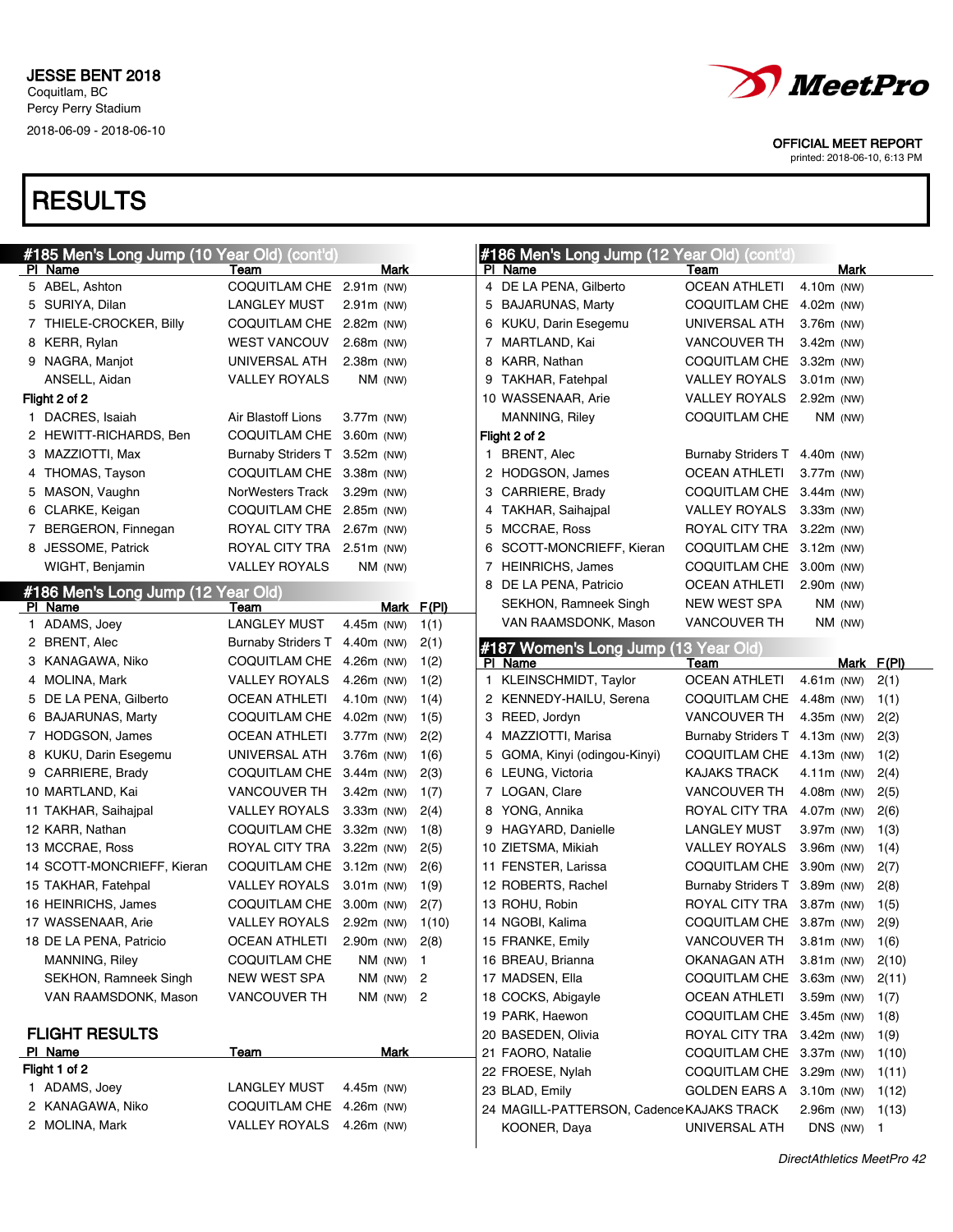

printed: 2018-06-10, 6:13 PM

| #187 Women's Long Jump (13 Year Old) (cont'd) |                               |                |                |              | #189 Women's Long Jump (11 Year Old) |                               |              |                |
|-----------------------------------------------|-------------------------------|----------------|----------------|--------------|--------------------------------------|-------------------------------|--------------|----------------|
| PI Name                                       | Team                          |                | Mark F(PI)     |              | PI Name                              | Team                          | Mark F(PI)   |                |
| PARULSKI, Ashley                              | Gibsons Elementa              | DNS (NW) 1     |                | $\mathbf{1}$ | BOSMA, Charlotte                     | <b>KAJAKS TRACK</b>           | $4.03m$ (NW) | 3(1)           |
| CROY, Sara                                    | Southpointe Acad              | DNS (NW)       | $\overline{c}$ |              | 2 YONG, Ellie                        | ROYAL CITY TRA                | 3.90m (NW)   | 2(1)           |
| DREGER, Isabella                              | <b>UNATTACHED B</b>           | DNS (NW) 2     |                |              | 3 CARDEY, Ava                        | <b>VANCOUVER OL</b>           | $3.78m$ (NW) | 3(2)           |
|                                               |                               |                |                | 4            | SYMON, Chloe                         | VANCOUVER TH                  | 3.77m (NW)   | 3(3)           |
| <b>FLIGHT RESULTS</b>                         |                               |                |                | 5            | <b>BARTON, Gabriella</b>             | VANCOUVER TH                  | $3.62m$ (NW) | 1(1)           |
| PI Name                                       | Team                          | Mark           |                | 6            | <b>TURNER, Madeleine</b>             | <b>OCEAN ATHLETI</b>          | $3.53m$ (NW) | 3(4)           |
| Flight 1 of 2                                 |                               |                |                |              | 7 VARMA-VITUG, Sofia                 | <b>KAJAKS TRACK</b>           | $3.42m$ (NW) | 2(2)           |
| 1 KENNEDY-HAILU, Serena                       | COQUITLAM CHE 4.48m (NW)      |                |                |              | 8 LAWRENCE, Annika                   | <b>VALLEY ROYALS</b>          | $3.40m$ (NW) | 2(3)           |
| 2 GOMA, Kinyi (odingou-Kinyi)                 | COQUITLAM CHE 4.13m (NW)      |                |                |              | 9 LIU, Grace                         | <b>NEW WEST SPA</b>           | $3.37m$ (NW) | 1(2)           |
| 3 HAGYARD, Danielle                           | LANGLEY MUST                  | $3.97m$ (NW)   |                |              | 10 SCHERK, Veronica                  | NorWesters Track              | $3.36m$ (NW) | 3(5)           |
| 4 ZIETSMA, Mikiah                             | VALLEY ROYALS                 | $3.96m$ (NW)   |                |              | 11 MEIER, Helena                     | <b>LANGLEY MUST</b>           | $3.35m$ (NW) | 3(6)           |
| 5 ROHU, Robin                                 | ROYAL CITY TRA                | 3.87m (NW)     |                |              | 12 MUTKA, Alexis                     | COQUITLAM CHE                 | 3.34m (NW)   | 2(4)           |
| 6 FRANKE, Emily                               | <b>VANCOUVER TH</b>           | $3.81m$ (NW)   |                |              | 13 TORRANCE, Allison                 | VANCOUVER OL                  | $3.34m$ (NW) | 3(7)           |
| 7 COCKS, Abigayle                             | OCEAN ATHLETI                 | 3.59m (NW)     |                |              | 14 MCLEAN, Ayla                      | COQUITLAM CHE                 | 3.26m (NW)   | 2(5)           |
| 8 PARK, Haewon                                | COQUITLAM CHE 3.45m (NW)      |                |                |              | 15 CHAMBERLAND, Akasha               | <b>VANCOUVER TH</b>           | $3.22m$ (NW) | 2(6)           |
| 9 BASEDEN, Olivia                             | ROYAL CITY TRA 3.42m (NW)     |                |                |              | 16 CONLIN, Sarah                     | Burnaby Striders T 3.17m (NW) |              | 1(3)           |
| 10 FAORO, Natalie                             | COQUITLAM CHE 3.37m (NW)      |                |                |              | 17 NGOBI, Safia                      | COQUITLAM CHE                 | 3.04m (NW)   | 1(4)           |
| 11 FROESE, Nylah                              | COQUITLAM CHE 3.29m (NW)      |                |                |              | 18 PHILLIPS, Hazel                   | <b>UNATTACHED B</b>           | $3.02m$ (NW) | 3(8)           |
| 12 BLAD, Emily                                | GOLDEN EARS A                 | 3.10m (NW)     |                |              | 19 MAZAN, Lucia                      | COQUITLAM CHE                 | 2.99m (NW)   | 1(5)           |
| 13 MAGILL-PATTERSON, Cadence KAJAKS TRACK     |                               | $2.96m$ (NW)   |                |              | 20 LORENZ, Hannah                    | <b>GOLDEN EARS A</b>          | $2.91m$ (NW) | 2(7)           |
| KOONER, Daya                                  | UNIVERSAL ATH                 | DNS (NW)       |                |              | 21 CHIANG, Claire                    | <b>KAJAKS TRACK</b>           | 2.85m (NW)   | 1(6)           |
| PARULSKI, Ashley                              | Gibsons Elementa              | DNS (NW)       |                |              | 22 OLUND, Hannah                     | <b>VANCOUVER TH</b>           | 2.79m (NW)   | 2(8)           |
| Flight 2 of 2                                 |                               |                |                |              | 23 TANIOUS, Lindsay                  | NorWesters Track              | 2.77m (NW)   | 2(9)           |
| 1 KLEINSCHMIDT, Taylor                        | <b>OCEAN ATHLETI</b>          | $4.61m$ (NW)   |                |              | 24 BOT, Daniella                     | <b>LANGLEY MUST</b>           | 2.72m (NW)   | 1(7)           |
| 2 REED, Jordyn                                | <b>VANCOUVER TH</b>           | 4.35m (NW)     |                |              | 25 PARK, Justice                     | <b>LANGLEY MUST</b>           | $2.66m$ (NW) | 3(9)           |
| 3 MAZZIOTTI, Marisa                           | Burnaby Striders T 4.13m (NW) |                |                |              | 26 SPEAR, Kayla                      | <b>KAJAKS TRACK</b>           | $2.61m$ (NW) | 1(8)           |
| 4 LEUNG, Victoria                             | KAJAKS TRACK                  | 4.11 $m$ (NW)  |                |              | 27 MANDER, Gurleen                   | UNIVERSAL ATH                 | 2.57m (NW)   | 1(9)           |
| 5 LOGAN, Clare                                | <b>VANCOUVER TH</b>           | $4.08m$ (NW)   |                |              | 28 OSEI-APPIAH, Sloane               | <b>LANGLEY MUST</b>           | $2.45m$ (NW) | 2(10)          |
| 6 YONG, Annika                                | ROYAL CITY TRA                | 4.07m (NW)     |                |              | 29 DHILLON, Gurjot                   | UNIVERSAL ATH                 | $2.41m$ (NW) | 1(10)          |
| 7 FENSTER, Larissa                            | COQUITLAM CHE 3.90m (NW)      |                |                |              | 30 RATLIFFE, Mackenzie               | ROYAL CITY TRA                | $2.37m$ (NW) | 3(10)          |
| 8 ROBERTS, Rachel                             | Burnaby Striders T 3.89m (NW) |                |                |              | TIESSEN, Danica                      | <b>VALLEY ROYALS</b>          | NM (NW)      | $\mathbf{1}$   |
| 9 NGOBI, Kalima                               | COQUITLAM CHE 3.87m (NW)      |                |                |              | SCHOENROTH, Alexis                   | <b>LANGLEY MUST</b>           | NM (NW)      | $\mathbf{1}$   |
| 10 BREAU, Brianna                             | OKANAGAN ATH                  | 3.81m (NW)     |                |              | PERK, Emily                          | COQUITLAM CHE                 | NM (NW)      | $\overline{c}$ |
| 11 MADSEN, Ella                               | COQUITLAM CHE 3.63m (NW)      |                |                |              | SILVA, Nicole                        | <b>LANGLEY MUST</b>           | NM (NW)      | 2              |
| CROY, Sara                                    | Southpointe Acad              | DNS (NW)       |                |              | <b>BRAR, Gurleen</b>                 | UNIVERSAL ATH                 | $NM$ (NW) 3  |                |
| DREGER, Isabella                              | UNATTACHED B                  | DNS (NW)       |                |              |                                      |                               |              |                |
| #188 Men's Long Jump (Open)                   |                               |                |                |              | <b>FLIGHT RESULTS</b>                |                               |              |                |
| PI Name                                       | <b>Team</b>                   | <b>Mark</b>    |                |              | PI Name                              | Team                          | Mark         |                |
| 1 PRZYSTUPA, Michael                          | VANCOUVER TH                  | $6.22m (+1.2)$ |                |              | Flight 1 of 3                        |                               |              |                |
| 2 BROWN, Denzel                               | COQUITLAM CHE                 | $6.16m (+1.2)$ |                |              | 1 BARTON, Gabriella                  | VANCOUVER TH                  | 3.62m (NW)   |                |
| 3 SWENDSEID, Dawson                           | OKANAGAN ATH                  | $5.91m (+0.0)$ |                |              | 2 LIU, Grace                         | <b>NEW WEST SPA</b>           | 3.37m (NW)   |                |
| 4 WONG, Marcus                                | <b>WEST VANCOUV</b>           | $5.21m (+1.4)$ |                |              | 3 CONLIN, Sarah                      | Burnaby Striders T 3.17m (NW) |              |                |
| 5 LEGER, Taylor                               | <b>VANCOUVER TH</b>           | $5.05m (+1.0)$ |                |              | 4 NGOBI, Safia                       | COQUITLAM CHE                 | 3.04m (NW)   |                |
| 6 LAWSON, Wayne                               | <b>WEST VANCOUV</b>           | $4.21m (+0.0)$ |                |              | 5 MAZAN, Lucia                       | COQUITLAM CHE                 | 2.99m (NW)   |                |
| 7 GEE, Arthur                                 | <b>GREYHOUNDS M</b>           | $3.48m (+0.8)$ |                |              | 6 CHIANG, Claire                     | <b>KAJAKS TRACK</b>           | 2.85m (NW)   |                |
|                                               |                               |                |                |              | 7 BOT, Daniella                      | <b>LANGLEY MUST</b>           | 2.72m (NW)   |                |
|                                               |                               |                |                |              |                                      |                               |              |                |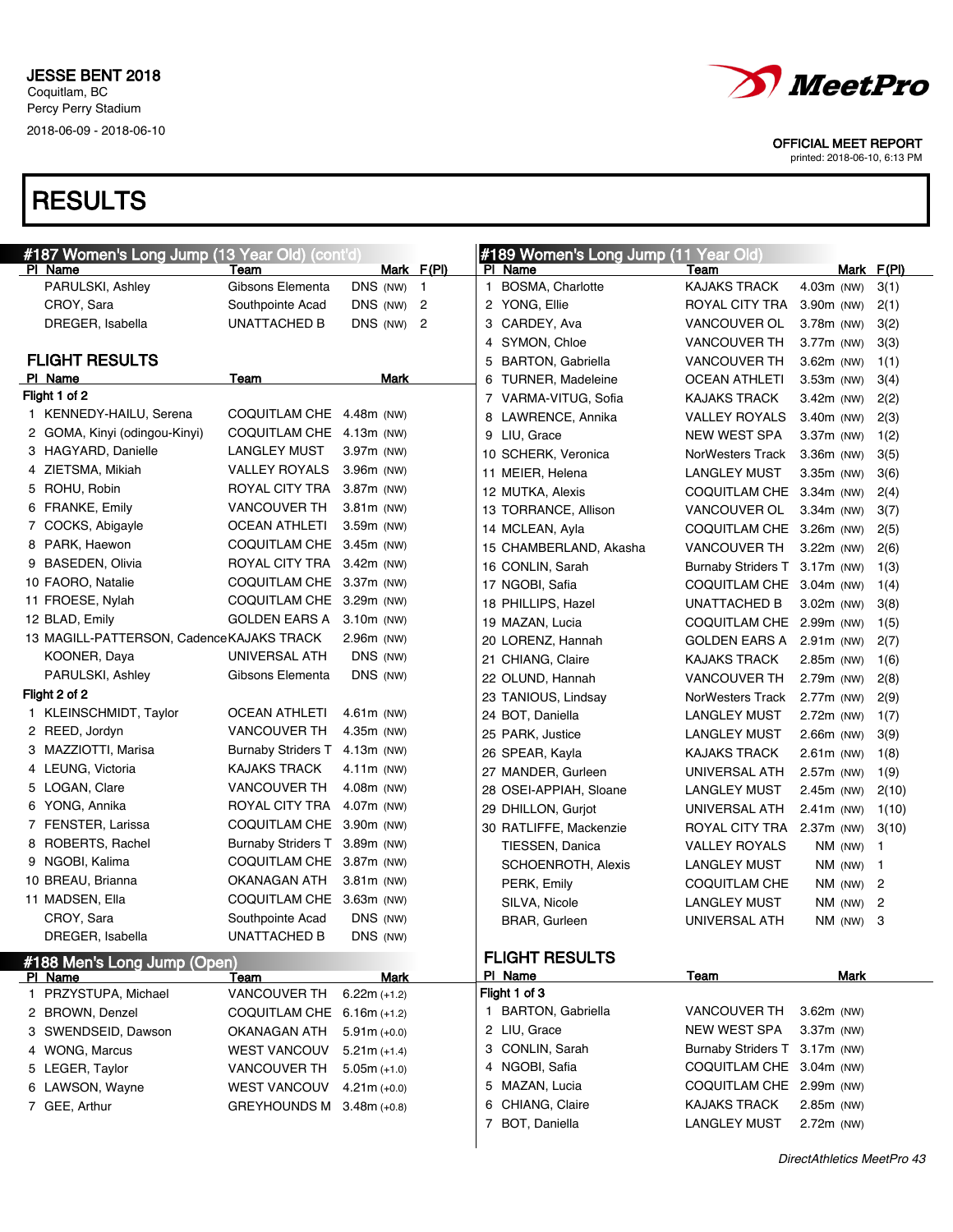

printed: 2018-06-10, 6:13 PM

| <b>#189 Women's Long Jump (11 Year Old) (cont'd)</b> |                          |              |            | #190 Women's Long Jump (10 Year Old) (contit |                          |                |                         |
|------------------------------------------------------|--------------------------|--------------|------------|----------------------------------------------|--------------------------|----------------|-------------------------|
| PI Name                                              | Team                     | Mark         |            | PI Name                                      | Team                     | Mark F(PI)     |                         |
| 8 SPEAR, Kayla                                       | <b>KAJAKS TRACK</b>      | 2.61m (NW)   |            | 15 SANGHA, Shehneet                          | UNIVERSAL ATH            | $2.63m$ (NW)   | 2(6)                    |
| 9 MANDER, Gurleen                                    | UNIVERSAL ATH            | 2.57m (NW)   |            | 16 ROGOZINSKI, Amelia                        | COQUITLAM CHE 2.62m (NW) |                | 1(10)                   |
| 10 DHILLON, Gurjot                                   | UNIVERSAL ATH            | $2.41m$ (NW) |            | 17 KOONER, Ekta                              | UNIVERSAL ATH            | $2.50m$ (NW)   | 2(7)                    |
| TIESSEN, Danica                                      | <b>VALLEY ROYALS</b>     | NM (NW)      |            | 18 BERGERON, Clea                            | ROYAL CITY TRA           | $2.38m$ (NW)   | 1(11)                   |
| SCHOENROTH, Alexis                                   | LANGLEY MUST             | NM (NW)      |            | 19 AULAKH, Japneet                           | UNIVERSAL ATH            | $2.23m$ (NW)   | 2(8)                    |
| Flight 2 of 3                                        |                          |              |            | GALLINGER, Kailee                            | <b>LANGLEY MUST</b>      | DNS (NW)       | $\overline{\mathbf{1}}$ |
| 1 YONG, Ellie                                        | ROYAL CITY TRA           | 3.90m (NW)   |            | COLES-LYSTER, Campbell                       | <b>GOLDEN EARS A</b>     | DNS (NW) $2$   |                         |
| 2 VARMA-VITUG, Sofia                                 | KAJAKS TRACK             | 3.42m (NW)   |            | SCOTT-MONCRIEFF, Leah                        | COQUITLAM CHE            | DNS (NW) $2$   |                         |
| 3 LAWRENCE, Annika                                   | <b>VALLEY ROYALS</b>     | 3.40m (NW)   |            | <b>HEYRIES, Liv</b>                          | NorWesters Track         | DNS $(NW)$ 2   |                         |
| 4 MUTKA, Alexis                                      | COQUITLAM CHE 3.34m (NW) |              |            |                                              |                          |                |                         |
| 5 MCLEAN, Ayla                                       | COQUITLAM CHE 3.26m (NW) |              |            | <b>FLIGHT RESULTS</b>                        |                          |                |                         |
| 6 CHAMBERLAND, Akasha                                | VANCOUVER TH             | $3.22m$ (NW) |            | PI Name                                      | Team                     | Mark           |                         |
| 7 LORENZ, Hannah                                     | <b>GOLDEN EARS A</b>     | $2.91m$ (NW) |            | Flight 1 of 2                                |                          |                |                         |
| 8 OLUND, Hannah                                      | <b>VANCOUVER TH</b>      | 2.79m (NW)   |            | 1 TURNBULL, Allie                            | GOLDEN EARS A            | 3.49m (NW)     |                         |
| 9 TANIOUS, Lindsay                                   | NorWesters Track         | 2.77m (NW)   |            | 2 SANDHU, Gurpartap                          | <b>VALLEY ROYALS</b>     | $3.32m$ (NW)   |                         |
| 10 OSEI-APPIAH, Sloane                               | <b>LANGLEY MUST</b>      | 2.45m (NW)   |            | 3 MACLEOD, Tessa                             | COQUITLAM CHE 3.23m (NW) |                |                         |
| PERK, Emily                                          | COQUITLAM CHE            | NM (NW)      |            | 4 GRAHAM, Cassie                             | <b>LANGLEY MUST</b>      | $3.22m$ (NW)   |                         |
| SILVA, Nicole                                        | <b>LANGLEY MUST</b>      | NM (NW)      |            | 5 ADLER, Haven                               | West Van                 | $3.21m$ (NW)   |                         |
| Flight 3 of 3                                        |                          |              |            | 6 KHRISANOVA, Svetlana                       | COQUITLAM CHE 3.13m (NW) |                |                         |
| <b>BOSMA, Charlotte</b>                              | <b>KAJAKS TRACK</b>      | 4.03m (NW)   |            | 7 MONTESSORI, Ana                            | VANCOUVER OL             | 3.09m (NW)     |                         |
| 2 CARDEY, Ava                                        | VANCOUVER OL             | 3.78m (NW)   |            | 8 PARKES-SLUIS, Juno                         | ROYAL CITY TRA           | 2.90m (NW)     |                         |
| 3 SYMON, Chloe                                       | <b>VANCOUVER TH</b>      | 3.77m (NW)   |            | 9 FRANKE, Natalie                            | VANCOUVER TH             | $2.83m$ (NW)   |                         |
| 4 TURNER, Madeleine                                  | <b>OCEAN ATHLETI</b>     | 3.53m (NW)   |            | 10 ROGOZINSKI, Amelia                        | COQUITLAM CHE 2.62m (NW) |                |                         |
| 5 SCHERK, Veronica                                   | NorWesters Track         | 3.36m (NW)   |            | 11 BERGERON, Clea                            | ROYAL CITY TRA           | $2.38m$ (NW)   |                         |
| 6 MEIER, Helena                                      | <b>LANGLEY MUST</b>      | 3.35m (NW)   |            | GALLINGER, Kailee                            | <b>LANGLEY MUST</b>      | DNS (NW)       |                         |
| 7 TORRANCE, Allison                                  | VANCOUVER OL             | 3.34m (NW)   |            | Flight 2 of 2                                |                          |                |                         |
| 8 PHILLIPS, Hazel                                    | UNATTACHED B             | 3.02m (NW)   |            | 1 VENIER, Vittoria                           | <b>WEST VANCOUV</b>      | $3.52m$ (NW)   |                         |
| 9 PARK, Justice                                      | <b>LANGLEY MUST</b>      | $2.66m$ (NW) |            | 2 TINSLEY, Emily                             | <b>VALLEY ROYALS</b>     | $3.15m$ (NW)   |                         |
| 10 RATLIFFE, Mackenzie                               | ROYAL CITY TRA           | 2.37m (NW)   |            | 3 DSOUZA, Kelly                              | COQUITLAM CHE 3.12m (NW) |                |                         |
| <b>BRAR, Gurleen</b>                                 | UNIVERSAL ATH            | NM (NW)      |            | 4 PHANGURA, Talia                            | ROYAL CITY TRA           | 2.72m (NW)     |                         |
| #190 Women's Long Jump (10 Year Old)                 |                          |              |            | 5 NYANDORO, Mikaela                          | <b>WEST VANCOUV</b>      | 2.65m (NW)     |                         |
| PI Name                                              | Team                     |              | Mark F(PI) | 6 SANGHA, Shehneet                           | UNIVERSAL ATH            | $2.63m$ (NW)   |                         |
| 1 VENIER, Vittoria                                   | <b>WEST VANCOUV</b>      | $3.52m$ (NW) | 2(1)       | 7 KOONER, Ekta                               | UNIVERSAL ATH            | 2.50m (NW)     |                         |
| 2 TURNBULL, Allie                                    | <b>GOLDEN EARS A</b>     | 3.49m (NW)   | 1(1)       | 8 AULAKH, Japneet                            | UNIVERSAL ATH            | $2.23m$ (NW)   |                         |
| 3 SANDHU, Gurpartap                                  | <b>VALLEY ROYALS</b>     | $3.32m$ (NW) | 1(2)       | COLES-LYSTER, Campbell                       | <b>GOLDEN EARS A</b>     | DNS (NW)       |                         |
| 4 MACLEOD, Tessa                                     | COQUITLAM CHE 3.23m (NW) |              | 1(3)       | SCOTT-MONCRIEFF, Leah                        | <b>COQUITLAM CHE</b>     | DNS (NW)       |                         |
| 5 GRAHAM, Cassie                                     | <b>LANGLEY MUST</b>      | $3.22m$ (NW) | 1(4)       | <b>HEYRIES, Liv</b>                          | NorWesters Track         | DNS (NW)       |                         |
| 6 ADLER, Haven                                       | West Van                 | 3.21m (NW)   | 1(5)       | #191 Women's Long Jump (Open)                |                          |                |                         |
| 7 TINSLEY, Emily                                     | <b>VALLEY ROYALS</b>     | 3.15m (NW)   | 2(2)       | PI Name                                      | Team                     | Mark           |                         |
| 8 KHRISANOVA, Svetlana                               | COQUITLAM CHE            | 3.13m (NW)   | 1(6)       | 1 VOLOSHIN, Diana                            | NorWesters Track         | $5.18m (+1.1)$ |                         |
| 9 DSOUZA, Kelly                                      | COQUITLAM CHE            | $3.12m$ (NW) | 2(3)       | 2 CATHCART, Sarah                            | <b>VANCOUVER TH</b>      | $4.69m (+1.3)$ |                         |
| 10 MONTESSORI, Ana                                   | VANCOUVER OL             | 3.09m (NW)   | 1(7)       | 3 HUSER, Emily                               | <b>VANCOUVER TH</b>      | $4.57m (+1.5)$ |                         |
| 11 PARKES-SLUIS, Juno                                | ROYAL CITY TRA           | 2.90m (NW)   | 1(8)       |                                              |                          |                |                         |
| 12 FRANKE, Natalie                                   | <b>VANCOUVER TH</b>      | 2.83m (NW)   | 1(9)       | #192 Women's Long Jump (12 Year Old)         |                          |                |                         |
| 13 PHANGURA, Talia                                   | ROYAL CITY TRA           | 2.72m (NW)   | 2(4)       | PI Name                                      | Team                     |                | Mark F(PI)              |
| 14 NYANDORO, Mikaela                                 | <b>WEST VANCOUV</b>      | $2.65m$ (NW) | 2(5)       | 1 VAN DER HOVEN, Nicolette                   | <b>GOLDEN EARS A</b>     | 4.55m (NW)     | 2(1)                    |
|                                                      |                          |              |            |                                              |                          |                |                         |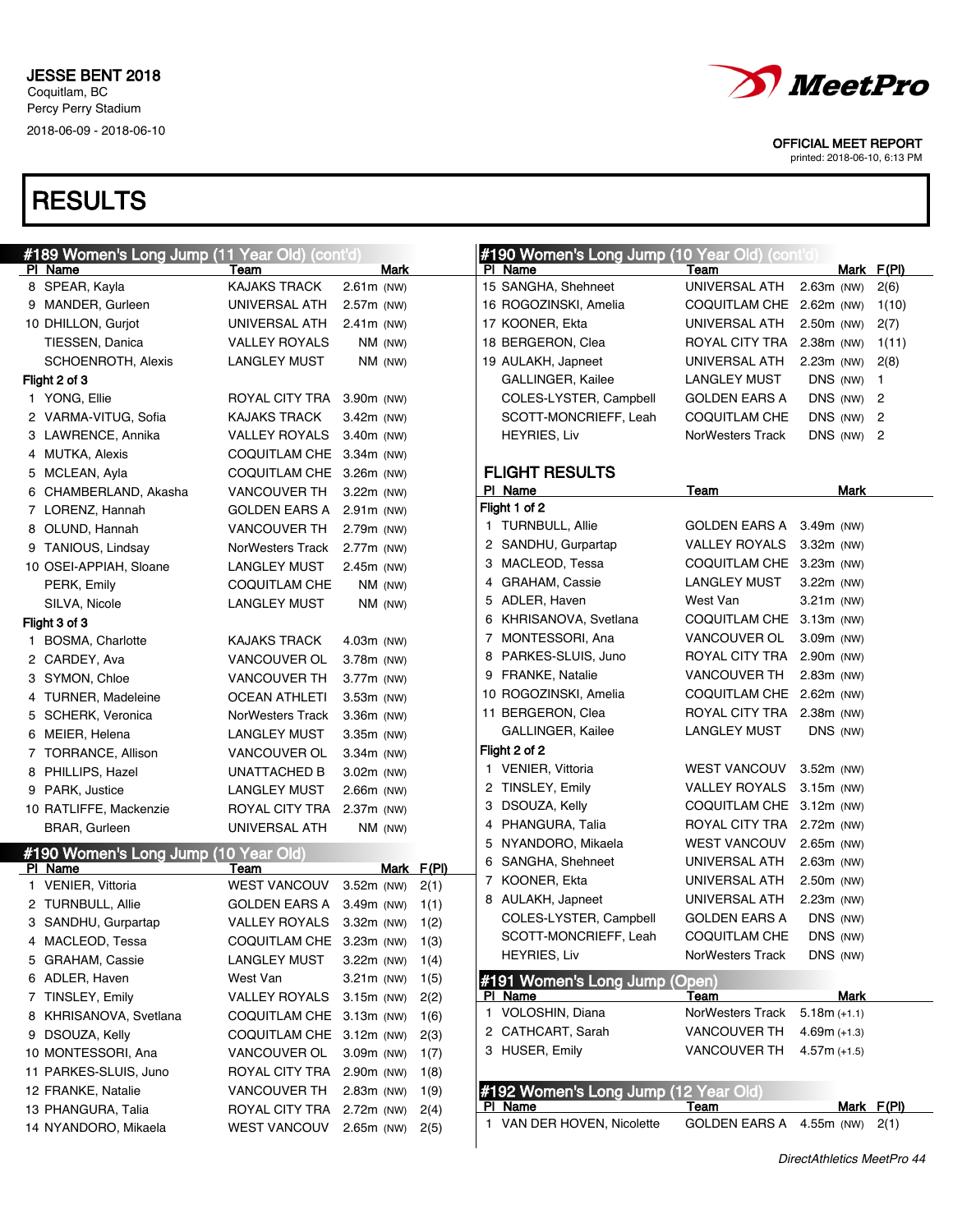

printed: 2018-06-10, 6:13 PM

| #192 Women's Long Jump (12 Year Old) (cont'd) |                          |              |                |   | #193 Men's Long Jump (9 Year Old)             |                               |                              |       |
|-----------------------------------------------|--------------------------|--------------|----------------|---|-----------------------------------------------|-------------------------------|------------------------------|-------|
| PI Name                                       | Team                     |              | Mark F(PI)     |   | PI Name                                       | Team                          | Mark                         |       |
| 2 KRUK, Anna                                  | <b>VANCOUVER TH</b>      | 3.99m (NW)   | 2(2)           |   | 1 MARWAHA, Maahi                              | <b>LANGLEY MUST</b>           | 3.48m (NW)                   |       |
| 3 MILLER, Sage                                | VANCOUVER OL             | 3.98m (NW)   | 1(1)           |   | 2 KINGI, Tai                                  | Sea to Sky Athleti            | $2.86m$ (NW)                 |       |
| 4 LAMB, Miheret                               | COQUITLAM CHE 3.93m (NW) |              | 1(2)           |   | 3 COMMERFORD, Jacob                           | COQUITLAM CHE                 | 2.84m (NW)                   |       |
| 5 TENN, Alexandra                             | <b>WEST VANCOUV</b>      | 3.93m (NW)   | 1(2)           | 4 | HEINRICHS, Benjamin                           | COQUITLAM CHE                 | 2.64m (NW)                   |       |
| 6 CHIANG, Indira                              | ROYAL CITY TRA           | 3.89m (NW)   | 2(3)           |   | 5 YAO, Jung-Kai                               | COQUITLAM CHE 2.45m (NW)      |                              |       |
| 7 ROGOZINSKI, Victoria                        | COQUITLAM CHE            | 3.66m (NW)   | 1(4)           | 5 | GRUMMISCH, Zachary                            | <b>GOLDEN EARS A</b>          | 2.45m (NW)                   |       |
| 8 ALI, Zehra                                  | ROYAL CITY TRA           | 3.48m (NW)   | 1(5)           | 7 | POPE, Oliver                                  | ROYAL CITY TRA                | 2.12m (NW)                   |       |
| 9 OLUND, Myah                                 | <b>VANCOUVER TH</b>      | 3.47m (NW)   | 1(6)           | 7 | BERGEN, Jacob                                 | GOLDEN EARS A 2.12m (NW)      |                              |       |
| 10 QUESTROO, Kaitlyn                          | COQUITLAM CHE 3.46m (NW) |              | 1(7)           |   | ALLENBY, Aiden                                | ROYAL CITY TRA                | $NM$ (NW)                    |       |
| 11 MACLEOD, Scarlet                           | <b>COQUITLAM CHE</b>     | $3.44m$ (NW) | 1(8)           |   | <b>BIELA, Alexander</b>                       | <b>LANGLEY MUST</b>           | $NM$ (NW)                    |       |
| 12 BAGOSI, Boglarka (bogi)                    | OKANAGAN ATH             | $3.43m$ (NW) | 1(9)           |   |                                               |                               |                              |       |
| 13 FLOOD, Nathalie                            | ROYAL CITY TRA           | $3.20m$ (NW) | 2(4)           |   | #194 Women's Long Jump (9 Year Old)           |                               |                              |       |
| 14 PANKIW, Raine                              | <b>VALLEY ROYALS</b>     | 3.07m (NW)   | 2(5)           |   | PI Name                                       | Team                          | Mark                         |       |
| 15 SUNG, Alice                                | <b>LANGLEY MUST</b>      | $2.80m$ (NW) | 2(6)           |   | 1 FRASER, Taya                                | COQUITLAM CHE 3.27m (NW)      |                              |       |
| KLEINFELD, Tia                                | <b>OCEAN ATHLETI</b>     | NM (NW)      | $\mathbf{1}$   |   | 2 STEFANOVIC, Mina                            | Southpointe Acad              | 2.85m (NW)                   |       |
| FOSTER, Danika                                | COQUITLAM CHE            | NM (NW)      | $\overline{1}$ |   | 3 GRACIA, Mia                                 | ROYAL CITY TRA                | 2.59m (NW)                   |       |
| MARKEY, Clara                                 | <b>CHILLIWACK TR</b>     | NM (NW)      | $\overline{c}$ |   | 4 TERLICHER, Mya                              | ROYAL CITY TRA                | $2.53m$ (NW)                 |       |
| <b>BRUNORO, Maiya</b>                         | LANGLEY MUST             | NM (NW)      | $\overline{2}$ |   | 5 SILVA, Shenuli                              | <b>OCEAN ATHLETI</b>          | 2.50m (NW)                   |       |
| SANTELLI, Dylan                               | COQUITLAM CHE            | NM (NW)      | $\overline{2}$ |   | 6 CHIANG, Amara                               | ROYAL CITY TRA                | 2.47m (NW)                   |       |
| AMBROZIC, Lindsay                             | NorWesters Track         | NM (NW)      | $\overline{2}$ |   | 7 VAUDAN, Madeleine                           | <b>LANGLEY MUST</b>           | 2.40m (NW)                   |       |
|                                               |                          |              |                |   | 8 DEVJI, Aria                                 | ROYAL CITY TRA                | 2.25m (NW)                   |       |
| <b>FLIGHT RESULTS</b>                         |                          |              |                |   | 9 HORLOCK, Lili                               | <b>VANCOUVER TH</b>           | 2.10m (NW)                   |       |
| PI Name                                       | Team                     | Mark         |                |   | 10 BERNIER, Renee                             | <b>VALLEY ROYALS</b>          | 1.84 $m$ (NW)                |       |
| Flight 1 of 2                                 |                          |              |                |   | 11 MONTAKHAB, Maiysa                          | ROYAL CITY TRA                | 1.67 $m$ (NW)                |       |
| 1 MILLER, Sage                                | VANCOUVER OL             | 3.98m (NW)   |                |   | CARLSON, Chloe                                | ROYAL CITY TRA                | NM (NW)                      |       |
| 2 LAMB, Miheret                               | COQUITLAM CHE 3.93m (NW) |              |                |   | MCLEAN, Tess                                  | COQUITLAM CHE                 | NM (NW)                      |       |
| 2 TENN, Alexandra                             | <b>WEST VANCOUV</b>      | $3.93m$ (NW) |                |   | MAGHERA, Raaweya                              | ROYAL CITY TRA                | NM (NW)                      |       |
| 4 ROGOZINSKI, Victoria                        | <b>COQUITLAM CHE</b>     | 3.66m (NW)   |                |   |                                               |                               |                              |       |
| 5 ALI, Zehra                                  | ROYAL CITY TRA           | $3.48m$ (NW) |                |   |                                               |                               |                              |       |
| 6 OLUND, Myah                                 | <b>VANCOUVER TH</b>      | $3.47m$ (NW) |                |   | #195 Men's Long Jump (11 Year Old)<br>PI Name | Team                          | Mark                         | F(PI) |
| 7 QUESTROO, Kaitlyn                           | <b>COQUITLAM CHE</b>     | 3.46m (NW)   |                |   | 1 PETCU, Denis Gabriel                        | NEW WEST SPA                  | 3.92m (NW)                   | 1(1)  |
| 8 MACLEOD, Scarlet                            | COQUITLAM CHE 3.44m (NW) |              |                |   | 2 CARLSON, Maclean                            | VANCOUVER TH                  | 3.90m (NW)                   | 1(2)  |
| 9 BAGOSI, Boglarka (bogi)                     | OKANAGAN ATH             | $3.43m$ (NW) |                |   | 3 MILLARD, William                            | NorWesters Track              | 3.75m (NW)                   | 1(3)  |
| KLEINFELD, Tia                                | <b>OCEAN ATHLETI</b>     | NM (NW)      |                |   | 4 SMITH, Samuel                               | <b>LANGLEY MUST</b>           | 3.70m (NW)                   | 2(1)  |
| FOSTER, Danika                                | COQUITLAM CHE            | NM (NW)      |                |   | 5 PRIMEAU, Luc                                | VANCOUVER TH                  | 3.65m (NW)                   | 2(2)  |
| Flight 2 of 2                                 |                          |              |                | 6 | GEORGILAS, lossif (joe)                       | Burnaby Striders T 3.58m (NW) |                              | 2(3)  |
| 1 VAN DER HOVEN, Nicolette                    | GOLDEN EARS A            | 4.55m (NW)   |                |   | 7 SEVERIN, Jack                               | NorWesters Track 3.56m (NW)   |                              | 1(4)  |
| 2 KRUK, Anna                                  | <b>VANCOUVER TH</b>      | 3.99m (NW)   |                |   | 8 CREGO, Nolan                                | <b>KAJAKS TRACK</b>           | $3.22m$ (NW)                 | 2(4)  |
| 3 CHIANG, Indira                              | ROYAL CITY TRA           | 3.89m (NW)   |                |   | 9 FROESE, Brayden                             | COQUITLAM CHE 3.10m (NW)      |                              |       |
| 4 FLOOD, Nathalie                             | ROYAL CITY TRA           |              |                |   | 10 SULLIVAN, Ethan                            | Gibsons Elementa              |                              | 2(5)  |
| 5 PANKIW, Raine                               | <b>VALLEY ROYALS</b>     | $3.20m$ (NW) |                |   | 11 LAURITZEN, Julian                          | ROYAL CITY TRA                | $3.06m$ (NW)<br>$3.03m$ (NW) | 1(5)  |
|                                               | <b>LANGLEY MUST</b>      | $3.07m$ (NW) |                |   |                                               |                               |                              | 2(6)  |
| 6 SUNG, Alice                                 |                          | 2.80m (NW)   |                |   | 12 OPENSHAW, Conlan                           | COQUITLAM CHE 2.91m (NW)      |                              | 1(6)  |
| SANTELLI, Dylan                               | <b>COQUITLAM CHE</b>     | NM (NW)      |                |   | 13 COMMERFORD, Liam                           | COQUITLAM CHE 2.90m (NW)      |                              | 1(7)  |
| <b>BRUNORO, Maiya</b>                         | <b>LANGLEY MUST</b>      | NM (NW)      |                |   | 14 MATTU, Harjap                              | UNIVERSAL ATH                 | 2.71m (NW)                   | 2(7)  |
| MARKEY, Clara                                 | <b>CHILLIWACK TR</b>     | $NM$ (NW)    |                |   | 15 MAN, Lawrence                              | <b>KAJAKS TRACK</b>           | $2.61m$ (NW)                 | 2(8)  |
| AMBROZIC, Lindsay                             | NorWesters Track         | NM (NW)      |                |   | 16 MONTAKHAB, Manny                           | ROYAL CITY TRA 2.47m (NW)     |                              | 2(9)  |
|                                               |                          |              |                |   |                                               |                               |                              |       |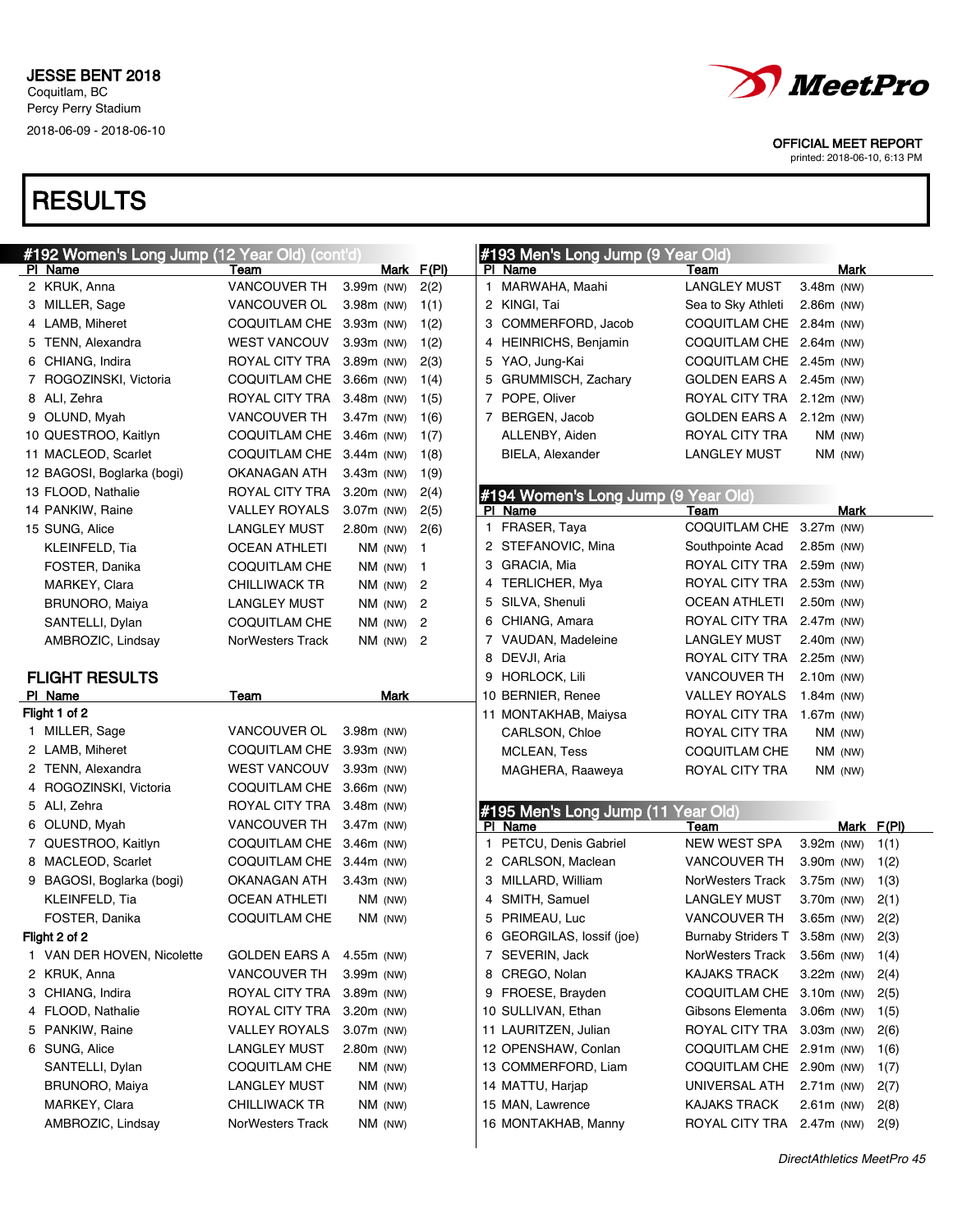

printed: 2018-06-10, 6:13 PM

| #195 Men's Long Jump (11 Year Old) (cont'd)       |                               |              |            | #198 Women's Triple Jump (Midget)   |                             |             |
|---------------------------------------------------|-------------------------------|--------------|------------|-------------------------------------|-----------------------------|-------------|
| PI Name                                           | Team                          |              | Mark F(PI) | PI Name                             | Team                        | Mark        |
| 17 DANESSHKHOU, Arad                              | COQUITLAM CHE 2.13m (NW) 1(8) |              |            | 1 PRIMROSE, Kennedy                 | UNIVERSAL ATH 10.45m (NW)   |             |
| DEOL, Karanvir                                    | <b>VALLEY ROYALS</b>          | $NM$ (NW) 1  |            | 2 LOO, Kaitlyn                      | VANCOUVER OL 10.19m (NW)    |             |
| WILLIAMS, Ben                                     | ROYAL CITY TRA                | $NM$ (NW) 1  |            | 3 MOSLEY, Lauren                    | VANCOUVER OL 9.40m (NW)     |             |
| ANSELL, Aidan                                     | <b>VALLEY ROYALS</b>          | $NM$ (NW) 1  |            | 4 BAPTIST, Belle                    | GOLDEN EARS A 8.70m (NW)    |             |
|                                                   |                               |              |            | HO, Caroline                        | <b>VANCOUVER TH</b>         | $NM$ (NW)   |
| <b>FLIGHT RESULTS</b>                             |                               |              |            | HAMNETT, Amelia                     | <b>COQUITLAM CHE</b>        | $NM$ (NW)   |
| PI Name                                           | Team                          | Mark         |            |                                     |                             |             |
| Flight 1 of 2                                     |                               |              |            | #199 Men's Triple Jump (Midget)     |                             |             |
| 1 PETCU, Denis Gabriel                            | <b>NEW WEST SPA</b>           | 3.92m (NW)   |            | PI Name                             | Team                        | Mark        |
| 2 CARLSON, Maclean                                | <b>VANCOUVER TH</b>           | 3.90m (NW)   |            | 1 SILLARS, Taylor                   | UNIVERSAL ATH 11.29m (+1.7) |             |
| 3 MILLARD, William                                | <b>NorWesters Track</b>       | 3.75m (NW)   |            | 2 LOCKYER, Camron                   | LANGLEY MUST 10.82m (+2.5)  |             |
| 4 SEVERIN, Jack                                   | NorWesters Track              | 3.56m (NW)   |            | 3 YOON, Kyuhyun                     | UNIVERSAL ATH 9.81m (+0.8)  |             |
| 5 SULLIVAN, Ethan                                 | Gibsons Elementa              | $3.06m$ (NW) |            |                                     |                             |             |
| 6 OPENSHAW, Conlan                                | <b>COQUITLAM CHE</b>          | $2.91m$ (NW) |            | #200 Men's Triple Jump (Open)       |                             |             |
| 7 COMMERFORD, Liam                                | COQUITLAM CHE 2.90m (NW)      |              |            | PI Name                             | Team                        | Mark        |
| 8 DANESSHKHOU, Arad                               | COQUITLAM CHE 2.13m (NW)      |              |            | 1 BROWN, Denzel                     | COQUITLAM CHE 14.56m (+1.9) |             |
| DEOL, Karanvir                                    | <b>VALLEY ROYALS</b>          | $NM$ (NW)    |            | 2 GEE, Arthur                       | GREYHOUNDS M 6.83m (+2.1)   |             |
| WILLIAMS, Ben                                     | ROYAL CITY TRA                | $NM$ (NW)    |            |                                     |                             |             |
| ANSELL, Aidan                                     | <b>VALLEY ROYALS</b>          | $NM$ (NW)    |            | #201 Women's Triple Jump (Open)     |                             |             |
| Flight 2 of 2                                     |                               |              |            | PI Name                             | Team                        | <b>Mark</b> |
| 1 SMITH, Samuel                                   | <b>LANGLEY MUST</b>           | 3.70m (NW)   |            | 1 HUSER, Emily                      | VANCOUVER TH 10.53m (+1.2)  |             |
| 2 PRIMEAU, Luc                                    | <b>VANCOUVER TH</b>           | $3.65m$ (NW) |            |                                     |                             |             |
| 3 GEORGILAS, lossif (joe)                         | <b>Burnaby Striders T</b>     | $3.58m$ (NW) |            | #202 Men's Shot Put (12 Year Old)   |                             |             |
| 4 CREGO, Nolan                                    | <b>KAJAKS TRACK</b>           | $3.22m$ (NW) |            | 3KG                                 |                             |             |
|                                                   |                               |              |            |                                     |                             |             |
| 5 FROESE, Brayden                                 | COQUITLAM CHE 3.10m (NW)      |              |            | PI Name                             | <b>Team</b>                 | Mark        |
| 6 LAURITZEN, Julian                               | ROYAL CITY TRA                | 3.03m (NW)   |            | 1 PITTINI, Marcus                   | COQUITLAM CHE               | 9.81m       |
| 7 MATTU, Harjap                                   | UNIVERSAL ATH                 | 2.71m (NW)   |            | 2 BAJARUNAS, Marty                  | COQUITLAM CHE               | 8.66m       |
| 8 MAN, Lawrence                                   | <b>KAJAKS TRACK</b>           | $2.61m$ (NW) |            | 3 BROLIN, Noah                      | ROYAL CITY TRA              | 7.81m       |
| 9 MONTAKHAB, Manny                                | ROYAL CITY TRA 2.47m (NW)     |              |            | 4 MARSHALL, Harris                  | NorWesters Track            | 6.97m       |
|                                                   |                               |              |            | 5 SANDELL, Oskar                    | Sea to Sky Athleti          | 4.92m       |
| #196 Men's Triple Jump (13<br>PI Name             | Year Old)<br>Team             | Mark         |            | 6 MANNING, Riley                    | COQUITLAM CHE               | 4.85m       |
| 1 CHEUNG, Clarence                                | VANCOUVER TH 10.66m (NW)      |              |            | 7 KARR, Nathan                      | COQUITLAM CHE               | 4.82m       |
| 2 CHIANG, Kairo                                   | ROYAL CITY TRA 9.27m (NW)     |              |            | 8 WASSENAAR, Arie                   | VALLEY ROYALS               | 4.15m       |
| 3 DULEY, Logan                                    | <b>KAJAKS TRACK</b>           | $9.10m$ (NW) |            | 9 HEINRICHS, James                  | <b>COQUITLAM CHE</b>        | 3.79m       |
| 4 BAKER, Carter                                   | <b>OCEAN ATHLETI</b>          | 8.85m (NW)   |            | WILCH, Jonathan                     | <b>OCEAN ATHLETI</b>        | <b>NM</b>   |
| 5 CHANG, Orion                                    | KAJAKS TRACK                  | 8.56m (NW)   |            |                                     |                             |             |
| ANIAMAKA, Divine                                  | UNIVERSAL ATH                 | $NM$ (NW)    |            | #203 Women's Shot Put (13 Year Old) |                             |             |
|                                                   |                               |              |            | 3KG                                 |                             |             |
|                                                   |                               |              |            | PI Name                             | Team                        | Mark        |
| #197 Women's Triple Jump (13 Year Old)<br>PI Name | Team                          | <b>Mark</b>  |            | 1 CYR, Lindsay                      | <b>OCEAN ATHLETI</b>        | 10.47m      |
| 1 REED, Jordyn                                    | <b>VANCOUVER TH</b>           | 9.00m (NW)   |            | 2 FRANKE, Emily                     | <b>VANCOUVER TH</b>         | 9.35m       |
| 2 LEUNG, Victoria                                 | <b>KAJAKS TRACK</b>           | 8.69m (NW)   |            | 3 LOGAN, Clare                      | <b>VANCOUVER TH</b>         | 8.85m       |
| 3 FRANKE, Emily                                   | <b>VANCOUVER TH</b>           | 8.64m (NW)   |            | 4 DHILLON, Keerat                   | UNIVERSAL ATH               | 7.79m       |
| 4 SULINA, Nicole                                  | <b>WEST VANCOUV</b>           | 8.55m (NW)   |            | 5 BREAU, Brianna                    | <b>OKANAGAN ATH</b>         | 7.41m       |
| 5 WALLSTEN, Riley                                 | <b>LANGLEY MUST</b>           | 7.18m (NW)   |            | 6 MEEWES, Victoria                  | Sea to Sky Athleti          | 6.71m       |
|                                                   |                               |              |            | 7 YONG, Annika                      | ROYAL CITY TRA              | 6.63m       |
|                                                   |                               |              |            | BROUSSEAU, Frederique<br>8          | <b>KAJAKS TRACK</b>         | 6.44m       |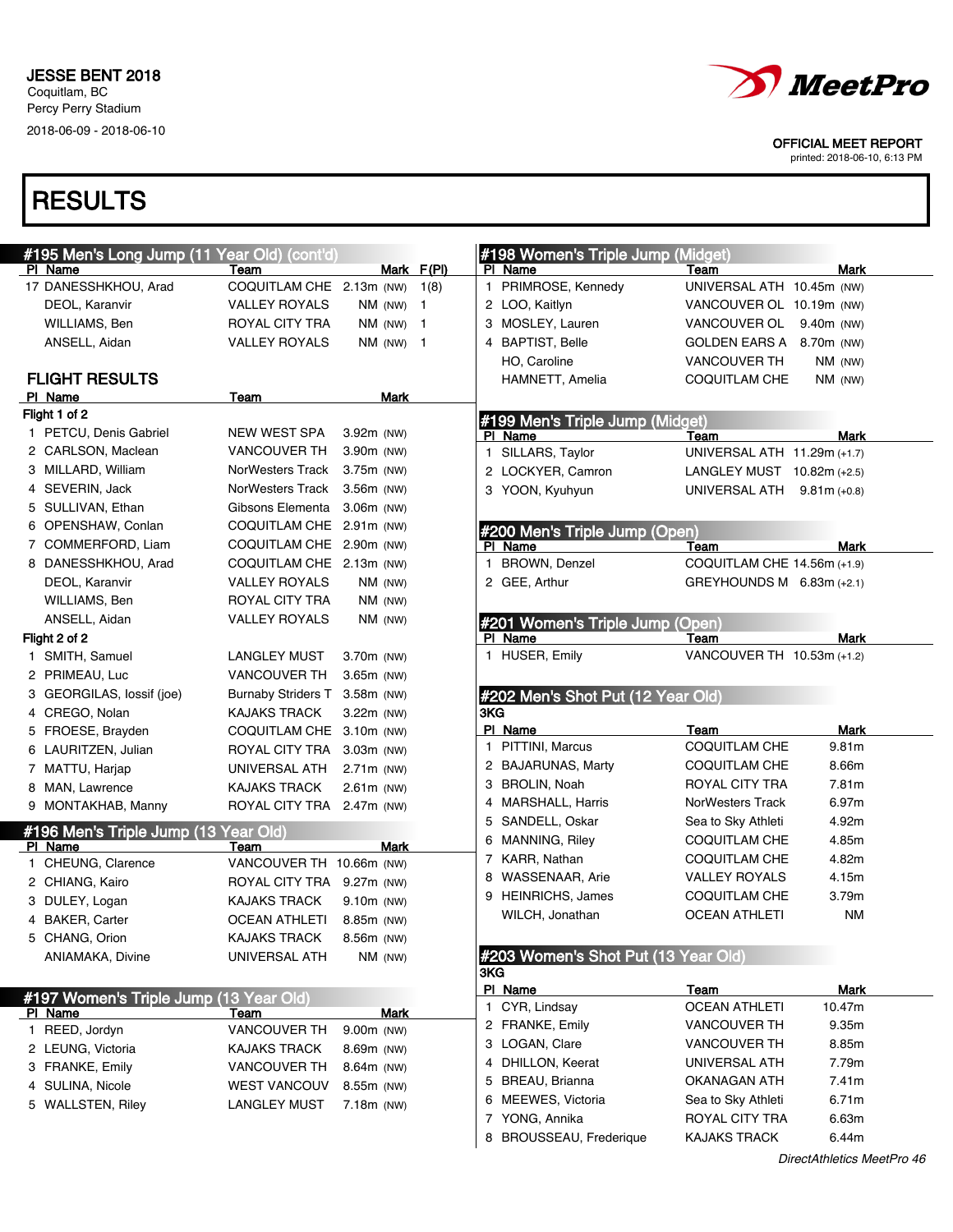

printed: 2018-06-10, 6:13 PM

| #203 Women's Shot Put (13 Year Old) (cont'd)                                                                             |                              |                      |
|--------------------------------------------------------------------------------------------------------------------------|------------------------------|----------------------|
| PI Name                                                                                                                  | Team                         | <b>Mark</b>          |
| 9 BLAD, Emily                                                                                                            | <b>GOLDEN EARS A</b>         | 6.16m                |
| 10 COCKS, Abigayle                                                                                                       | <b>OCEAN ATHLETI</b>         | 5.13m                |
| CROY, Sara                                                                                                               | Southpointe Acad             | <b>NM</b>            |
| NGOBI, Kalima                                                                                                            | <b>COQUITLAM CHE</b>         | <b>NM</b>            |
| KOONER, Daya                                                                                                             | UNIVERSAL ATH                | <b>NM</b>            |
|                                                                                                                          |                              |                      |
| #204 Women's Shot Put (11 Year Old)                                                                                      |                              |                      |
| 2KG                                                                                                                      |                              |                      |
| PI Name<br>1 KEMPF, Tayla                                                                                                | Team<br><b>OCEAN ATHLETI</b> | <b>Mark</b><br>8.65m |
|                                                                                                                          |                              |                      |
| 2 MANDER, Gurleen                                                                                                        | UNIVERSAL ATH                | 7.08m                |
| 3 YOUNG, Jordyn                                                                                                          | COQUITLAM CHE                | 6.90m                |
| 4 MCKAY, Meagan                                                                                                          | <b>OCEAN ATHLETI</b>         | 6.76m                |
| 5 MCKAY, Kailey                                                                                                          | <b>OCEAN ATHLETI</b>         | 6.71m                |
| 6 YONG, Ellie                                                                                                            | ROYAL CITY TRA               | 6.51m                |
| 7 OSEI-APPIAH, Sloane                                                                                                    | <b>LANGLEY MUST</b>          | 6.40m                |
| 8 TIESSEN, Danica                                                                                                        | <b>VALLEY ROYALS</b>         | 6.36m                |
| 9 BOSMA, Charlotte                                                                                                       | <b>KAJAKS TRACK</b>          | 6.25m                |
| 10 JONES, Haley                                                                                                          | <b>OCEAN ATHLETI</b>         | 5.54m                |
| 11 MEIER, Helena                                                                                                         | <b>LANGLEY MUST</b>          | 5.24m                |
| 12 NGOBI, Safia                                                                                                          | <b>COQUITLAM CHE</b>         | 4.91m                |
| 13 TANIOUS, Lindsay                                                                                                      | <b>NorWesters Track</b>      | 4.58m                |
| BRAR, Gurleen                                                                                                            | UNIVERSAL ATH                | <b>NM</b>            |
| LORENZ, Hannah                                                                                                           | GOLDEN EARS A                | <b>NM</b>            |
|                                                                                                                          |                              |                      |
| #205 Men's Shot Put (9 Year Old)                                                                                         |                              |                      |
| 2KG                                                                                                                      |                              |                      |
| PI Name                                                                                                                  | Team                         | Mark                 |
| 1 BOOTH, Jesse                                                                                                           | VALLEY ROYALS                | 4.02m                |
| 2 DEAN, Kaiden                                                                                                           | <b>COQUITLAM CHE</b>         | 3.96m                |
| 3 HEINRICHS, Benjamin                                                                                                    | <b>COQUITLAM CHE</b>         | 3.77m                |
| 4 BIKADI, Carson                                                                                                         | <b>LANGLEY MUST</b>          | 2.84m                |
| KANG, Taron                                                                                                              | <b>LANGLEY MUST</b>          | <b>DNS</b>           |
| ALLENBY, Aiden                                                                                                           | <b>ROYAL CITY TRA</b>        | <b>DNS</b>           |
|                                                                                                                          |                              |                      |
| #206 Women's Shot Put (9 Year Old)                                                                                       |                              |                      |
| 2KG                                                                                                                      |                              |                      |
| PI Name                                                                                                                  | Team                         | Mark                 |
| 1 BERNIER, Renee                                                                                                         | <b>VALLEY ROYALS</b>         | 4.06m                |
|                                                                                                                          | ROYAL CITY TRA               | 4.00m                |
|                                                                                                                          |                              | 3.96m                |
|                                                                                                                          |                              |                      |
|                                                                                                                          | ROYAL CITY TRA               |                      |
|                                                                                                                          | <b>VANCOUVER TH</b>          | 3.83m                |
|                                                                                                                          | COQUITLAM CHE                | 3.62m                |
|                                                                                                                          | ROYAL CITY TRA               | 3.55m                |
|                                                                                                                          | ROYAL CITY TRA               | 3.46m                |
| 2 CHIANG, Amara<br>3 DEVJI, Aria<br>4 HORLOCK, Lili<br>5 MCLEAN, Tess<br>6 CARLSON, Chloe<br>7 GRACIA, Mia<br>WOLF, Maya | <b>WEST VANCOUV</b>          | <b>DNS</b>           |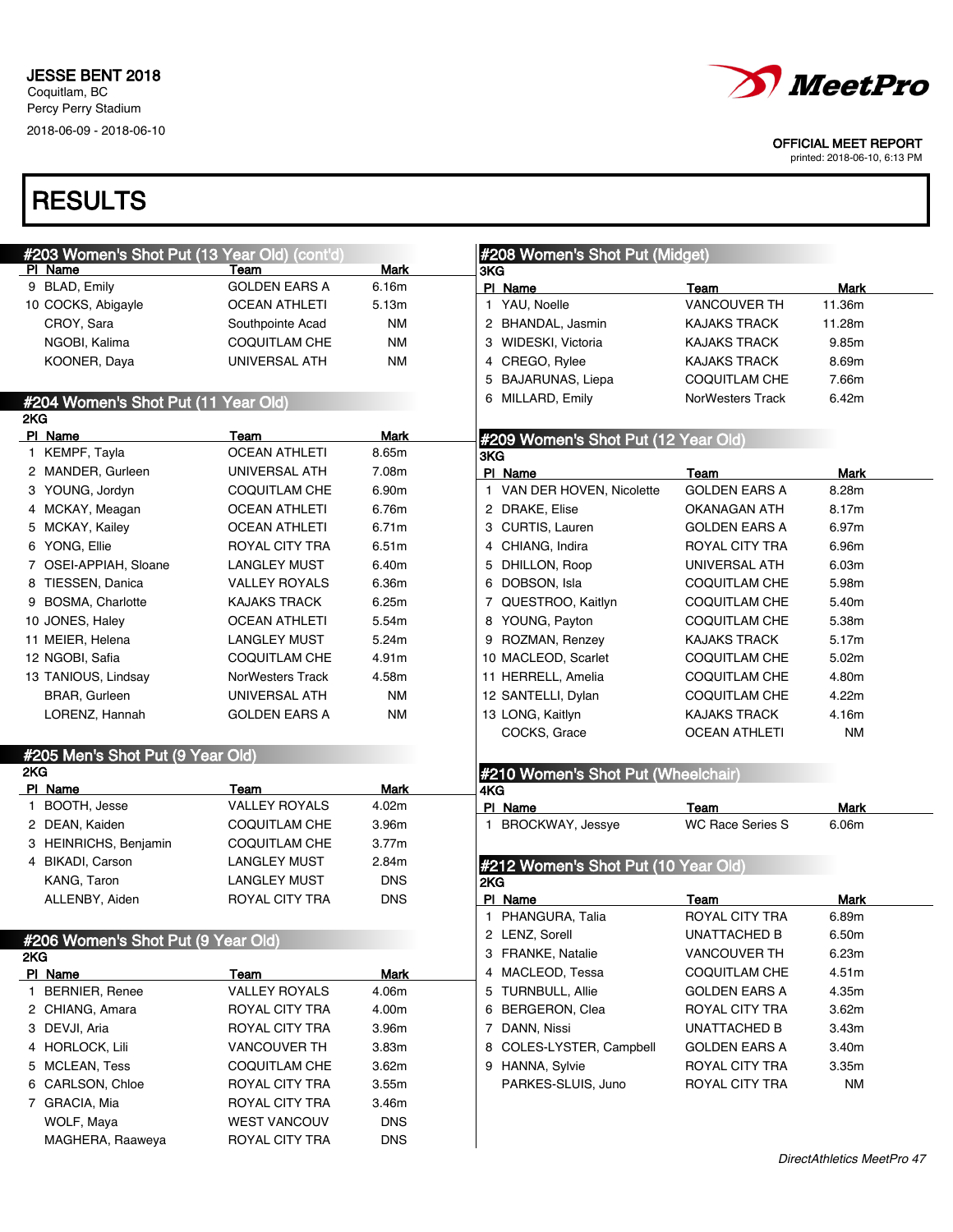

printed: 2018-06-10, 6:13 PM

| #213 Men's Shot Put (11 Year Old)   |                         |           |                         | #214 Men's Shot Put (10 Year Old) (cont'd) |                      |             |  |
|-------------------------------------|-------------------------|-----------|-------------------------|--------------------------------------------|----------------------|-------------|--|
| 2KG                                 |                         |           |                         | PI Name                                    | Team                 | Mark        |  |
| PI Name                             | Team                    |           | Mark F(PI)              | 6 LONGLEY, Chase                           | <b>LANGLEY MUST</b>  | 6.26m       |  |
| 1 YETERIAN, Roman                   | <b>VANCOUVER TH</b>     | 9.60m     | 2(1)                    | 7 CARRIERE, Dawson                         | <b>COQUITLAM CHE</b> | 5.68m       |  |
| 2 CREGO, Nolan                      | <b>KAJAKS TRACK</b>     | 9.50m     | 1(1)                    | 8 JESSOME, Patrick                         | ROYAL CITY TRA       | 5.04m       |  |
| 3 MAN, Lawrence                     | <b>KAJAKS TRACK</b>     | 8.79m     | 2(2)                    | 9 BERGERON, Finnegan                       | ROYAL CITY TRA       | 4.51m       |  |
| 4 ANSELL, Aidan                     | <b>VALLEY ROYALS</b>    | 8.49m     | 2(3)                    | 10 BHULLAR, Tanvir                         | UNIVERSAL ATH        | 3.58m       |  |
| 5 MONTAKHAB, Manny                  | ROYAL CITY TRA          | 7.87m     | 1(2)                    | CLARKE, Keigan                             | <b>COQUITLAM CHE</b> | ΝM          |  |
| 6 ARDIZZONI, Massimo                | <b>UNATTACHED B</b>     | 7.47m     | 1(3)                    |                                            |                      |             |  |
| 7 PETCU, Denis Gabriel              | <b>NEW WEST SPA</b>     | 7.36m     | 2(4)                    | #215 Men's Shot Put (13 Year Old)          |                      |             |  |
| 8 PRIMEAU, Luc                      | <b>VANCOUVER TH</b>     | 7.04m     | 2(5)                    | 3KG                                        |                      |             |  |
| 9 CARLSON, Maclean                  | <b>VANCOUVER TH</b>     | 6.96m     | 1(4)                    | PI Name                                    | Team                 | Mark        |  |
| 10 JANKE, Finn                      | ROYAL CITY TRA          | 6.71m     | 1(5)                    | 1 ZABIHI, Kian                             | <b>KAMLOOPS TRA</b>  | 13.29m      |  |
| 11 MILLARD, William                 | <b>NorWesters Track</b> | 6.69m     | 1(6)                    | 2 CYR, Ryan                                | South Surrey Athl    | 12.43m      |  |
| 12 MATTU, Harjap                    | UNIVERSAL ATH           | 6.42m     | 2(6)                    | 3 EDER, Graeme                             | COQUITLAM CHE        | 11.04m      |  |
| 13 FROESE, Brayden                  | COQUITLAM CHE           | 6.34m     | 2(7)                    | 4 TUURA, Levi                              | ROYAL CITY TRA       | 10.28m      |  |
| 14 LAURITZEN, Julian                | ROYAL CITY TRA          | 5.26m     | 2(8)                    | 5 SANDU, Evander                           | South Fraser         | 10.04m      |  |
| DEOL, Karanvir                      | <b>VALLEY ROYALS</b>    | <b>NM</b> | $\overline{1}$          | 6 FLACK, Owen                              | <b>LANGLEY MUST</b>  | 9.00m       |  |
| WILLIAMS, Ben                       | ROYAL CITY TRA          | <b>NM</b> | $\overline{\mathbf{1}}$ | 7 DHILLON, Jovan                           | UNIVERSAL ATH        | 8.42m       |  |
|                                     |                         |           |                         | 8 TURNER, Aidan                            | <b>OCEAN ATHLETI</b> | 8.27m       |  |
| <b>FLIGHT RESULTS</b>               |                         |           |                         | 9 MATTU, Harjas                            | UNIVERSAL ATH        | 6.97m       |  |
| PI Name                             | Team                    | Mark      |                         | 10 BADESHA, Didar                          | <b>COQUITLAM CHE</b> | 6.65m       |  |
| Flight 1 of 2                       |                         |           |                         | 11 LAURITZEN, Ethan                        | ROYAL CITY TRA       | 4.76m       |  |
| 1 CREGO, Nolan                      | <b>KAJAKS TRACK</b>     | 9.50m     |                         |                                            |                      |             |  |
| 2 MONTAKHAB, Manny                  | ROYAL CITY TRA          | 7.87m     |                         | #217 Men's Shot Put (Junior)               |                      |             |  |
|                                     |                         |           |                         |                                            |                      |             |  |
| 3 ARDIZZONI, Massimo                | <b>UNATTACHED B</b>     | 7.47m     |                         | 6KG                                        |                      |             |  |
| 4 CARLSON, Maclean                  | <b>VANCOUVER TH</b>     | 6.96m     |                         | PI Name                                    | Team                 | Mark        |  |
| 5 JANKE, Finn                       | ROYAL CITY TRA          | 6.71m     |                         | 1 GILL, Landon                             | <b>OCEAN ATHLETI</b> | 13.53m      |  |
| 6 MILLARD, William                  | NorWesters Track        | 6.69m     |                         | 2 DAAL, Erik                               | <b>KAJAKS TRACK</b>  | 13.24m      |  |
| DEOL, Karanvir                      | <b>VALLEY ROYALS</b>    | <b>NM</b> |                         |                                            |                      |             |  |
| WILLIAMS, Ben                       | ROYAL CITY TRA          | <b>NM</b> |                         |                                            |                      |             |  |
| Flight 2 of 2                       |                         |           |                         | #218 Men's Shot Put (Youth)<br>5KG         |                      |             |  |
| 1 YETERIAN, Roman                   | <b>VANCOUVER TH</b>     | 9.60m     |                         | PI Name                                    | Team                 | <b>Mark</b> |  |
| 2 MAN, Lawrence                     | <b>KAJAKS TRACK</b>     | 8.79m     |                         | 1 CHONG, Jarrett                           | South Surrey Athl    | 17.04m      |  |
| 3 ANSELL, Aidan                     | <b>VALLEY ROYALS</b>    | 8.49m     |                         | 2 SOBTI, Druv                              | South Surrey Athl    | 15.52m      |  |
| 4 PETCU, Denis Gabriel              | <b>NEW WEST SPA</b>     | 7.36m     |                         | 3 GILLAN, Aneel                            | <b>OCEAN ATHLETI</b> | 10.75m      |  |
| 5 PRIMEAU, Luc                      | <b>VANCOUVER TH</b>     | 7.04m     |                         |                                            |                      |             |  |
| 6 MATTU, Harjap                     | UNIVERSAL ATH           | 6.42m     |                         | #219 Men's Shot Put (Midget)               |                      |             |  |
| 7 FROESE, Brayden                   | COQUITLAM CHE           | 6.34m     |                         | 4KG                                        |                      |             |  |
| 8 LAURITZEN, Julian                 | ROYAL CITY TRA          | 5.26m     |                         | PI Name                                    | Team                 | <b>Mark</b> |  |
|                                     |                         |           |                         | 1 NIJJAR, Charanjit                        | UNIVERSAL ATH        | 14.68m      |  |
| #214 Men's Shot Put (10 Year Old)   |                         |           |                         | 2 OGBEIWI, Michael                         | South Surrey Athl    | 14.17m      |  |
| 2KG                                 | Team                    | Mark      |                         | 3 HUSSEIN, Kai                             | <b>GOLDEN EARS A</b> | 12.17m      |  |
| <b>PI Name</b><br>1 NICKERSON, Ryan | KAJAKS TRACK            | 8.80m     |                         | 4 LONGLEY, Ethan                           | South Surrey Athl    | 9.70m       |  |
| 2 BIRSAN, Alexander                 | <b>COQUITLAM CHE</b>    | 8.13m     |                         | MARTINI, Ryder                             | <b>LANGLEY MUST</b>  | <b>NM</b>   |  |
| 3 THOMAS, Tayson                    | <b>COQUITLAM CHE</b>    | 7.09m     |                         |                                            |                      |             |  |
| 4 SURIYA, Dilan                     | <b>LANGLEY MUST</b>     | 6.45m     |                         |                                            |                      |             |  |
| 5 MACPHERSON, Nicholas              | <b>OCEAN ATHLETI</b>    | 6.31m     |                         |                                            |                      |             |  |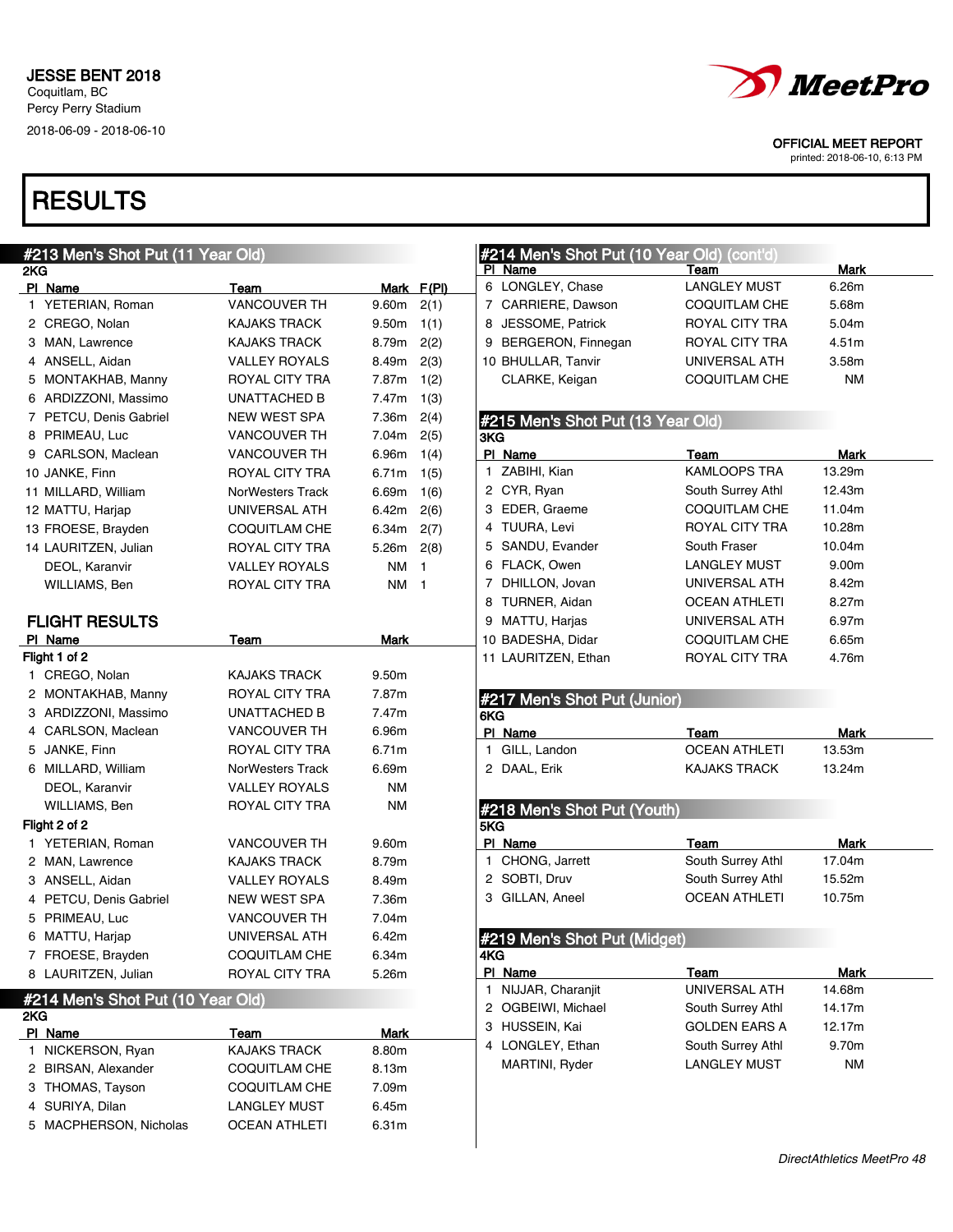

printed: 2018-06-10, 6:13 PM

| #221 Women's Shot Put (Youth)     |                           |             |
|-----------------------------------|---------------------------|-------------|
| 3KG                               |                           |             |
| PI Name                           | Team                      | <b>Mark</b> |
| 1 GABRI, Dolly                    | <b>UNATTACHED B</b>       | 14.34m      |
| 2 DADSON, Michelle                | South Surrey Athl         | 13.64m      |
| 3 CORRALES NELSON, Shiloh         | <b>Burnaby Striders T</b> | 13.61m      |
| 4 BANGAR, Simran                  | UNIVERSAL ATH             | 11.43m      |
| 5 PARSAKISH, Anna                 | <b>NorWesters Track</b>   | 10.21m      |
| 6 HAMNETT, Georgia                | <b>COQUITLAM CHE</b>      | 9.03m       |
|                                   |                           |             |
| #222 Men's Discus (Midget)        |                           |             |
| 1KG                               |                           |             |
| PI Name                           | Team                      | Mark        |
| 1 NIJJAR, Charanjit               | UNIVERSAL ATH             | 45.22m      |
| 2 LONGLEY, Ethan                  | South Surrey Athl         | 35.36m      |
| 3 GARCHA, Rohtab                  | <b>KAJAKS TRACK</b>       | 28.52m      |
| 4 MARTINI, Ryder                  | <b>LANGLEY MUST</b>       | 21.95m      |
| DUBOUCHET, Raphael                | <b>NorWesters Track</b>   | <b>NM</b>   |
|                                   |                           |             |
|                                   |                           |             |
| #223 Women's Discus (10 Year Old) |                           |             |
| 750G                              |                           |             |
| PI Name                           | Team                      | Mark        |
| 1 PHANGURA, Talia                 | ROYAL CITY TRA            | 16.06m      |
| 2 MACLEOD, Tessa                  | COQUITLAM CHE             | 12.67m      |
| FRANKE, Natalie                   | <b>VANCOUVER TH</b>       | NM          |
|                                   |                           |             |
| #224 Women's Discus (Midget)      |                           |             |
| 1KG                               |                           |             |
| PI Name                           | Team                      | <b>Mark</b> |
| 1 BHANDAL, Jasmin                 | <b>KAJAKS TRACK</b>       | 30.35m      |
| 2 YAU, Noelle                     | <b>VANCOUVER TH</b>       | 29.81m      |
| 3 WIDESKI, Victoria               | <b>KAJAKS TRACK</b>       | 26.23m      |
| 4 CREGO, Rylee                    | <b>KAJAKS TRACK</b>       | 24.14m      |
| 5 HUTCHISON, Allyssa              | <b>VALLEY ROYALS</b>      | 18.31m      |
|                                   |                           |             |
| #225 Women's Discus (12 Year Old) |                           |             |
| 750G                              |                           |             |
| PI Name                           | Team                      | <u>Mark</u> |
| DRAKE, Elise<br>1.                | OKANAGAN ATH              | 26.02m      |
| 2 CURTIS, Lauren                  | <b>GOLDEN EARS A</b>      | 20.53m      |
|                                   |                           |             |
| 3 CLIFFORD, Vienna                | <b>OCEAN ATHLETI</b>      | 18.90m      |
| 4 HERRELL, Amelia                 | COQUITLAM CHE             | 17.01m      |
| 5 YOUNG, Payton                   | <b>COQUITLAM CHE</b>      | 16.83m      |
| 6 DHILLON, Roop                   | UNIVERSAL ATH             | 16.41m      |
| 7 DOBSON, Isla                    | <b>COQUITLAM CHE</b>      | 15.63m      |
| 8 NASH, Ella                      | NorWesters Track          | 14.10m      |
| 9 ROGOZINSKI, Victoria            | <b>COQUITLAM CHE</b>      | 13.29m      |
| 10 SANTELLI, Dylan                | COQUITLAM CHE             | 11.40m      |
| 11 WOELDERS, Sarah                | <b>LANGLEY MUST</b>       | 7.92m       |
|                                   |                           |             |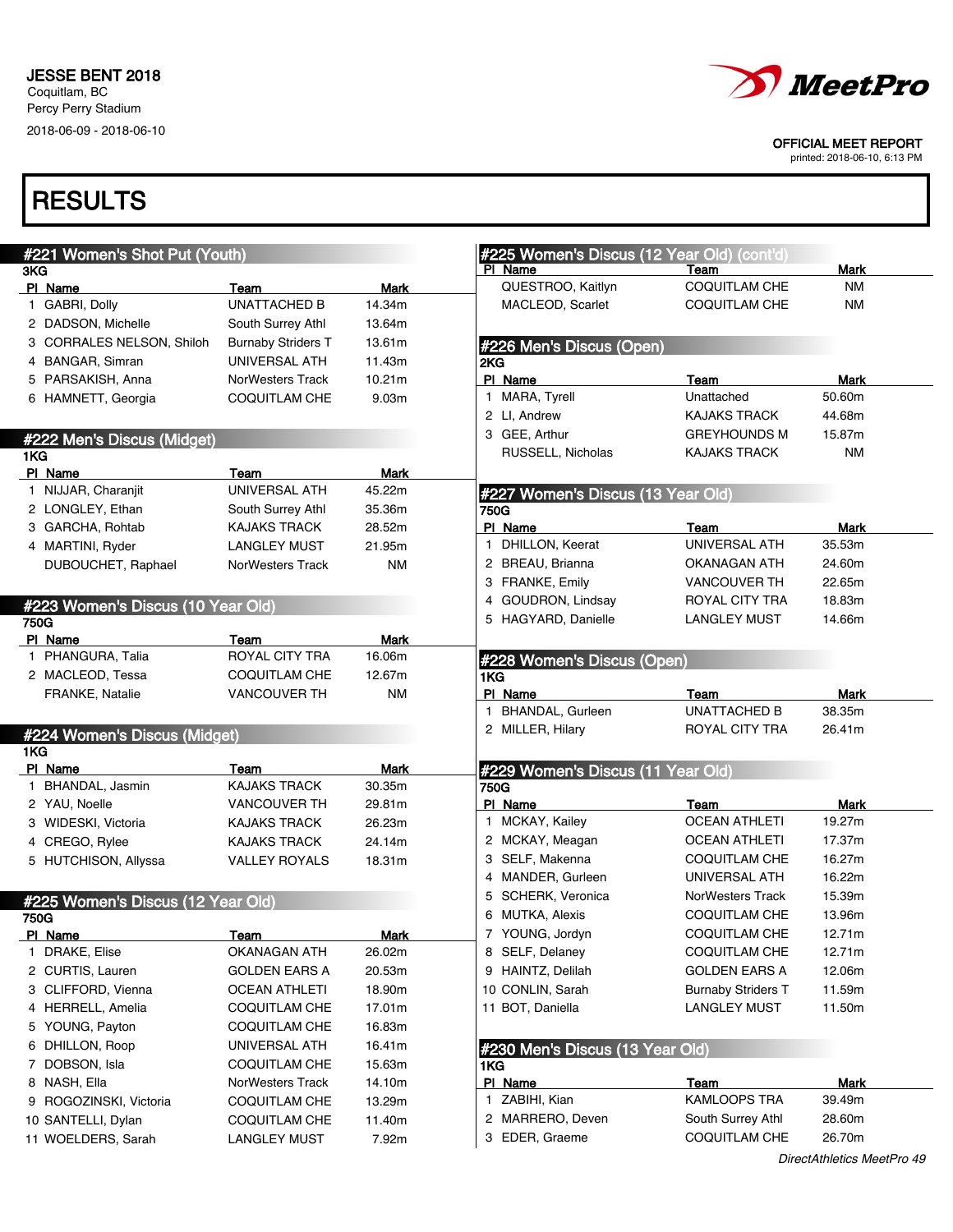

printed: 2018-06-10, 6:13 PM

| <b>#230 Men's Discus (13 Year Old) (cont'd)</b> |                                  |                         |             | #236 Men's Javelin (Open) |                                    |                         |             |
|-------------------------------------------------|----------------------------------|-------------------------|-------------|---------------------------|------------------------------------|-------------------------|-------------|
|                                                 | PI Name                          | Team                    | <b>Mark</b> | 800G                      |                                    |                         |             |
|                                                 | 4 CARR, Tyson                    | OKANAGAN ATH            | 26.63m      | PI Name                   |                                    | Team                    | <b>Mark</b> |
|                                                 | 5 DHILLON, Jovan                 | UNIVERSAL ATH           | 24.48m      | GEE, Arthur               |                                    | <b>GREYHOUNDS M</b>     | 14.43m      |
|                                                 | 6 BADESHA, Didar                 | COQUITLAM CHE           | 22.56m      |                           |                                    |                         |             |
|                                                 | 7 MUTKA, Jack                    | COQUITLAM CHE           | 17.22m      |                           | #237 Men's Javelin (Midget)        |                         |             |
|                                                 | 8 TUURA, Levi                    | ROYAL CITY TRA          | 17.16m      | 600G                      |                                    |                         |             |
|                                                 | GRANVILLE, Joshua                | COQUITLAM CHE           | <b>NM</b>   | PI Name                   |                                    | Team                    | <b>Mark</b> |
|                                                 |                                  |                         |             | 1 BIBBY, Cole             |                                    | <b>KAMLOOPS TRA</b>     | 41.01m      |
|                                                 | #231 Men's Discus (11 Year Old)  |                         |             |                           | 2 LOCKYER, Camron                  | <b>LANGLEY MUST</b>     | 30.40m      |
| 750G                                            |                                  |                         |             | 3 LONGLEY, Ethan          |                                    | South Surrey Athl       | 30.12m      |
|                                                 | PI Name                          | Team                    | <b>Mark</b> | 4 TIESSEN, Joel           |                                    | <b>VALLEY ROYALS</b>    | 27.89m      |
|                                                 | 1 CREGO, Nolan                   | <b>KAJAKS TRACK</b>     | 25.28m      | 5 MATTERN, Simon          |                                    | <b>WEST VANCOUV</b>     | 26.30m      |
|                                                 | 2 MAN, Lawrence                  | <b>KAJAKS TRACK</b>     | 24.92m      |                           | 6 VAN RAAMSDONK, Paul              | <b>VANCOUVER TH</b>     | 25.43m      |
|                                                 | 3 ANSELL, Aidan                  | <b>VALLEY ROYALS</b>    | 19.72m      | 7 MARTINI, Ryder          |                                    | <b>LANGLEY MUST</b>     | 23.26m      |
|                                                 | 4 YETERIAN, Roman                | <b>VANCOUVER TH</b>     | 17.40m      | 8 NASH, Luke              |                                    | <b>NorWesters Track</b> | 19.61m      |
|                                                 | 5 MILLARD, William               | <b>NorWesters Track</b> | 15.74m      |                           |                                    |                         |             |
|                                                 | 6 FROESE, Brayden                | COQUITLAM CHE           | 15.03m      |                           | #238 Men's Javelin (13 Year Old)   |                         |             |
|                                                 | 7 SEVERIN, Jack                  | NorWesters Track        | 13.61m      | 500G                      |                                    |                         |             |
|                                                 | 8 DANESSHKHOU, Arad              | <b>COQUITLAM CHE</b>    | 11.20m      | PI Name                   |                                    | Team                    | Mark        |
|                                                 | MONTAKHAB, Manny                 | <b>ROYAL CITY TRA</b>   | <b>NM</b>   |                           | 1 MARRERO, Deven                   | South Surrey Athl       | 33.21m      |
|                                                 | DEOL, Karanvir                   | <b>VALLEY ROYALS</b>    | <b>NM</b>   |                           | 2 GRANVILLE, Joshua                | COQUITLAM CHE           | 32.83m      |
|                                                 | ARDIZZONI, Massimo               | UNATTACHED B            | <b>NM</b>   | 3 EDER, Graeme            |                                    | <b>COQUITLAM CHE</b>    | 32.33m      |
|                                                 |                                  |                         |             | 4 TURNER, Aidan           |                                    | <b>OCEAN ATHLETI</b>    | 31.77m      |
|                                                 | #232 Men's Discus (12 Year Old)  |                         |             | 5 TUURA, Levi             |                                    | ROYAL CITY TRA          | 25.08m      |
| 1KG                                             |                                  |                         |             | 6 SCHERK, Michael         |                                    | NorWesters Track        | 18.28m      |
|                                                 | PI Name                          | Team                    | Mark        |                           | 7 LAURITZEN, Ethan                 | ROYAL CITY TRA          | 14.32m      |
|                                                 | 1 PITTINI, Marcus                | COQUITLAM CHE           | 23.54m      |                           | 8 BEAUDOIN, Shane                  | ROYAL CITY TRA          | 14.11m      |
|                                                 | 2 HAINTZ, Kynan                  | <b>GOLDEN EARS A</b>    | 17.84m      |                           |                                    |                         |             |
|                                                 | 3 MARSHALL, Harris               | NorWesters Track        | 17.68m      |                           | #239 Women's Javelin (12 Year Old) |                         |             |
|                                                 | 4 HEINRICHS, James               | COQUITLAM CHE           | 10.59m      | 400G                      |                                    |                         |             |
|                                                 | 5 MANNING, Riley                 | COQUITLAM CHE           | 9.26m       | PI Name                   |                                    | Team                    | <b>Mark</b> |
|                                                 | KARR, Nathan                     | COQUITLAM CHE           | <b>NM</b>   | 1 DRAKE, Elise            |                                    | OKANAGAN ATH            | 19.29m      |
|                                                 |                                  |                         |             |                           | 2 CLIFFORD, Vienna                 | <b>OCEAN ATHLETI</b>    | 16.10m      |
|                                                 | #233 Men's Discus (10 Year Old)  |                         |             | 3 YOUNG, Payton           |                                    | COQUITLAM CHE           | 14.72m      |
| 750G                                            |                                  |                         |             | 4 THIEL, Sarah            |                                    | <b>VALLEY ROYALS</b>    | 13.10m      |
|                                                 | PI Name                          | Team                    | Mark        |                           | 5 ROGOZINSKI, Victoria             | <b>COQUITLAM CHE</b>    | 12.40m      |
|                                                 | 1 LONGLEY, Chase                 | <b>LANGLEY MUST</b>     | 13.29m      | 6 SANTELLI, Dylan         |                                    | COQUITLAM CHE           | 12.04m      |
|                                                 | WIGHT, Benjamin                  | <b>VALLEY ROYALS</b>    | <b>NM</b>   |                           | 7 MACLEOD, Scarlet                 | <b>COQUITLAM CHE</b>    | 11.43m      |
|                                                 |                                  |                         |             | 8 OLUND, Myah             |                                    | VANCOUVER TH            | 11.26m      |
|                                                 | #234 Women's Discus (Wheelchair) |                         |             | 9 DOBSON, Isla            |                                    | <b>COQUITLAM CHE</b>    | 10.59m      |
|                                                 | PI Name                          | Team                    | <b>Mark</b> |                           | 10 AMBROZIC, Lindsay               | NorWesters Track        | 9.29m       |
|                                                 | 1 BROCKWAY, Jessye               | <b>WC Race Series S</b> | 17.94m      |                           | QUESTROO, Kaitlyn                  | COQUITLAM CHE           | <b>NM</b>   |
|                                                 |                                  |                         |             |                           | THORNBURN, Sarah                   | <b>LANGLEY MUST</b>     | <b>NM</b>   |
|                                                 | #235 Men's Discus (Wheelchair)   |                         |             |                           |                                    |                         |             |
|                                                 | PI Name                          | Team                    | Mark        |                           |                                    |                         |             |
| 1.                                              | DARLING, Dakoda                  | <b>WC Race Series S</b> | 9.47m       |                           |                                    |                         |             |
|                                                 | 2 SOLLA, Eddy                    | <b>WC Race Series S</b> | 7.01m       |                           |                                    |                         |             |
|                                                 | 3 YUEN, Daryl                    | <b>WC Race Series S</b> | 5.75m       |                           |                                    |                         |             |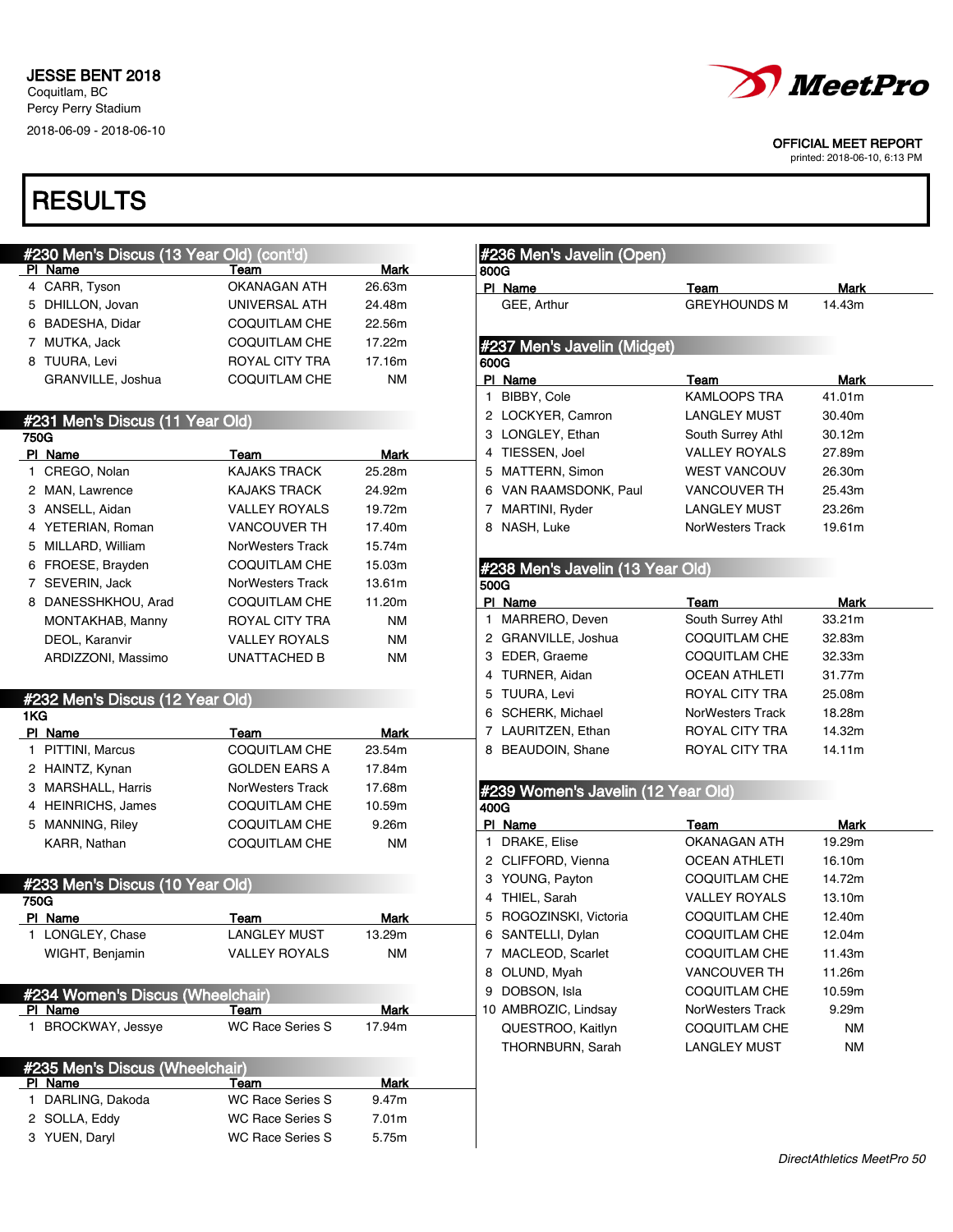

printed: 2018-06-10, 6:13 PM

| #240 Men's Javelin (11 Year Old) |                                  |                                   |                       | #246 Women's Javelin (11 Year Old)         |                                             |             |  |
|----------------------------------|----------------------------------|-----------------------------------|-----------------------|--------------------------------------------|---------------------------------------------|-------------|--|
| 400G                             |                                  |                                   |                       | 400G                                       |                                             |             |  |
|                                  | PI Name                          | Team                              | <b>Mark</b>           | PI Name                                    | Team                                        | Mark        |  |
|                                  | 1 COLE, Griffin                  | <b>VANCOUVER TH</b>               | 28.34m                | 1 MCKAY, Meagan                            | <b>OCEAN ATHLETI</b>                        | 16.43m      |  |
|                                  | 2 CREGO, Nolan                   | <b>KAJAKS TRACK</b>               | 23.09m                | 2 KEMPF, Tayla                             | <b>OCEAN ATHLETI</b>                        | 15.53m      |  |
|                                  | 3 MAN, Lawrence                  | <b>KAJAKS TRACK</b>               | 20.92m                | 3 MCKAY, Kailey                            | <b>OCEAN ATHLETI</b>                        | 14.73m      |  |
|                                  | 4 CARMAN, Dawson                 | <b>VALLEY ROYALS</b>              | 20.38m                | 4 TANIOUS, Lindsay                         | NorWesters Track                            | 11.73m      |  |
|                                  | 5 KINCH, Lucas                   | <b>LANGLEY MUST</b>               | 18.25m                | 5 YONG, Ellie                              | ROYAL CITY TRA                              | 11.02m      |  |
|                                  | 6 WIGHT, Luke                    | <b>VALLEY ROYALS</b>              | 17.24m                | 6 YOUNG, Jordyn                            | <b>COQUITLAM CHE</b>                        | 10.52m      |  |
|                                  | 7 LAURITZEN, Julian              | <b>ROYAL CITY TRA</b>             | 15.86m                | 7 TURNER, Madeleine                        | <b>OCEAN ATHLETI</b>                        | 10.23m      |  |
|                                  | 8 STEIGER, Tristan               | <b>VALLEY ROYALS</b>              | 15.26m                | 8 HAINTZ, Delilah                          | <b>GOLDEN EARS A</b>                        | 9.85m       |  |
|                                  | 9 GEORGILAS, lossif (joe)        | <b>Burnaby Striders T</b>         | 12.97m                | 9 MCLEAN, Ayla                             | <b>COQUITLAM CHE</b>                        | 9.13m       |  |
|                                  | 10 DEOL, Karanvir                | <b>VALLEY ROYALS</b>              | 10.60m                | 10 ROBINSON, Makenna                       | <b>LANGLEY MUST</b>                         | 8.45m       |  |
|                                  | 11 SULLIVAN, Ethan               | Gibsons Elementa                  | 9.87m                 | 11 SELF, Delaney                           | <b>COQUITLAM CHE</b>                        | 8.39m       |  |
|                                  | 12 ZHANG, Simon                  | <b>LANGLEY MUST</b>               | 7.72m                 | KLAUS, Chanine                             | <b>CHILLIWACK TR</b>                        | <b>NM</b>   |  |
|                                  | FROESE, Brayden                  | <b>COQUITLAM CHE</b>              | <b>NM</b>             |                                            |                                             |             |  |
|                                  | WILLIAMS, Ben                    | ROYAL CITY TRA                    | <b>NM</b>             | #247 Women's Javelin (10 Year Old)         |                                             |             |  |
|                                  |                                  |                                   |                       | 400G<br>PI Name                            | Team                                        | Mark        |  |
|                                  | #241 Men's Javelin (10 Year Old) |                                   |                       | 1 MACLEOD, Tessa                           | COQUITLAM CHE                               | 13.04m      |  |
| 400G                             |                                  |                                   |                       | 2 KLIMOS, Gabrielle                        | <b>COQUITLAM CHE</b>                        | 8.61m       |  |
|                                  | PI Name<br>1 SMITH, Griffen      | Team<br><b>OCEAN ATHLETI</b>      | <b>Mark</b><br>15.86m | 3 ROGOZINSKI, Amelia                       | COQUITLAM CHE                               | 5.38m       |  |
|                                  | 2 MCLAREN, Archer                | NorWesters Track                  | 14.57m                | 4 KHRISANOVA, Svetlana                     | COQUITLAM CHE                               | 4.71m       |  |
|                                  | 3 CARRIERE, Dawson               | <b>COQUITLAM CHE</b>              | 12.31m                |                                            |                                             |             |  |
|                                  |                                  |                                   |                       |                                            |                                             |             |  |
|                                  | 4 LONGLEY, Chase                 | <b>LANGLEY MUST</b>               | 9.53m<br><b>NM</b>    | #248 Women's Javelin (13 Year Old)         |                                             |             |  |
|                                  | MASON, Vaughn                    | <b>NorWesters Track</b>           |                       | 400G<br>PI Name                            | Team                                        | <b>Mark</b> |  |
|                                  |                                  |                                   |                       | 1 BREAU, Brianna                           | <b>OKANAGAN ATH</b>                         | 27.29m      |  |
|                                  | #243 Women's Javelin (Junior)    |                                   |                       | 2 KENNEDY-HAILU, Serena                    | COQUITLAM CHE                               | 25.63m      |  |
| 600G                             |                                  |                                   |                       | 3 KEMPF, Kelsa                             | OCEAN ATHLETI                               | 20.20m      |  |
|                                  | PI Name<br>1 SARA, Eniko         | Team<br><b>BC Flyers Athletic</b> | <b>Mark</b><br>38.03m | 4 YONG, Annika                             | ROYAL CITY TRA                              | 20.02m      |  |
|                                  |                                  |                                   |                       |                                            | <b>OCEAN ATHLETI</b>                        | 18.71m      |  |
|                                  |                                  |                                   |                       | 5 HACK, Mackenzie                          |                                             | 15.51m      |  |
|                                  | #244 Women's Javelin (Youth)     |                                   |                       | 6 BLAD, Emily<br>7 HAMADA, Kaiya           | <b>GOLDEN EARS A</b><br><b>KAJAKS TRACK</b> |             |  |
| 500G                             |                                  |                                   |                       |                                            |                                             | 15.27m      |  |
|                                  |                                  |                                   |                       |                                            |                                             |             |  |
|                                  | PI Name                          | Team                              | <b>Mark</b>           | 8 MADSEN, Ella                             | COQUITLAM CHE                               | 13.61m      |  |
|                                  | 1J PATRY-SMITH, Jv               | ROYAL CITY TRA                    | 45.02m                | 9 WALLSTEN, Riley                          | <b>LANGLEY MUST</b>                         | 10.84m      |  |
|                                  | 2J DENNESS, Rori                 | <b>OCEAN ATHLETI</b>              | 43.93m                | 10 FROESE, Nylah                           | COQUITLAM CHE                               | 3.74m       |  |
|                                  | 3J HAMNETT, Georgia              | <b>COQUITLAM CHE</b>              | 33.91m                | FAORO, Natalie                             | COQUITLAM CHE                               | <b>NM</b>   |  |
|                                  | 4J YUEN, Katelyn                 | Magee                             | 27.93m                | ERDEVICKI, Ana Natalija                    | <b>KAJAKS TRACK</b>                         | ΝM          |  |
|                                  | PARSAKISH, Anna                  | <b>NorWesters Track</b>           | <b>NM</b>             | NGOBI, Kalima                              | <b>COQUITLAM CHE</b>                        | <b>NM</b>   |  |
|                                  |                                  |                                   |                       |                                            |                                             |             |  |
| 500G                             | #245 Women's Javelin (Midget)    |                                   |                       | #250 Men's Javelin (Wheelchair)<br>PI Name | Team                                        | <b>Mark</b> |  |
|                                  | PI Name                          | Team                              | <b>Mark</b>           | 1 DARLING, Dakoda                          | WC Race Series S                            | 33.50m      |  |
|                                  | 1 YAU, Noelle                    | VANCOUVER TH                      | 33.00m                | 2 SOLLA, Eddy                              | <b>WC Race Series S</b>                     | 23.28m      |  |
|                                  | 2 BAJARUNAS, Liepa               | <b>COQUITLAM CHE</b>              | 31.73m                | 3 YUEN, Daryl                              | <b>WC Race Series S</b>                     | 18.27m      |  |
|                                  | 3 CLEMENS, Erin                  | COQUITLAM CHE                     | 28.67m                |                                            |                                             |             |  |
|                                  | 4 CREGO, Rylee                   | <b>KAJAKS TRACK</b>               | 28.04m                |                                            |                                             |             |  |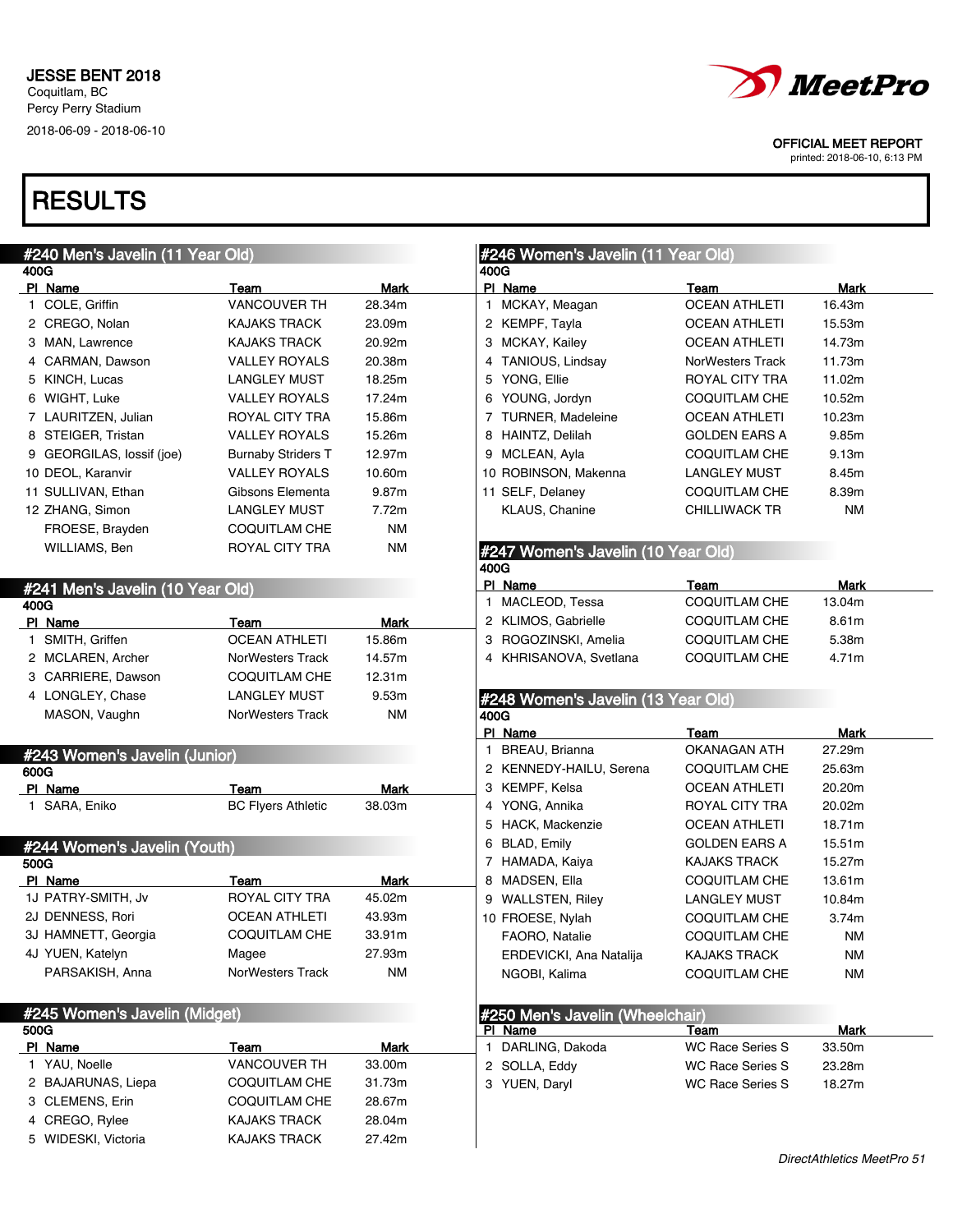

printed: 2018-06-10, 6:13 PM

| #254 Men's Pole Vault (Open) |                           |             | #260 Men's Hammer (Youth)                   |                      |             |
|------------------------------|---------------------------|-------------|---------------------------------------------|----------------------|-------------|
| PI Name                      | Team                      | <b>Mark</b> | 5KG                                         |                      |             |
| 1 FOSTER, Ethan              | <b>BC Flyers Athletic</b> | 4.20m       | PI Name                                     | Team                 | <b>Mark</b> |
| 2 FISHER, Bill               | <b>VANCOUVER TH</b>       | 2.80m       | 1 ARNOLD, Matthew                           | <b>KAMLOOPS TRA</b>  | 53.20m      |
| 2 POLJAK, Gordan             | <b>VANCOUVER TH</b>       | 2.80m       | 2 BHANDAL, Igam                             | <b>KAJAKS TRACK</b>  | 52.05m      |
| 4 LEGER, Taylor              | <b>VANCOUVER TH</b>       | 2.80m       |                                             |                      |             |
| JOHNSTON, Glen               | UNATTACHED B              | NΗ          | #261 Women's Hammer (Midget)                |                      |             |
| WEISS, Christopher           | <b>NorWesters Track</b>   | <b>NH</b>   | 3KG                                         |                      |             |
|                              |                           |             | PI Name                                     | Team                 | Mark        |
| #255 Women's Hammer (Open)   |                           |             | 1 WIDESKI, Victoria                         | <b>KAJAKS TRACK</b>  | 40.52m      |
| 4KG                          |                           |             | 2 BHANDAL, Jasmin                           | <b>KAJAKS TRACK</b>  | 32.30m      |
| PI Name                      | Team                      | Mark        | 3 KOLADKO, Sasha                            | <b>KAMLOOPS TRA</b>  | 31.87m      |
| 1 BOTSIS, Chanell            | <b>UNATTACHED B</b>       | 58.48m      | 4 CREGO, Rylee                              | <b>KAJAKS TRACK</b>  | 28.90m      |
|                              |                           |             | 5 HAINTZ, Kaia                              | RACEWALK WES         | 22.51m      |
| #256 Men's Hammer (Open)     |                           |             |                                             |                      |             |
| 7.26KG                       |                           |             | #262 Men's Hammer (Midget)                  |                      |             |
| PI Name                      | Team                      | Mark        | 4KG                                         |                      |             |
| 1 DRIVER, Jayden             | <b>VALLEY ROYALS</b>      | 47.94m      | PI Name                                     | Team                 | Mark        |
| 2 WU, Tiger                  | <b>UNATTACHED B</b>       | 47.43m      | 1 LONGLEY, Ethan                            | South Surrey Athl    | 41.71m      |
| 3 GEE, Arthur                | <b>GREYHOUNDS M</b>       | 8.71m       |                                             |                      |             |
|                              |                           |             | #263 Women's Hammer (13 Year Old)           |                      |             |
| #257 Women's Hammer (Junior) |                           |             | 3KG                                         |                      |             |
| 4KG                          |                           |             | PI Name                                     | Team                 | Mark        |
| PI Name                      | Team                      | <b>Mark</b> | 1 FRANKE, Emily                             | <b>VANCOUVER TH</b>  | 18.11m      |
| CAYENNE, Nia                 | South Surrey Athl         | 41.02m      | <b>BLATHERWICK, Nicole</b>                  | ROYAL CITY TRA       | <b>NM</b>   |
| DUBOIS, Jenna                | South Surrey Athl         | 30.94m      |                                             |                      |             |
|                              |                           |             | #264 Men's Hammer (13 Year Old)             |                      |             |
| #258 Men's Hammer (Junior)   |                           |             | 3KG                                         |                      |             |
| 6KG                          |                           |             | PI Name                                     | Team                 | Mark        |
| PI Name                      | Team                      | Mark        | 1 ZABIHI, Kian                              | <b>KAMLOOPS TRA</b>  | 48.72m      |
| 1 HAMILTON, Rowan            | <b>VALLEY ROYALS</b>      | 65.23m      | 2 EDER, Graeme                              | <b>COQUITLAM CHE</b> | 35.59m      |
| 2 GONDARA, Vikramjit         | <b>VALLEY ROYALS</b>      | 65.07m      | 3 MARRERO, Deven                            | South Surrey Athl    | 4.54m       |
| 3 CORNELL, Nicholas          | OKANAGAN ATH              | 51.06m      |                                             |                      |             |
|                              |                           |             | #265 Women's Hammer (12 Year Old)           |                      |             |
| #259 Women's Hammer (Youth)  |                           |             | 3KG                                         |                      |             |
| 3KG                          |                           |             | PI Name                                     | Team                 | Mark        |
| PI Name                      | Team                      | Mark        | 1 DOBSON, Isla                              | COQUITLAM CHE        | 17.29m      |
| PRICE-ROBERTS, Phoebe        | <b>UNATTACHED B</b>       | 57.93m      | MACLEOD, Scarlet                            | COQUITLAM CHE        | <b>NM</b>   |
| 2 HAINTZ, Mateya             | <b>UNATTACHED B</b>       | 55.86m      |                                             |                      |             |
| 3 DADSON, Michelle           | South Surrey Athl         | 43.76m      | #266 Men's Hammer (12 Year Old)             |                      |             |
| 4 CORRALES NELSON, Shiloh    | <b>Burnaby Striders T</b> | 42.03m      | <b>3KG</b>                                  |                      |             |
| 5 LINIEWSKI, Zuzanna         | ROYAL CITY TRA            | 40.02m      | PI Name                                     | Team                 | <b>Mark</b> |
| 6 GILL, Tanisha              | <b>VALLEY ROYALS</b>      | 32.90m      | 1 HAINTZ, Kynan                             | <b>GOLDEN EARS A</b> | 11.10m      |
| 7 SURIYA, Shaunika           | <b>LANGLEY MUST</b>       | 31.60m      |                                             |                      |             |
|                              |                           |             |                                             |                      |             |
|                              |                           |             | #267 Women's Pole Vault (Junior)<br>PI Name | Team                 | <b>Mark</b> |
|                              |                           |             | WALSH, Bryn                                 | KAMLOOPS TRA         | <b>NH</b>   |
|                              |                           |             |                                             |                      |             |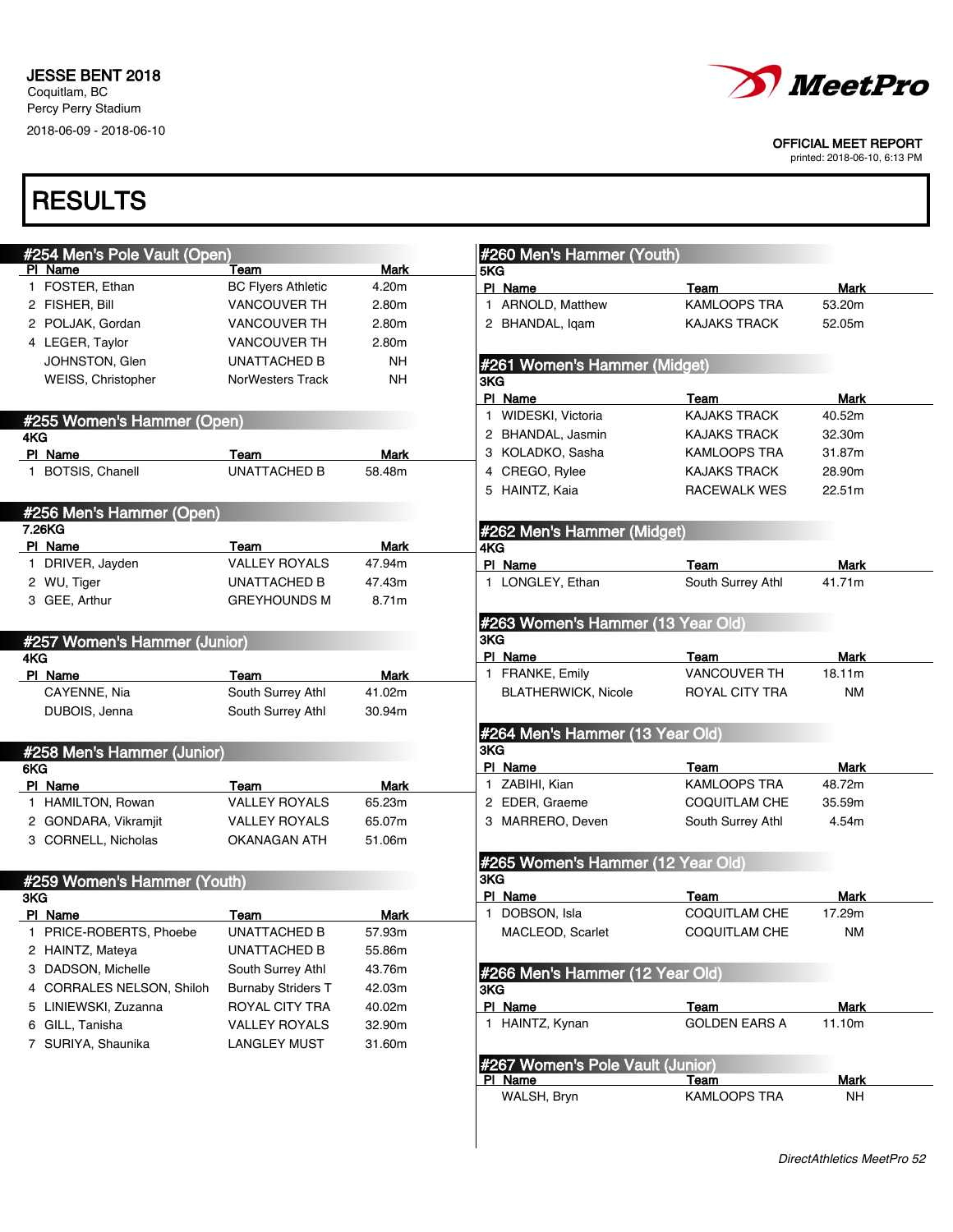

printed: 2018-06-10, 6:13 PM

| #268 Men's Pole Vault (Junior)      |                           |             | #277 Men's Discus (Youth)                  |                                              |                  |              |
|-------------------------------------|---------------------------|-------------|--------------------------------------------|----------------------------------------------|------------------|--------------|
| PI Name                             | Team                      | <b>Mark</b> | 1.5KG                                      |                                              |                  |              |
| FOSTER, Ethan                       | <b>BC Flyers Athletic</b> | <b>NH</b>   | PI Name                                    | Team                                         | Mark             |              |
|                                     |                           |             | 1 CHONG, Jarrett                           | South Surrey Athl                            | 44.05m           |              |
| #269 Women's Pole Vault (Youth)     |                           |             | 2 TAYLOR, Jacob                            | <b>KAMLOOPS TRA</b>                          | 40.25m           |              |
| PI Name                             | Team                      | <b>Mark</b> | 3 SOBTI, Druv                              | South Surrey Athl                            | 34.78m           |              |
| 1 WALSH, Bryn                       | KAMLOOPS TRA              | 3.40m       | 4 OGREN, Joshua                            | <b>VALLEY ROYALS</b>                         | 33.94m           |              |
| MICHAUD, Macey                      | <b>OCEAN ATHLETI</b>      | <b>NH</b>   | 5 HOLLOWAY, Ryan                           | ROYAL CITY TRA                               | 30.90m           |              |
|                                     |                           |             | 6 MCKAY, Fraser                            | <b>OCEAN ATHLETI</b>                         | 21.40m           |              |
| #270 Men's Pole Vault (Youth)       |                           |             |                                            |                                              |                  |              |
| PI Name                             | Team                      | <b>Mark</b> | #278 Men's Discus (Junior)                 |                                              |                  |              |
| LUCCOCK, Brendan                    | <b>OCEAN ATHLETI</b>      | <b>NH</b>   | 1.75KG                                     |                                              |                  |              |
|                                     |                           |             | PI Name                                    | Team                                         | Mark             |              |
| #271 Women's Pole Vault (Midget)    |                           |             | 1 ILICIC, Luc                              | <b>VANCOUVER TH</b>                          | 43.74m           |              |
| PI Name                             | Team                      | <b>Mark</b> | 2 DAAL, Erik                               | <b>KAJAKS TRACK</b>                          | 36.32m           |              |
| 1 HO, Caroline                      | <b>VANCOUVER TH</b>       | 2.50m       |                                            |                                              |                  |              |
| 2 MILLARD, Emily                    | <b>NorWesters Track</b>   | 1.80m       | #279 Men's Javelin (12 Year Old)           |                                              |                  |              |
| MCCALLUM, Olivia                    | <b>OCEAN ATHLETI</b>      | <b>NH</b>   | 500G                                       |                                              |                  |              |
|                                     |                           |             | PI Name                                    | Team                                         | Mark F(PI)       |              |
| #272 Men's Pole Vault (Midget)      |                           |             | 1 VAN RAAMSDONK, Mason                     | <b>VANCOUVER TH</b>                          | 30.20m           | 2(1)         |
| PI Name                             | Team                      | <b>Mark</b> | 2 BAJARUNAS, Marty                         | <b>COQUITLAM CHE</b>                         | 26.16m           | 2(2)         |
| 1 BONDUAU, Lenny                    | <b>NorWesters Track</b>   | 2.95m       | 3 MOLINA, Mark                             | <b>VALLEY ROYALS</b>                         | 20.12m           | 1(1)         |
| 2 NASH, Luke                        | <b>NorWesters Track</b>   | 1.80m       | 4 PANKRATZ, Kael                           | <b>COQUITLAM CHE</b>                         | 19.24m           | 2(3)         |
|                                     |                           |             | 5 BRUNKE, Kaeden                           | <b>OCEAN ATHLETI</b>                         | 18.50m           | 2(4)         |
| #274 Men's Pole Vault (13 Year Old) |                           |             | 6 MARSHALL, Harris                         | NorWesters Track                             | 18.24m           | 1(2)         |
| PI Name                             | Team                      | Mark        | 7 TAKHAR, Fatehpal                         | <b>VALLEY ROYALS</b>                         | 15.87m           | 1(3)         |
| 1J CARR, Tyson                      | OKANAGAN ATH              | 2.35m       | 8 DE LA PENA, Patricio                     | <b>OCEAN ATHLETI</b>                         | 15.35m           | 2(5)         |
| 2J CHIANG, Kairo                    | ROYAL CITY TRA            | 2.20m       | 9 HAINTZ, Kynan                            | <b>GOLDEN EARS A</b>                         | 14.88m           | 2(6)         |
| 3J SCHERK, Michael                  | <b>NorWesters Track</b>   | 2.00m       | 10 HEINRICHS, James                        | <b>COQUITLAM CHE</b>                         | 12.93m           | 1(4)         |
| 4J TUURA, Levi                      | ROYAL CITY TRA            | 1.80m       | 11 SANDELL, Oskar                          | Sea to Sky Athleti                           | 9.20m            | 1(5)         |
|                                     |                           |             | KARR, Nathan                               | <b>COQUITLAM CHE</b>                         | NM               | $\mathbf{1}$ |
| #275 Women's Discus (Youth)         |                           |             | HANNA, James                               | ROYAL CITY TRA                               | NM 1             |              |
| 1KG                                 |                           |             |                                            |                                              |                  |              |
| PI Name                             | Team                      | Mark        | <b>FLIGHT RESULTS</b>                      |                                              |                  |              |
| 1 GABRI, Dolly                      | UNATTACHED B              | 42.97m      | PI Name                                    | Team                                         | <b>Mark</b>      |              |
| 2 DADSON, Michelle                  | South Surrey Athl         | 31.67m      | Flight 1 of 2                              |                                              |                  |              |
| 3 CORRALES NELSON, Shiloh           | <b>Burnaby Striders T</b> | 29.28m      | 1 MOLINA, Mark                             | <b>VALLEY ROYALS</b>                         | 20.12m           |              |
| 4 BANGAR, Simran                    | UNIVERSAL ATH             | 27.13m      | 2 MARSHALL, Harris                         | NorWesters Track                             | 18.24m           |              |
| 5 GILL, Tanisha                     | <b>VALLEY ROYALS</b>      | 24.26m      | 3 TAKHAR, Fatehpal                         | <b>VALLEY ROYALS</b>                         | 15.87m           |              |
|                                     |                           |             | 4 HEINRICHS, James                         | <b>COQUITLAM CHE</b>                         | 12.93m           |              |
| #276 Women's Discus (Junior)        |                           |             | 5 SANDELL, Oskar                           | Sea to Sky Athleti                           | 9.20m            |              |
| 1KG                                 |                           |             | KARR, Nathan                               | <b>COQUITLAM CHE</b>                         | <b>NM</b>        |              |
| PI Name                             | Team                      | <b>Mark</b> | HANNA, James                               | ROYAL CITY TRA                               | <b>NM</b>        |              |
| 1 FOOTE, Abresia                    | <b>VALLEY ROYALS</b>      | 28.94m      | Flight 2 of 2                              |                                              |                  |              |
|                                     |                           |             | 1 VAN RAAMSDONK, Mason                     | <b>VANCOUVER TH</b>                          | 30.20m           |              |
|                                     |                           |             |                                            |                                              |                  |              |
|                                     |                           |             | 2 BAJARUNAS, Marty                         | <b>COQUITLAM CHE</b>                         | 26.16m           |              |
|                                     |                           |             | 3 PANKRATZ, Kael                           | <b>COQUITLAM CHE</b>                         | 19.24m           |              |
|                                     |                           |             | 4 BRUNKE, Kaeden<br>5 DE LA PENA, Patricio | <b>OCEAN ATHLETI</b><br><b>OCEAN ATHLETI</b> | 18.50m<br>15.35m |              |
|                                     |                           |             |                                            |                                              |                  |              |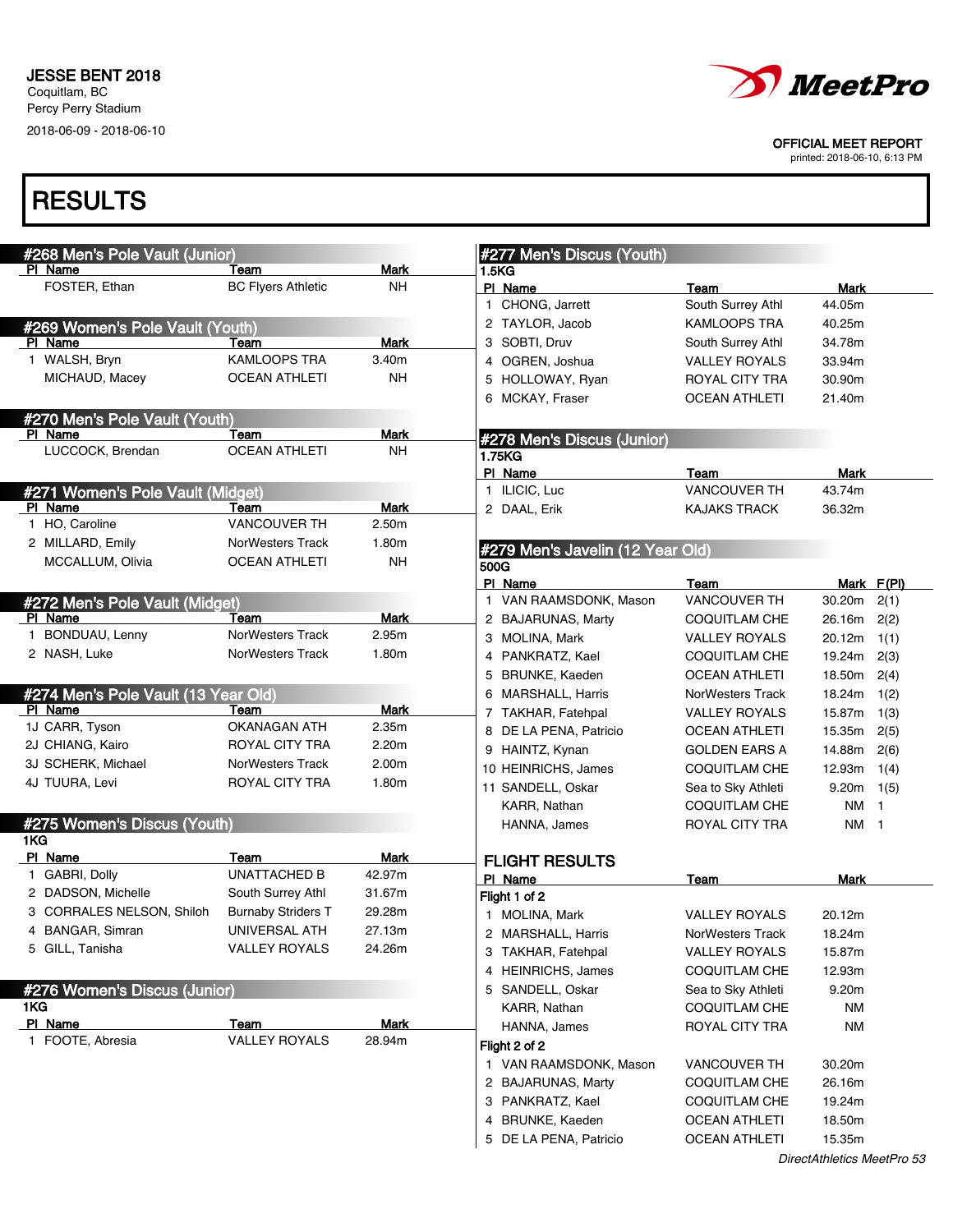

printed: 2018-06-10, 6:13 PM

| #279 Men's Javelin (12 Year Old) (cont'd)  |                      |             |
|--------------------------------------------|----------------------|-------------|
| PI Name                                    | Team                 | <b>Mark</b> |
| 6 HAINTZ, Kynan                            | <b>GOLDEN EARS A</b> | 14.88m      |
| #280 Men's Javelin (Youth)                 |                      |             |
| 700G                                       |                      |             |
| PI Name                                    | Team                 | Mark        |
| 1 TAYLOR, Jacob                            | <b>KAMLOOPS TRA</b>  | 63.18m      |
| 2 CHONG, Jarrett                           | South Surrey Athl    | 62.40m      |
| 3 PAYNE, Elliott                           | <b>VALLEY ROYALS</b> | 50.28m      |
| 4 MCFARLAND, Jake                          | COQUITLAM CHE        | 37.93m      |
|                                            |                      |             |
| #281 Men's Javelin (Junior)                |                      |             |
| 800G                                       |                      |             |
| PI Name                                    | Team                 | Mark        |
| 1 CORNELL, Nicholas                        | <b>OKANAGAN ATH</b>  | 48.52m      |
| 2 GILL, Landon                             | OCEAN ATHLETI        | 36.91m      |
|                                            |                      |             |
| #282 Women's High Jump (Youth)             |                      |             |
| PI Name                                    | Team                 | Mark        |
| 1 TUNTI, Jaziel                            | <b>COQUITLAM CHE</b> | 1.60m       |
| 2 SEEMANN, Carly                           | <b>COQUITLAM CHE</b> | 1.55m       |
| 3 BRANDSMA, Cassandra                      | <b>VALLEY ROYALS</b> | 1.50m       |
| 4 TAYLOR, Jesse                            | <b>KAJAKS TRACK</b>  | 1.45m       |
|                                            |                      |             |
| #283 Men's High Jump (Youth)               |                      |             |
| PI Name                                    | Team                 | <b>Mark</b> |
| 1 ESPEDIDO, Liam                           | <b>VALLEY ROYALS</b> | 1.80m       |
| 2 DENMAN, Ryan                             | <b>OCEAN ATHLETI</b> | 1.75m       |
| 3 SCHMIDT, Jake                            | <b>LANGLEY MUST</b>  | 1.75m       |
| 4 COLLINS, Isaiah                          | OKANAGAN ATH         | 1.60m       |
| 5 ROEMER, Benjamin                         | <b>LANGLEY MUST</b>  | 1.50m       |
| GROUT, Aiden                               | <b>LANGLEY MUST</b>  | NΗ          |
|                                            |                      |             |
|                                            |                      |             |
| #284 Women's High Jump (Junior)<br>PI Name | Team                 | <b>Mark</b> |
| PORPACZY, Alexa                            | <b>VALLEY ROYALS</b> | 1.74m       |
|                                            |                      |             |
| KAWAI, Julie                               | <b>UNATTACHED B</b>  | 1.65m       |
| SIGURDSON, Ellen                           | <b>UNATTACHED B</b>  | 1.45m       |
|                                            |                      |             |
| #285 Men's High Jump (Junior)              |                      |             |
| PI Name                                    | Team                 | <b>Mark</b> |
| 1 CALEF, Wesley                            | Green and Gold Tr    | 1.95m       |
| 2 MACKENZIE, Bryce                         | <b>GOLDEN EARS A</b> | 1.95m       |
| 3 POLJAK, Luka                             | <b>VANCOUVER TH</b>  | 1.80m       |
| 4 SALDARRIAGA, Felipe                      | VANCOUVER TH         | 1.80m       |
| 5 GILL, Landon                             | <b>OCEAN ATHLETI</b> | 1.70m       |
|                                            |                      |             |